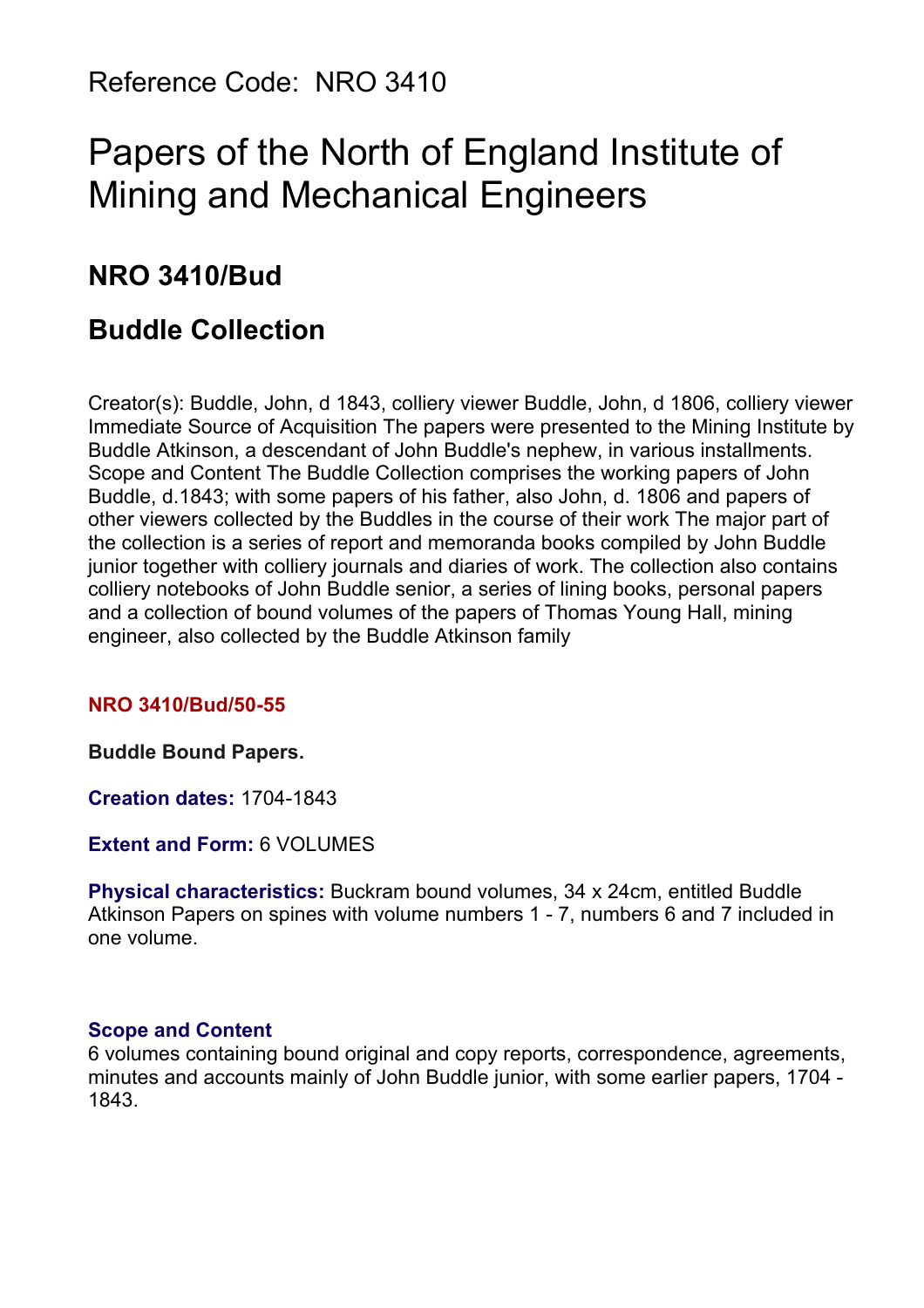**Reference:** NRO 3410/Bud/50

Buddle Bound Papers Vol 1

**Creation dates:** 1704 - 1836

**Extent and Form:** 62 docs

#### **Scope and Content**

Volume of reports, correspondence and minutes for meetings of the Colliery Board, mainly re the Lambton Collieries, 1704 - 1836.

**Reference:** NRO 3410/Bud/50/1 **Creation dates:** 18 Oct 1826

# **Scope and Content**

Letter from Walter Scruton re the valuation of Hetton

#### **Reference:** NRO 3410/Bud/50/2

**Creation dates:** April - June 1830

#### **Scope and Content**

Report re North Hetton, particularly Hazard and Moorsley Pits, including working expenses, descriptions of the shafts and diagram of the engines at Moorsley Pit, drainage, ventilation and proposals for future work

**Reference:** NRO 3410/Bud/50/3 **Creation dates:** 14 Sept - 12 Oct 1833

**Scope and Content** Account of working costs, including coal sold, at North Hetton Colliery

**Reference:** NRO 3410/Bud/50/3b **Creation dates:** nd [1836]

#### **Scope and Content**

Statement re the working of the Haswell Company's engine for the South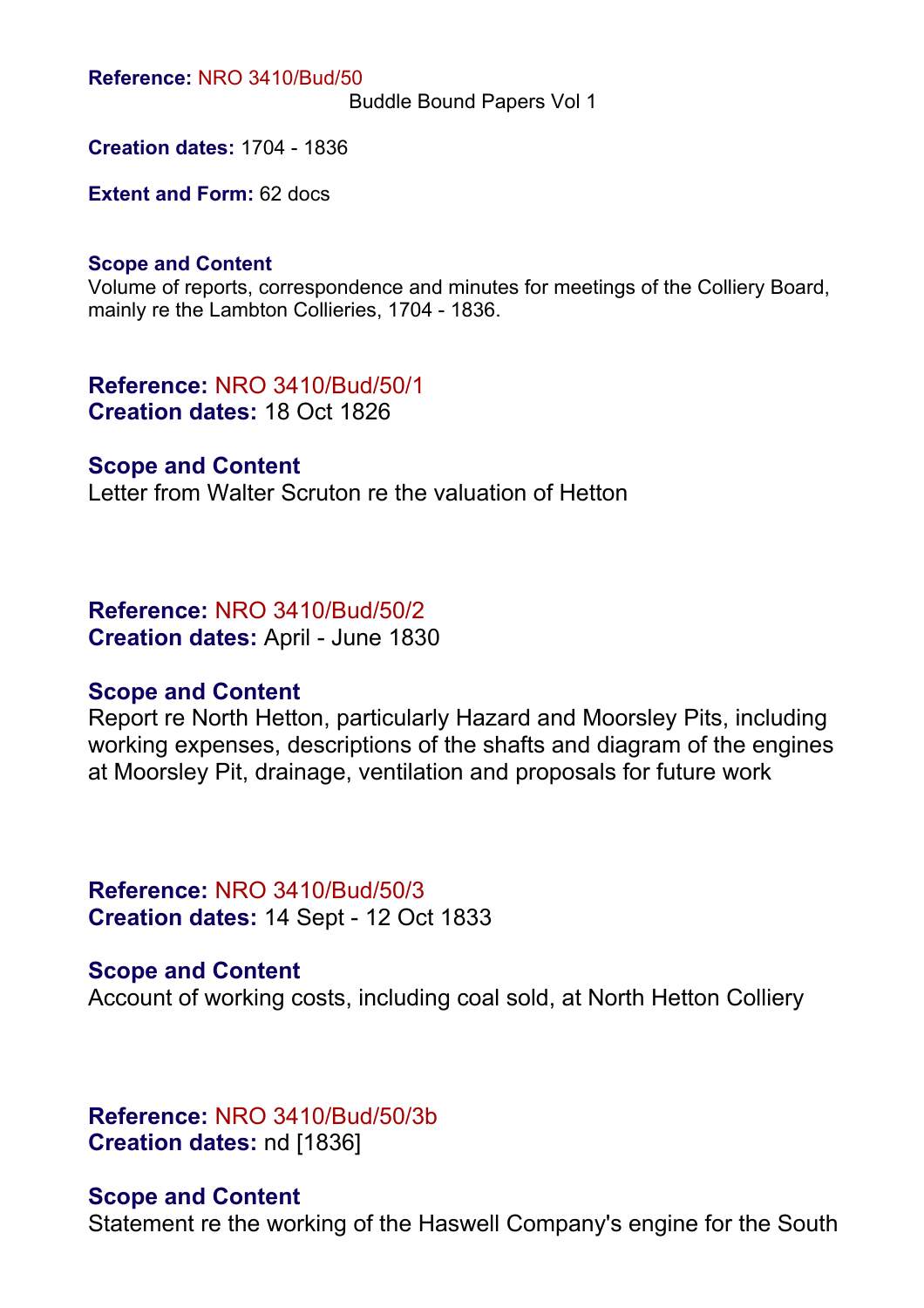Hetton Colliery

**Reference:** NRO 3410/Bud/50/4

Lambton Collieries.

**Creation dates:** 11 March 1661/2 - 24 June 1740, nd [1740]

**Scope and Content** Abstract of title to the Manor of Little Haswell

**Reference:** NRO 3410/Bud/50/5 Lambton Collieries.

**Creation dates:** 5 Oct 1742

# **Scope and Content**

Draft quit claim from Edward White Esq and others to Ralph William Grey Esq and others of the Manor of Elmore Hall, Haswell and Haswell Grange

**Reference:** NRO 3410/Bud/50/6 Lambton Collieries.

**Creation dates:** nd

**Scope and Content** Memoranda re Lambton Waggonway and Ouston Colliery lease

**Reference:** NRO 3410/Bud/50/7 Lambton Collieries.

**Creation dates:** 1802 - 1805

**Scope and Content** Accounts for the stock at Lambton Colliery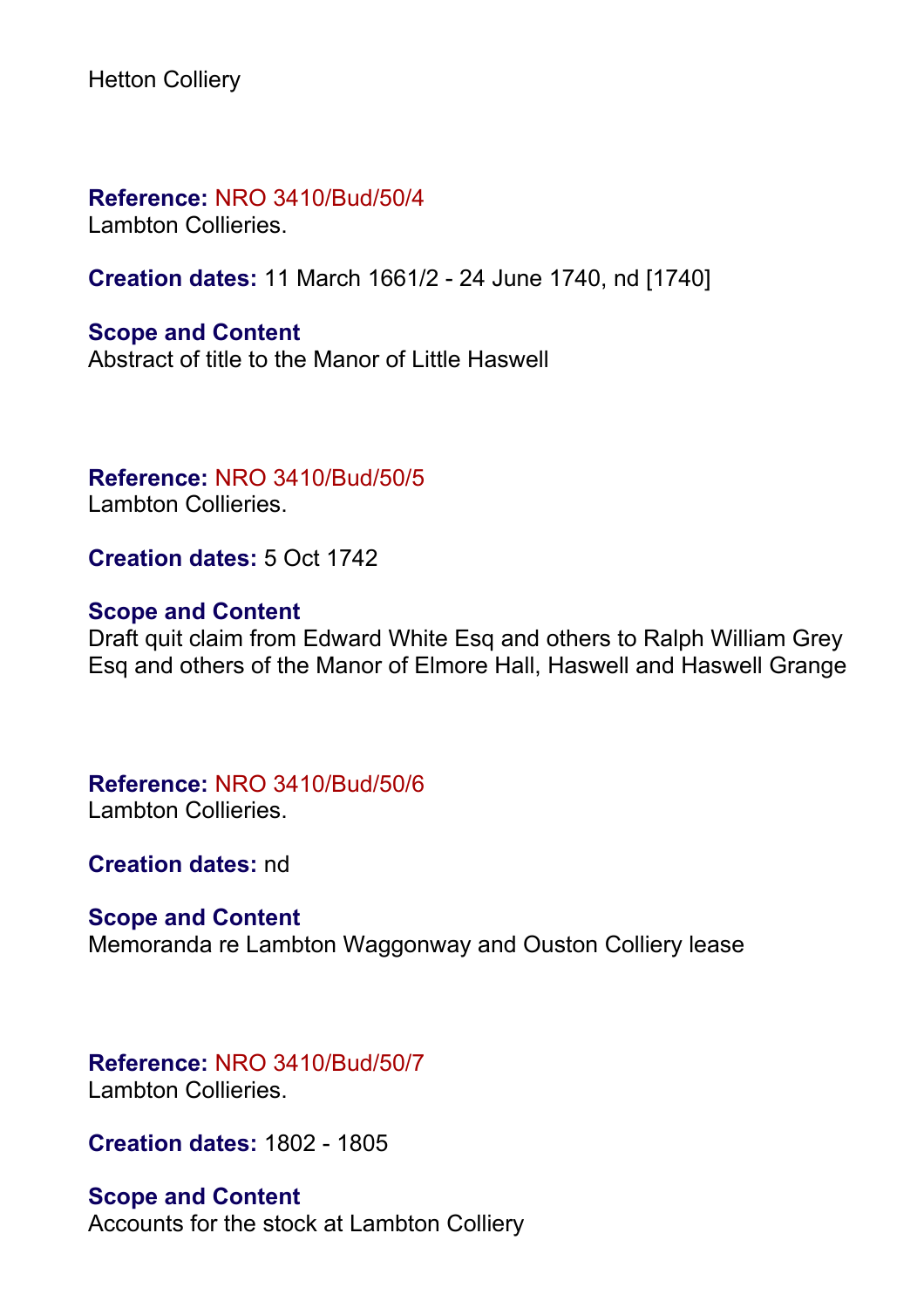# **Reference:** NRO 3410/Bud/50/8

Lambton Collieries.

**Creation dates:** 30 Dec - 24 Jan 1810

# **Scope and Content**

Account of coal produced at Lambton, Harraton, Bourn Moor, Lumley and Penshaw Collieries

**Reference:** NRO 3410/Bud/50/9 Lambton Collieries.

**Creation dates:** 28 March 1810

**Scope and Content** Estimate of costs for working Lambton Colliery

#### **Reference:** NRO 3410/Bud/50/10 Lambton Collieries.

**Creation dates:** 11 Aug 1800

# **Scope and Content**

List of depths and distances between the various wedging cribs at Penshaw Colliery

# **Reference:** NRO 3410/Bud/50/11 Lambton Collieries.

**Creation dates:** 1814 - 1815

# **Scope and Content**

Account of J.G. Lambton Esq with P. Crowther for the supply of a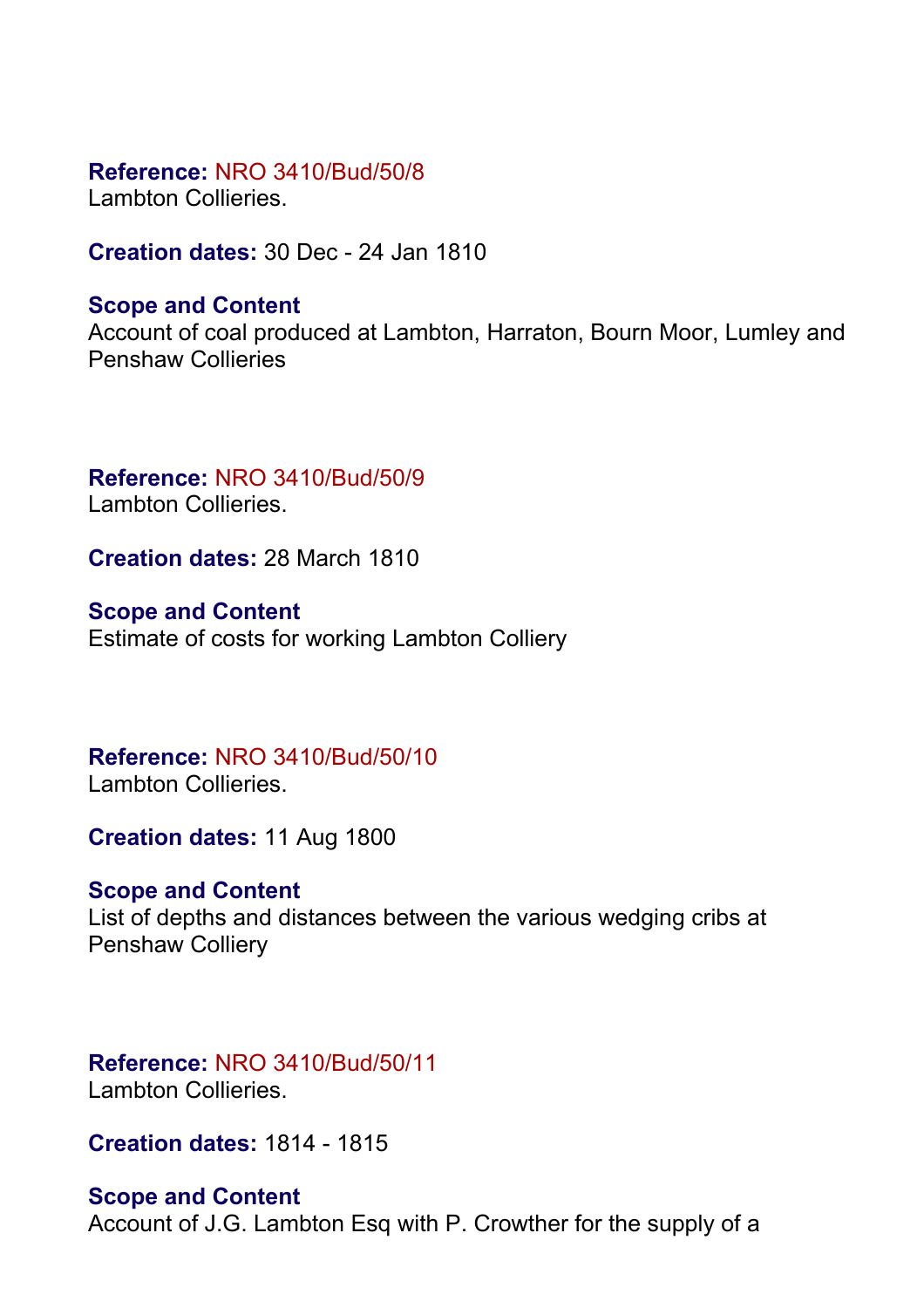locomotive engine

**Reference:** NRO 3410/Bud/50/12 Lambton Collieries.

**Creation dates:** 31 Dec 1810

**Scope and Content** Valuation of two gins at New Penshaw Colliery

**Reference:** NRO 3410/Bud/50/13 Lambton Collieries.

**Creation dates:** 28 Dec 1810

**Scope and Content** Memoranda re Mr Peareth's proposal to give up Harraton Colliery

**Reference:** NRO 3410/Bud/50/14 Lambton Collieries.

**Creation dates:** 12 Sept 1810

#### **Scope and Content**

Memoranda re the coal belonging to Mr Fawcett in the Township of **Newbottle** 

**Reference:** NRO 3410/Bud/50/15 Lambton Collieries.

**Creation dates:** 18 Feb 1811

#### **Scope and Content**

Estimate of the cost of working Harraton Colliery, taken from information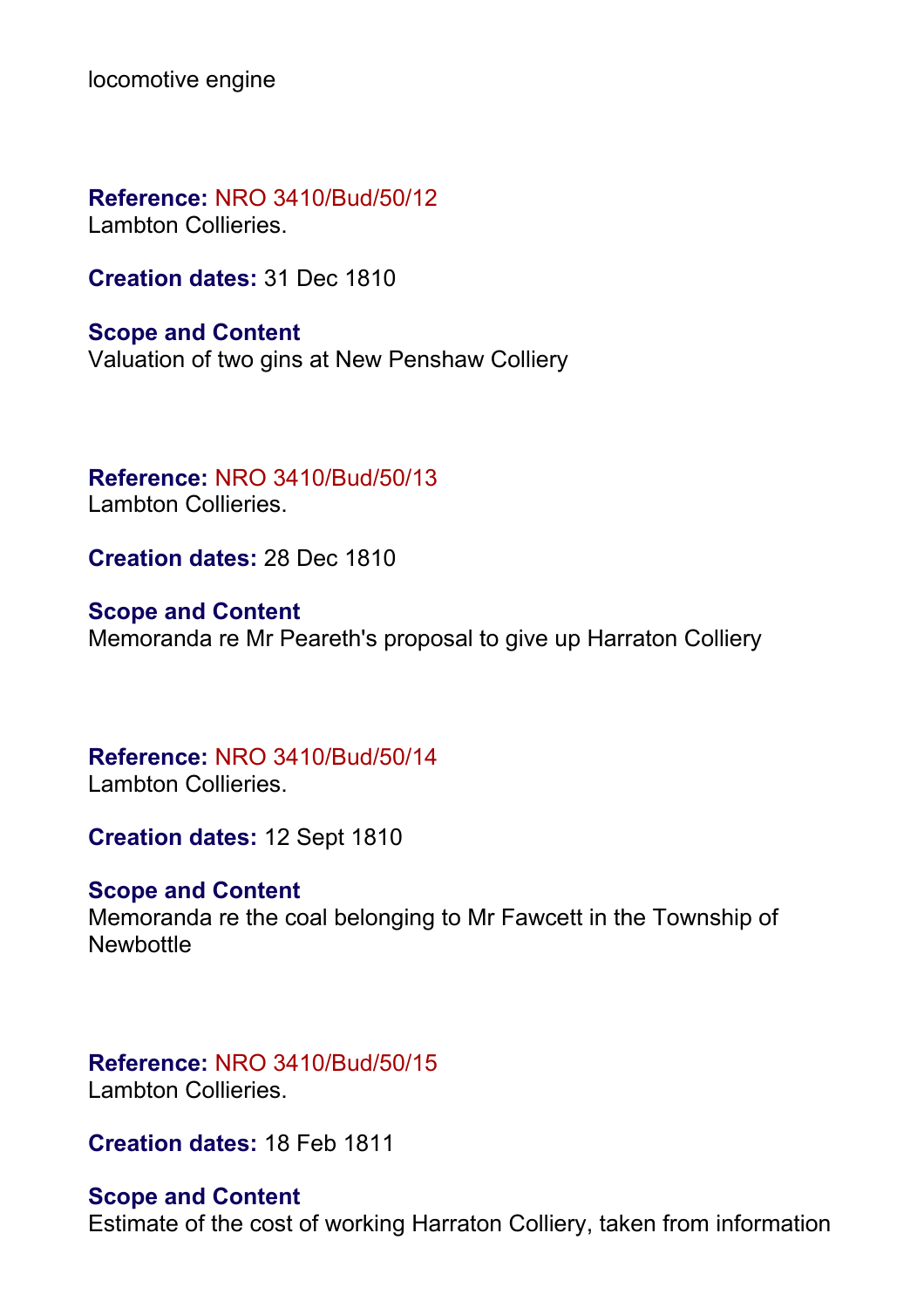supplied by Mr Stobart

**Reference:** NRO 3410/Bud/50/16 Lambton Collieries.

**Creation dates:** 30 March 1811

#### **Scope and Content**

Estimate of the cost of working Harraton Colliery, by Thomas Smith

#### **Reference:** NRO 3410/Bud/50/17 Lambton Collieries.

**Creation dates:** 1812

#### **Scope and Content**

Statement of the costs of draining Harraton Colliery, 15 Jan 1812. Statement of the terms on which Mr Lambton's trustees will allow Mr Peareth's trustees to relinquish Harraton Colliery, 15 Jan 1812.

# **Reference:** NRO 3410/Bud/50/18

Lambton Collieries.

**Creation dates:** 29 April 1812

#### **Scope and Content**

Queries and answers re workings at Penshaw and Lumley Collieries

# **Reference:** NRO 3410/Bud/50/19

Lambton Collieries.

**Creation dates:** nd [1813]

**Scope and Content**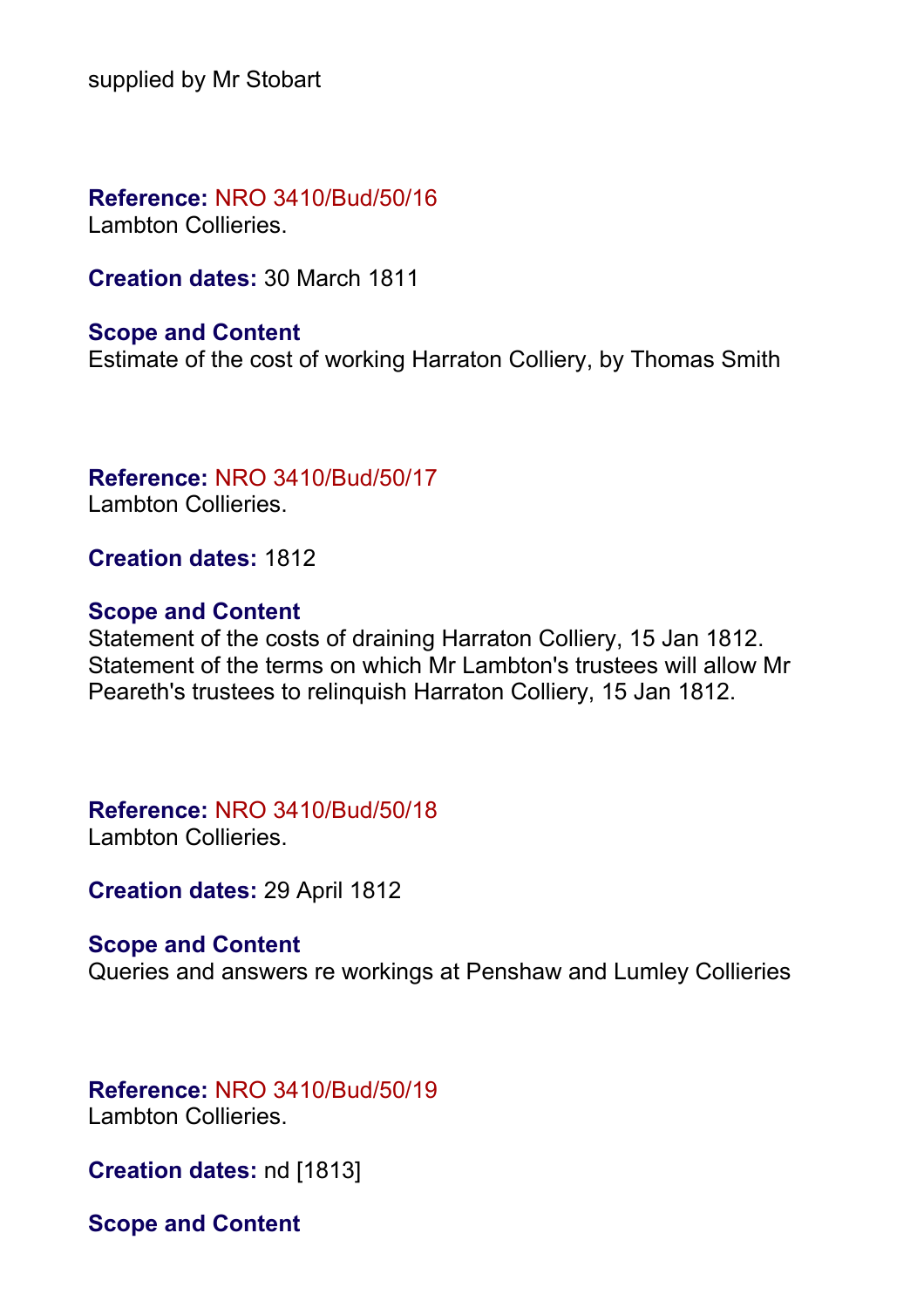Proposals for a lease of Lumley Colliery

**Reference:** NRO 3410/Bud/50/20

Lambton Collieries.

**Creation dates:** nd

# **Scope and Content**

Memoranda re the watercourse in the High Main coal at Lambton with sketch plan, 12 May 1813, the renewal of the Lumley Colliery lease, 26 May 1813 and list of public houses at the Lambton Collieries with details of their rents

# **Reference:** NRO 3410/Bud/50/21

Lambton Collieries.

**Creation dates:** 2 March 1814

# **Scope and Content**

Statement of costs incurred in the valuation of Lambton

# **Reference:** NRO 3410/Bud/50/22

Lambton Collieries.

**Creation dates:** 14 Sept 1814

# **Scope and Content** Details of the lengths of the Lambton Waggonways

# **Reference:** NRO 3410/Bud/50/23

Lambton Collieries.

**Creation dates:** 24 April 1816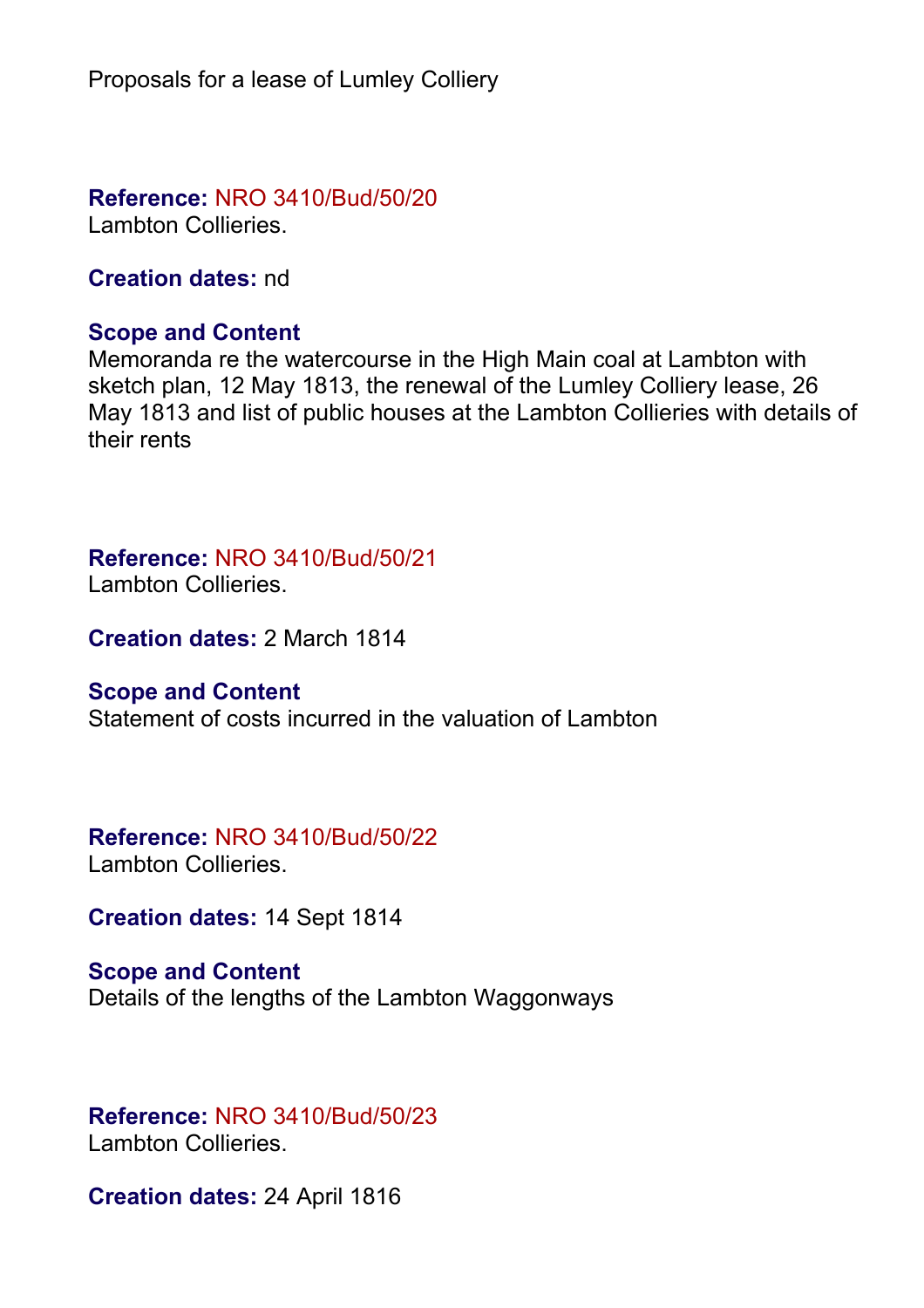## **Scope and Content**

Minutes re the sinking of a new pit, (Colliery Board Meeting No 34).

# **Reference:** NRO 3410/Bud/50/24

Lambton Collieries.

**Creation dates:** 14 May 1817

**Scope and Content** Memoranda re the amount of coal available at Leefield Colliery

**Reference:** NRO 3410/Bud/50/25 Lambton Collieries.

**Creation dates:** 13 Aug 1817

#### **Scope and Content**

Part of the terms agreed with Mr Warren Lamb for Fatfield Colliery, (Colliery Board Meeting No 50).

**Reference:** NRO 3410/Bud/50/26 Lambton Collieries.

**Creation dates:** 9 July 1817

# **Scope and Content**

Minutes re ventilation at Row Pit, Harraton and a new method of shipping coal using tubs loaded onto the ships by a steam crane, (Colliery Board Meeting No 48).

**Reference:** NRO 3410/Bud/50/27 Lambton Collieries.

**Creation dates:** 23 July 1817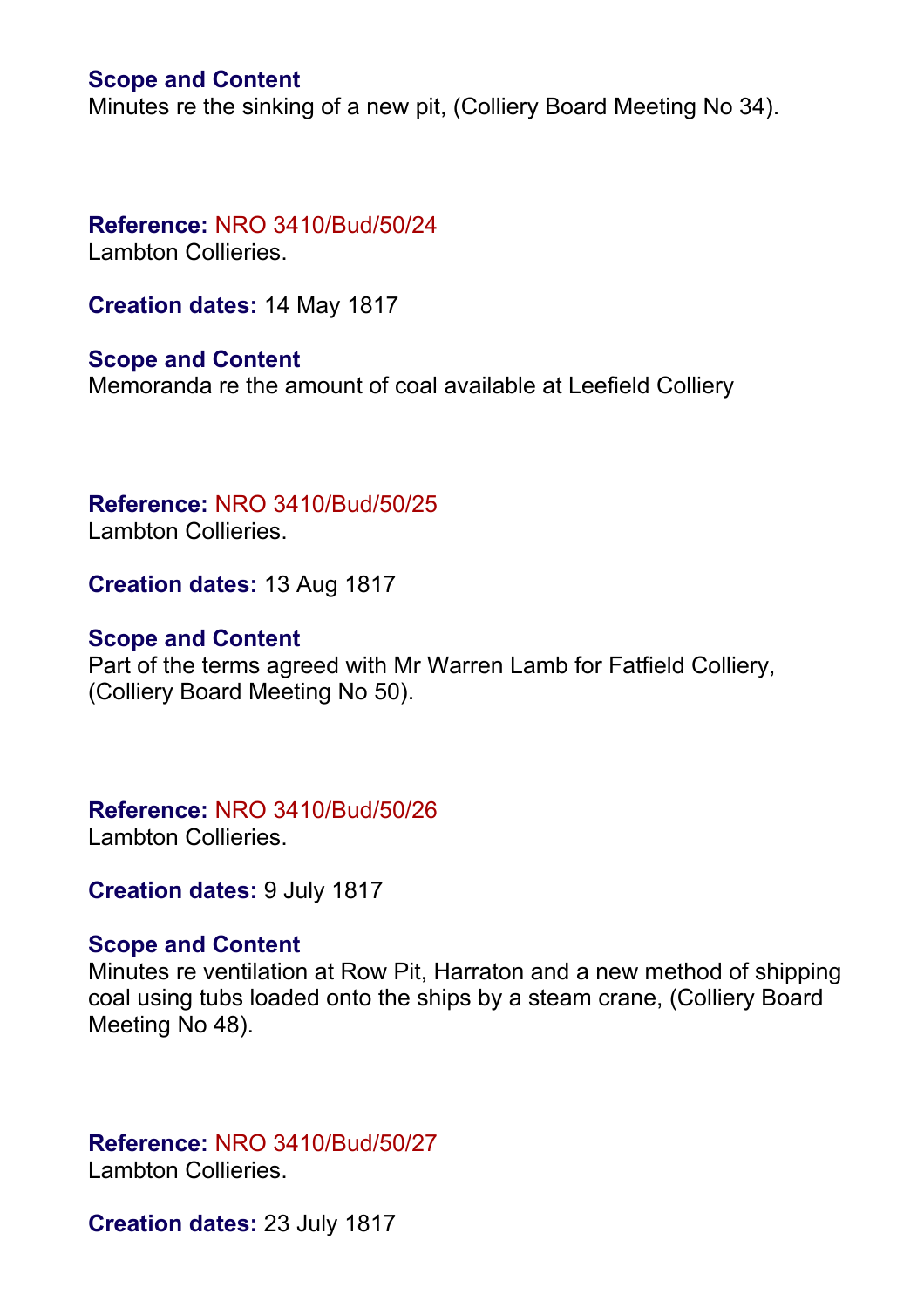# **Scope and Content**

Minutes re the proposal by Mr Warren Lamb to take Fatfield Colliery which had just been given up by Messrs Grimshaw and Bonner including an estimate of the coal available, (Colliery Board Meeting No 49).

# **Reference:** NRO 3410/Bud/50/28

Lambton Collieries.

**Creation dates:** 4 March 1818

# **Scope and Content**

Statement of matters in dispute in the valuation of stock at Fatfield transferred from Messrs Grimshaw and Bonner to Mr Warren Lamb

# **Reference:** NRO 3410/Bud/50/29

Lambton Collieries.

**Creation dates:** 4 Feb 1818

# **Scope and Content**

Final statement of the amount of stock transferred from Messrs Grimshaw and Bonner to Mr Warren Lamb at Fatfield, (Colliery Board Meeting, No 57).

# **Reference:** NRO 3410/Bud/50/30

Lambton Collieries.

**Creation dates:** 9 Dec 1818

# **Scope and Content**

List of colliery leases held by Mr Lambton from the Bishop of Durham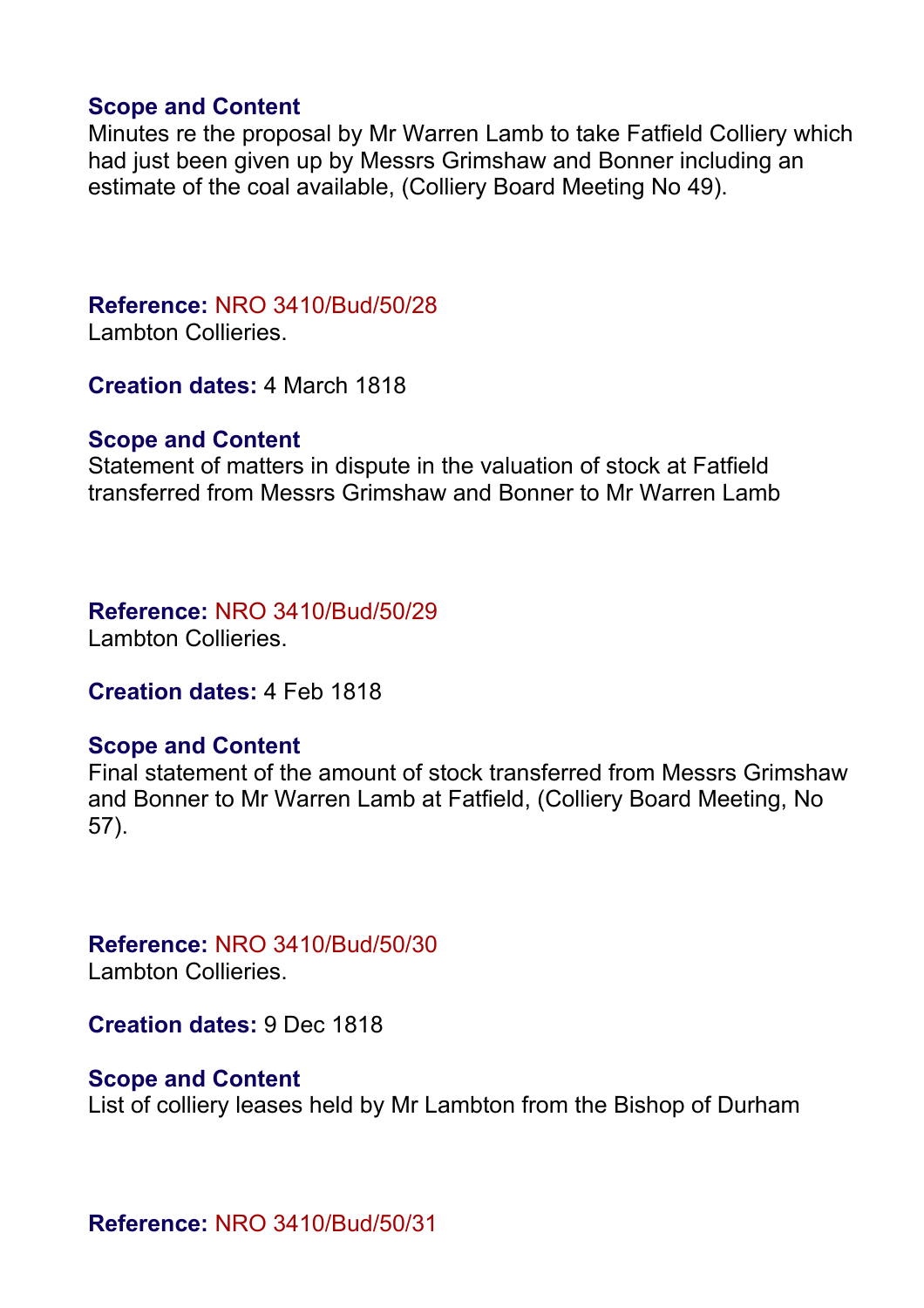Lambton Collieries.

**Creation dates:** 13 May 1818

#### **Scope and Content**

Minutes re drainage in the D Pit and West Pit, Lumley Colliery and the shutting off of the North West Waste in Houghton Gate Pit, (Colliery Board Meeting No 59).

**Reference:** NRO 3410/Bud/50/32

Lambton Collieries.

**Creation dates:** 28 May 1818

# **Scope and Content**

Minutes re the drainage of the new pits sunk at Lumley Colliery, (Colliery Board Meeting No 60).

# **Reference:** NRO 3410/Bud/50/33

Lambton Collieries.

**Creation dates:** 19 Aug 1818

# **Scope and Content**

Minutes re the exploration of the Beaumont Seam at Fatfield and drainage at Lumley, (Colliery Board Meeting No 63).

# **Reference:** NRO 3410/Bud/50/34

Lambton Collieries.

**Creation dates:** 28 April 1819

# **Scope and Content**

Minutes re the sinking of the George Pit and the dispute re a trespass by Messrs Bonner and Grimshaw from Fatfield into the Rickleton Estate, (Colliery Board Meeting No 71).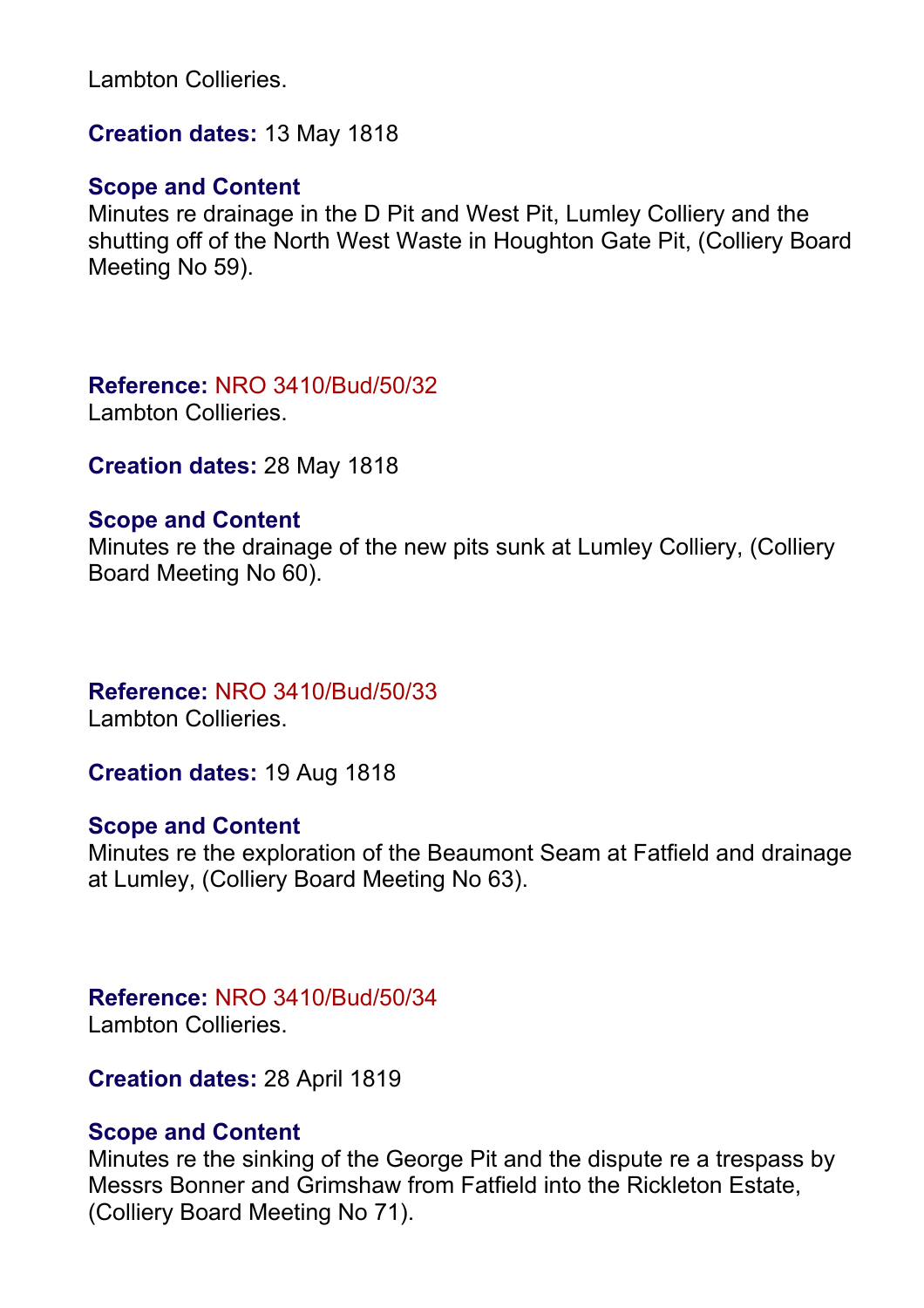**Reference:** NRO 3410/Bud/50/35

Lambton Collieries.

**Creation dates:** 31 March 1819

# **Scope and Content**

Minutes re the trespass of Messrs Grimshaw and Bonner from Fatfield into Rickleton, (Colliery Board Meeting No 70).

# **Reference:** NRO 3410/Bud/50/36

Lambton Collieries.

**Creation dates:** 2 - 6 Aug 1824

# **Scope and Content**

Letter from William Russell, Brancepeth Castle and 2 letters from John Bowlby re the renewal of the Bill Quay wayleave lease

# **Reference:** NRO 3410/Bud/50/38

Lambton Collieries.

**Creation dates:** 6 March 1824

# **Scope and Content**

Statement submitted to Mr Buddle re the proposed Tees railway including estimates of costs, 18 Lincolns Inn Fields, London

# **Reference:** NRO 3410/Bud/50/39

Lambton Collieries.

**Creation dates:** 26, 29 July 1827

**Scope and Content**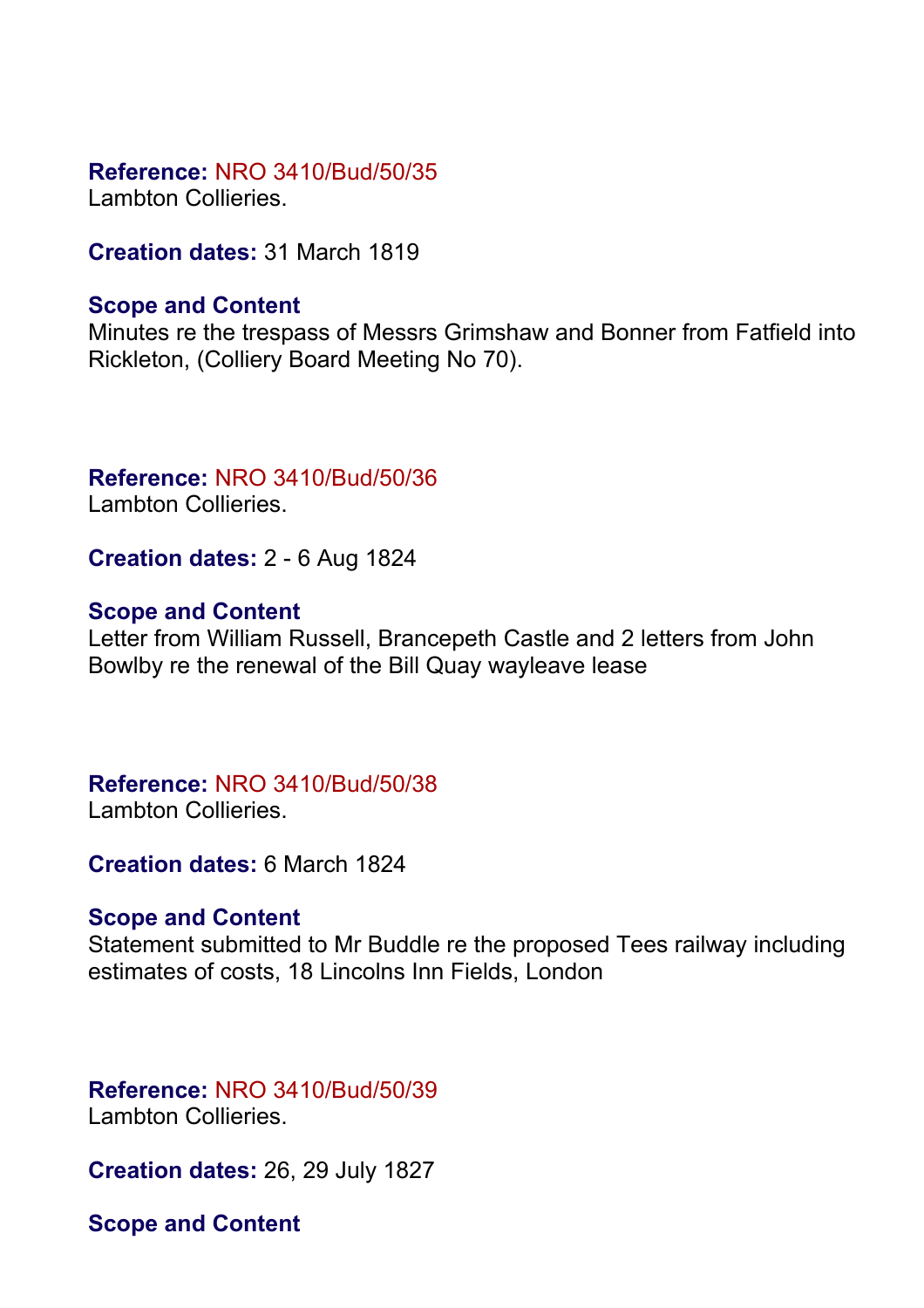Letter from W. Louvaine, Lumley Park, re the erection of a pumping engine at Houghton Pit with draft reply by John Buddle and George Hill

**Reference:** NRO 3410/Bud/50/41

Lambton Collieries.

**Creation dates:** 26 July 1827

**Scope and Content** Sketch ground plan for an engine house at Houghton Pit

**Reference:** NRO 3410/Bud/50/42 Lambton Collieries.

**Creation dates:** 26 July 1827

# **Scope and Content**

Sketch plan of borings made to establish firm foundations for the engine house at Houghton Pit

**Reference:** NRO 3410/Bud/50/43

Lambton Collieries.

**Creation dates:** 1827

# **Scope and Content**

Statement re the walling and tubbing at Houghton Pit

# **Reference:** NRO 3410/Bud/50/44

Lambton Collieries.

**Creation dates:** nd

**Scope and Content**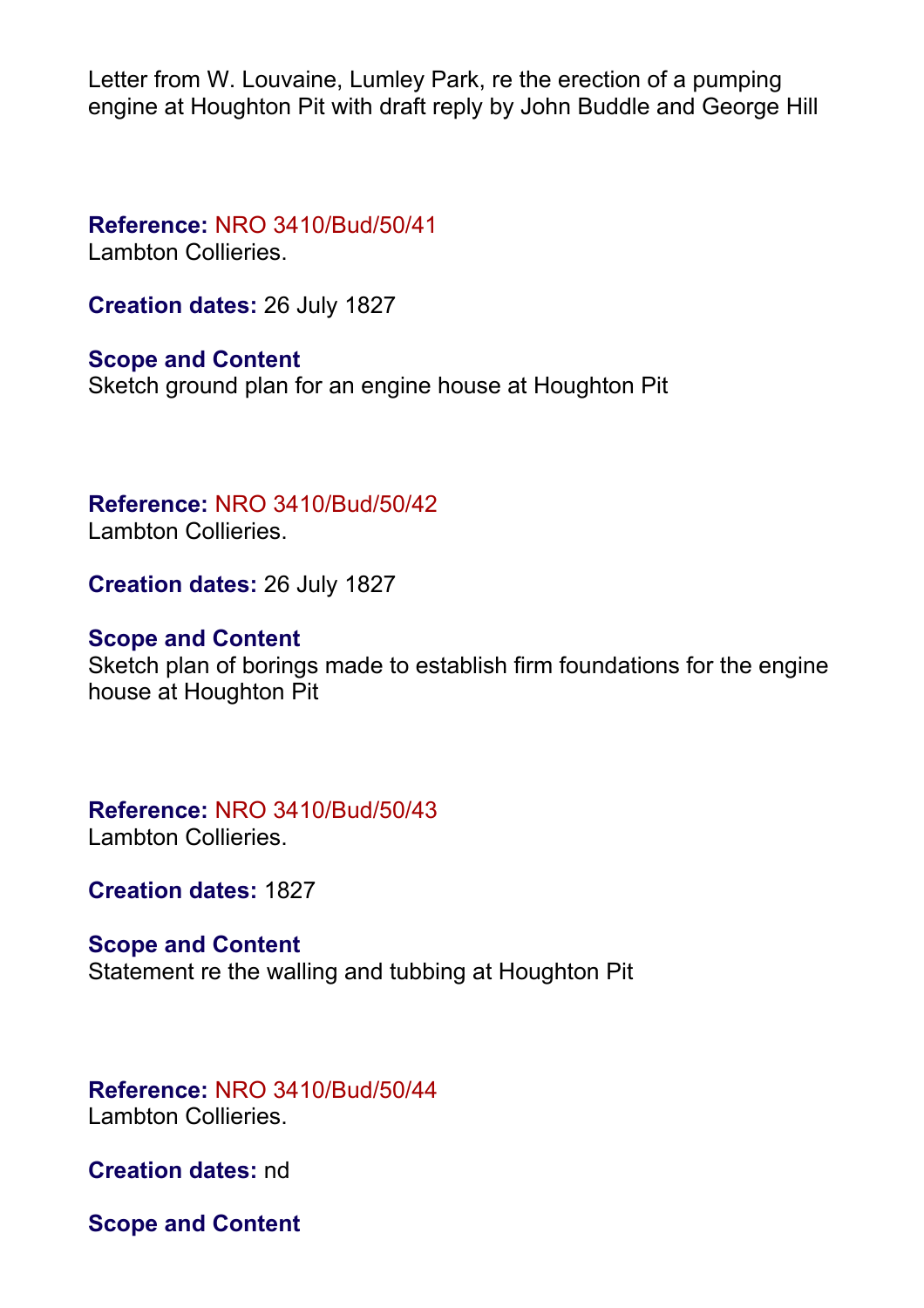Draft report by John Buddle re Penshaw Colliery including detailed descriptions of the workings of each pit, the amount of coal available in the Hutton, Five Quarter, Main and Maudlin Seams and ventilation problems

# **Reference:** NRO 3410/Bud/50/45-6

Lambton Collieries.

**Creation dates:** 1704 -1705

# **Scope and Content**

Working accounts for Washington Colliery including staith charges and accounts of wages paid to labourers and horse drivers

# **Reference:** NRO 3410/Bud/50/47

Lambton Collieries.

**Creation dates:** 7 Oct 1803

# **Scope and Content**

Letter from William Taylor, Beamish, re disputes regarding water courses in the Washington Lordship

# **Reference:** NRO 3410/Bud/50/48

Lambton Collieries.

**Creation dates:** 1818

# **Scope and Content**

Request for report of Washington Colliery with particular reference to the quantity of coal available, workings in F Pit and the sinking of a new pit in Penny Moor Close, requesting information re the best method to proceed and of the estimated costs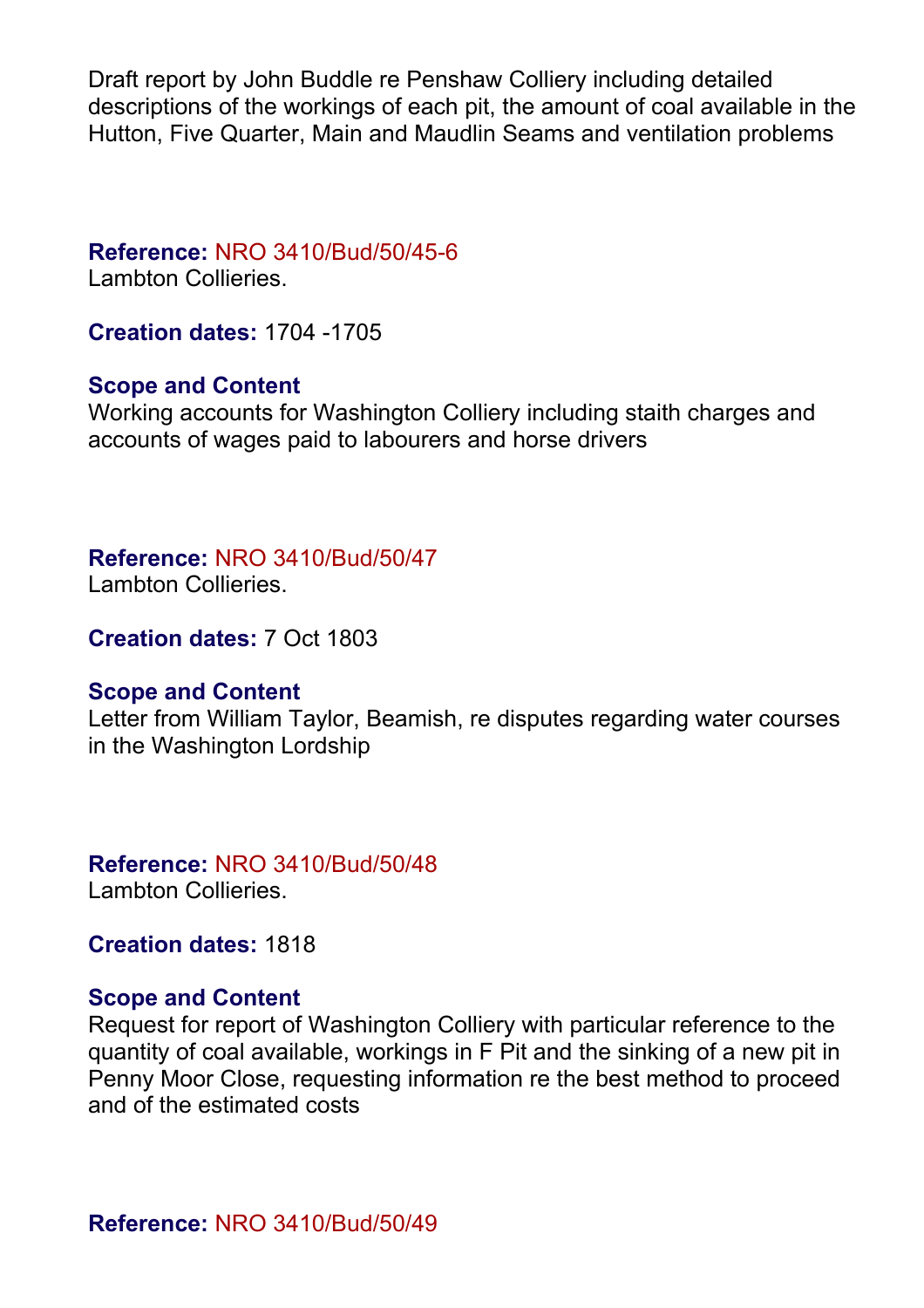Lambton Collieries.

**Creation dates:** nd [1827]

# **Scope and Content**

Plan of Newton Hall estate giving field names and acreages

**Reference:** NRO 3410/Bud/50/50-59

Lambton Collieries.

**Creation dates:** 23 Aug - 12 Oct 1825

# **Scope and Content**

Correspondence of John Buddle with Mrs E. Grainger, John Gregson and others and memoranda re the possibilities of mining coal under estates of the Bishop of Durham, leased by Mrs Grainger, including Framwellgate Moor, Newton, Brass Side and Franklin

**Reference:** NRO 3410/Bud/50/60 Lambton Collieries.

**Creation dates:** 31 May 1826

**Scope and Content**

Letter from John Gregson re Mrs Grainger's coal leases

**Reference:** NRO 3410/Bud/50/61 Lambton Collieries.

**Creation dates:** 15 Oct 1826

# **Scope and Content**

Letter from William Stobart, Pelaw House, re the Washington accounts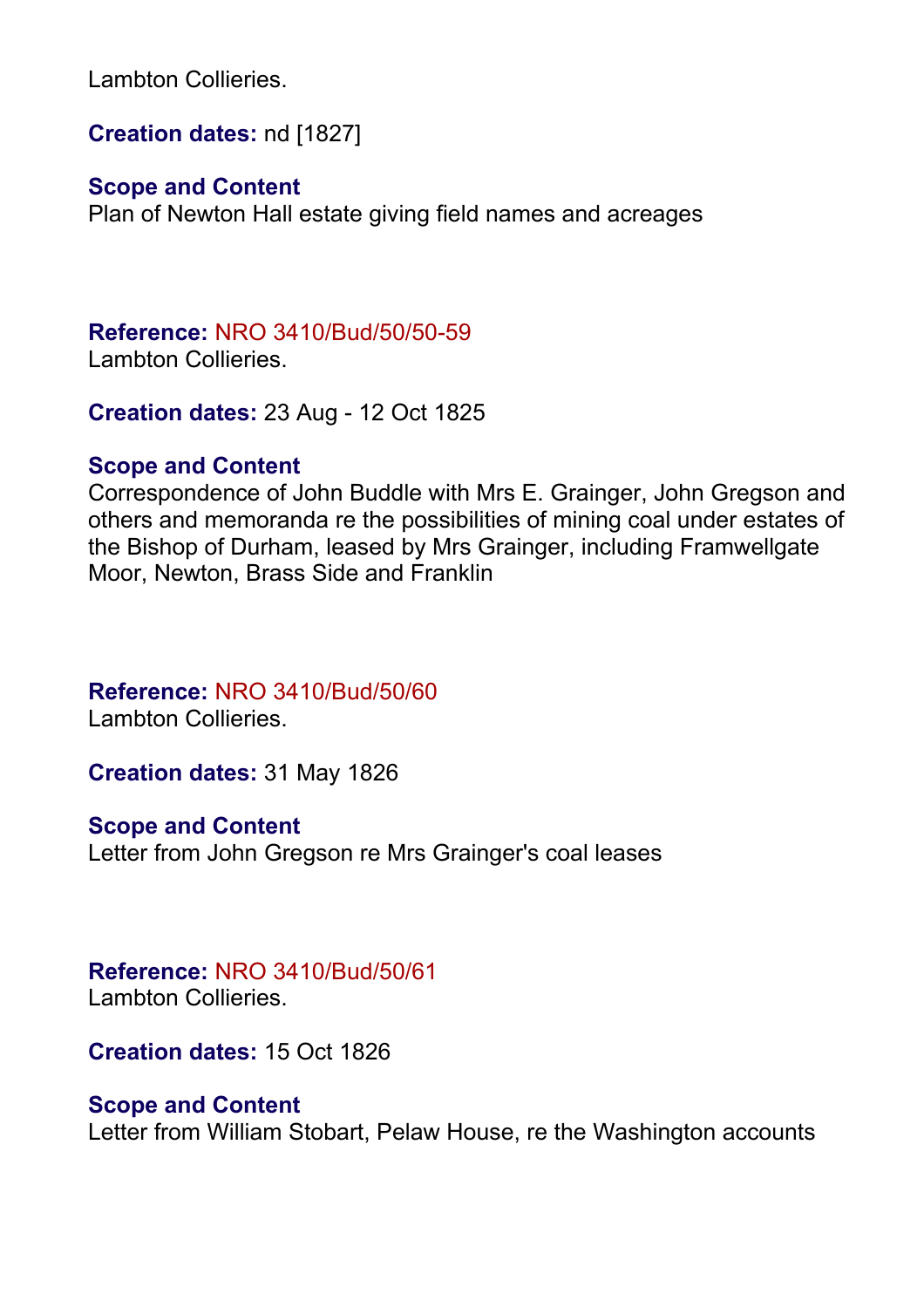# **Reference:** NRO 3410/Bud/50/62

Lambton Collieries.

**Creation dates:** 21 June 1827

# **Scope and Content**

Letter from Lieut. Col. Mills, Brancepeth, re the plan of Newton Hall Estate (?/49 above)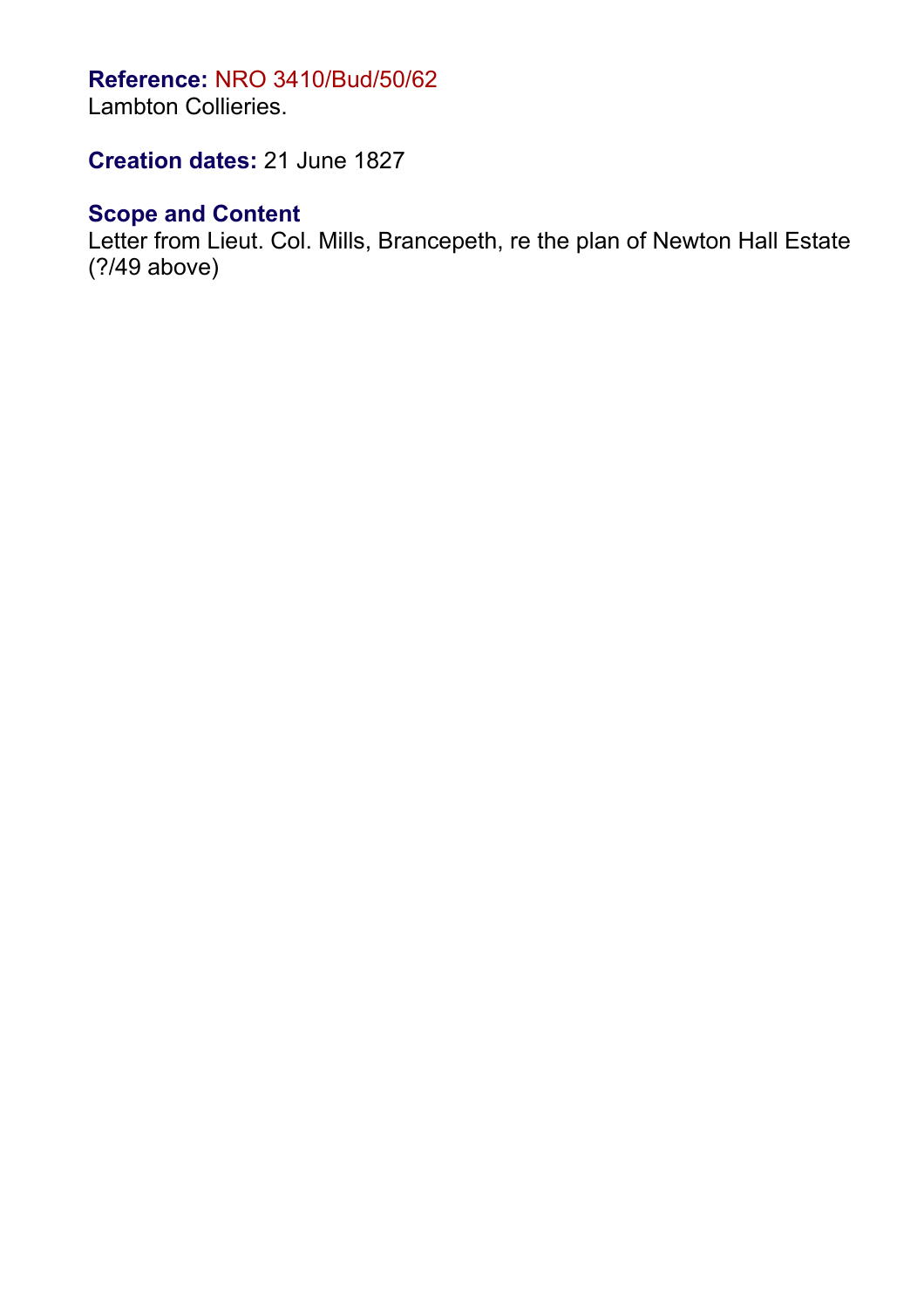**Reference:** NRO 3410/Bud/51

Buddle Bound Papers Vol 2

**Creation dates:** 1799 - 1847

**Extent and Form:** 155 docs

**Scope and Content** Volume of reports, correspondence and accounts, 1799 - 1847.

**Reference:** NRO 3410/Bud/51/1 **Creation dates:** nd c.1809

#### **Scope and Content**

Terms of an agreement for the renewal of a wayleave at Bill Quay from the Dean and Chapter of Durham for 21 years from 19 Nov 1809.

**Reference:** NRO 3410/Bud/51/2 **Creation dates:** Sept 1803

# **Scope and Content**

Statement of the case for obtaining a wayleave to transport the coal mined under Blackburn Common

**Reference:** NRO 3410/Bud/51/3 **Creation dates:** 1840

**Scope and Content** Calculations re Byker tentale accounts

**Reference:** NRO 3410/Bud/51/4 **Creation dates:** 1840

#### **Scope and Content**

Account of landsale coal produced from Jane Pit, Tyne Main Colliery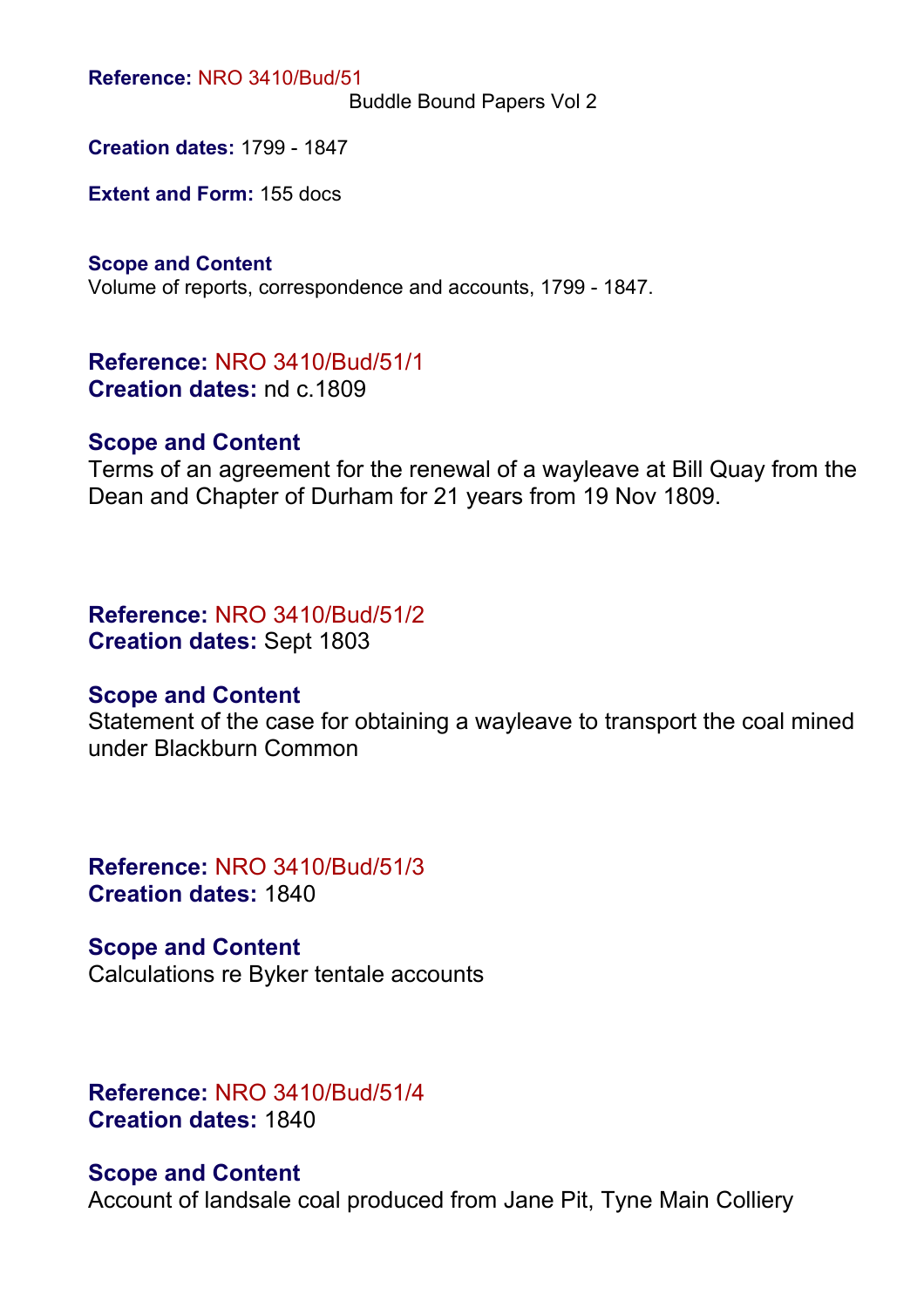# **Reference:** NRO 3410/Bud/51/5 **Creation dates:** 1842

# **Scope and Content**

Tentale accounts for Byker and Tyne Main Collieries and calculations re rents for Tyne Main

# **Reference:** NRO 3410/Bud/51/6

**Creation dates:** 31 Dec 1841 - 31 Dec 1842

# **Scope and Content**

Accounts of coal produced and sold from various royalties at Tyne Main **Colliery** 

# **Reference:** NRO 3410/Bud/51/7

**Creation dates:** 27 April 1843

# **Scope and Content**

Letter from Mr C. Abbot, Brough Hall, re Tyne Main tentale accounts

# **Reference:** NRO 3410/Bud/51/8 **Creation dates:** 9 Oct 1826

# **Scope and Content**

Letter from R.B. Sanderson, Newcastle, re a proposed agreement with the Heaton owners for work (unspecified colliery)

**Reference:** NRO 3410/Bud/51/9 **Creation dates:** 3 April 1847

**Scope and Content**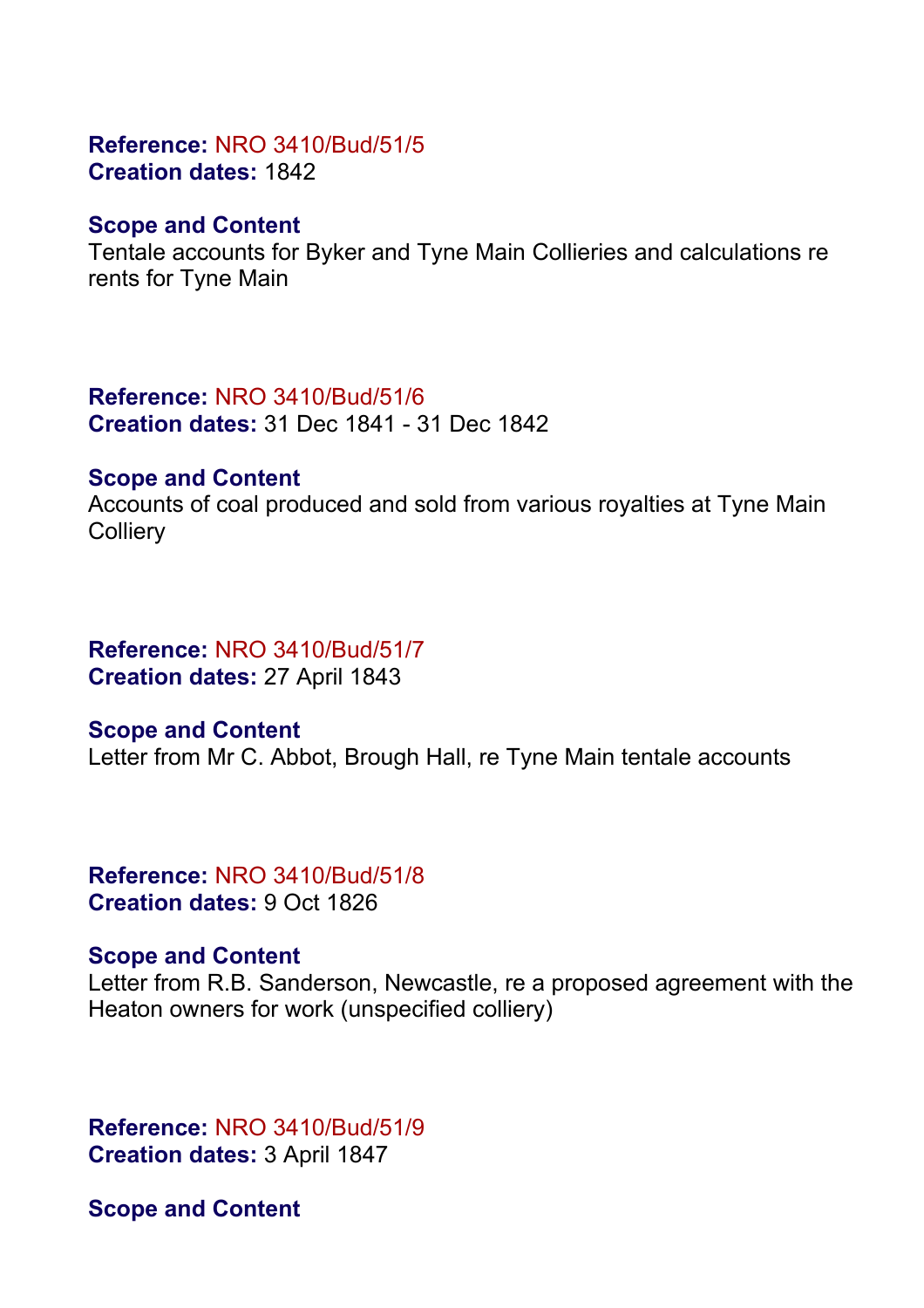Letter from Edward Stewart, Newcastle, to John Airey Esg. Rathbone Place, Soho Square, London re the lease of Colliery and various personal matters

# **Reference:** NRO 3410/Bud/51/11-19 **Creation dates:** 18 Jan 1821 - 24 May 1825 **Extent and Form:** 8 LETTERS

#### **Scope and Content**

8 letters from Mr Bowes Wright re his coal at North Shields including the quality of the coal and possible rents, memoranda by John Buddle re the letters and proposals for a lease of the North Shields coal by the owners of Burdon Main Colliery

**Reference:** NRO 3410/Bud/51/20 **Creation dates:** 14 April 1841

#### **Scope and Content**

Draft letter to Mr Grisley re calculation of the fine for the renewal of the Easington and Shotton Colliery leases

**Reference:** NRO 3410/Bud/51/21-22, 24-33 **Creation dates:** 24 Nov 1825 - 12 Jan 1826

#### **Scope and Content**

Correspondence of John Buddle with John Backhouse, William Stobart and others re Etherly Colliery, particularly relating to a valuation

**Reference:** NRO 3410/Bud/51/23 **Creation dates:** 5 Dec 1825

#### **Scope and Content**

Report and valuation re Etherly Colliery including details of the quality and quantity of coal available, working costs and details of the lease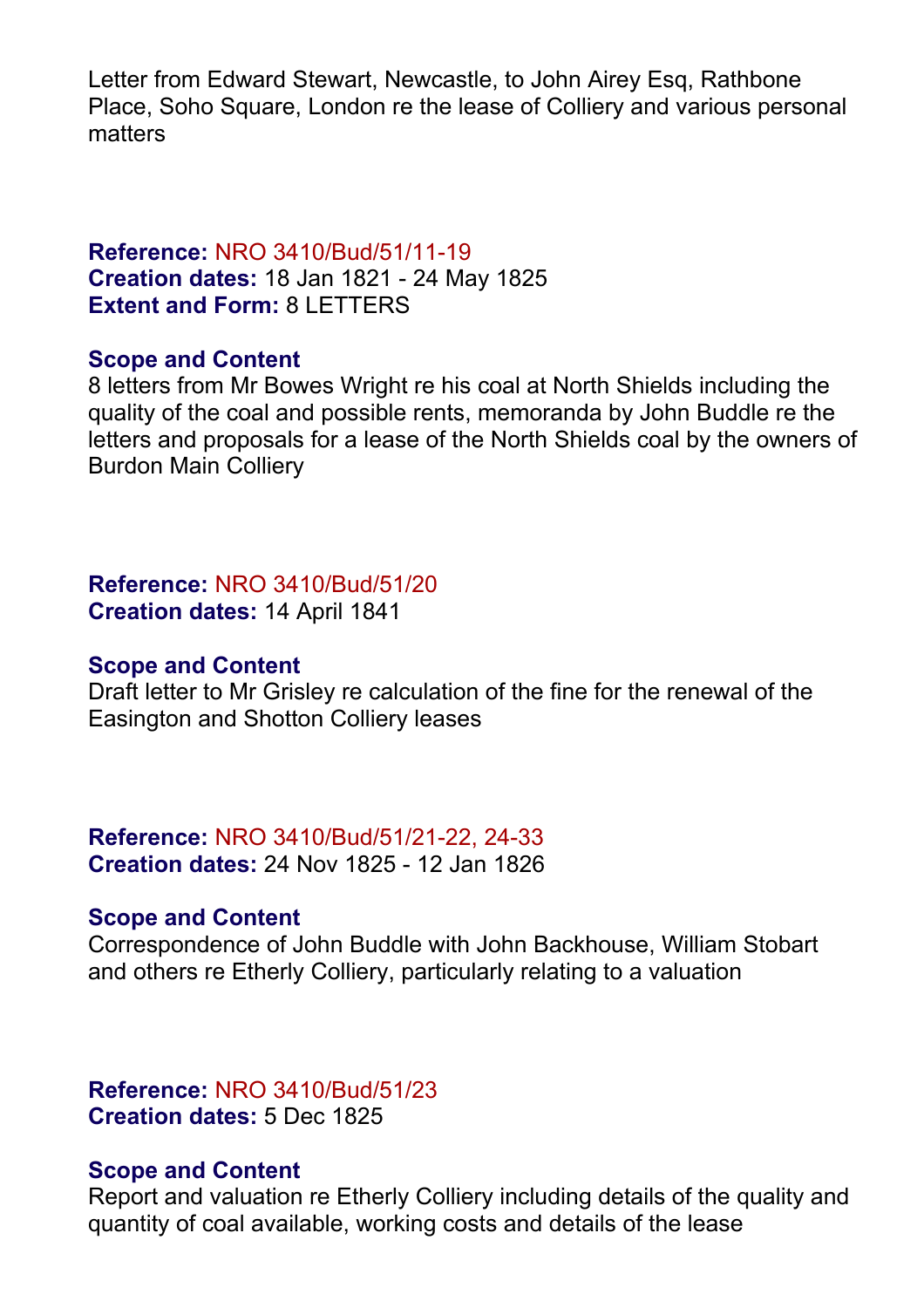**Reference:** NRO 3410/Bud/51/24,29 **Creation dates:** Dec 1825 **Extent and Form:** 2 LETTERS

#### **Scope and Content**

2 letters from William Stobart, Pelaw House, re a view of Railey Fell

**Reference:** NRO 3410/Bud/51/25-28, 30-33 **Creation dates:** 1 Dec 1825 - 12 Jan 1826 **Extent and Form:** 8 LETTERS

**Scope and Content** 8 letters between John Buddle and John Backhouse re Etherly Colliery

# **Reference:** NRO 3410/Bud/51/34-37 **Creation dates:** 17 Sept - 4 Dec 1833

#### **Scope and Content**

Correspondence between W. Ord, Whitfield Hall, George Hill, Coxlodge and John Buddle re rents for Fenham Colliery

**Reference:** NRO 3410/Bud/51/38 **Creation dates:** 1822

#### **Scope and Content**

Proposal by the lessees of Gateshead Park Colliery for a lease of the coal at Claxtons and Friars Goose from the Rector of Gateshead, for 21 years from 1822, with letter from Rev. John Collinson, Gateshead, requesting an opinion re the proposals, 1 June 1822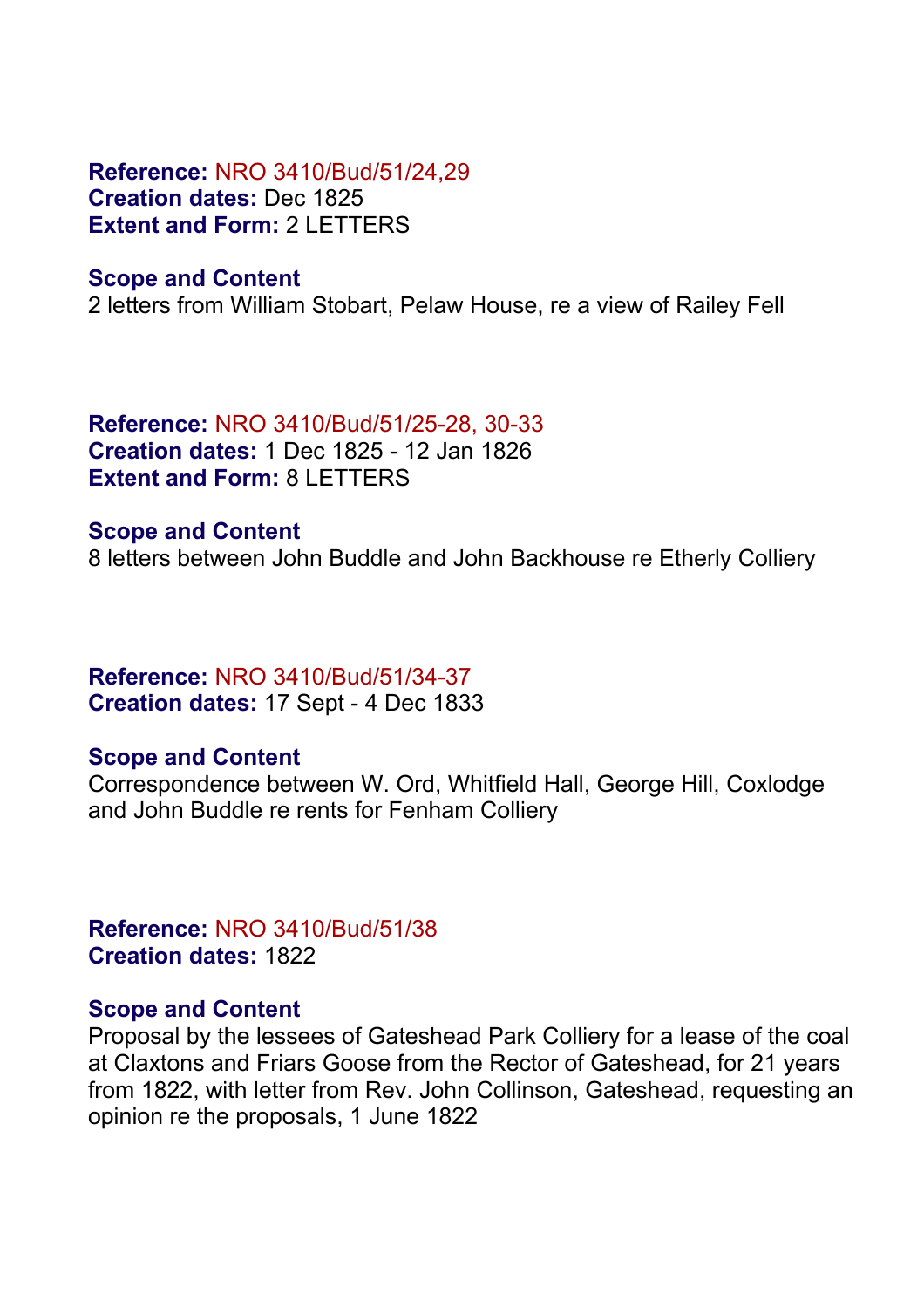**Reference:** NRO 3410/Bud/51/39-40 **Creation dates:** 17 Aug, 4 Sept 1822

#### **Scope and Content**

2 letters between Rev John Collinson, Gateshead and John Buddle re a survey and the lease of Friar's Goose and Claxtons Collieries

# **Reference:** NRO 3410/Bud/51/41 **Creation dates:** nd

# **Scope and Content**

Plan of the workings at [? Friars Goose Colliery] no scale, n.d. Tracing paper Sketch of part of the Claxtons Estate, showing workings and pillars intended to be worked, no scale, n.d. Tracing paper.

#### **Reference:** NRO 3410/Bud/51/42 **Creation dates:** 3 Sept 1822

# **Scope and Content**

Opinion by Thomas Fenwick re the terms proposed by the Gateshead Park lessees for the lease of Friar's Goose and Claxtons Collieries

**Reference:** NRO 3410/Bud/51/43 **Creation dates:** 1822

**Scope and Content** Copy of NRO 3410/Bud/51/40.

**Reference:** NRO 3410/Bud/51/44 **Creation dates:** 1823 - 1825

**Scope and Content** Account of Rectory Coal transported from Gateshead Park Colliery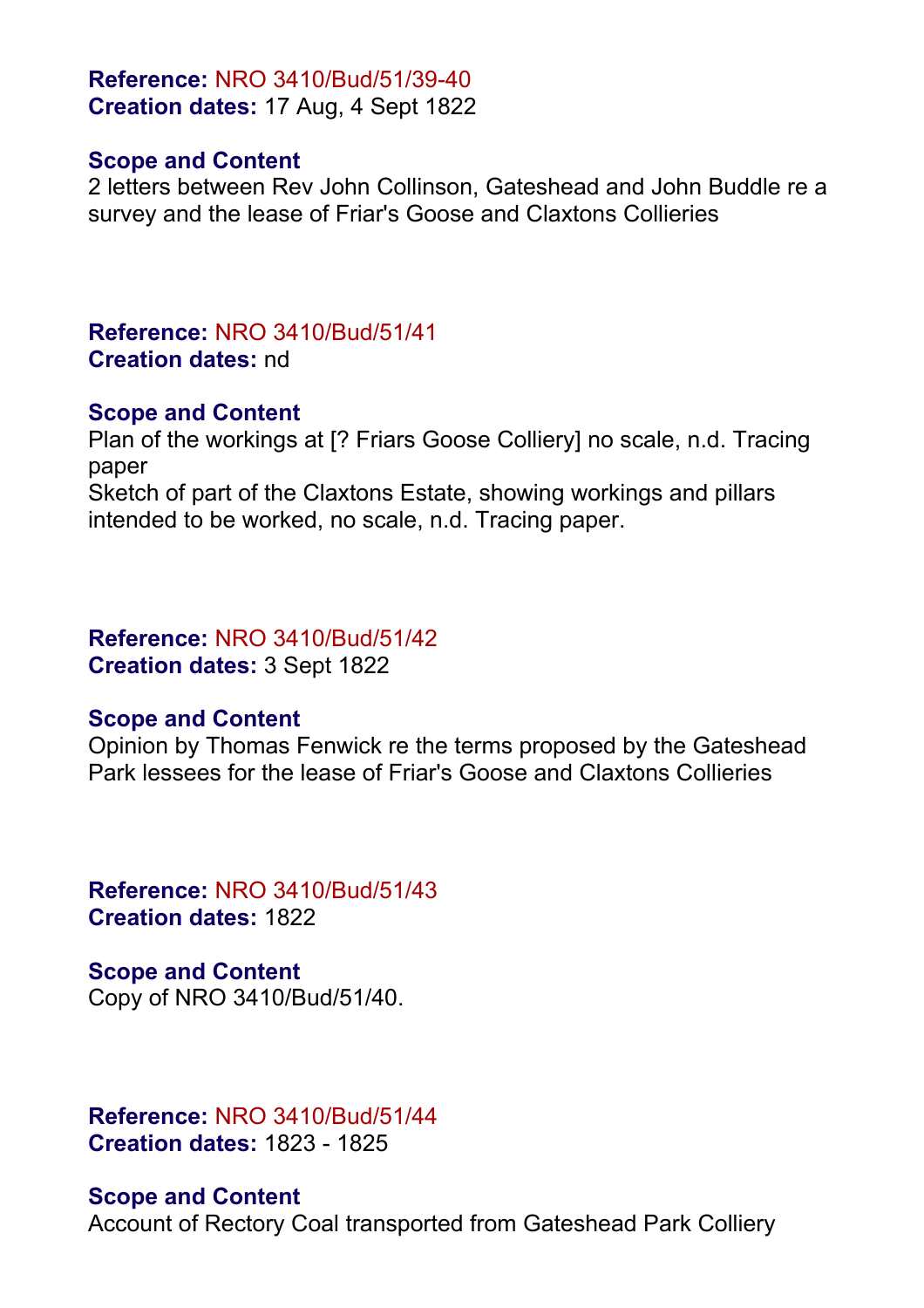#### **Reference:** NRO 3410/Bud/51/45,47,50 **Creation dates:** 1823, 1825, 1826

# **Scope and Content**

Account of coal produced and transported from the Hall Pit, Gateshead Park

**Reference:** NRO 3410/Bud/51/46 **Creation dates:** 1823 - 1826

#### **Scope and Content**

Account of coal produced from an outstroke through the Rectory Royalty at Tyne Main Colliery

**Reference:** NRO 3410/Bud/51/48 **Creation dates:** 1823 - 1826

# **Scope and Content**

Account of coal produced from the part of Gateshead Park Colliery on which an outstroke rent of 2/6 per ten is payable to the Rector of **Gateshead** 

**Reference:** NRO 3410/Bud/51/49,51 **Creation dates:** 1825, 1826

#### **Scope and Content**

Account of coal produced and transported from Jay Pit, Gateshead Park

**Reference:** NRO 3410/Bud/51/52 **Creation dates:** 19 March 1827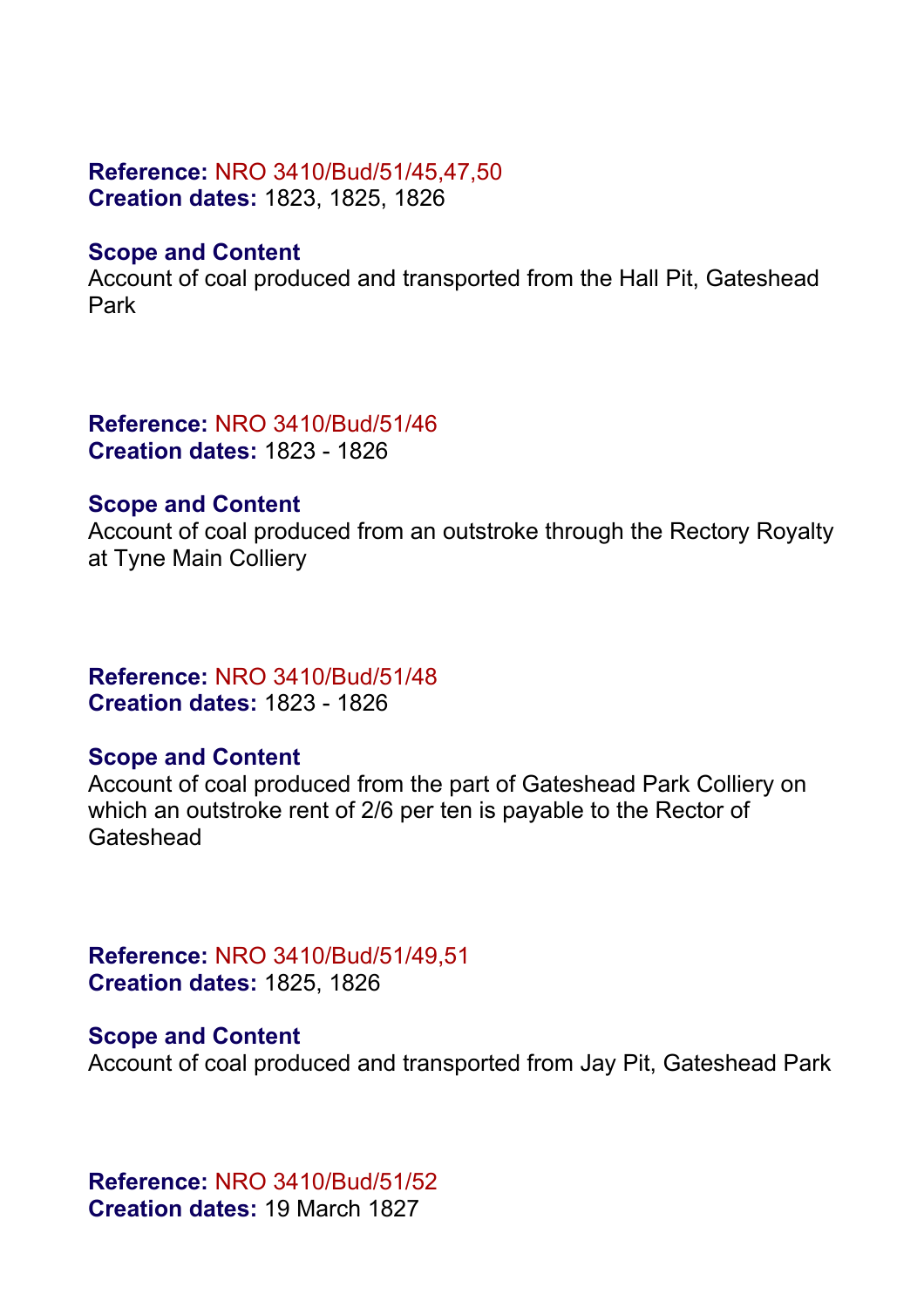## **Scope and Content**

Letter from Thomas Easton, West House, enclosing details of coal worked in the Jay Pit and Hall Pit, Gateshead Park

**Reference:** NRO 3410/Bud/51/53-54 **Creation dates:** 4 Aug 1828

**Scope and Content** Reports re Friar's Goose Colliery

**Reference:** NRO 3410/Bud/51/55 **Creation dates:** 18 April 1835

**Scope and Content** Letter from John Collinson, Gateshead re accounts for Tyne Main Colliery

**Reference:** NRO 3410/Bud/51/56 **Creation dates:** 1827-1828

#### **Scope and Content**

Letter from John Easton re the accounts of the owners of Gateshead Park and Tyne Main with Rev John Collinson, 29 June 1827. Report re Friar's Goose Colliery by John Buddle, 14 Aug 1828

**Reference:** NRO 3410/Bud/51/57 **Creation dates:** 16 April 1835

# **Scope and Content**

Rental account of the owners of Tyne Main Colliery with Rev John Collinson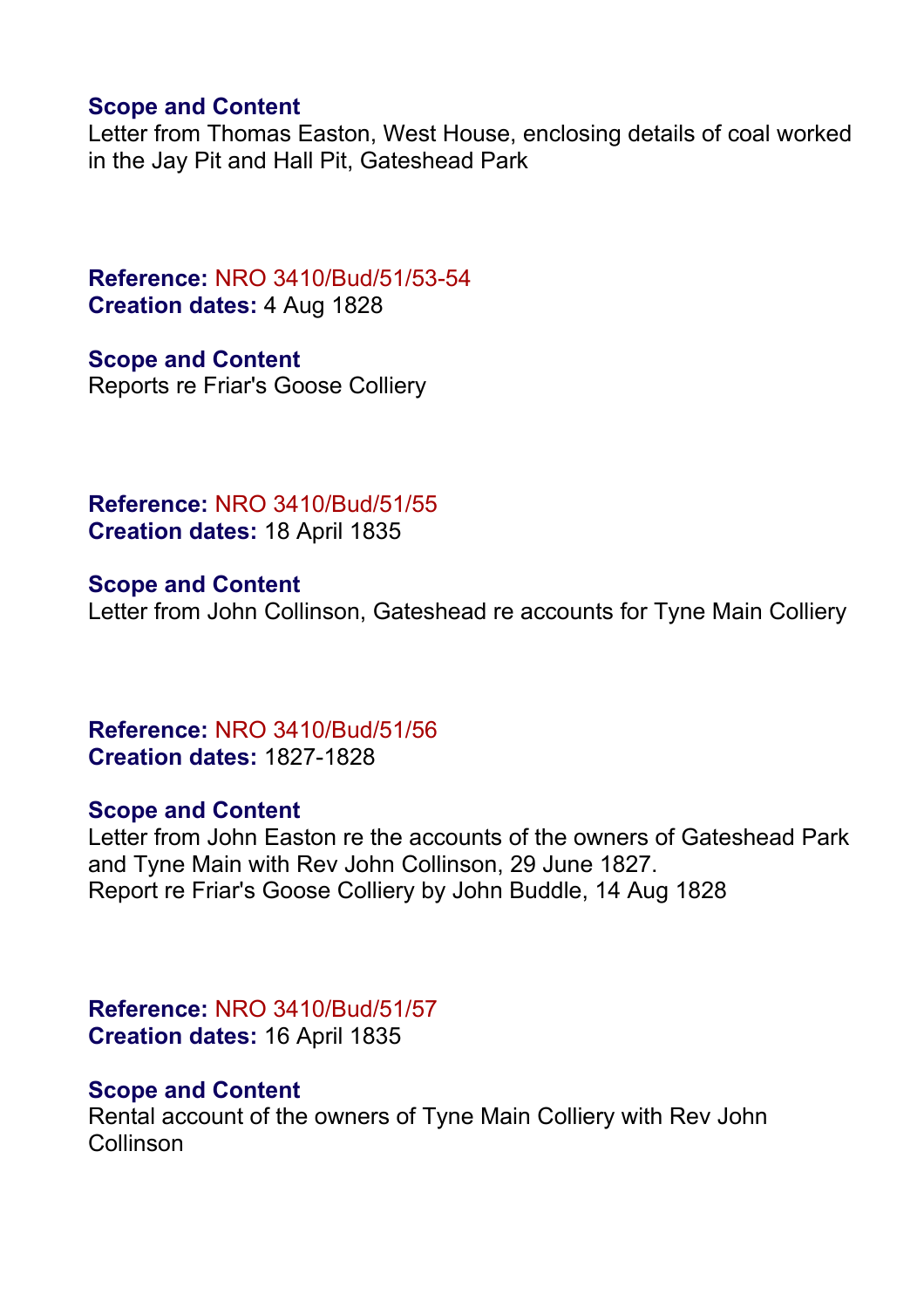# **Reference:** NRO 3410/Bud/51/58 **Creation dates:** 27 July 1826

#### **Scope and Content**

View of the Park Pit workings at Gateshead Park Colliery particulary re possible subsidence on the site of Rev Collinson's new house

**Reference:** NRO 3410/Bud/51/59 **Creation dates:** 28 July 1836

#### **Scope and Content**

Letter from Rev John Collinson re the site of his new house

**Reference:** NRO 3410/Bud/51/60 **Creation dates:** 19 May 1801

#### **Scope and Content**

Report re Hebburn Colliery, particularly the effect of the creep on the B Pit Shaft, by John Buddle junior

**Reference:** NRO 3410/Bud/51/61-62 **Creation dates:** 23 Oct 1809, 1 Oct 1810

#### **Scope and Content**

Measurement and valuation of coal remaining in Hebburn Colliery

**Reference:** NRO 3410/Bud/51/63 **Creation dates:** 2 June 1810

#### **Scope and Content**

Valuation of Boulton and Watt's Engine at Hebburn Colliery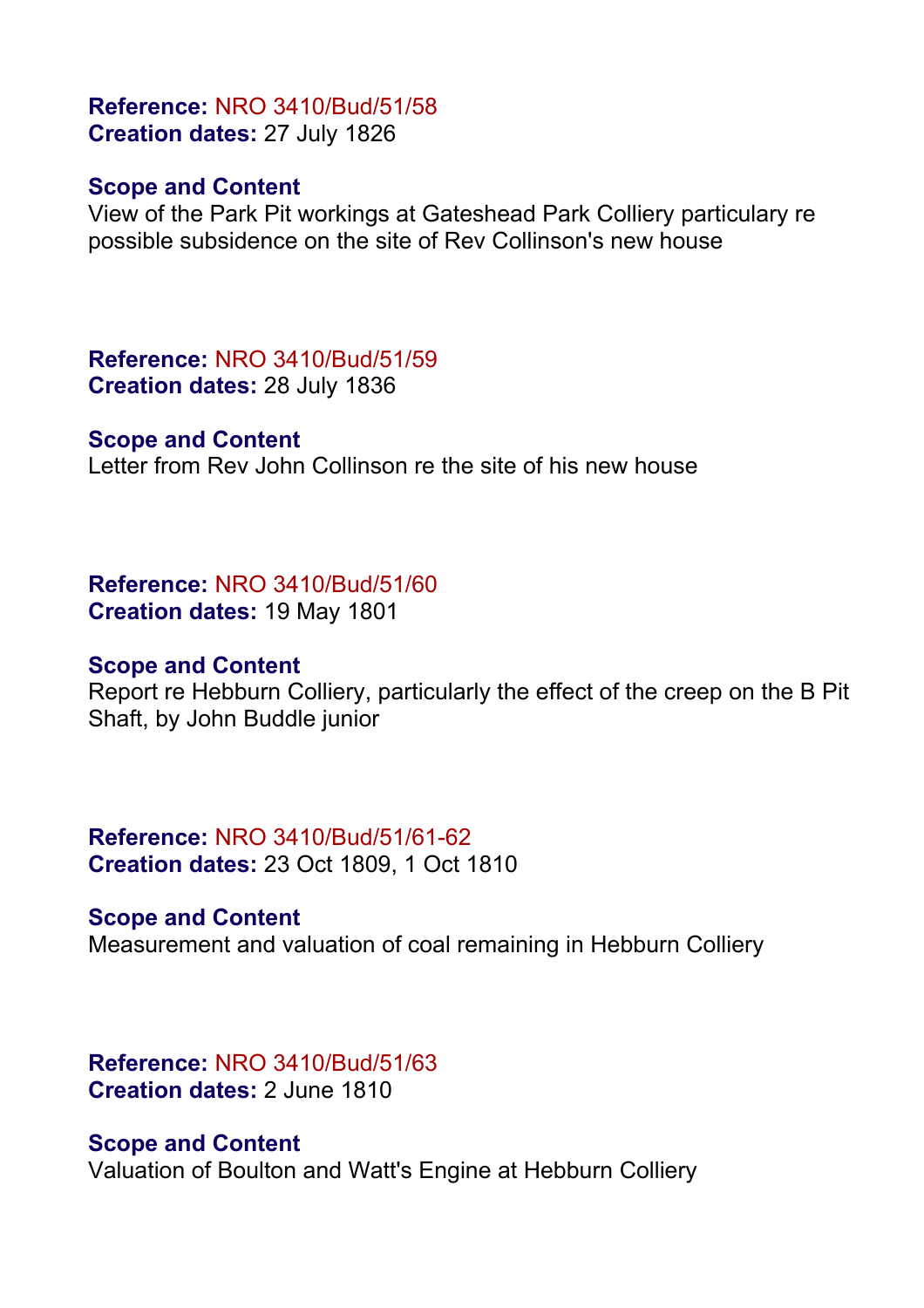# **Reference:** NRO 3410/Bud/51/64 **Creation dates:** 30 March 1810

# **Scope and Content**

Agreements re working practices decided by a board held at Hebburn Colliery comprising Robert Rankin, William Thomas for William Peareth Esq, Edward Woodhouse, John Buddle, Edward Nelson and Matthias Dunn

**Reference:** NRO 3410/Bud/51/65 **Creation dates:** 31 March 1831

#### **Scope and Content**

Measurements of coal, including pillars, remaining in Hebburn Colliery

# **Reference:** NRO 3410/Bud/51/66 **Creation dates:** March 1818

# **Scope and Content**

Valuation of Hebburn coal and colliery stock

#### **Reference:** NRO 3410/Bud/51/67 **Creation dates:** 1819

# **Scope and Content**

Letter to J. Bowlby applying for a wayleave through the lands of the Dean and Chapter of Durham at South Hebburn and permission to erect a spout, includes sketch plan of the proposals, 4 Jan 1819. Eye plan of Hebburn Colliery, sketch plan showing the proposed wayleave and location of the spout, no scale, n.d. [1819].

**Reference:** NRO 3410/Bud/51/68 **Creation dates:** 16 April 1821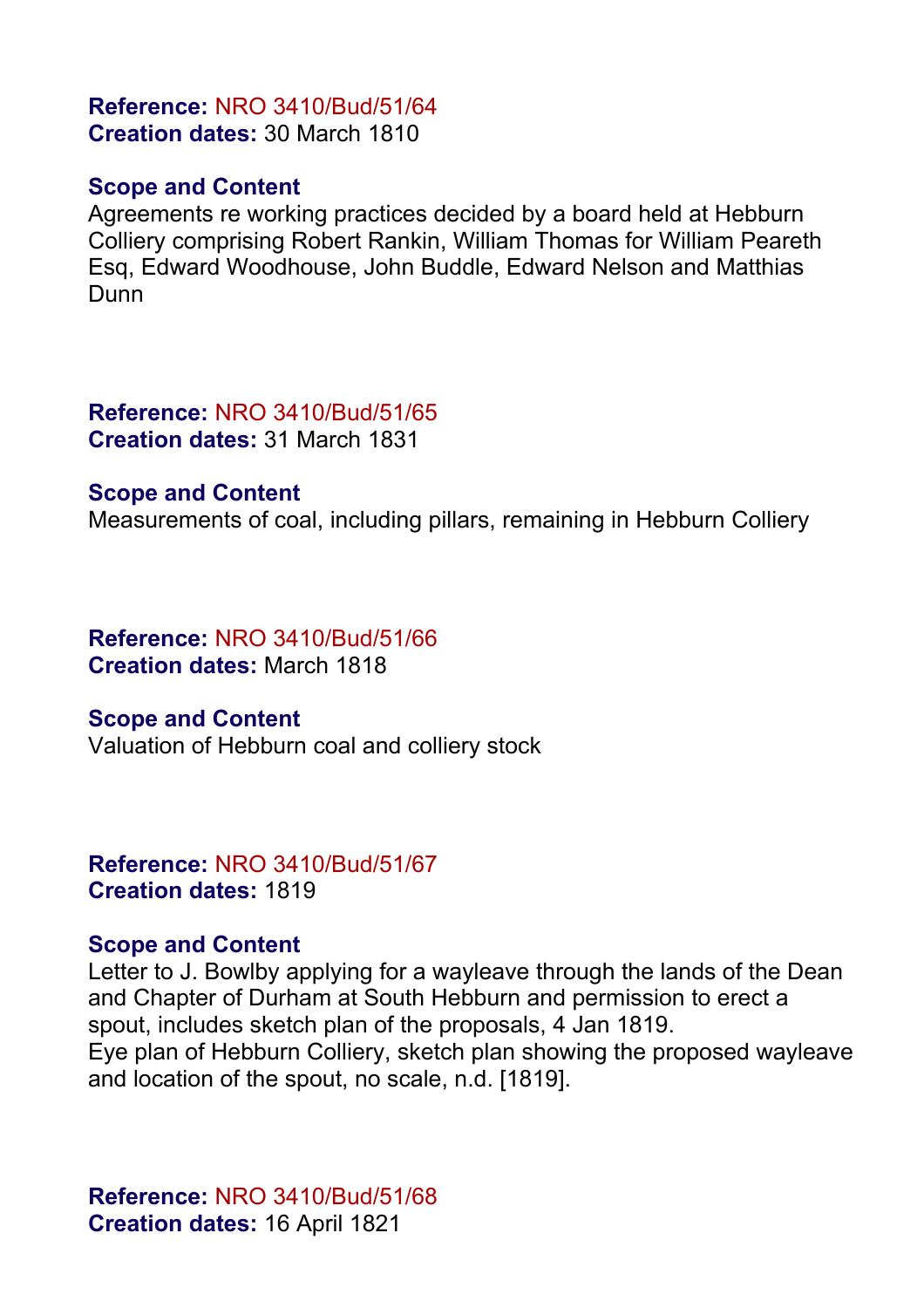# **Scope and Content**

Sketch of B Pit Airway, Hebburn Colliery, showing direction of the air currents with description of the ventilation system, no scale

# **Reference:** NRO 3410/Bud/51/69 **Creation dates:** Sept - Oct 1824

# **Scope and Content**

Correspondence between Messrs C. Ellison and N. and J. Clayton re the renewal of Hebburn Colliery lease

**Reference:** NRO 3410/Bud/51/70 **Creation dates:** 1824

**Scope and Content** Estimate of profits for Hebburn Colliery

**Reference:** NRO 3410/Bud/51/71 **Creation dates:** July 1825

**Scope and Content** Valuation of the late William Peareth's share of Hebburn Colliery

**Reference:** NRO 3410/Bud/51/72 **Creation dates:** 20 July 1825

#### **Scope and Content**

Valuation of stock at Hebburn Colliery, 5 April 1825 with alteration by M. Dunn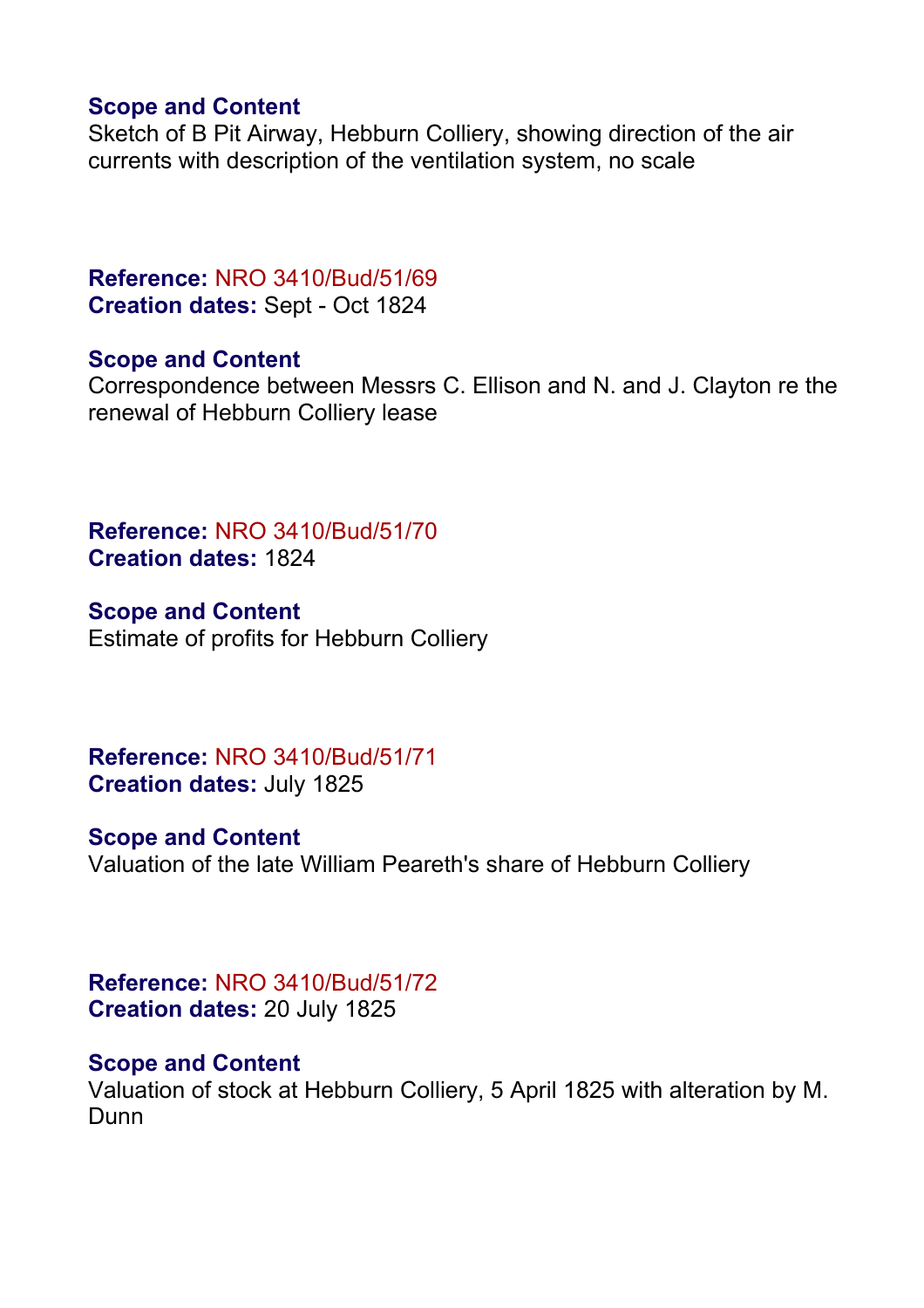**Reference:** NRO 3410/Bud/51/73 **Creation dates:** 23 Dec 1826

#### **Scope and Content**

Notification by Cuthbert Ellison and schedule of the materials which he intends to purchase from the Hebburn lessees

**Reference:** NRO 3410/Bud/51/74 **Creation dates:** 20 March 1827

#### **Scope and Content**

Valuation of C Pit Engine, Hebburn Colliery

**Reference:** NRO 3410/Bud/51/75 **Creation dates:** 5 July 1828

#### **Scope and Content**

Account of dividends paid for Hebburn Colliery

**Reference:** NRO 3410/Bud/51/76 **Creation dates:** 7 Jan 1828

#### **Scope and Content**

Letter from P.G.Ellison, Newcastle, enclosing accounts of money disbursed

**Reference:** NRO 3410/Bud/51/77 **Creation dates:** 1836

#### **Scope and Content**

General account for Wallsend Colliery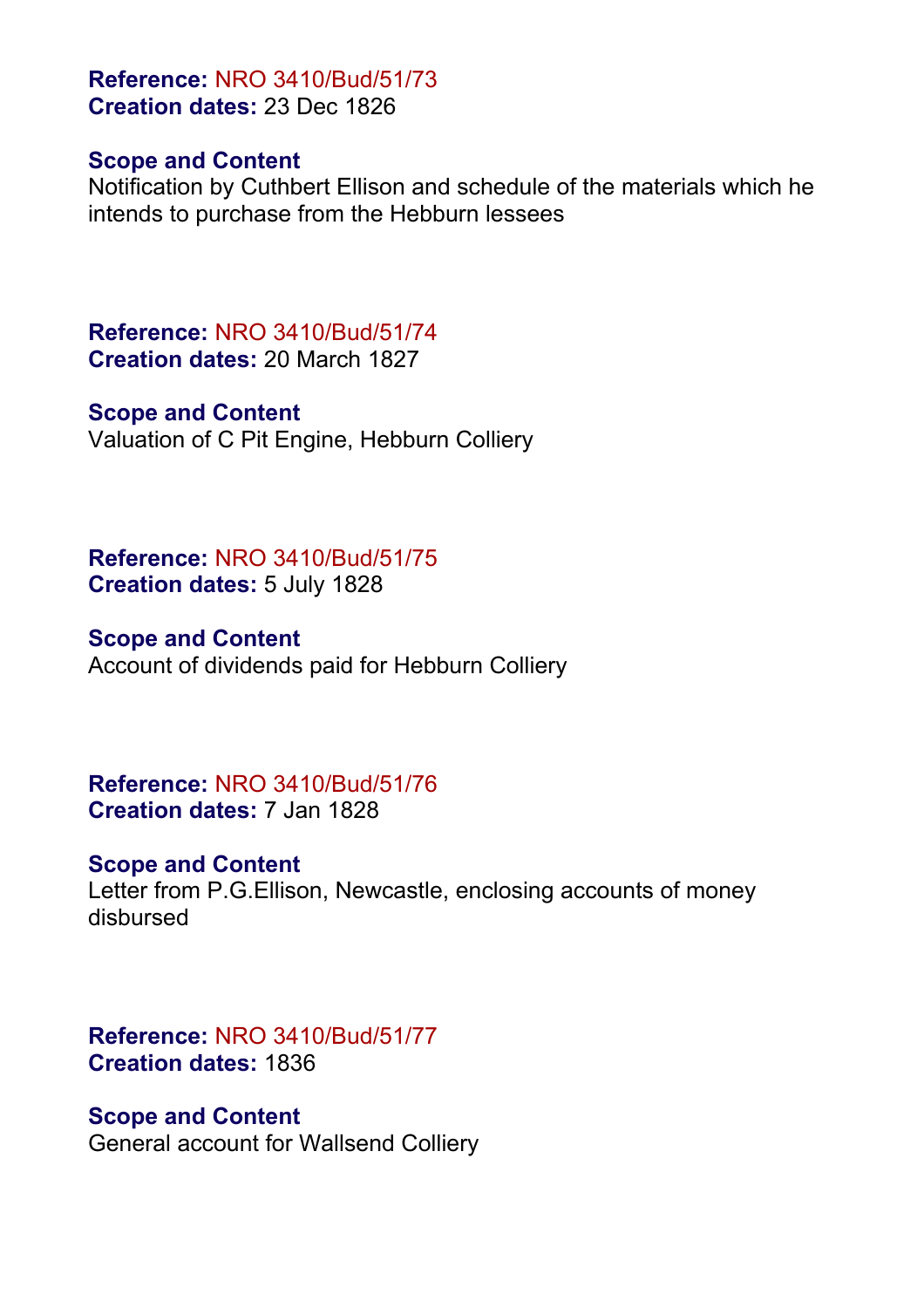# **Reference:** NRO 3410/Bud/51/78 **Creation dates:** 1836

#### **Scope and Content**

Papers re a dispute between John Straker, viewer for the lessors and George Johnson, viewer to the lessees re the amount of coal produced from the working of the barrier between Bigges Main and Heaton Collieries

**Reference:** NRO 3410/Bud/51/79 **Creation dates:** 4 May 1799

#### **Scope and Content**

Report re Hagg Colliery, near Stanley, including recommendations re the advisability of the Lambton family aquiring the colliery, by John Buddle

# **Reference:** NRO 3410/Bud/51/80 **Creation dates:** 5 Dec 1810

#### **Scope and Content**

Calculations re the amount of coal in Murton Colliery

#### **Reference:** NRO 3410/Bud/51/81 **Creation dates:** 19 Jan 1799

#### **Scope and Content**

Report re the advisability of renewing the lease of North Thorn Colliery, by John Buddle

**Reference:** NRO 3410/Bud/51/82 **Creation dates:** 13 May 1799

#### **Scope and Content**

Report re the coal in the Nettlesworth Estate including the difficulties in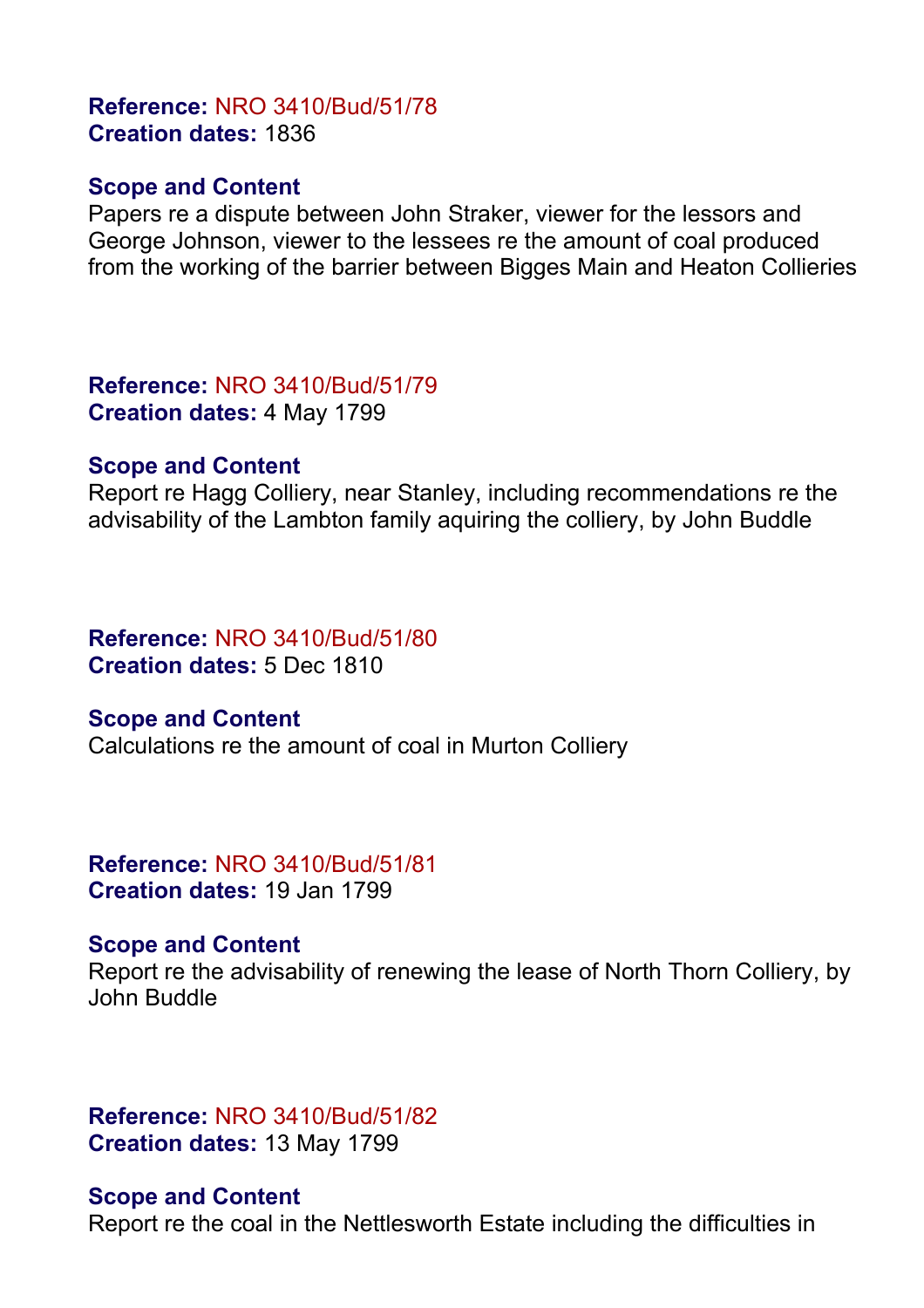obtaining wayleaves, by John Buddle senior

**Reference:** NRO 3410/Bud/51/83 **Creation dates:** 1799

#### **Scope and Content**

An Eye Plan of Nettlesworth Grounds and Part of Waldridge Colliery. Shows the extent of the estate and marking pits and lines of workings, no scale

**Reference:** NRO 3410/Bud/51/84,87-91, 93-94 **Creation dates:** 1805, 1807 - 1808, 1810 - 1813

# **Scope and Content**

Trust accounts of the late W.H. Lambton with Martindale and Ramsay for working Flatts Colliery

**Reference:** NRO 3410/Bud/51/85 **Creation dates:** 1807

**Scope and Content** Account of coal produced from Pelton Common

**Reference:** NRO 3410/Bud/51/86 **Creation dates:** 1807

#### **Scope and Content**

Sketch plans showing the measurement of the coal heaps at Engine and George Pits, Pelton Common Colliery, no scale, 31 Dec 1807. Calculations re the coal heaps and coal resting at Flatts Colliery, 31 Dec 1807.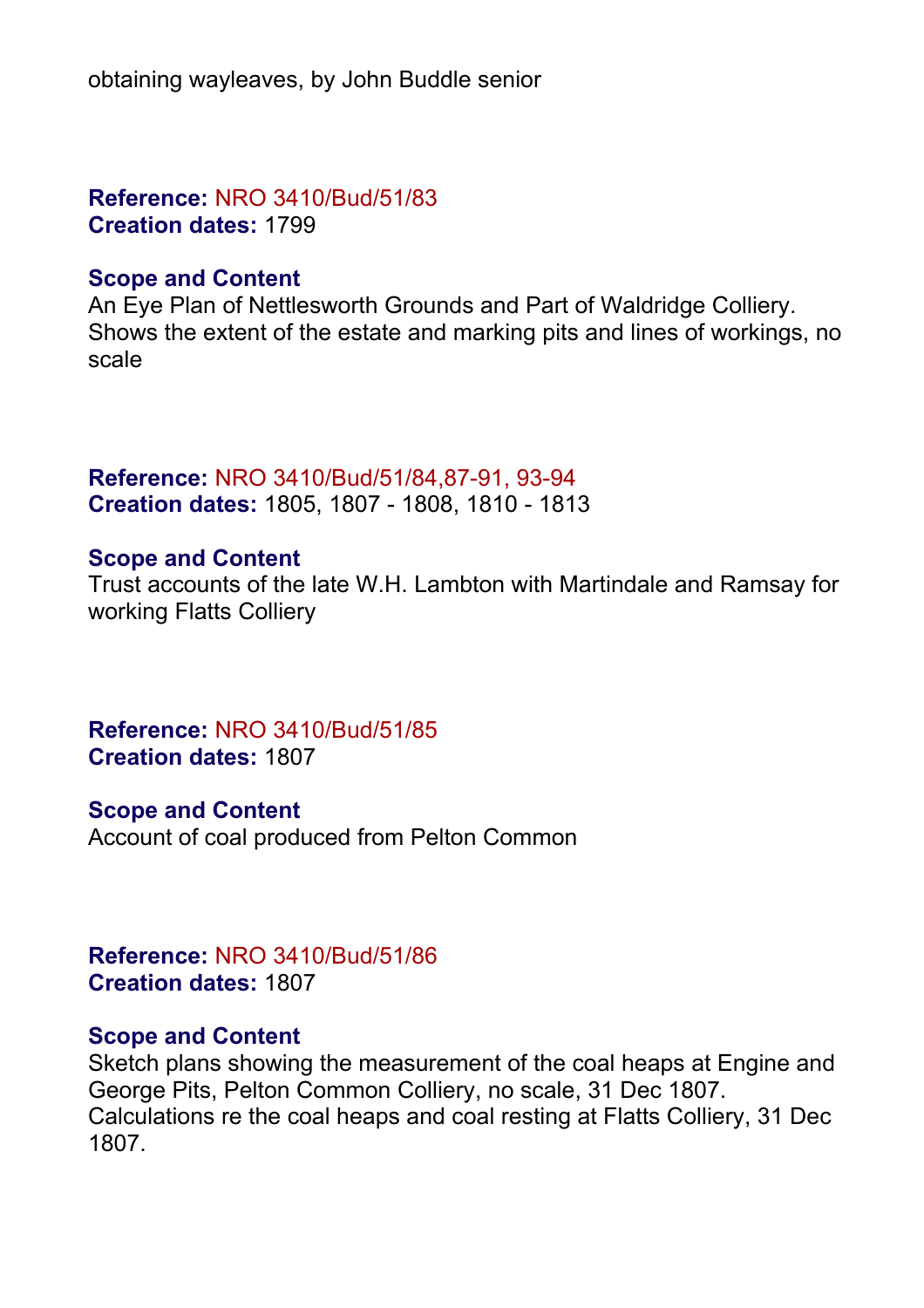**Reference:** NRO 3410/Bud/51/92 **Creation dates:** 31 Dec 1812

**Scope and Content** Account of the coal resting at Flatts Colliery

**Reference:** NRO 3410/Bud/51/94 **Creation dates:** 31 Dec 1813

**Scope and Content** Accont of coal resting at Pelton Common Colliery

**Reference:** NRO 3410/Bud/51/95 **Creation dates:** 1799 - 1813

**Scope and Content** Statement of accounts re Flatts Colliery

**Reference:** NRO 3410/Bud/51/96 **Creation dates:** 1813 - 1814

# **Scope and Content**

Account of coal resting at Flatts Colliery and agreement re the price of the coal fixed by Mr Buddle and Mr Croudace for John George Lambton Esq

**Reference:** NRO 3410/Bud/51/97 **Creation dates:** 18 Jan 1816

#### **Scope and Content**

Letter from John Martindale to John George Lambton re the coal resting at Flatts Colliery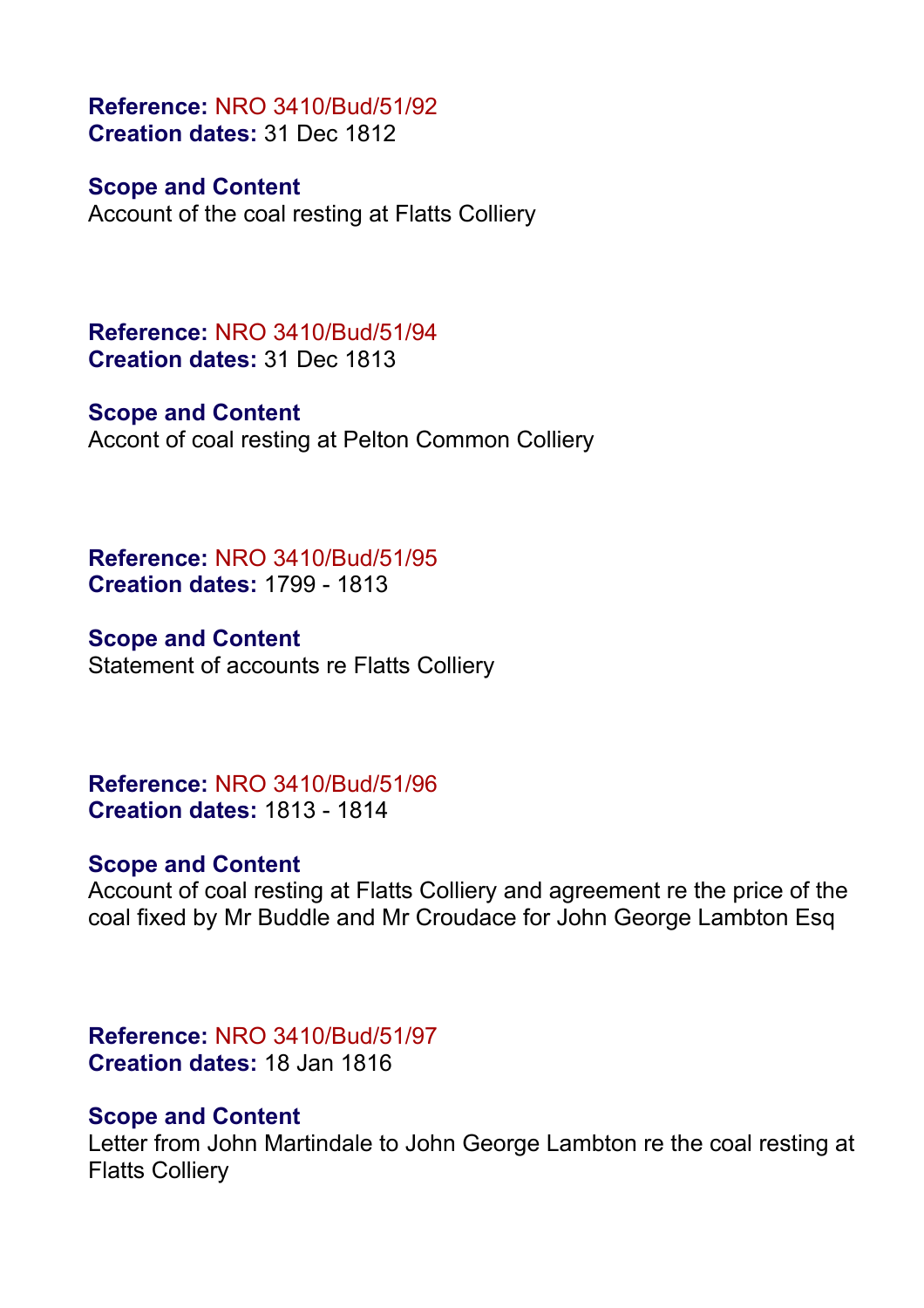# **Reference:** NRO 3410/Bud/51/98 **Creation dates:** 6 March 1815

#### **Scope and Content**

Report re Urpeth Colliery including the amount of available coal and drainage problems with estimate of working costs by Messrs Buddle, Fenwick and Steel

**Reference:** NRO 3410/Bud/51/99 **Creation dates:** 26 April 1823

#### **Scope and Content**

Valuation of the coal under lands at Pelton belonging to John Davison

#### **Reference:** NRO 3410/Bud/51/100,102 **Creation dates:** 26 Feb 1825

#### **Scope and Content**

Report re Pelton or Urpeth and Whitehall Common Collieries with reference to the renewal of the lease by Mr Montague and approximate valuation, (report and draft).

**Reference:** NRO 3410/Bud/51/101 **Creation dates:** nd

**Scope and Content** Abstract of the lease of Pelton Common

**Reference:** NRO 3410/Bud/51/103-104, 106 **Creation dates:** 17 - 24 Nov 1832

#### **Scope and Content**

Statements by George Hill and Thomas Fenwick in a dispute between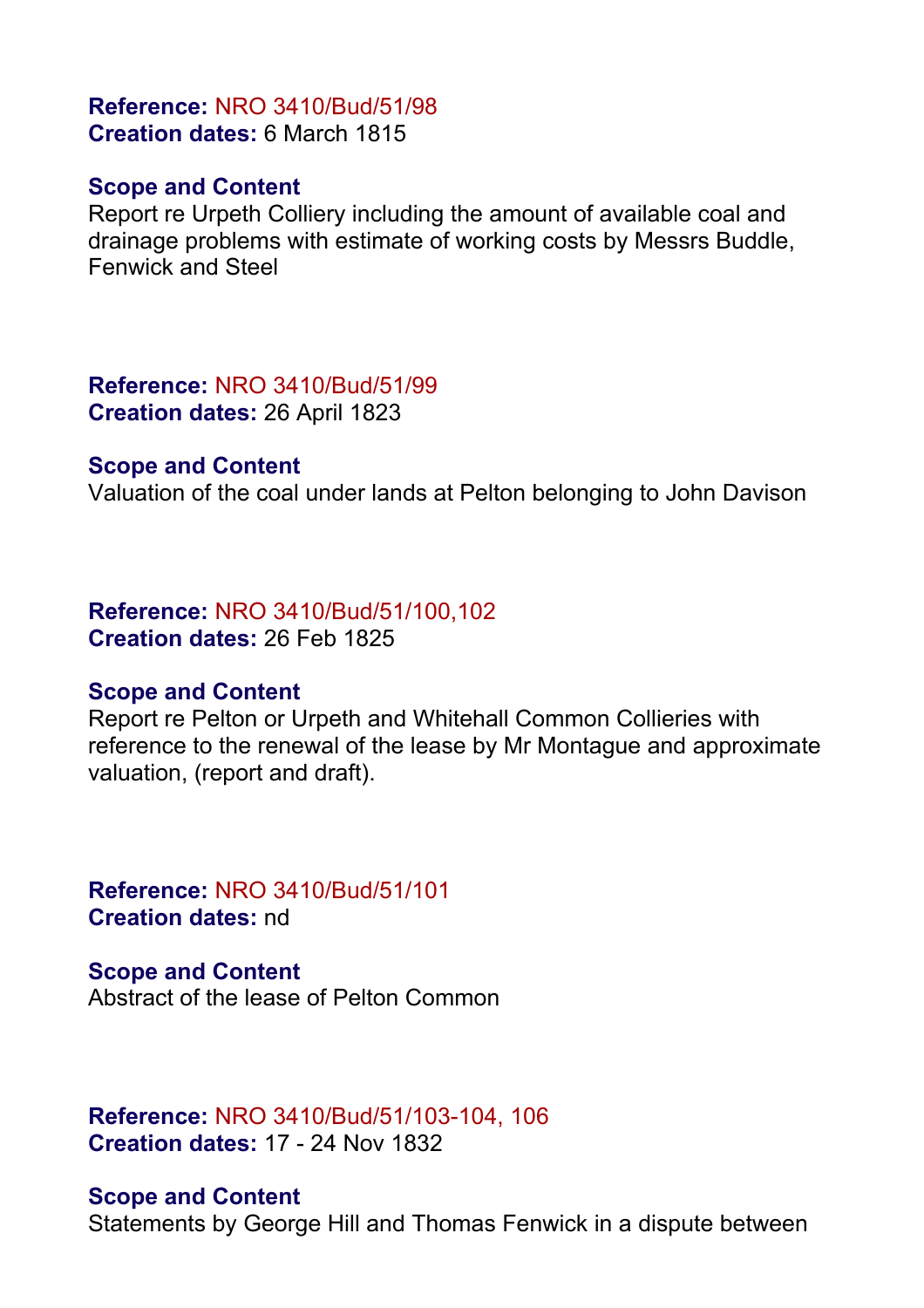Lord Durham and John Davison re workings at Pelton Common with arbitration by John Buddle

# **Reference:** NRO 3410/Bud/51/105 **Creation dates:** 1827

# **Scope and Content**

Plan of workings in the Hutton Seam at Pelton Common by M.J. Davison Esq, scale 2ch: 1"

# **Reference:** NRO 3410/Bud/51/107-111 **Creation dates:** 1810

# **Scope and Content**

Valuations for probate of collieries and colliery shares owned by the late Mr Peareth including Hebburn, Walker, Urpeth, Harraton and Leefield

**Reference:** NRO 3410/Bud/51/112 **Creation dates:** Sept 1810

# **Scope and Content**

Memoranda and estimate of the cost of winning the Low Main Seam at Hebburn Colliery

**Reference:** NRO 3410/Bud/51/113 **Creation dates:** 10 June 1809

#### **Scope and Content**

Statement by John Buddle and John Watson and award by W. Thomas re the rent to be paid for the water course through Claxtons, the property of the Rector of Gateshead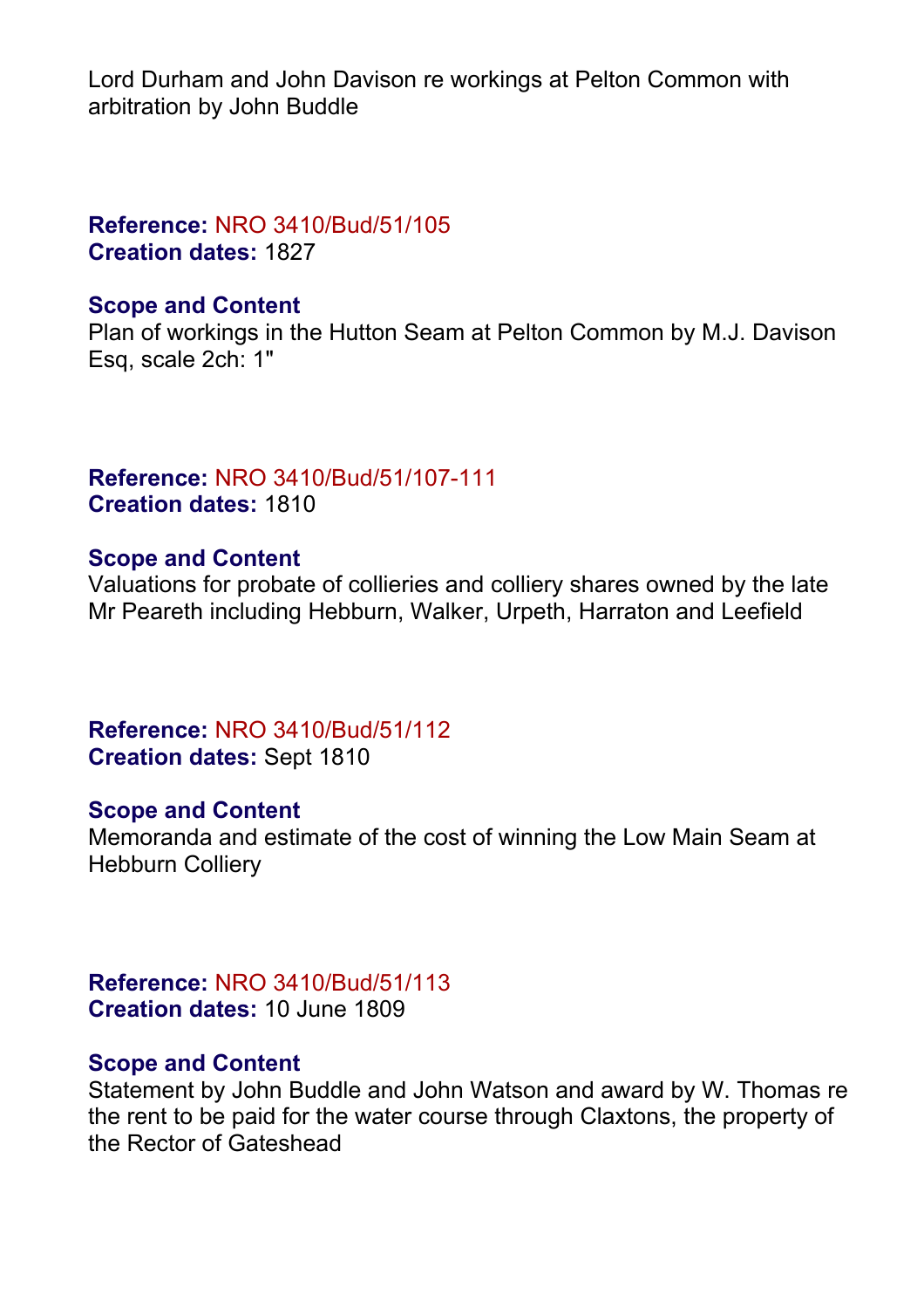**Reference:** NRO 3410/Bud/51/114 **Creation dates:** Aug 1809

**Scope and Content**

Valuation of stock at Hebburn Colliery

**Reference:** NRO 3410/Bud/51/115 **Creation dates:** March - Nov 1841

#### **Scope and Content**

Account of coal produced and lead from Shieldfield Colliery

**Reference:** NRO 3410/Bud/51/116 **Creation dates:** 1841

# **Scope and Content**

Plan of part of Shieldfield Colliery Workings in the Low Main Seam, no scale, 16 Aug 1841 with sections of the seams by Francis Turner, 16 Dec 1841

**Reference:** NRO 3410/Bud/51/117-118 **Creation dates:** 1841 - 1842

# **Scope and Content**

Accounts for Shieldfield Colliery including accounts of coal produced and sold and rentals

# **Reference:** NRO 3410/Bud/51/119-122 **Creation dates:** 13 - 15 May 1833

# **Scope and Content**

Requests by Nicholas Wood, on behalf of Lord Ravensworth to Messrs Buddle and Johnson to recommend the best method of putting out the fire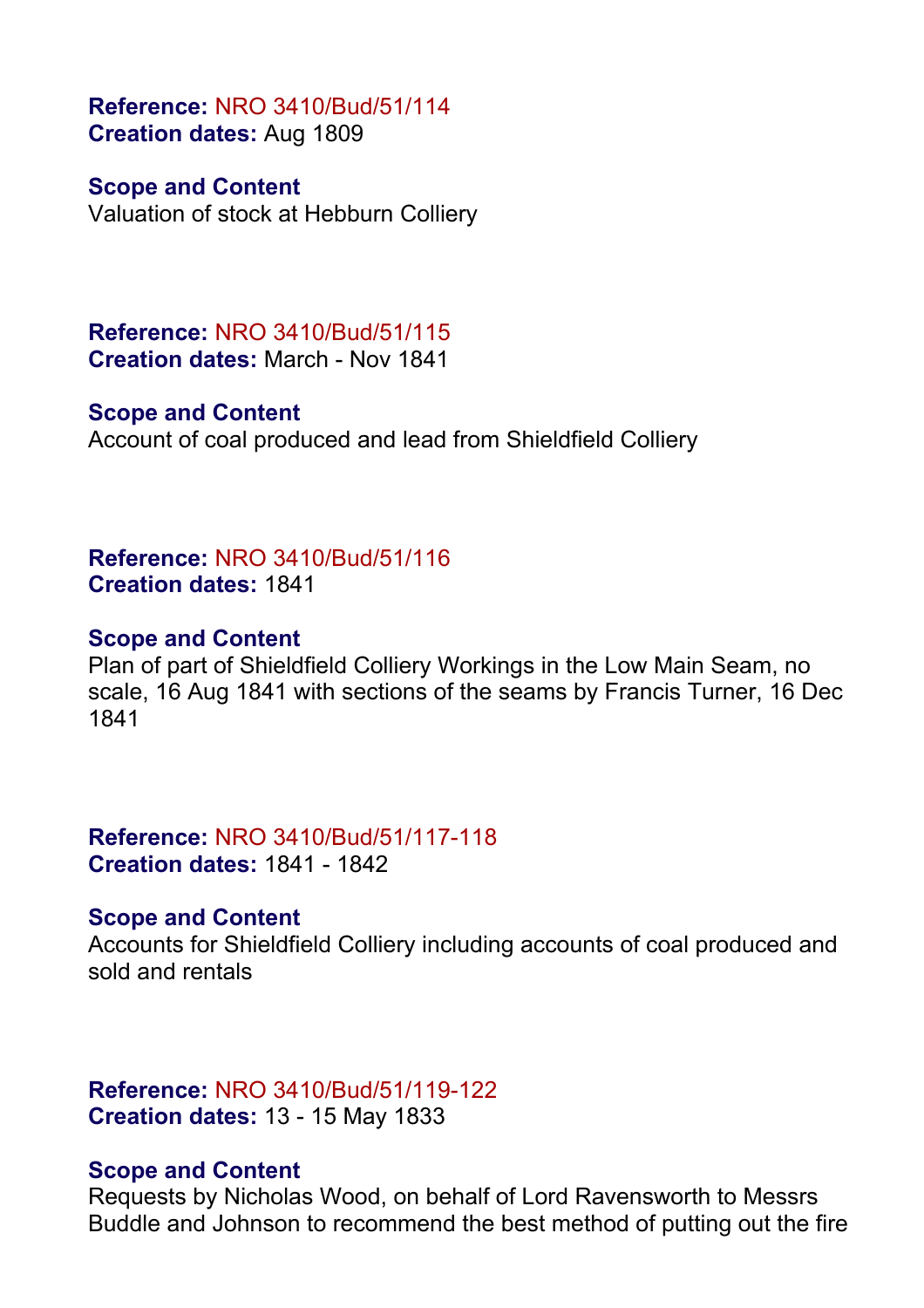caused by the explosion in Springwell Colliery so that the bodies of the men killed may be recovered and to determine the extent of the damage, with reports and recommendations by John Buddle and George Johnson

# **Reference:** NRO 3410/Bud/51/123-139 **Creation dates:** Dec 1811 - Dec 1824

# **Scope and Content**

Accounts of coal transported from the Grand Lease pits to Stella staith, including accounts of coal used in the fire engines

# **Reference:** NRO 3410/Bud/51/140 **Creation dates:** 19 July 1826

# **Scope and Content**

Letter from Matthias Dunn re the causes of the Greenside Colliery explosion

**Reference:** NRO 3410/Bud/51/141 **Creation dates:** 1 Jan 1812 - 31 Dec 1828

# **Scope and Content**

Account of coal produced in the Stella Grand Lease Collieries

# **Reference:** NRO 3410/Bud/51/142 **Creation dates:** 6 May 1834

# **Scope and Content**

Letter from Nicholas Wood, London, re a proposal for transporting coal from Tanfield Moor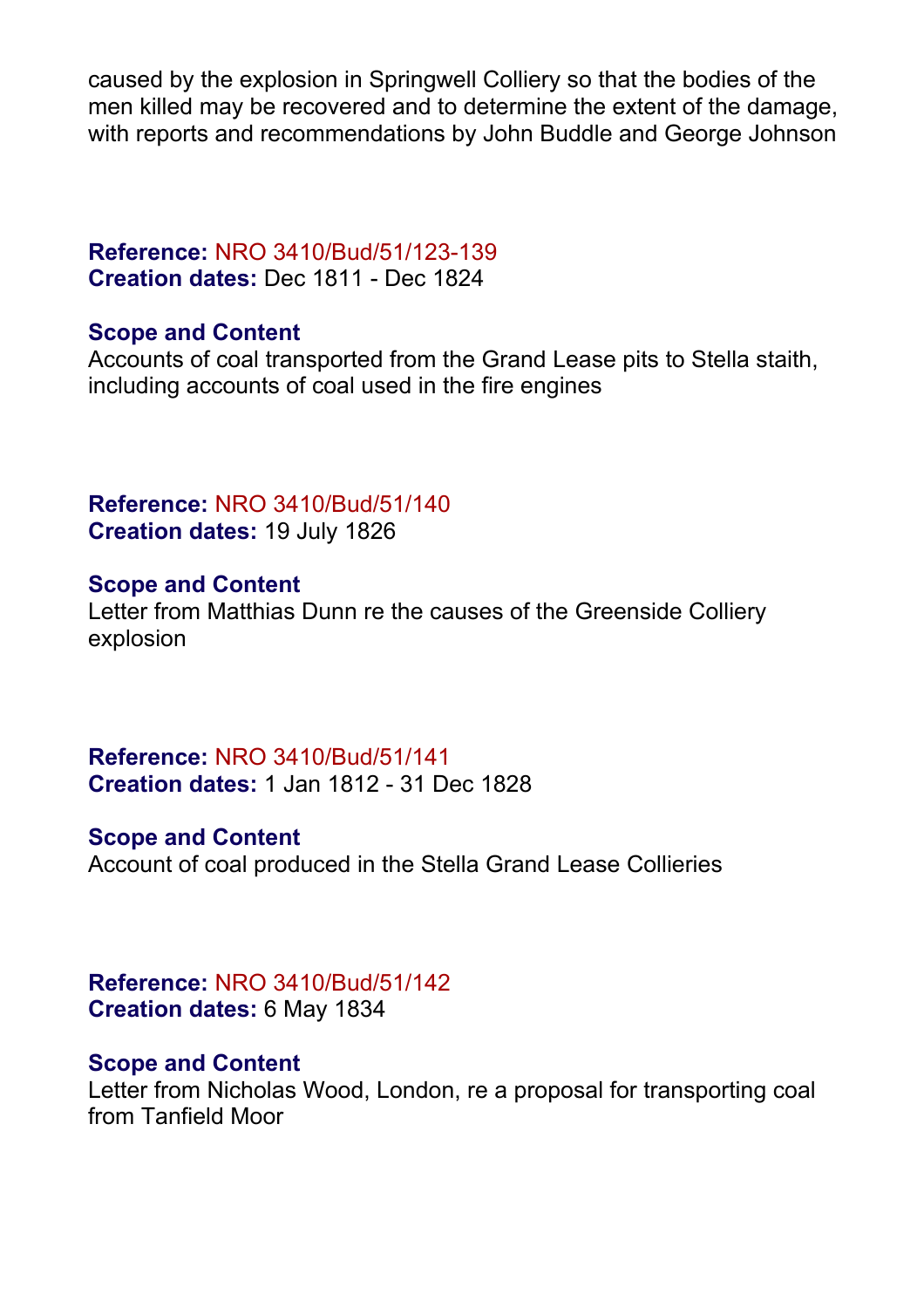**Reference:** NRO 3410/Bud/51/143 **Creation dates:** nd

#### **Scope and Content**

Petition of Ann Bowes to the Enclosure Commissioners re the enclosure of Thornley Common

**Reference:** NRO 3410/Bud/51/144 **Creation dates:** 23 Sept 1795

#### **Scope and Content**

Letter from C. Spearman, Hartlepool, requesting Buddle's attendance at trials on Thornley Moor

**Reference:** NRO 3410/Bud/51/145 **Creation dates:** 25 Sept 1770

# **Scope and Content**

Petition of John Philipson to the Enclosure Commissioners re the enclosure of Thornley Moor

**Reference:** NRO 3410/Bud/51/146 **Creation dates:** 17 March 1795

#### **Scope and Content**

Letter from C. Spearman, Thornley, requesting a meeting re borings at Crow Trees, Coxhouse and Thornley

# **Reference:** NRO 3410/Bud/51/147-149 **Creation dates:** 8 - 19 Nov 1830 **Extent and Form:** 2 LETTERS

#### **Scope and Content**

2 letters from Richard Lambert and note of a reply by John Buddle re the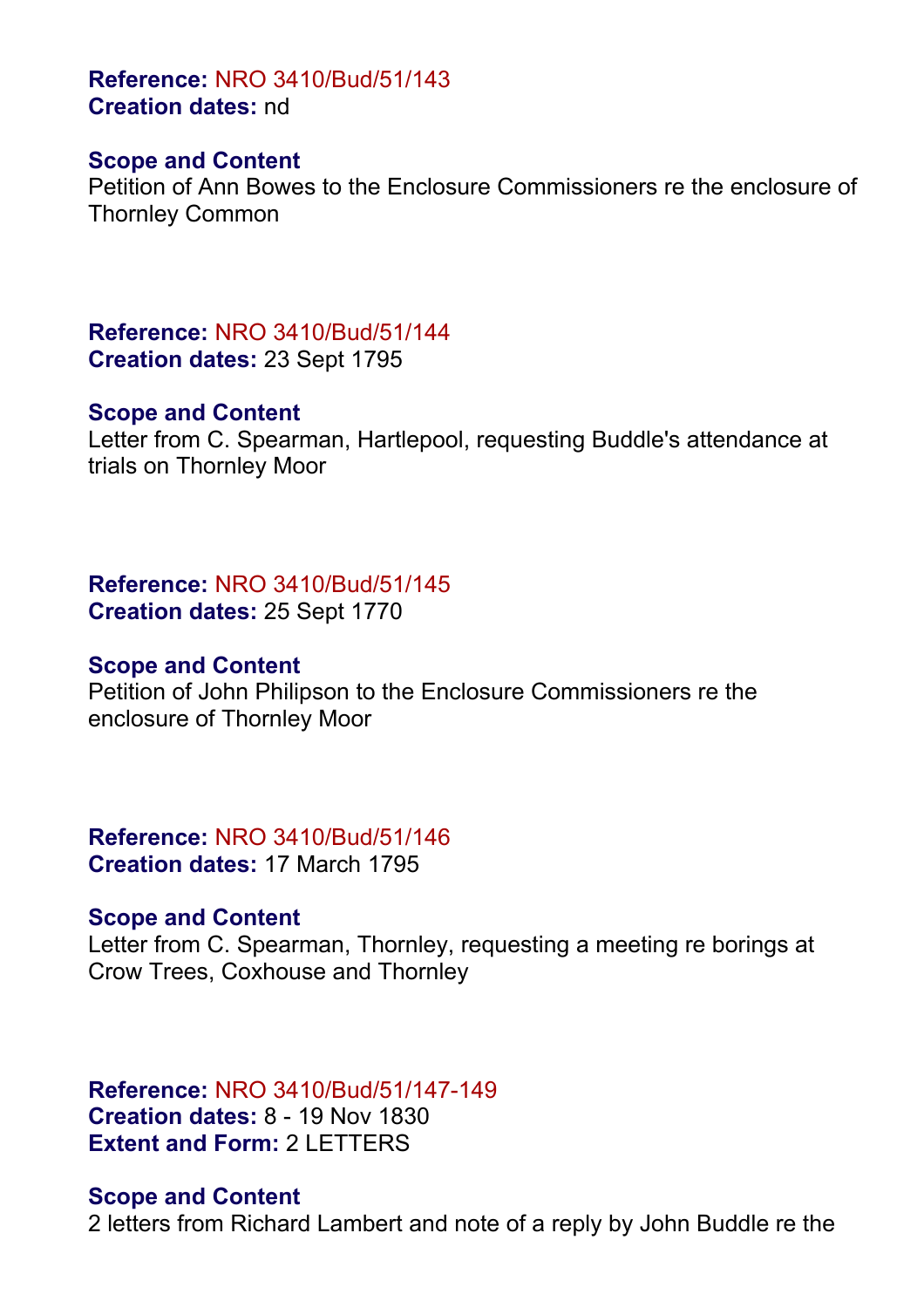proposal by the owners of Benwell Colliery to take the coal under Whickham Haughs

# **Reference:** NRO 3410/Bud/51/150-155 **Creation dates:** 1832

# **Scope and Content**

Accounts for Wylam Colliery including accounts of coal produced and sold and pay bills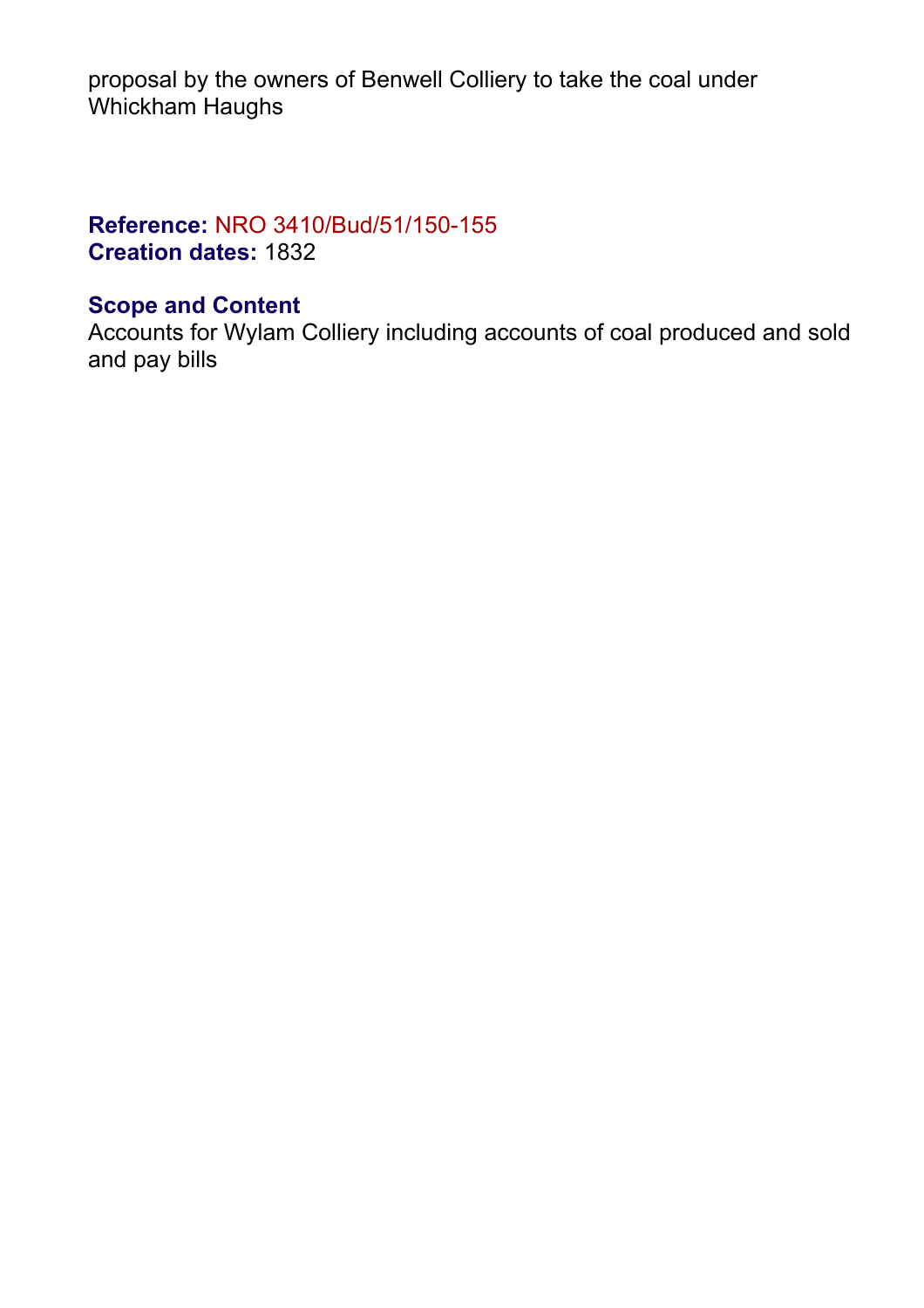**Reference:** NRO 3410/Bud/52

Buddle Bound Papers Vol 3.

**Creation dates:** 1801 - 1842

**Extent and Form:** 133 docs

#### **Scope and Content**

Volume of reports, correspondence and accounts mainly re the collieries of the Earl of Elgin in Fifeshire, 1801 - 1842, also Cheshire and Shropshire, 1826 - 1842.

**Reference:** NRO 3410/Bud/52/3 **Creation dates:** 1800-1804

#### **Scope and Content**

Account of Arthur Mowbray with John Buddle 1800 - 1801, with receipt by T. Calvert, 26 July 1804.

**Reference:** NRO 3410/Bud/52/5 **Creation dates:** 9 Nov 1826

#### **Scope and Content**

Report re Poynton and Worth coal mines, Cheshire, by John Buddle, including details of pits working, drainage, estimates of available coal and recommendations re future workings including the appointment of an undertaker to supervise operations

**Reference:** NRO 3410/Bud/52/10 **Creation dates:** nd

#### **Scope and Content**

Calculations re the amounts of remaining coal in Poynton and Worth **Collieries** 

**Reference:** NRO 3410/Bud/52/11 **Creation dates:** 1 Dec 1826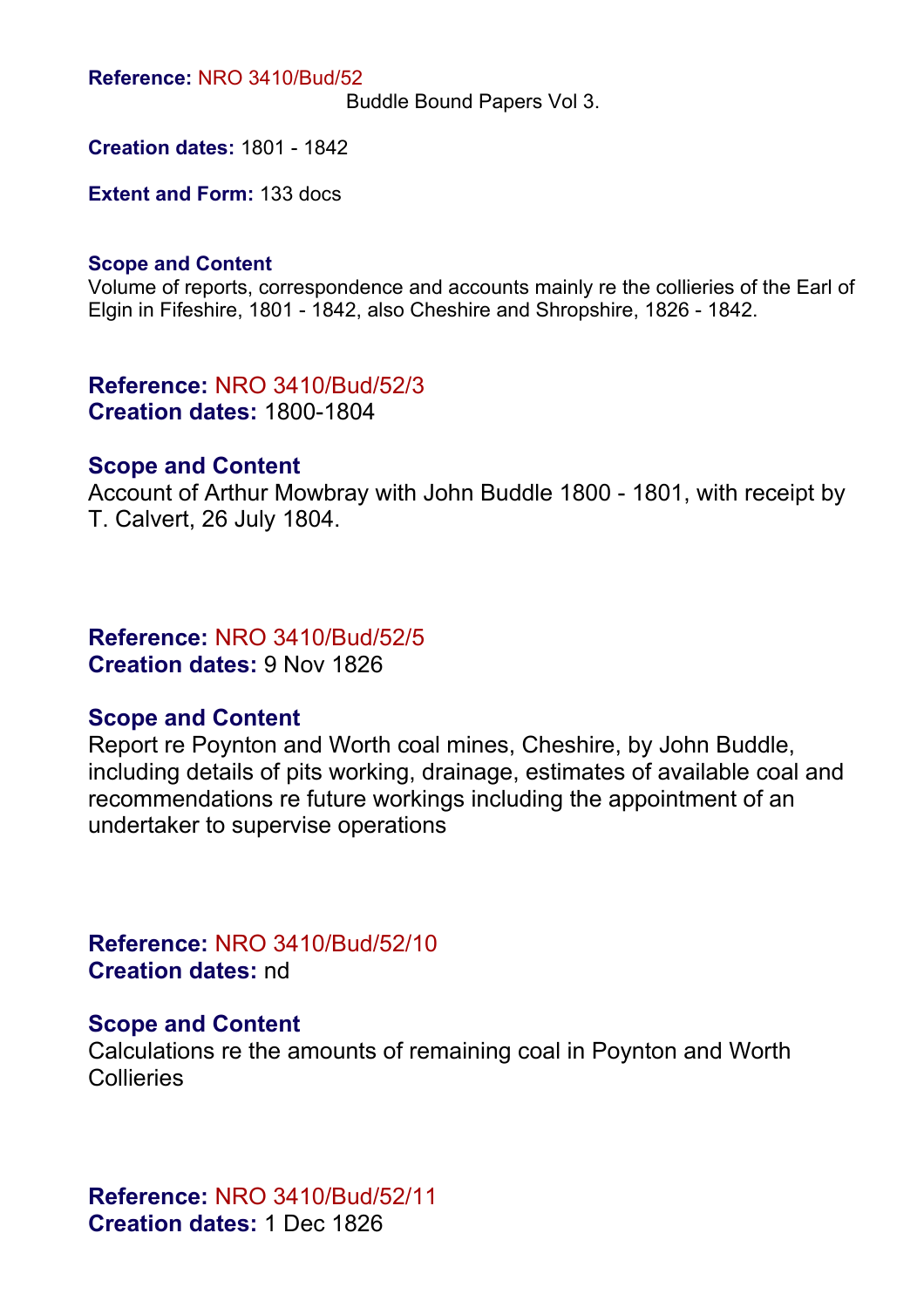#### **Scope and Content**

Letter from R. Jopling, Poynton Colliery, re charges for work at Poynton

**Reference:** NRO 3410/Bud/52/12-13 **Creation dates:** 2 Dec 1826, 11 Jan 1827 **Extent and Form:** 2 LETTERS

**Scope and Content** 2 letters from J.K. Winterbottom re Poynton Colliery

**Reference:** NRO 3410/Bud/52/14-16 **Creation dates:** 1 Jan 1811, nd

#### **Scope and Content**

Abstract of a lease of Poynton Colliery from Thomas James, Viscount Warren Bulkely and Elizabeth his wife, to John Wright of Poynton for 21 years from

**Reference:** NRO 3410/Bud/52/17 **Creation dates:** 7 Nov 1826

#### **Scope and Content**

Notes by John Buddle made for the report, 2 above

**Reference:** NRO 3410/Bud/52/18-33 **Creation dates:** nd

#### **Scope and Content**

Notes re coal prices, wages and working methods at Poynton and Worth **Collieries**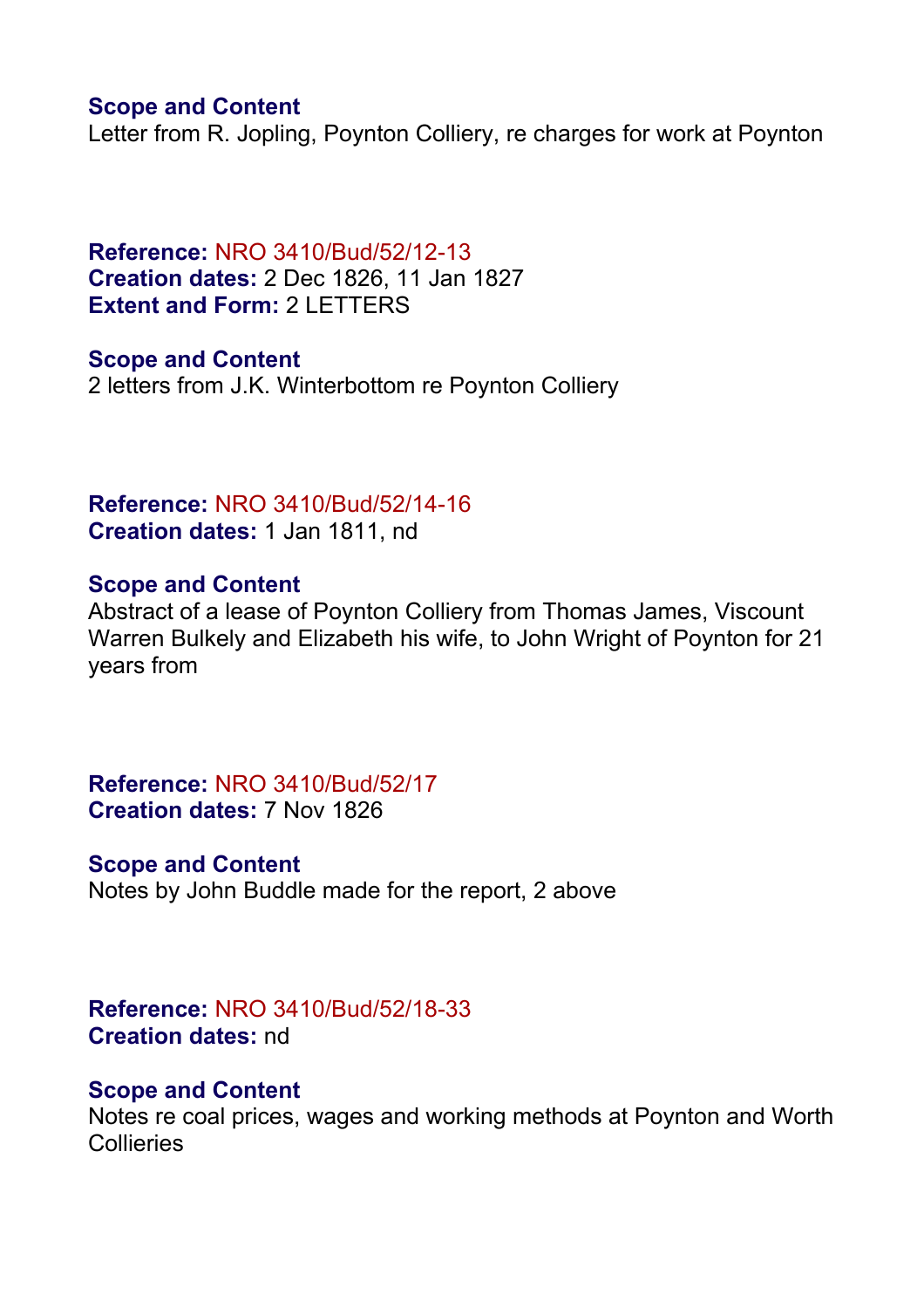#### **Reference:** NRO 3410/Bud/52/35 **Creation dates:** 4 Nov 1826

### **Scope and Content**

Letter from Matthias Dunn, Edinburgh, re Wanlockhead Colliery, Dumfries, **Scotland** 

**Reference:** NRO 3410/Bud/52/37-38 **Creation dates:** 4 Sept, Oct 1825

#### **Scope and Content**

Letter from John Channon, Great Winchester Street, London, re the prospects of working coal mines at St Justas, near Oporto and Buarcos, near Figura, Portugal, and reply by John Buddle

#### **Reference:** NRO 3410/Bud/52/39-41

**Creation dates:** 21 Dec 1818, 23 Jan 1819, nd [1825]

### **Scope and Content**

Extracts from reports by G. Hunter re the coal mines at St Justas and Buarcas, including notes re previous workings, quantity of available coal, coal prices and drainage, reports made

**Reference:** NRO 3410/Bud/52/43 **Creation dates:** 1840 - 1841

### **Scope and Content**

Notes re negociations with Mr Botfield re the lease and working of Mr Cheney's pits in Shropshire

**Reference:** NRO 3410/Bud/52/44 **Creation dates:** 18 Oct 1841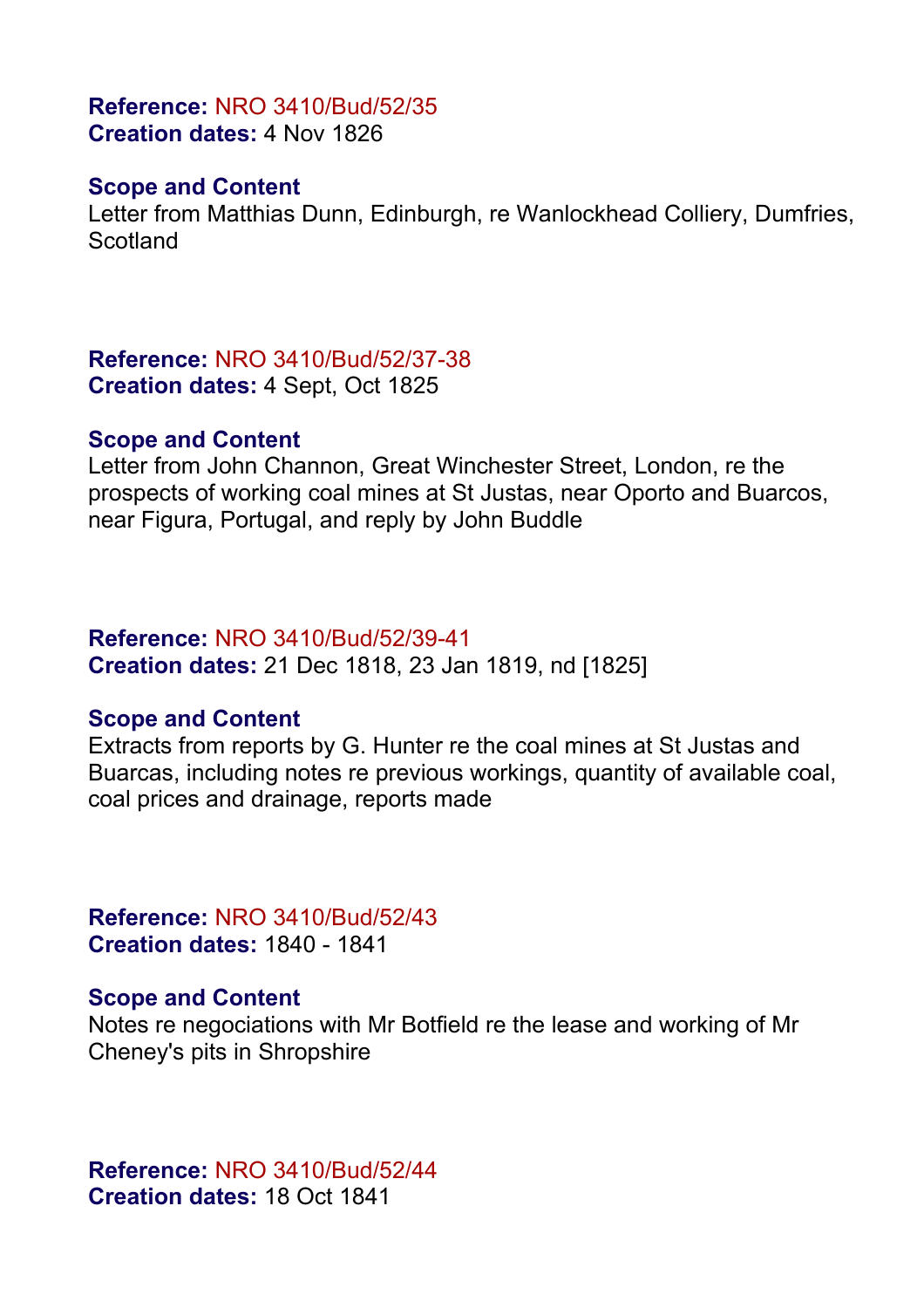#### **Scope and Content**

Notes re a meeting with Messrs Forster re Mr Cheney's dealings with Mr Botfield re The Shropshire Collieries including Street Lee and Martin Lee Royalties

## **Reference:** NRO 3410/Bud/52/45 **Creation dates:** 31 May 1842

**Scope and Content** Account of Mr Forster for surveying Mr Cheney's collieries in Shropshire

# **Reference:** NRO 3410/Bud/52/47-48 **Creation dates:** 30 July 1842

### **Scope and Content**

Valuation of the loss incurred to Col. Fullarston by the drowning of his colliery at Bartonholm, Ayrshire, Scotland

### **Reference:** NRO 3410/Bud/52/50-57

Collieries of the Earl of Elgin, Pittencrieff, Fifeshire, Scotland.

**Creation dates:** 10 April, 22 May 1819

#### **Scope and Content**

Pay bills for the Elgin coal works, including payments to named women workers

#### **Reference:** NRO 3410/Bud/52/59

Collieries of the Earl of Elgin, Pittencrieff, Fifeshire, Scotland.

**Creation dates:** 1807

#### **Scope and Content**

Account of borings in the Clune Grounds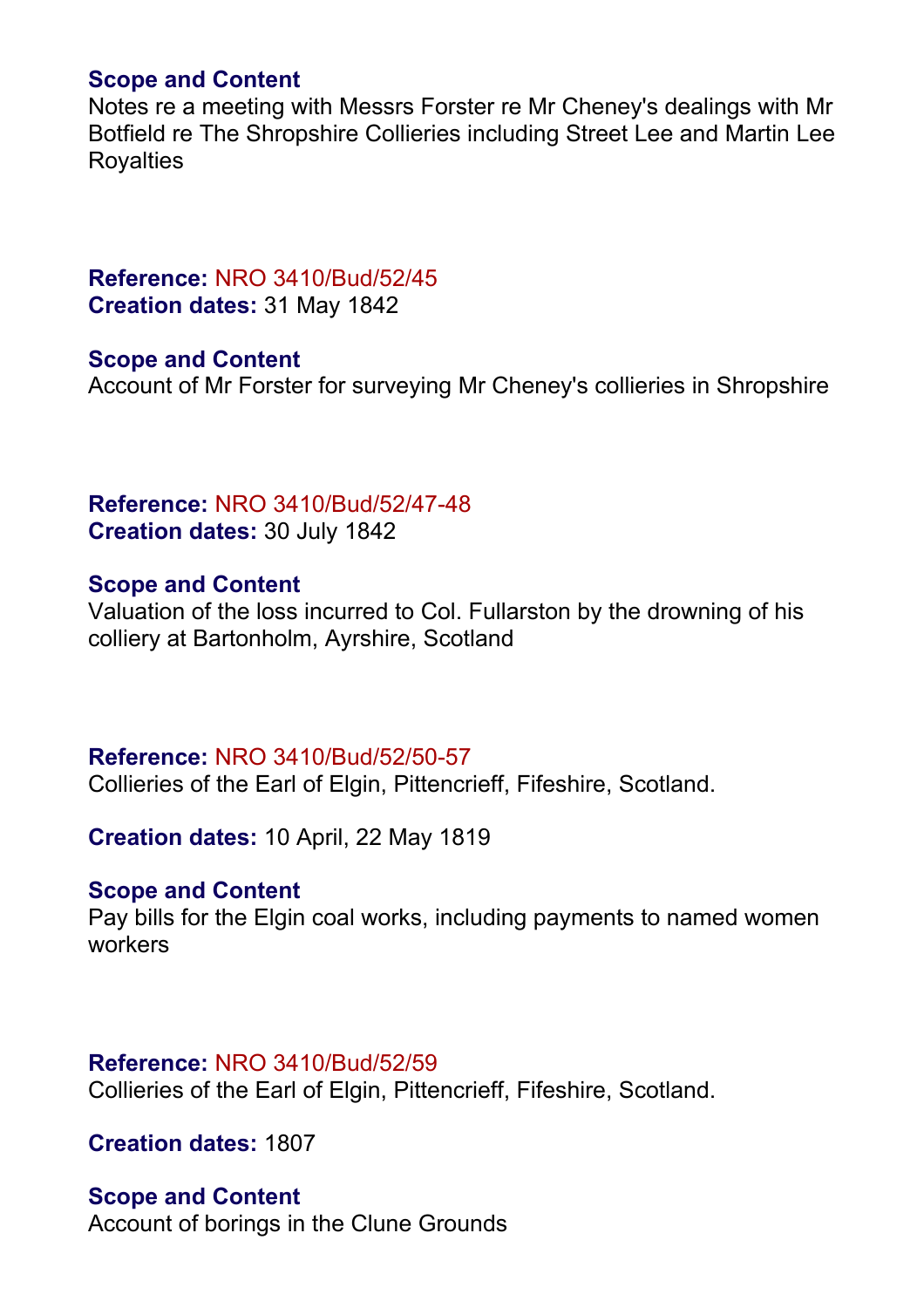Collieries of the Earl of Elgin, Pittencrieff, Fifeshire, Scotland.

**Creation dates:** 11 Nov 1817 - 14 Jan 1833

# **Scope and Content**

(Excepting documents below). Correspondence of John Buddle with Lord Elgin, William Gafton, Mr Londale and others re the leasing and working of the Pittencrieff Collieries

# **Reference:** NRO 3410/Bud/52/61

Collieries of the Earl of Elgin, Pittencrieff, Fifeshire, Scotland.

**Creation dates:** nd

# **Scope and Content**

Sketch plan of levellings from Delight Pit

# **Reference:** NRO 3410/Bud/52/64

Collieries of the Earl of Elgin, Pittencrieff, Fifeshire, Scotland.

**Creation dates:** nd

### **Scope and Content**

Queries re workings in the Lady Elgin and Frances Pits

#### **Reference:** NRO 3410/Bud/52/66

Collieries of the Earl of Elgin, Pittencrieff, Fifeshire, Scotland.

**Creation dates:** 1818

# **Scope and Content**

Account of coal sold by sea and landsale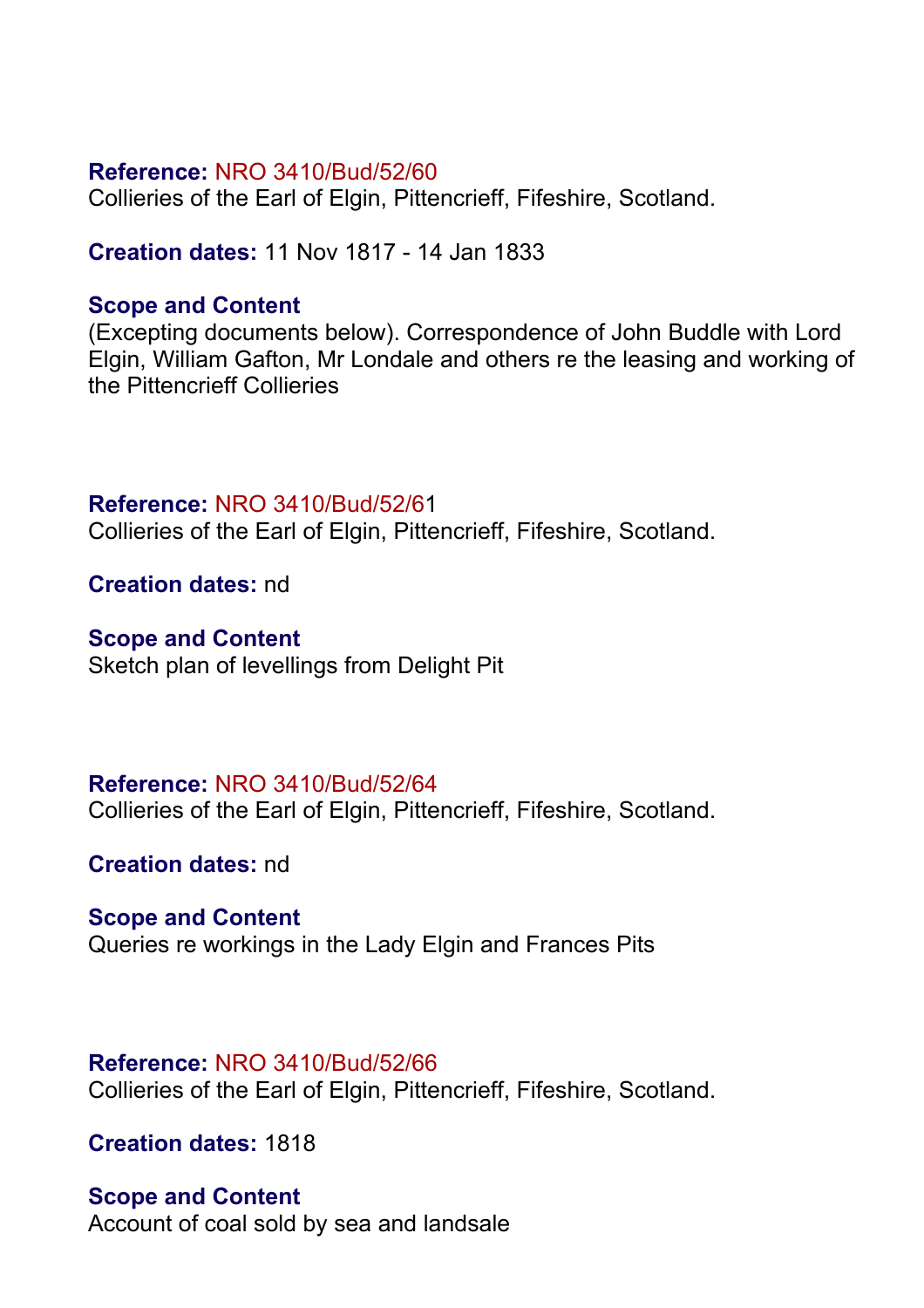Collieries of the Earl of Elgin, Pittencrieff, Fifeshire, Scotland.

**Creation dates:** April 1818

## **Scope and Content**

Memoranda re Pittencrieff coal including past workings and coal remaining

# **Reference:** NRO 3410/Bud/52/75, 79

Collieries of the Earl of Elgin, Pittencrieff, Fifeshire, Scotland.Cash account for working coal and ironstone at Elgin Colliery

# **Scope and Content**

19 May, 25 Aug 1819

### **Reference:** NRO 3410/Bud/52/81-85

Collieries of the Earl of Elgin, Pittencrieff, Fifeshire, Scotland.

**Creation dates:** 18 Feb 1819

# **Scope and Content**

Notes re the lease of part of Pittencrieff and Urquart Colliery, NRO 3410/Bud/52/86-88 below

### **Reference:** NRO 3410/Bud/52/86-88

Collieries of the Earl of Elgin, Pittencrieff, Fifeshire, Scotland.

**Creation dates:** nd c.1819

### **Scope and Content**

Copy lease of part of Pittencrieff and Urquart Colliery from James Hunt Esq to Thomas, Earl of Elgin for 21 years from 11 Nov 1819.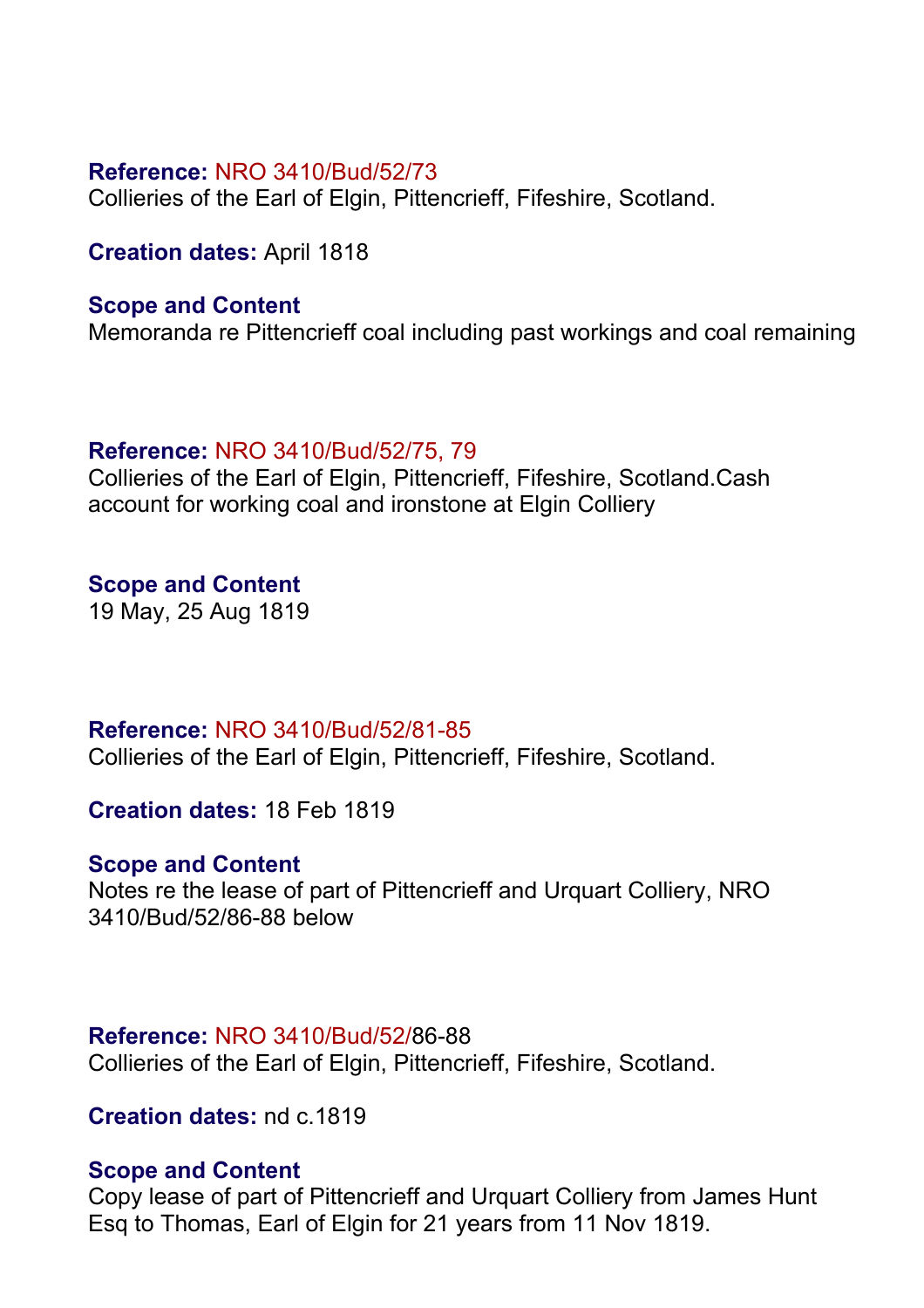Collieries of the Earl of Elgin, Pittencrieff, Fifeshire, Scotland.

**Creation dates:** 15 Dec 1813 - 22 July 1817

#### **Scope and Content**

Account of profits on coal from the Main Level at Pitferrane

#### **Reference:** NRO 3410/Bud/52/90-91

Collieries of the Earl of Elgin, Pittencrieff, Fifeshire, Scotland.

**Creation dates:** 8 March 1819

**Scope and Content** Memoranda re coal sales and the lease of Pittencrieff

### **Reference:** NRO 3410/Bud/52/92

Collieries of the Earl of Elgin, Pittencrieff, Fifeshire, Scotland.

**Creation dates:** 10 March 1819

### **Scope and Content**

Memoranda re the coal seams at Kirkaldy Colliery

#### **Reference:** NRO 3410/Bud/52/95

Collieries of the Earl of Elgin, Pittencrieff, Fifeshire, Scotland.

**Creation dates:** 16 Feb 1819

### **Scope and Content**

Memoranda re the rights of Mr Hunt re the Pitferrane level and wayleaves over Lord Elgin's property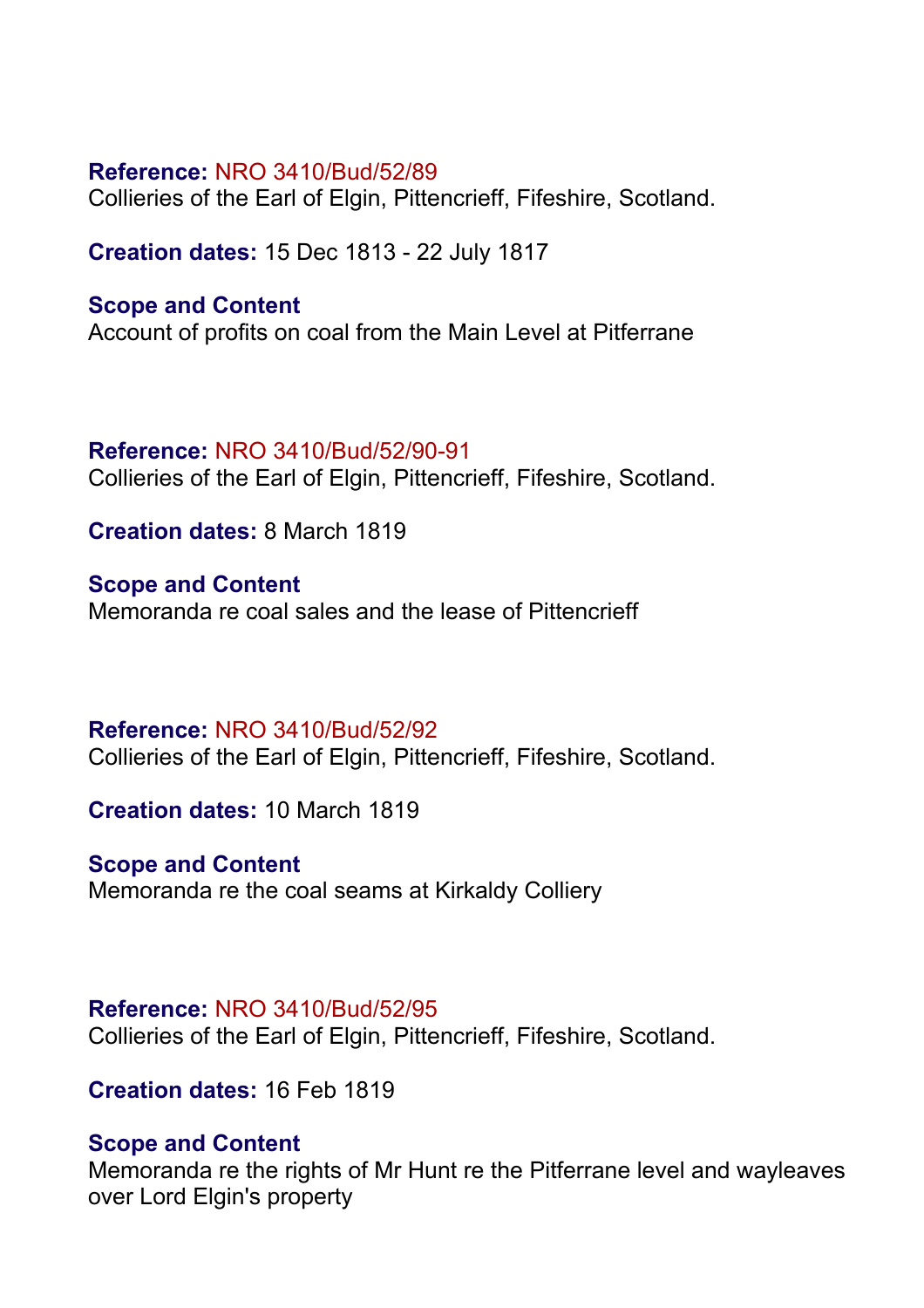Collieries of the Earl of Elgin, Pittencrieff, Fifeshire, Scotland.

**Creation dates:** 1819

#### **Scope and Content**

Plan of part of Clune ground showing water level, scale 3ch: 1"

### **Reference:** NRO 3410/Bud/52/97

Collieries of the Earl of Elgin, Pittencrieff, Fifeshire, Scotland.

**Creation dates:** 27 May 1819

#### **Scope and Content**

Estimate of cost of sinking a landsale pit in Swallow Drum Farm

### **Reference:** NRO 3410/Bud/52/97-99

Collieries of the Earl of Elgin, Pittencrieff, Fifeshire, Scotland.

**Creation dates:** 11 Nov 1818

### **Scope and Content**

Terms of the original lease of Urqhart Colliery from Dame Agnes Murray to John Wedderburn for 50 years from March 1768 and of the renewal of the lease for one year from

#### **Reference:** NRO 3410/Bud/52/100

Collieries of the Earl of Elgin, Pittencrieff, Fifeshire, Scotland.

**Creation dates:** 29 May 1819

#### **Scope and Content**

Directions given for work at Pittencrieff including the removal of a gin and driving a level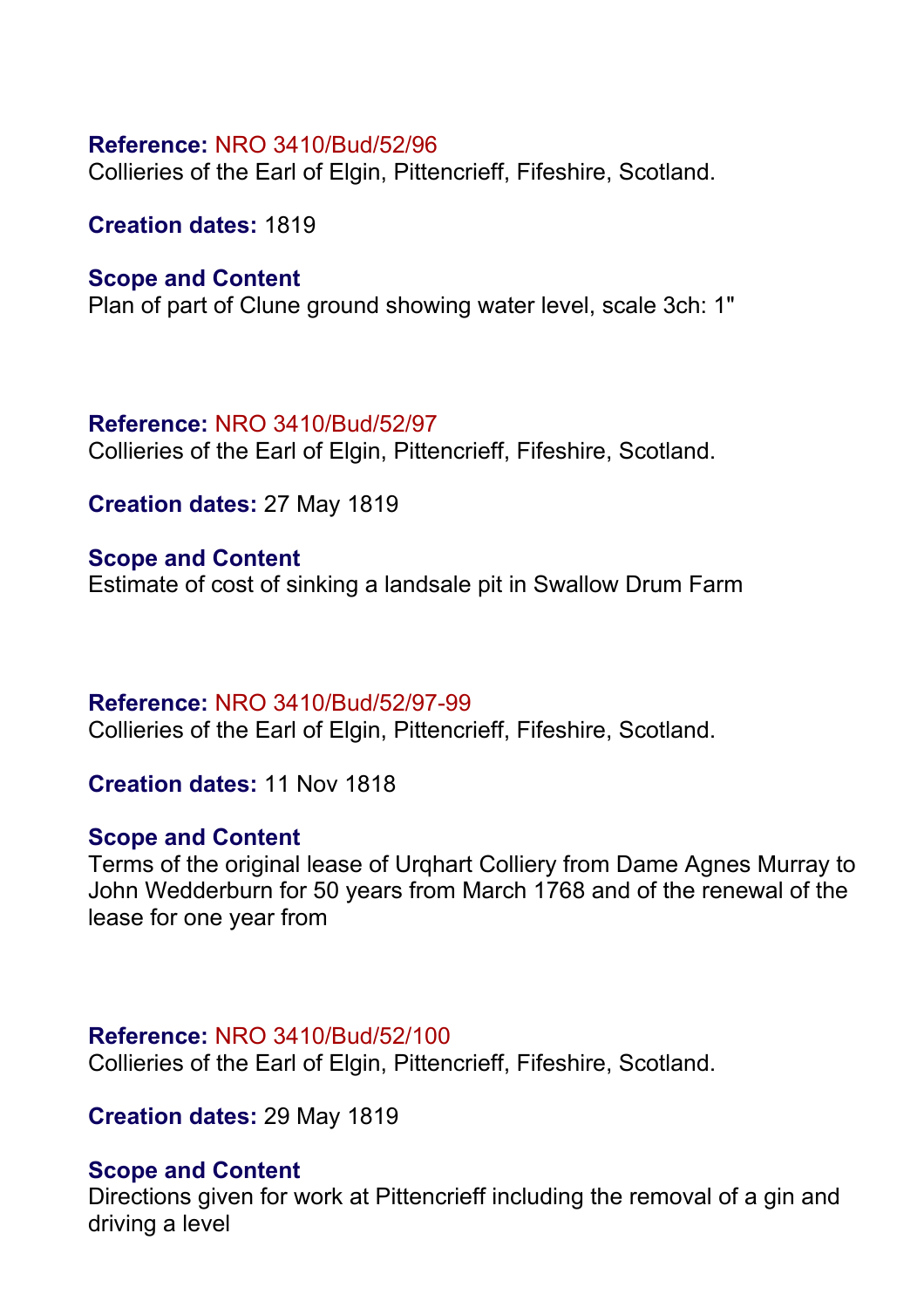Collieries of the Earl of Elgin, Pittencrieff, Fifeshire, Scotland.

**Creation dates:** 26 Aug - 31 Dec 1819, 5 Oct - 30 Dec 1820

### **Scope and Content**

Cash account for working coal and ironstone at Elgin Colliery

### **Reference:** NRO 3410/Bud/52/103

Collieries of the Earl of Elgin, Pittencrieff, Fifeshire, Scotland.

**Creation dates:** nd

**Scope and Content** Estimate of the amount of coal available in Pittencrieff and Urquart Estates

**Reference:** NRO 3410/Bud/52/104 Collieries of the Earl of Elgin, Pittencrieff, Fifeshire, Scotland.

**Creation dates:** nd

# **Scope and Content**

Calculations re Newcastle coal measures

### **Reference:** NRO 3410/Bud/52/105-108

Collieries of the Earl of Elgin, Pittencrieff, Fifeshire, Scotland.

**Creation dates:** 22 March 1819

### **Scope and Content**

Draft observations by John Buddle re the answers given by Mr Hunt to the Earl of Elgin's comments on the proposals for a lease of Pittencrieff and Urquart, (lease 86-88 above).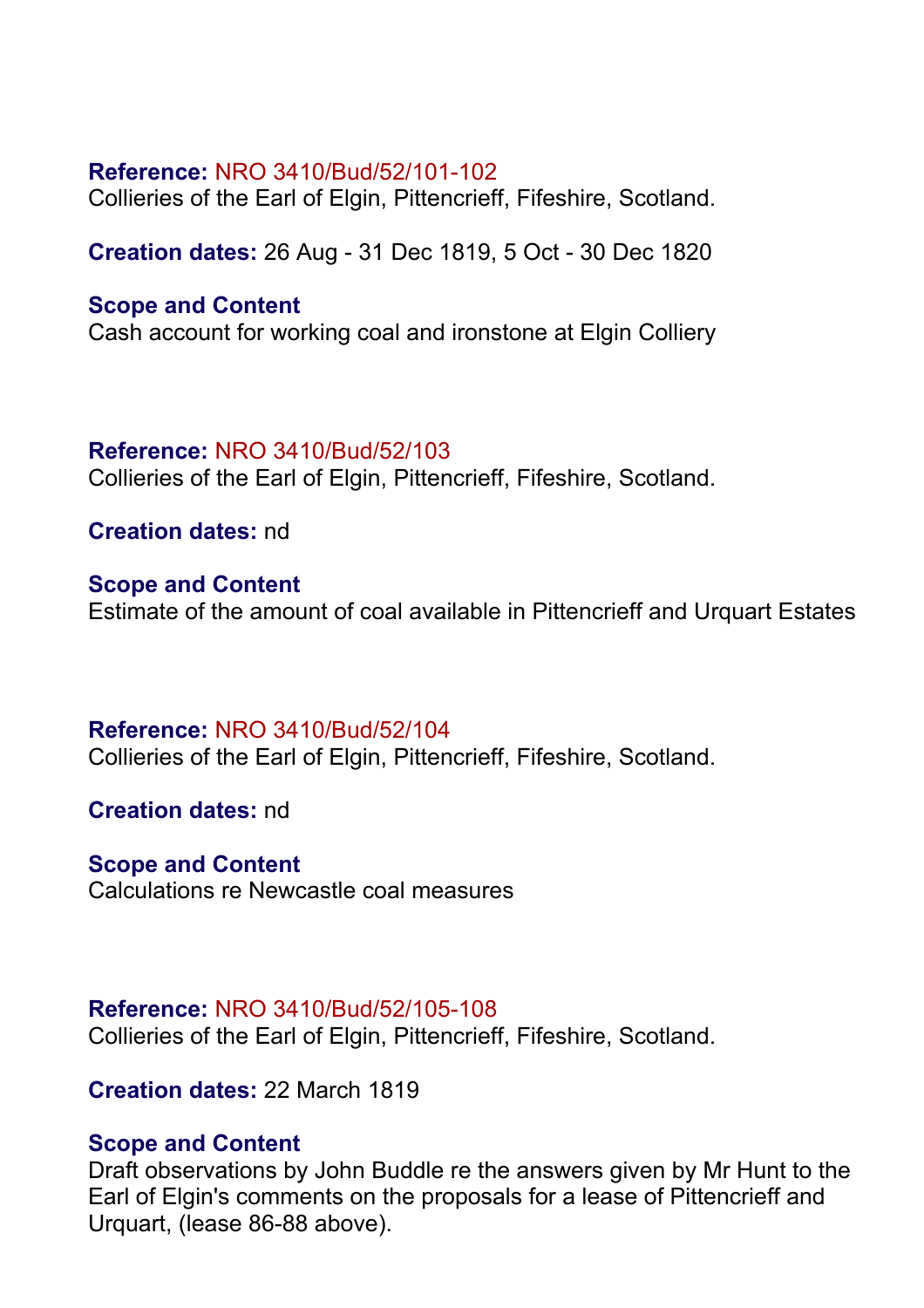Collieries of the Earl of Elgin, Pittencrieff, Fifeshire, Scotland.

**Creation dates:** 1 Jan - 13 June 1821

### **Scope and Content**

Cash account for workings of coal and ironstone at Elgin Colliery

### **Reference:** NRO 3410/Bud/52/146

Collieries of the Earl of Elgin, Pittencrieff, Fifeshire, Scotland.

**Creation dates:** 3 March 1821

**Scope and Content** Calculations re the weights of waggons on the inclined plane at Pittencrieff

### **Reference:** NRO 3410/Bud/52/159

Collieries of the Earl of Elgin, Pittencrieff, Fifeshire, Scotland.

**Creation dates:** 16 Oct 1822

# **Scope and Content**

Account of levellings from the mouth of the Pitferrane level to the Lyne **Burn** 

### **Reference:** NRO 3410/Bud/52/160

Collieries of the Earl of Elgin, Pittencrieff, Fifeshire, Scotland.

**Creation dates:** nd

#### **Scope and Content**

Sketch plan of pits on the Piterrane level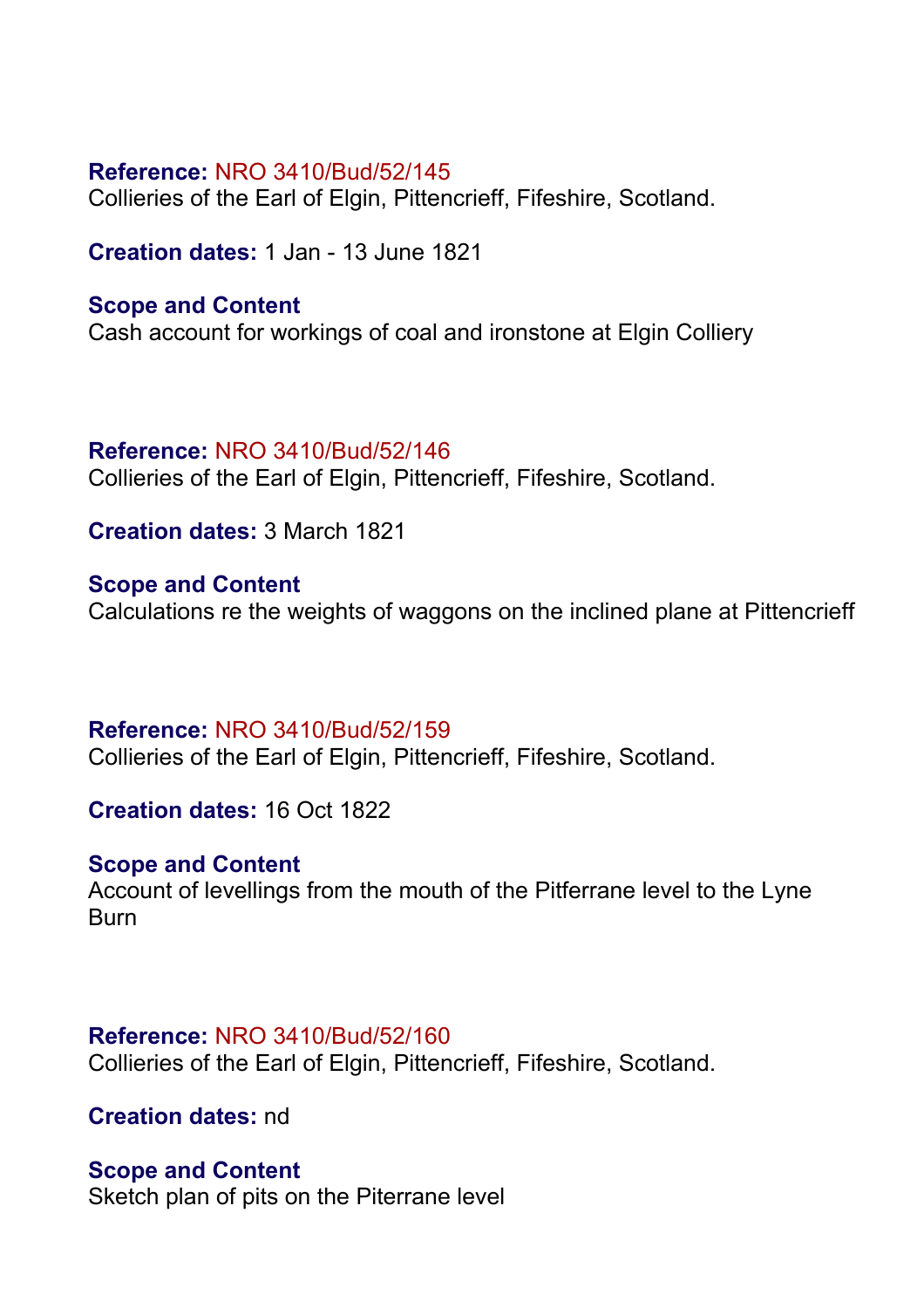Collieries of the Earl of Elgin, Pittencrieff, Fifeshire, Scotland.

**Creation dates:** 16 Oct 1822

# **Scope and Content**

Report by John Buddle re the best method of conveying water from the Piterrane level to the Lyne Burn

# **Reference:** NRO 3410/Bud/52/193

Collieries of the Earl of Elgin, Pittencrieff, Fifeshire, Scotland.

**Creation dates:** 19 Sept 1827

# **Scope and Content**

Notes by James Grier re compensation to be paid by Lord Elgin to Charles Halket for the water level

# **Reference:** NRO 3410/Bud/52/199

Collieries of the Earl of Elgin, Pittencrieff, Fifeshire, Scotland.

**Creation dates:** 20 July [1833]

# **Scope and Content**

Receipt from Eleanor Newton for £100 received from John Buddle

### **Reference:** NRO 3410/Bud/52/201

Collieries of the Earl of Elgin, Pittencrieff, Fifeshire, Scotland.

# **Creation dates:** nd

### **Scope and Content**

Sketch plan showing the relative positions of Dalkeith Colliery, belonging to the Duke of Buccleugh and New Battle Colliery, belonging to the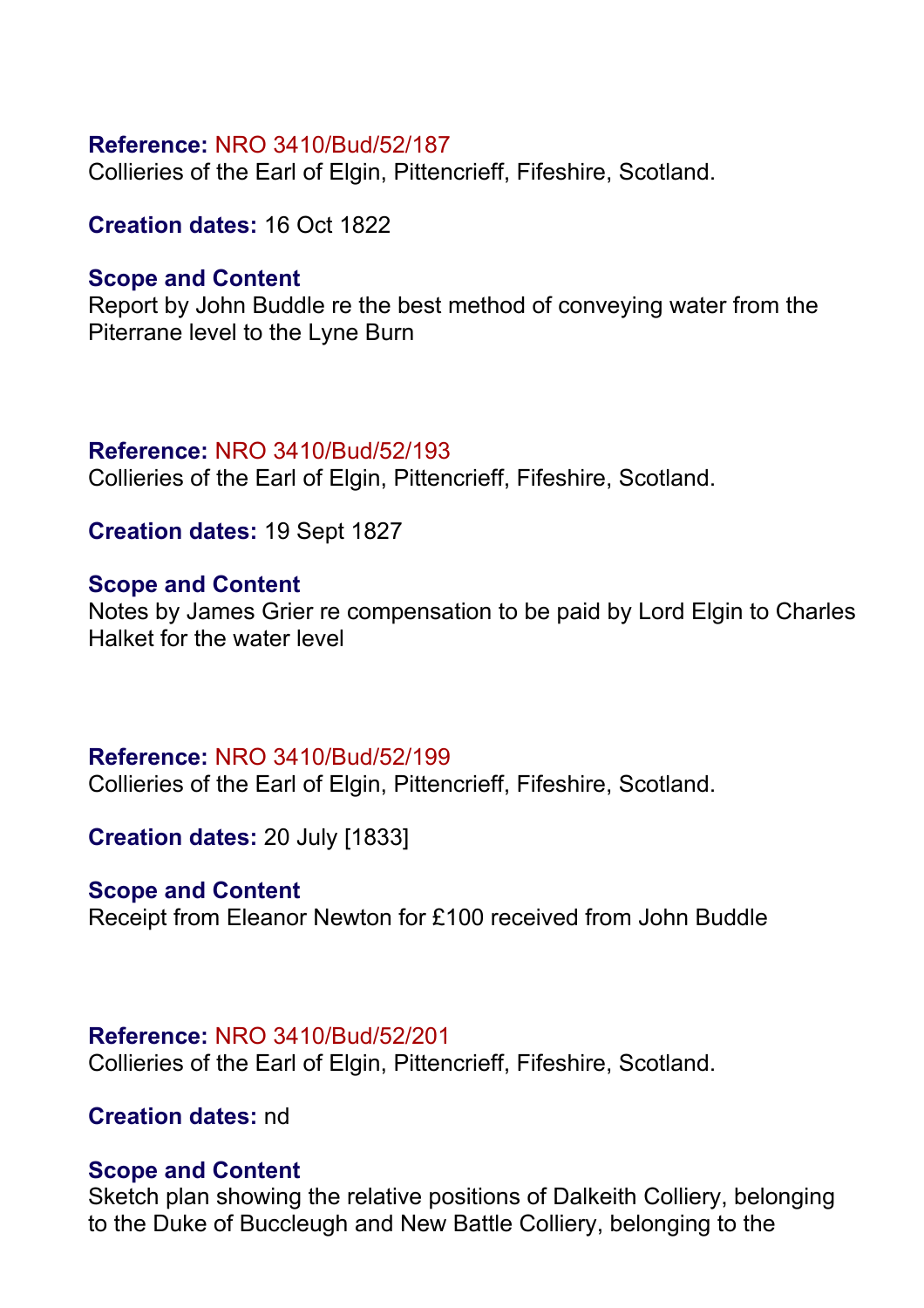Marquis of Lothian, referred to in an award (not included), no scale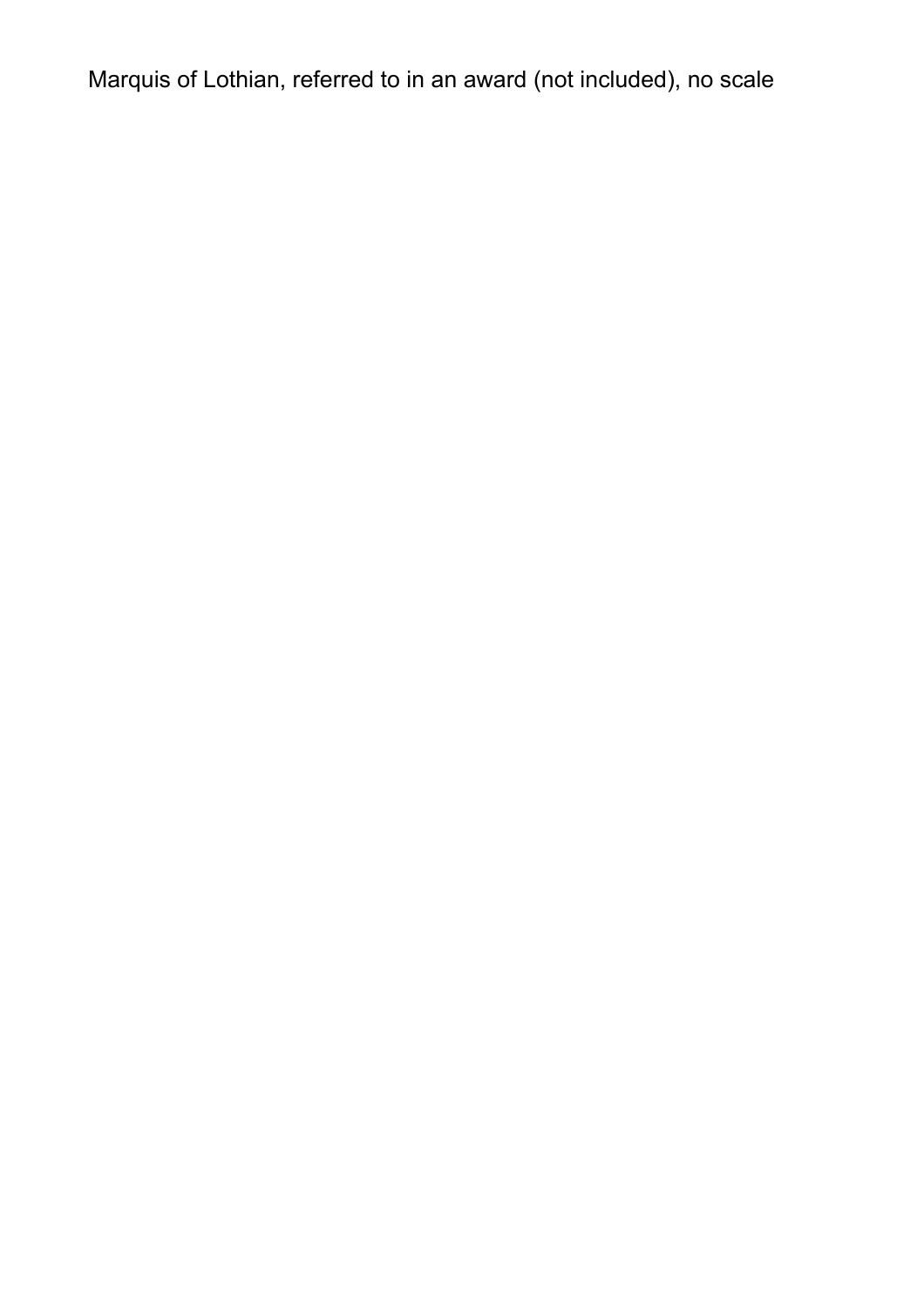Buddle Bound Papers Vol 4

**Creation dates:** 1706 - 1843

**Extent and Form:** 122 docs

#### **Scope and Content**

Volume of reports, correspondence and accounts, mainly re Benwell, Stumpletwood and Coxlodge Collieries, 1706 - 1843.

**Reference:** NRO 3410/Bud/53/1-3 Benwell Colliery

**Creation dates:** 1706 - 1708

#### **Scope and Content**

Receipts of Robert Shafto for rents paid by Hon Charles Montague for part of Benwell Colliery

#### **Reference:** NRO 3410/Bud/53/4 Benwell Colliery

**Creation dates:** 10 July 1791

#### **Scope and Content**

Letter from George Bedlington to Mr Buddle re Benwell Colliery, including sinking accounts

#### **Reference:** NRO 3410/Bud/53/5-8 Benwell Colliery

**Creation dates:** 1799 - 1803

#### **Scope and Content**

Accounts of coal produced and sold at Benwell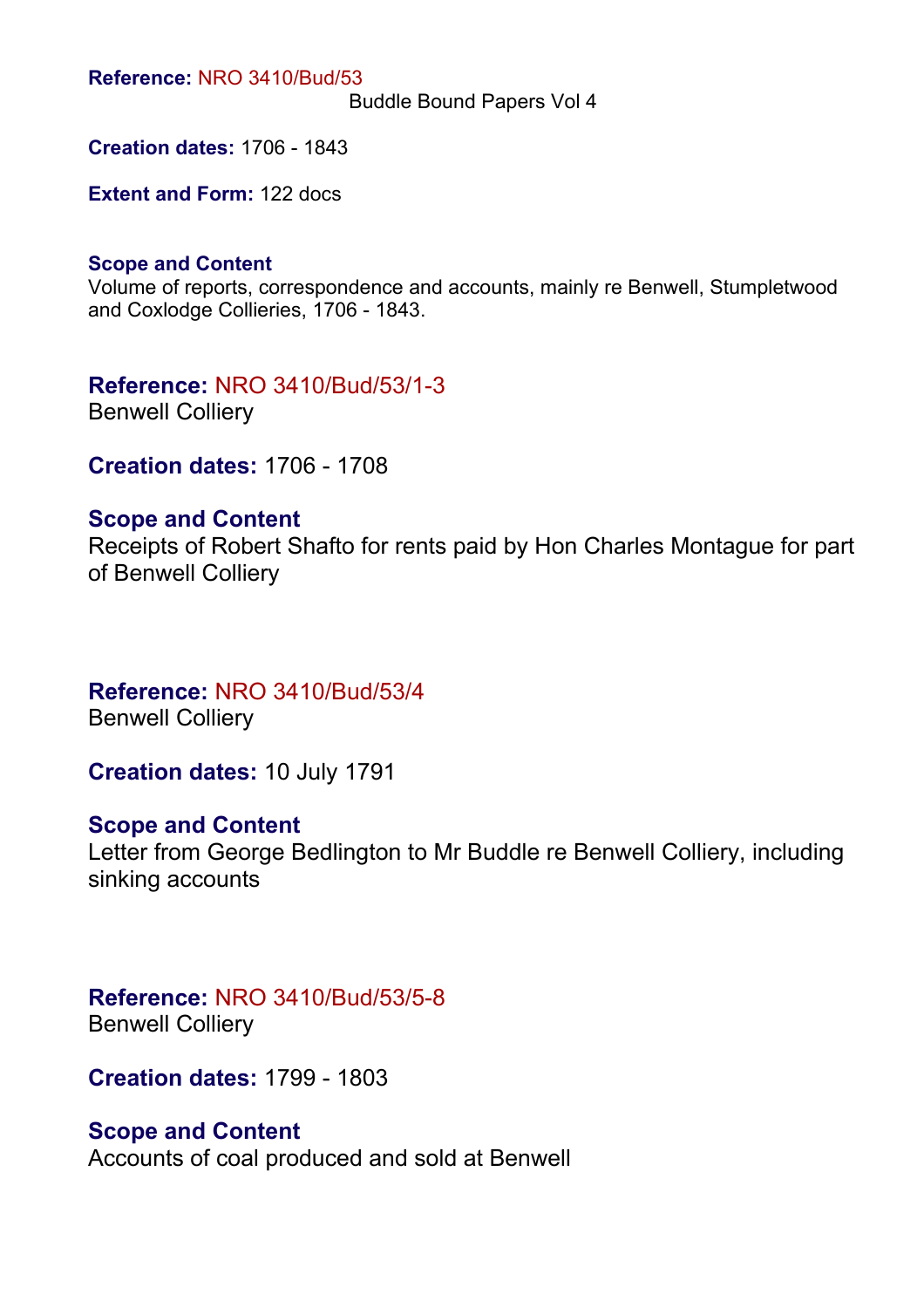**Reference:** NRO 3410/Bud/53/9 Benwell Colliery

**Creation dates:** 9 June 1803

### **Scope and Content**

Assignment of one thirteeth part of Benwell Colliery and stock from Aubone Surtees Esq to John Buddle junior

**Reference:** NRO 3410/Bud/53/10 Benwell Colliery

**Creation dates:** 1805

**Scope and Content** Accounts of coal produced at Benwell and Stumplewood

**Reference:** NRO 3410/Bud/53/11 Benwell Colliery

**Creation dates:** 1807

**Scope and Content** Valuation of a thirteenth share in Benwell Colliery

**Reference:** NRO 3410/Bud/53/12-14 Benwell Colliery

**Creation dates:** 1807 - 1808

### **Scope and Content**

Accounts of coal produced and sold at Benwell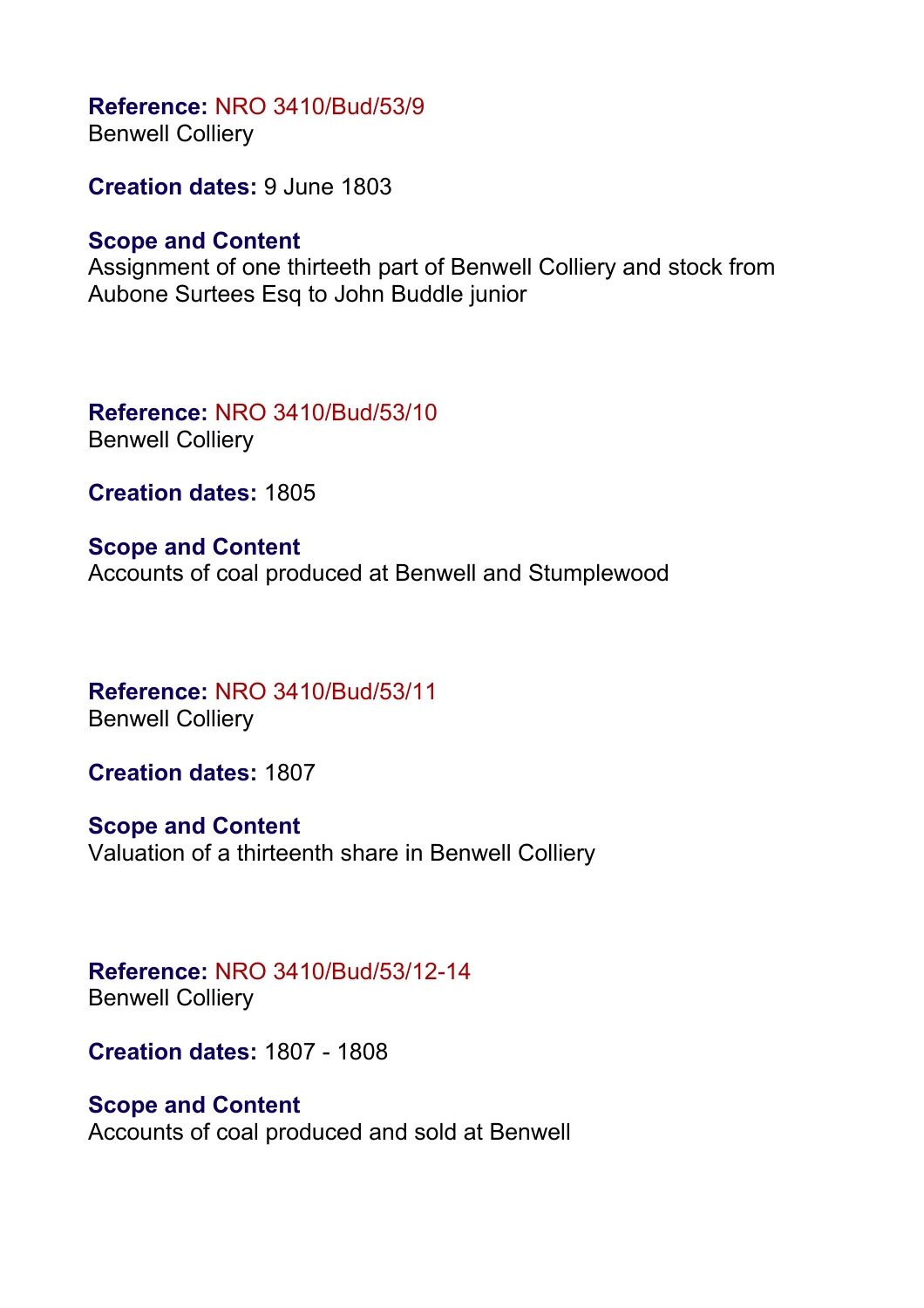**Reference:** NRO 3410/Bud/53/15 Benwell Colliery

**Creation dates:** 1808 - 1809

# **Scope and Content**

Account of goods sent to Benwell

**Reference:** NRO 3410/Bud/53/16 Benwell Colliery

**Creation dates:** 8 Nov 1808

#### **Scope and Content**

List of names of overmen and deputies at D and C Pit, Benwell Colliery

**Reference:** NRO 3410/Bud/53/17 Benwell Colliery

**Creation dates:** 1808

**Scope and Content** Profit and loss account for Benwell

**Reference:** NRO 3410/Bud/53/18 Benwell Colliery

**Creation dates:** 1 Jan 1807 - 1 Jan 1808

**Scope and Content** Account of traders bills for Benwell

**Reference:** NRO 3410/Bud/53/19 Benwell Colliery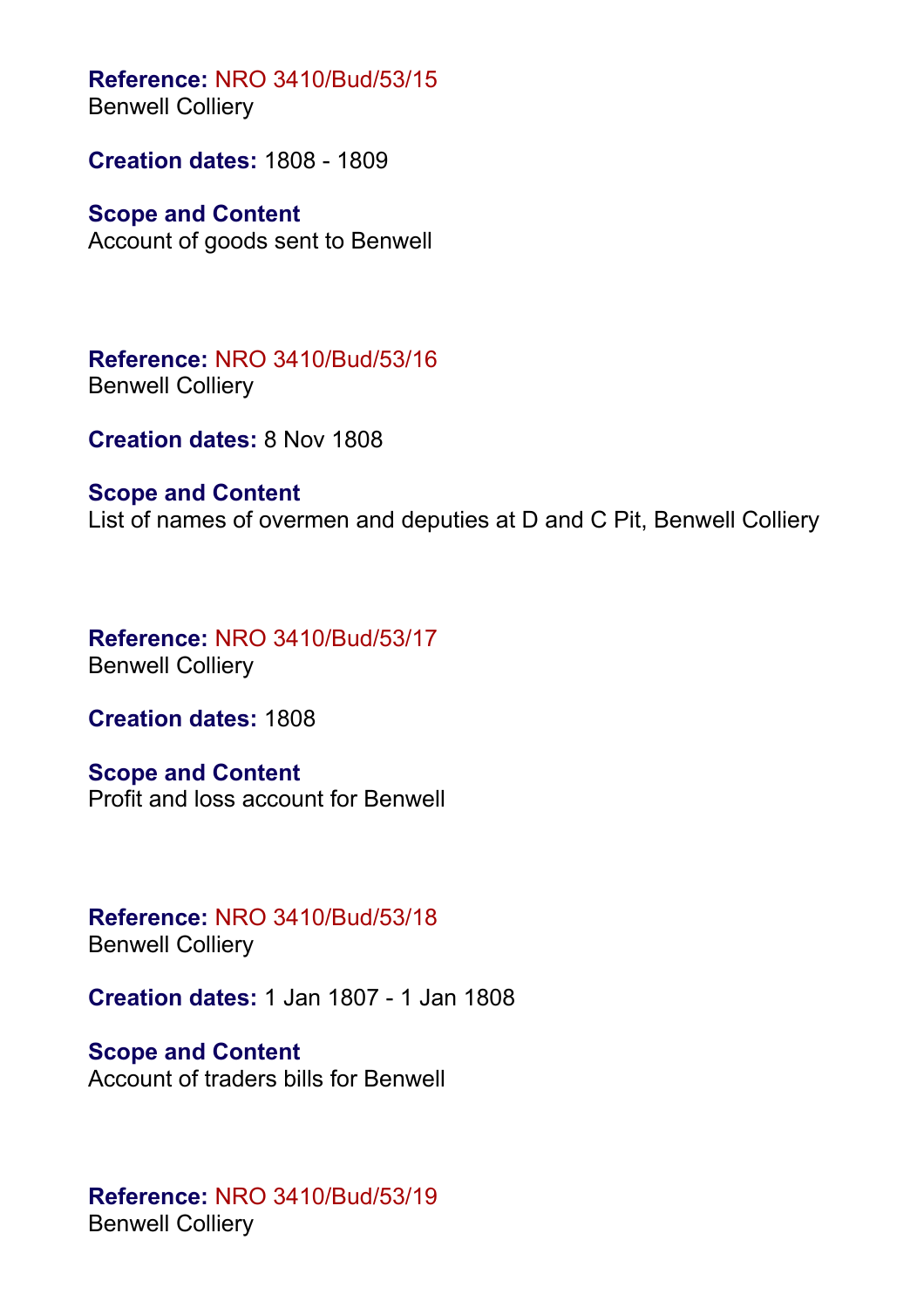**Creation dates:** 24 Oct 1809

#### **Scope and Content**

Calculations and measurements re sinking Beaumont Pit, Benwell Colliery

**Reference:** NRO 3410/Bud/53/20-27 Benwell Colliery

**Creation dates:** 14 Feb - 18 Sept 1809

#### **Scope and Content**

Letters from W. Brunton, Butterly Iron Works and 1 letter from Lock and Co, Walker Foundary re the erection of an engine and supply of waggonway to Benwell

#### **Reference:** NRO 3410/Bud/53/28 Benwell Colliery

**Creation dates:** 2 Aug 1808 - 1 Aug 1809

#### **Scope and Content**

Account of coal produced and sold at Benwell, and rent account

**Reference:** NRO 3410/Bud/53/29 Benwell Colliery

**Creation dates:** 17 April 1810

#### **Scope and Content**

Letter from George Goodwin, Butterly Iron Works re payment for Benwell Engine

**Reference:** NRO 3410/Bud/53/30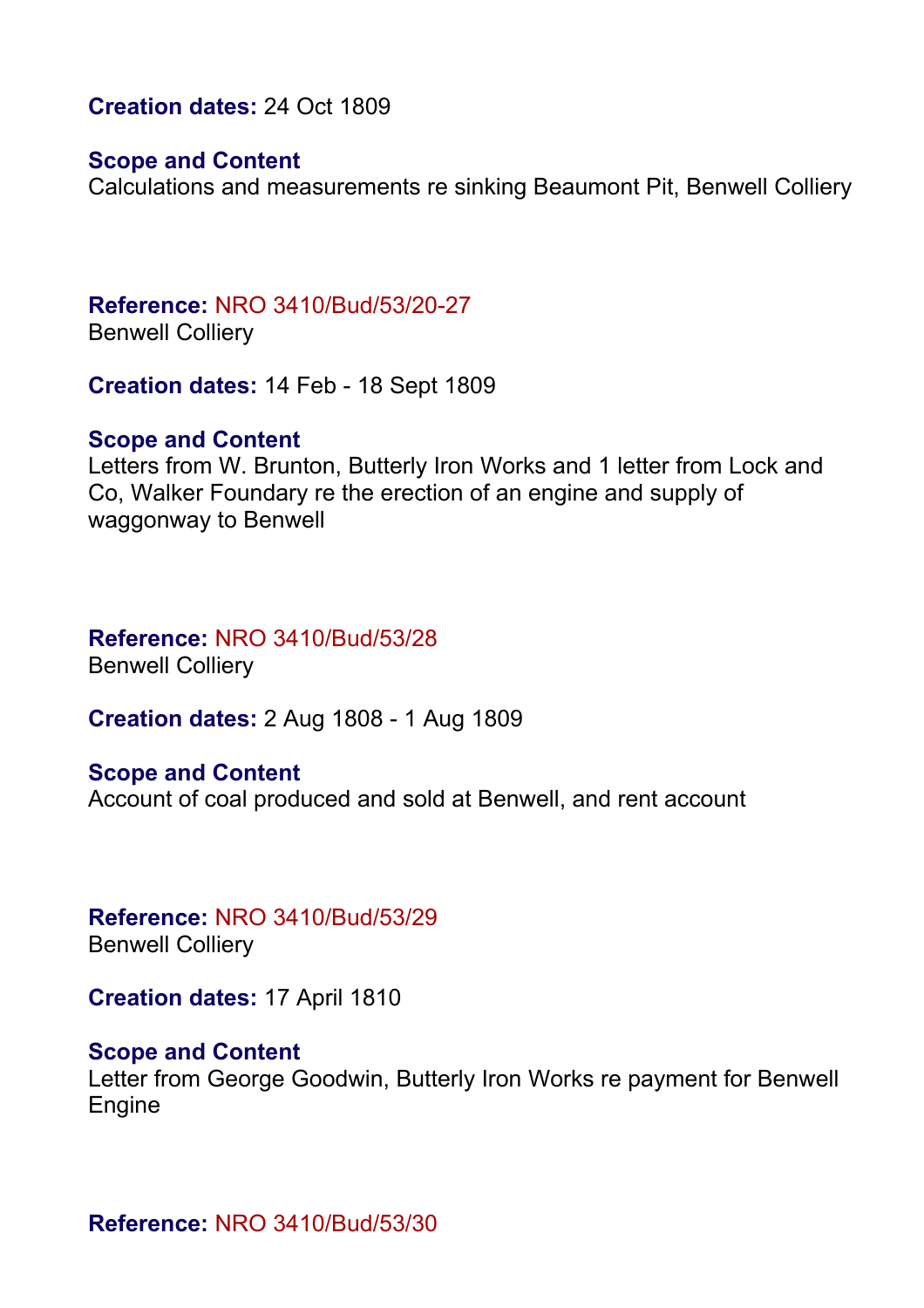Benwell Colliery

**Creation dates:** 12 Oct 1811

#### **Scope and Content**

Letter to Nathaniel Clayton requesting permission to work the barriers on the Elswick and Fenham boundaries with Benwell

**Reference:** NRO 3410/Bud/53/31 Benwell Colliery

**Creation dates:** 13 Dec 1811

#### **Scope and Content**

Letter to Aubone Surtees Esq re progress at Benwell including the use of a railway in Delaval Pit

### **Reference:** NRO 3410/Bud/53/32

Benwell Colliery

**Creation dates:** 24 Sept 1811

### **Scope and Content**

Notes re the driving of a stone drift for a rolley way at Delaval Pit and re the wear on ropes at Charlotte Pit

#### **Reference:** NRO 3410/Bud/53/33-35 Benwell Colliery

**Creation dates:** 18 March - 27 April 1811 **Extent and Form:** 3 LETTERS

### **Scope and Content**

2 letters from John Carr, Bell Vue, Sheffield and 1 letter from Mr Crowther re the supply of flat ropes for the incline plain at Benwell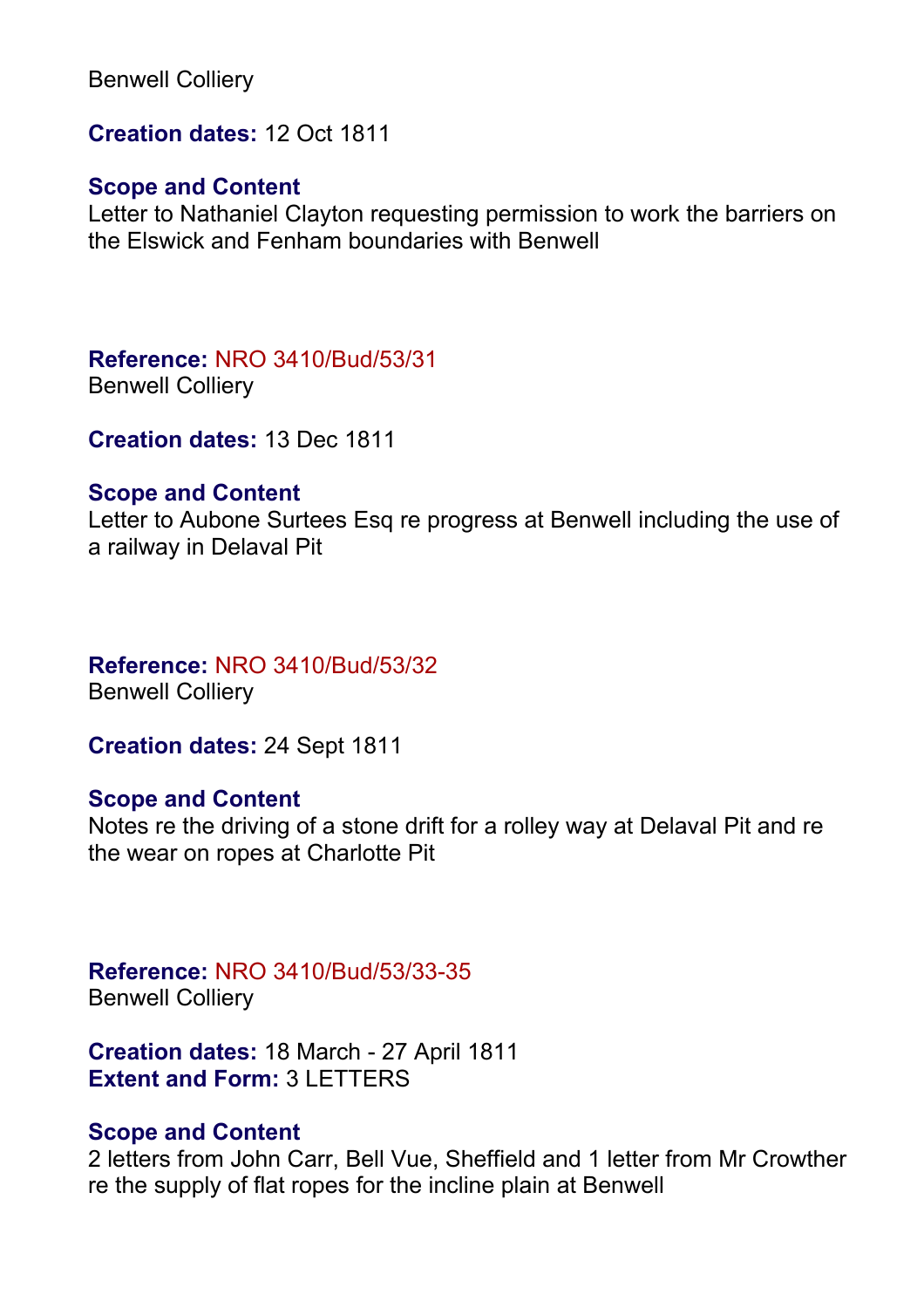#### **Reference:** NRO 3410/Bud/53/36 Benwell Colliery

**Creation dates:** 16 July 1811

### **Scope and Content** Account of the sinking of a new pit at Benwell

**Reference:** NRO 3410/Bud/53/37 Benwell Colliery

**Creation dates:** 7 Aug 1811

# **Scope and Content**

Letter to the owners of Benwell Colliery re the sinking of the new pit with estimate of expense

**Reference:** NRO 3410/Bud/53/38 Benwell Colliery

**Creation dates:** nd

### **Scope and Content**

Note re the flat ropes for the inclined plain at Benwell

## **Reference:** NRO 3410/Bud/53/39 Benwell Colliery

**Creation dates:** 12 Oct 1811

### **Scope and Content**

Proceeds of the sale of the Benwell Estate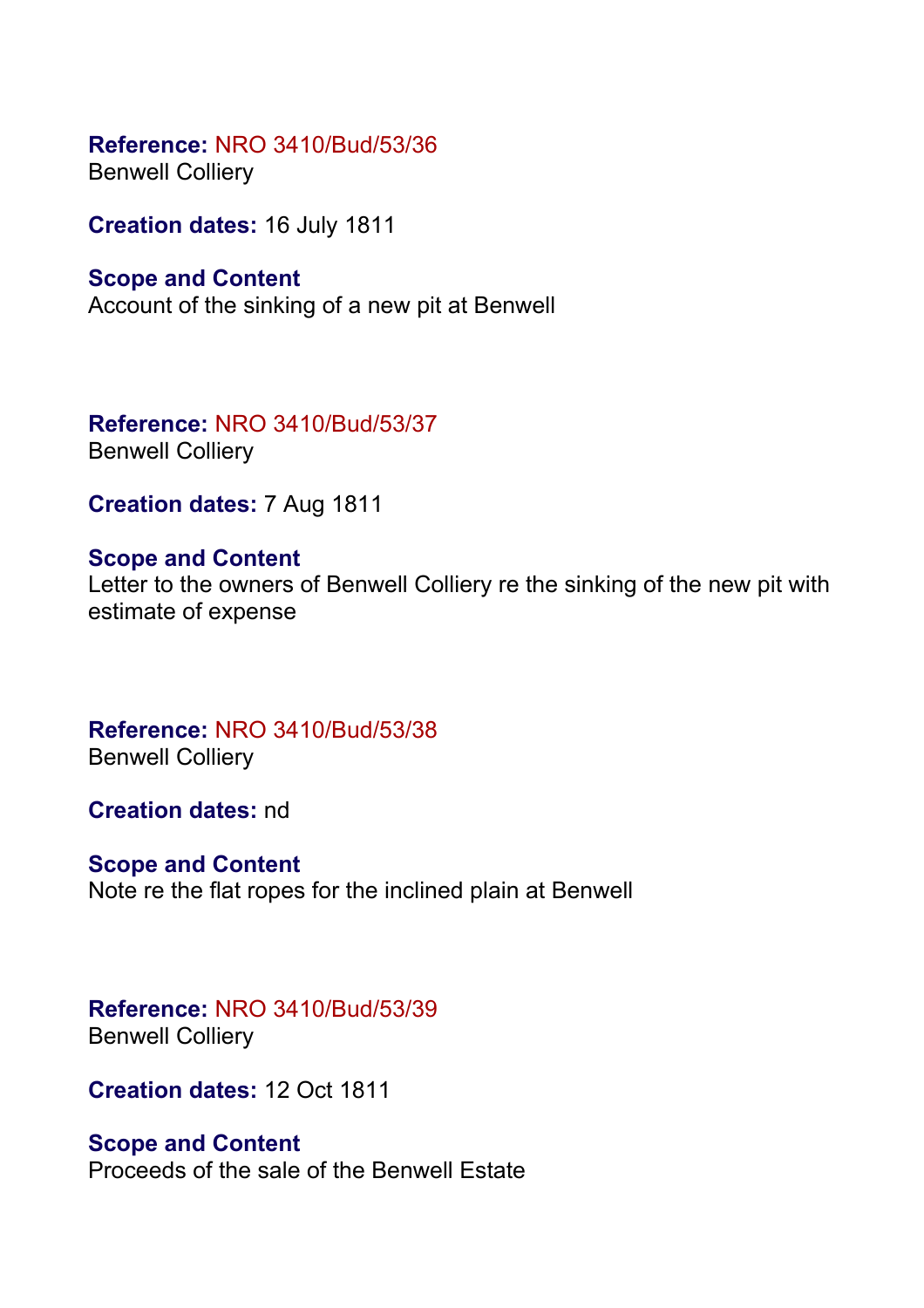**Reference:** NRO 3410/Bud/53/40 Benwell Colliery

**Creation dates:** 10 May 1811

# **Scope and Content**

Calculations re the diameter of the inclined plain wheels for the flat ropes

**Reference:** NRO 3410/Bud/53/41-43 Benwell Colliery

**Creation dates:** 1811 - 1812

#### **Scope and Content**

Various accounts including H. Fothergill's proposal for walling Delaval Pit shaft

#### **Reference:** NRO 3410/Bud/53/44 Benwell Colliery

**Creation dates:** 11 Aug - 17 Nov 1812

### **Scope and Content**

Notes re Benwell including making the rolley way at Delaval Pit, purchase of the Denton winding engine and the creep in Charlotte Pit

# **Reference:** NRO 3410/Bud/53/45-46

Benwell Colliery

**Creation dates:** 20 April, 2 Oct 1812

### **Scope and Content**

Measurements and valuation of Denton winding engine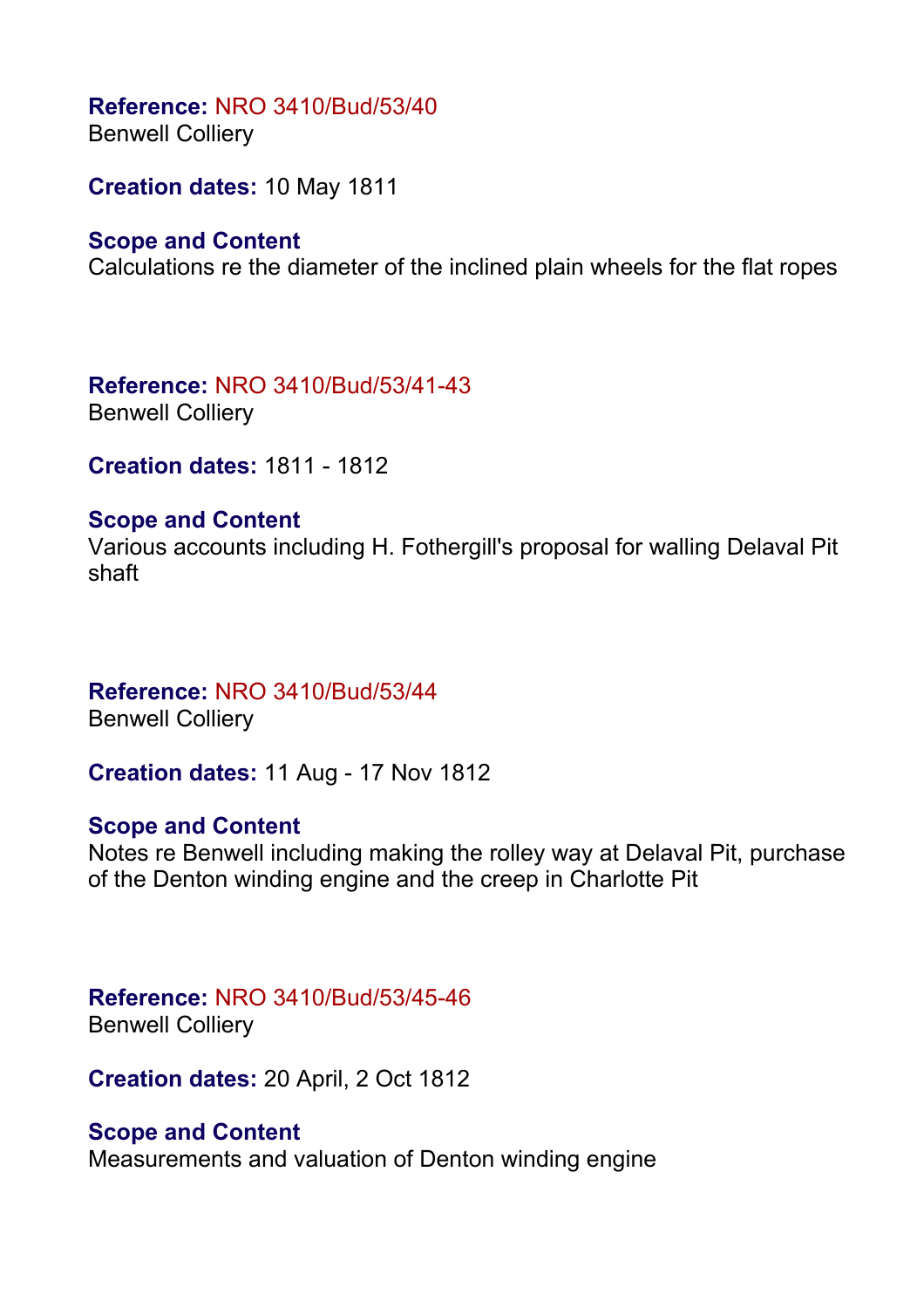Benwell Colliery

**Creation dates:** 13 Aug 1811 - 11 Aug 1812

# **Scope and Content**

Account of coal produced and sold from Benwell

**Reference:** NRO 3410/Bud/53/48 Benwell Colliery

**Creation dates:** 24 March - 11 Aug 1812

### **Scope and Content**

Notes re Benwell including the probable produce of Edward Pit and Charlotte Pit pillars and view of Charlotte Pit

**Reference:** NRO 3410/Bud/53/49 Benwell Colliery

**Creation dates:** 1 Dec 1813

**Scope and Content** Calculations re the diameter of Delaval Pit rope roll

# **Reference:** NRO 3410/Bud/53/50

Benwell Colliery

**Creation dates:** 24 Aug - 16 Nov 1813

# **Scope and Content**

Notes re Benwell including estimate of the produce of Edward Pit barrier, the creep in Charlotte Pit and communications between Delaval and Edward Pits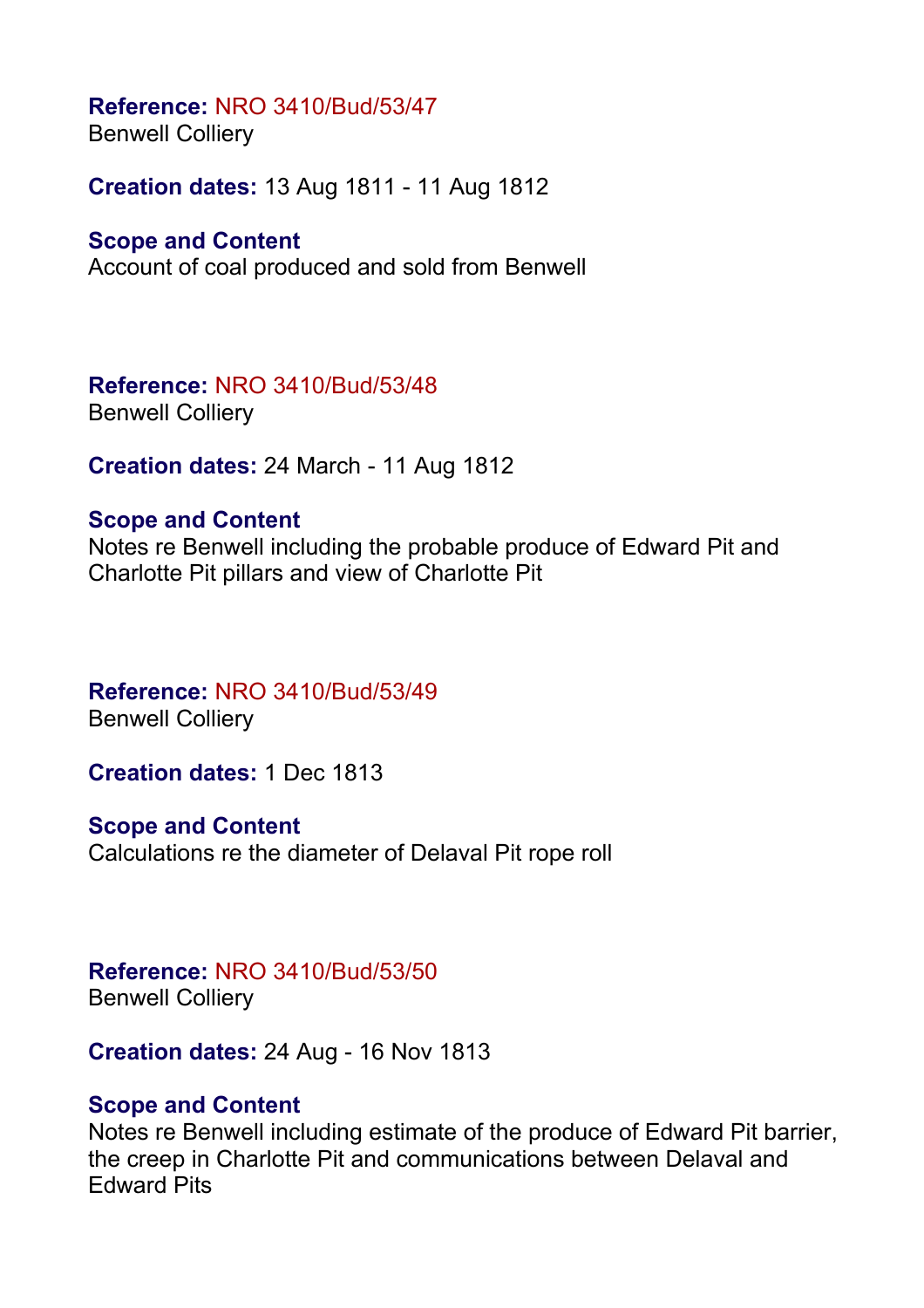**Reference:** NRO 3410/Bud/53/51 Benwell Colliery

**Creation dates:** 14 Feb 1824

**Scope and Content**

Letter to Mr Hill re Fenham coal

**Reference:** NRO 3410/Bud/53/52 Benwell Colliery

**Creation dates:** 4 April [1824]

**Scope and Content** Notes re a meeting with Mr Surtees re a proposal to work coal at Fenham

**Reference:** NRO 3410/Bud/53/53 Benwell Colliery

**Creation dates:** 5 April 1824

#### **Scope and Content**

Proposal from the owners of Benwell to Mr Mitchinson for a lease of a wayleave over his Benwell Estate for transporting coal from Fenham

# **Reference:** NRO 3410/Bud/53/54-55

Benwell Colliery

**Creation dates:** 31 March, 3 April 1824

#### **Scope and Content**

2 letters from J. Croser re the working of Fenham coal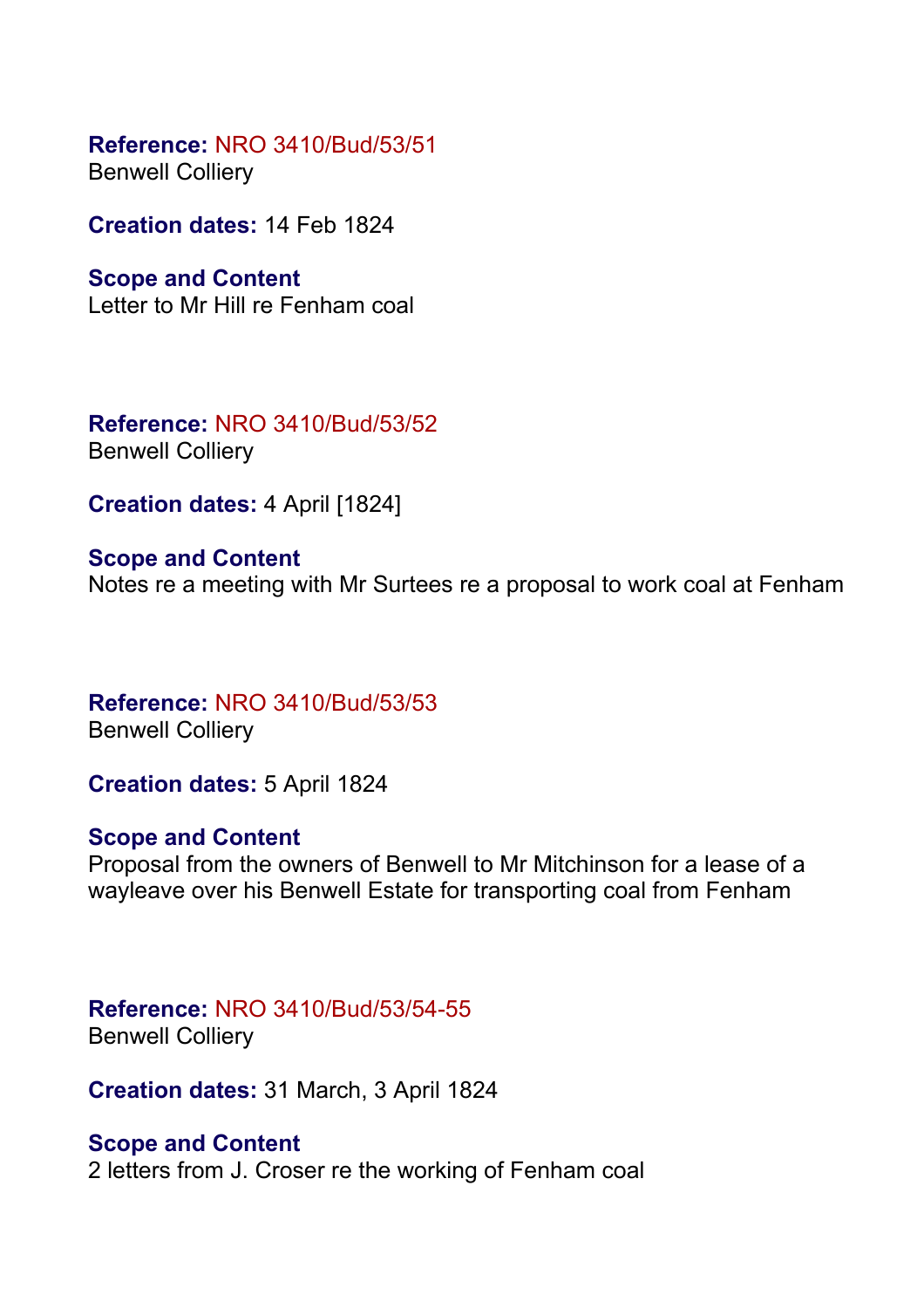**Reference:** NRO 3410/Bud/53/56 Benwell Colliery

**Creation dates:** 5 Feb 1825

#### **Scope and Content**

Proposal to Mr Clayton to work the barrier at Denton waste

**Reference:** NRO 3410/Bud/53/57 Benwell Colliery

**Creation dates:** 31 Dec 1826

**Scope and Content** Valuation of stock at Benwell Colliery

**Reference:** NRO 3410/Bud/53/58 Benwell Colliery

**Creation dates:** 1826

**Scope and Content** Statement of costs for working Benwell Colliery

**Reference:** NRO 3410/Bud/53/59 Benwell Colliery

**Creation dates:** 14 Dec 1826

### **Scope and Content**

Letter from William Surtees Esq, Weymouth, re the working of Benwell and Fenham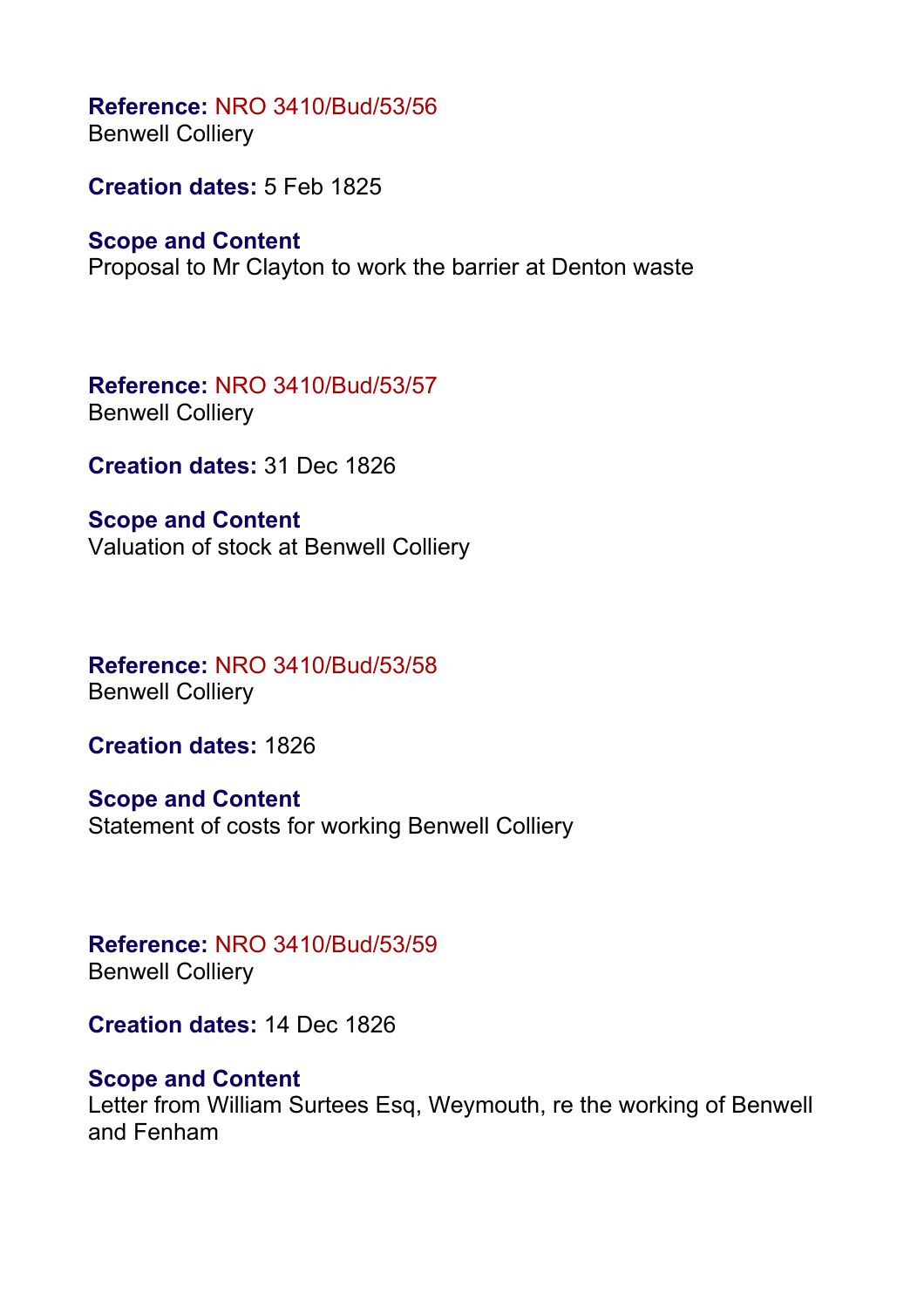Benwell Colliery

**Creation dates:** 2 Aug 1825 - 1 Aug 1826

# **Scope and Content**

Account of coal produced and sold from Benwell

**Reference:** NRO 3410/Bud/53/61 Benwell Colliery

**Creation dates:** 23 Nov 1826

### **Scope and Content**

Proposal by the owners of Benwell to the lords of Winlaton for a lease of coal under part of Derwenthaugh from

# **Reference:** NRO 3410/Bud/53/62

Benwell Colliery

**Creation dates:** 10 April 1826

# **Scope and Content**

Valuation of oak trees at Benwell by Joseph Smart, wood valuer, March 1826 with covering letter

**Reference:** NRO 3410/Bud/53/63 Benwell Colliery

**Creation dates:** 6 April 1827

# **Scope and Content**

Valuation of the lessees interest in Benwell Colliery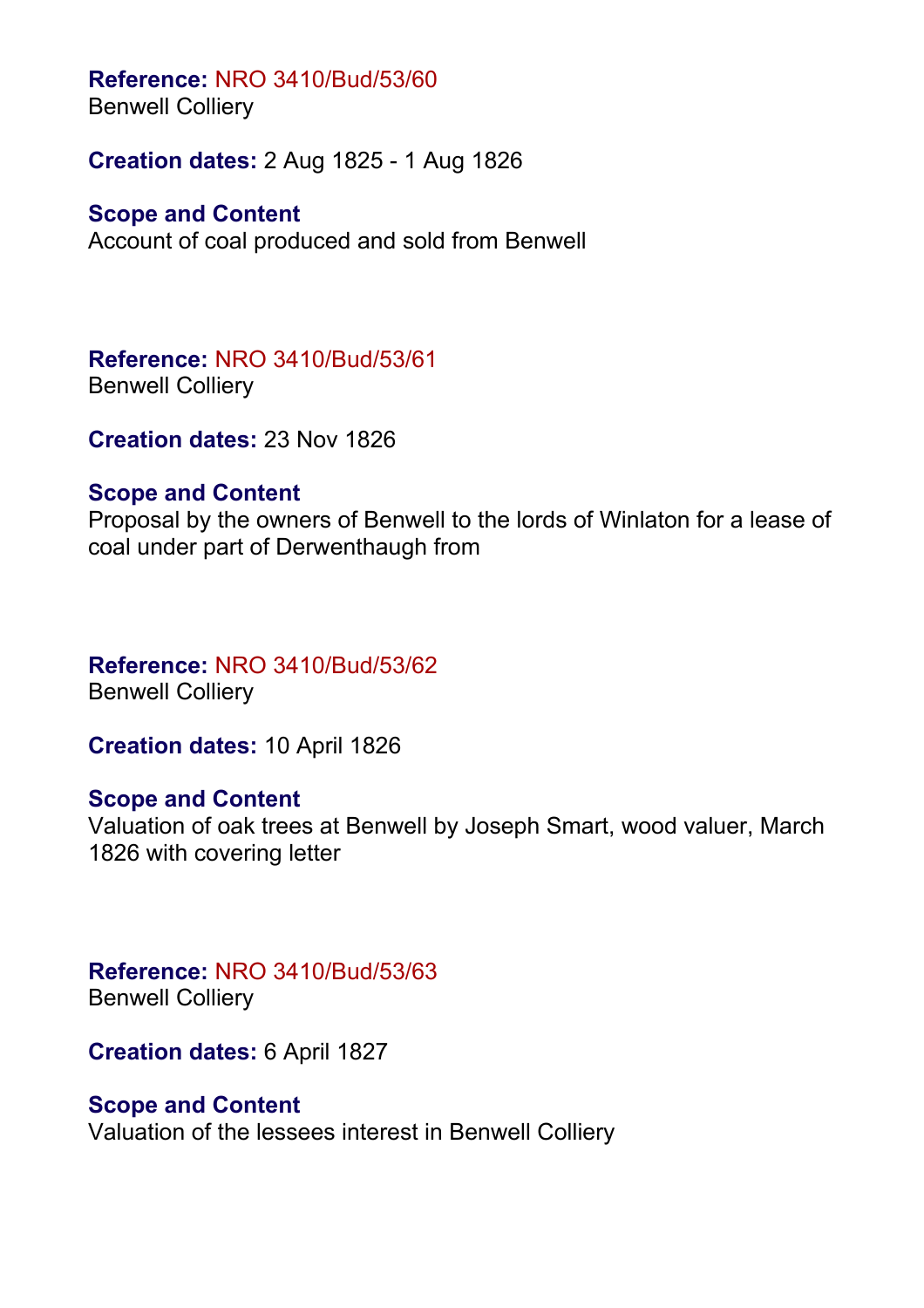**Reference:** NRO 3410/Bud/53/64 Benwell Colliery

**Creation dates:** 29 Dec 1829

**Scope and Content** Sections of strata in the Whin Dyke, Benwell

**Reference:** NRO 3410/Bud/53/65 Benwell Colliery

**Creation dates:** 1830

**Scope and Content** Account of William Surtees Esq with John Buddle

**Reference:** NRO 3410/Bud/53/66 Benwell Colliery

**Creation dates:** 31 Aug 1833

**Scope and Content** Copy proposal (NRO 3410/Bud/53/53 above)

**Reference:** NRO 3410/Bud/53/67 Benwell Colliery

**Creation dates:** 1 April 1835

#### **Scope and Content**

Letter from William and Thomas Murray, Chester le Street, proposing to erect an 18 h.p. engine at Benwell

**Reference:** NRO 3410/Bud/53/68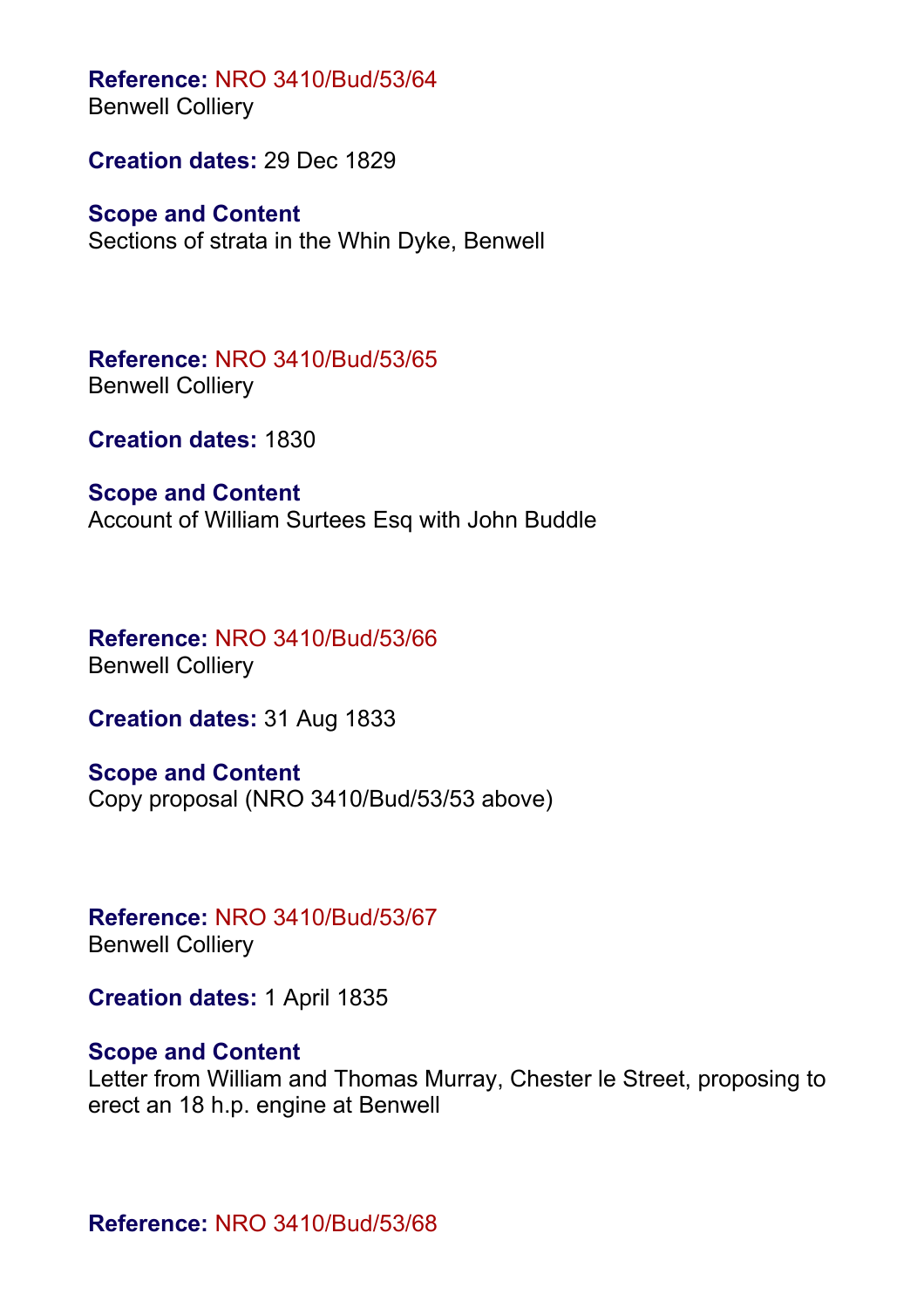Benwell Colliery

**Creation dates:** 3 Aug 1835

### **Scope and Content**

Letter from C.G. Bannister to John Stanton re the appointment of a valuer to wind up the affairs of Benwell Colliery

**Reference:** NRO 3410/Bud/53/69 Benwell Colliery

**Creation dates:** 31 Oct 1837

#### **Scope and Content**

Proposal from R. Lister and Son to take the fire clay at Benwell

**Reference:** NRO 3410/Bud/53/70 Benwell Colliery

**Creation dates:** 14 July 1838

### **Scope and Content**

Proposal by Joseph Robinson and Son to undertake the smith work at Benwell

**Reference:** NRO 3410/Bud/53/71 Benwell Colliery

**Creation dates:** 14 July 1838

### **Scope and Content**

Proposals for smith work by Thomas Hall, Edward Forster, Walter Blakey, Thomas Brown, William Shaw and Thomas Downey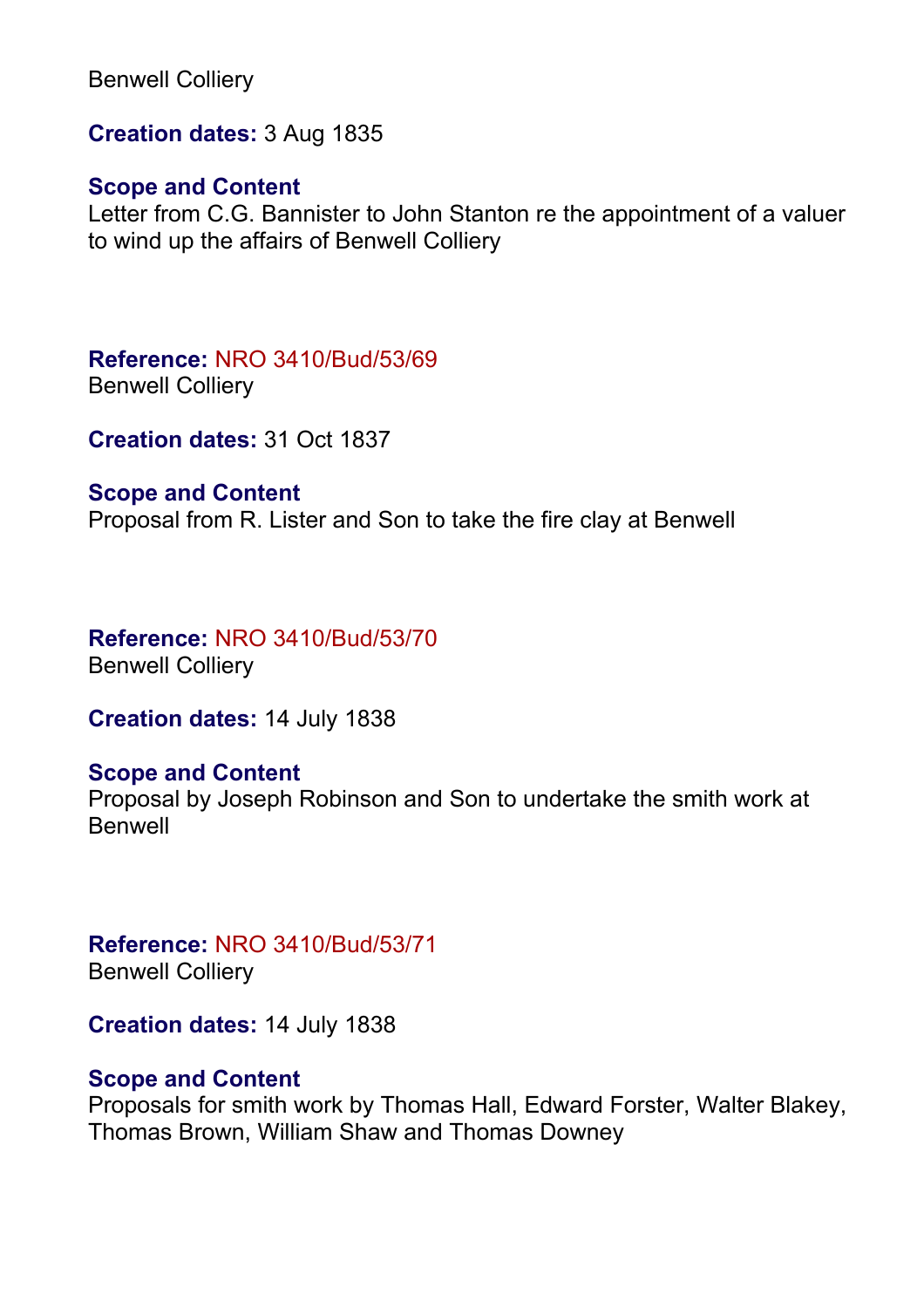Benwell Colliery

**Creation dates:** 20 Feb 1828

**Scope and Content**

Report re Edward Pit engine by William Hawthorn

**Reference:** NRO 3410/Bud/53/73-85 Benwell Colliery

**Creation dates:** 1838 - 1839

# **Scope and Content**

Accounts for Benwell Colliery including coal produced and sold and accounts with the Fittage Office

# **Reference:** NRO 3410/Bud/53/86

Benwell Colliery

**Creation dates:** 2 Jan 1840

**Scope and Content** Estimate of working costs for Benwell, (incomplete pencil notes)

**Reference:** NRO 3410/Bud/53/87 Benwell Colliery

**Creation dates:** 15 Oct 1840

# **Scope and Content**

Letter to the owners of Benwell re the working of the Beaumont Pit

**Reference:** NRO 3410/Bud/53/88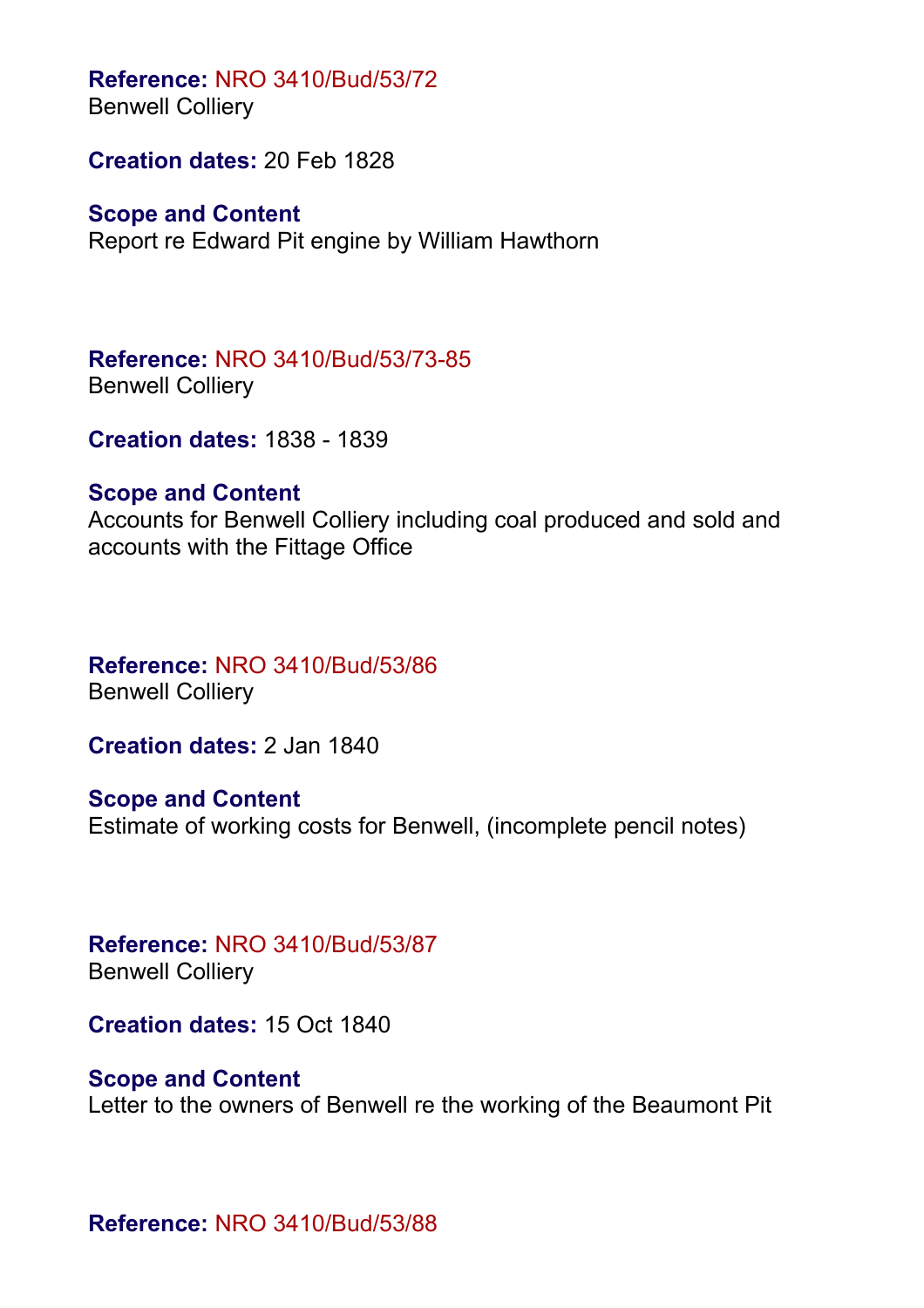Benwell Colliery

**Creation dates:** 2 Jan 1840

**Scope and Content**

Notes re the estimation of working costs

**Reference:** NRO 3410/Bud/53/89 Benwell Colliery

**Creation dates:** 15 Oct 1840

#### **Scope and Content**

Estimate of costs for working the Low Main Seam at Beaumont Pit, Benwell

**Reference:** NRO 3410/Bud/53/90 Benwell Colliery

**Creation dates:** 30 Jan 1840

**Scope and Content** Letter from Joseph Elliott to Robert Atkinson Esq re interest payments

**Reference:** NRO 3410/Bud/53/91 Benwell Colliery

**Creation dates:** 1839

**Scope and Content** General statement of account for Benwell Colliery

**Reference:** NRO 3410/Bud/53/92 Benwell Colliery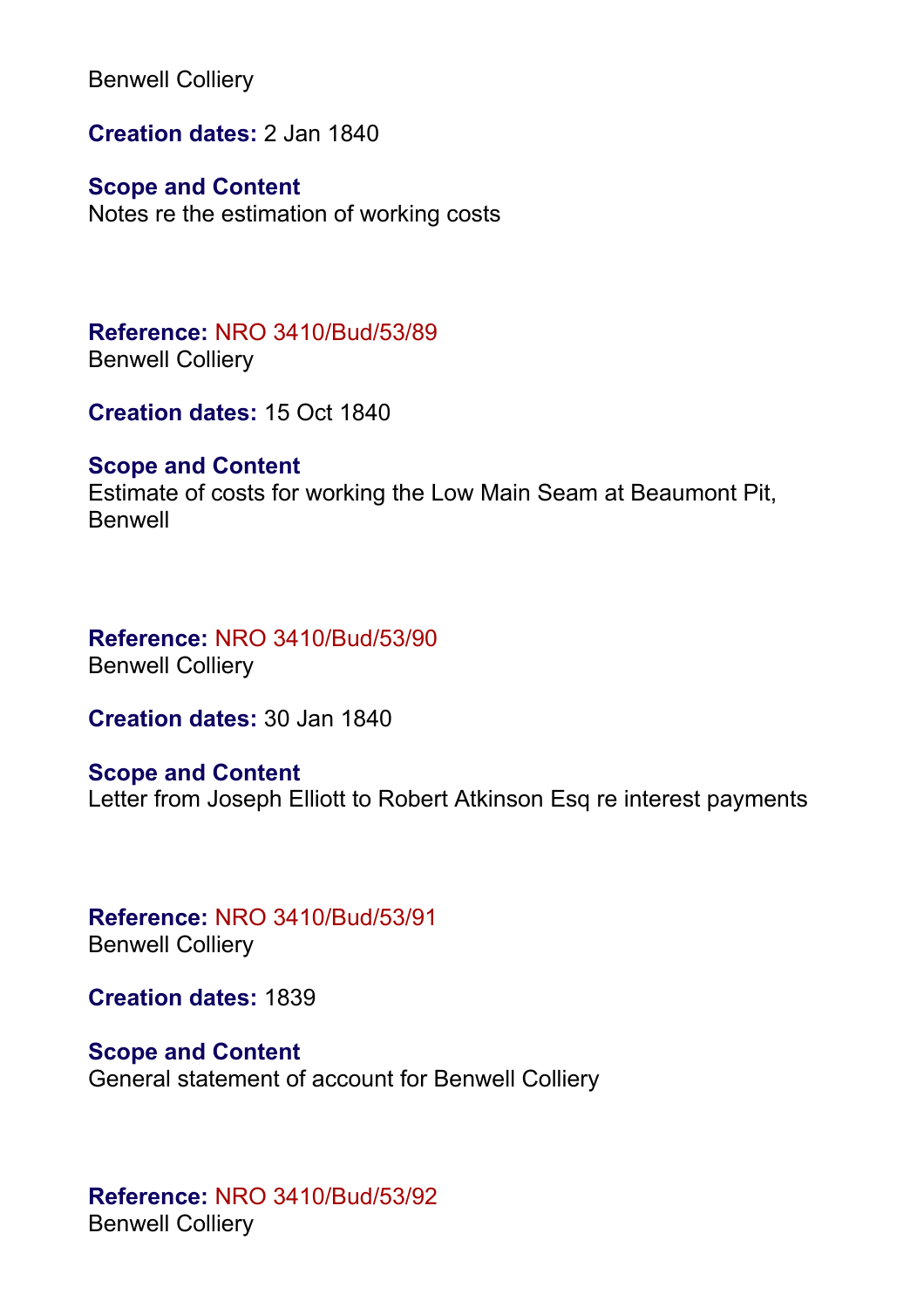**Creation dates:** 26 June 1841

#### **Scope and Content**

Letter to Nicholas Wood giving notice of the cession of workings in the Beaumont Seam under Derwenthaugh

**Reference:** NRO 3410/Bud/53/93 Benwell Colliery

**Creation dates:** nd

#### **Scope and Content**

Statement of account (colliery unspecified)

# **Reference:** NRO 3410/Bud/53/94-95

Benwell Colliery

**Creation dates:** 14 Feb - 14 March, 1 - 29 Aug 1843

#### **Scope and Content**

Accounts of cash paid for work at Elswick Colliery

#### **Reference:** NRO 3410/Bud/53/96 Stumplewood Colliery, Benwell.

**Creation dates:** 1790

#### **Scope and Content**

Estimate of the amount of available coal in the Beaumont Seam at **Stumplewood** 

#### **Reference:** NRO 3410/Bud/53/97-98 Stumplewood Colliery, Benwell.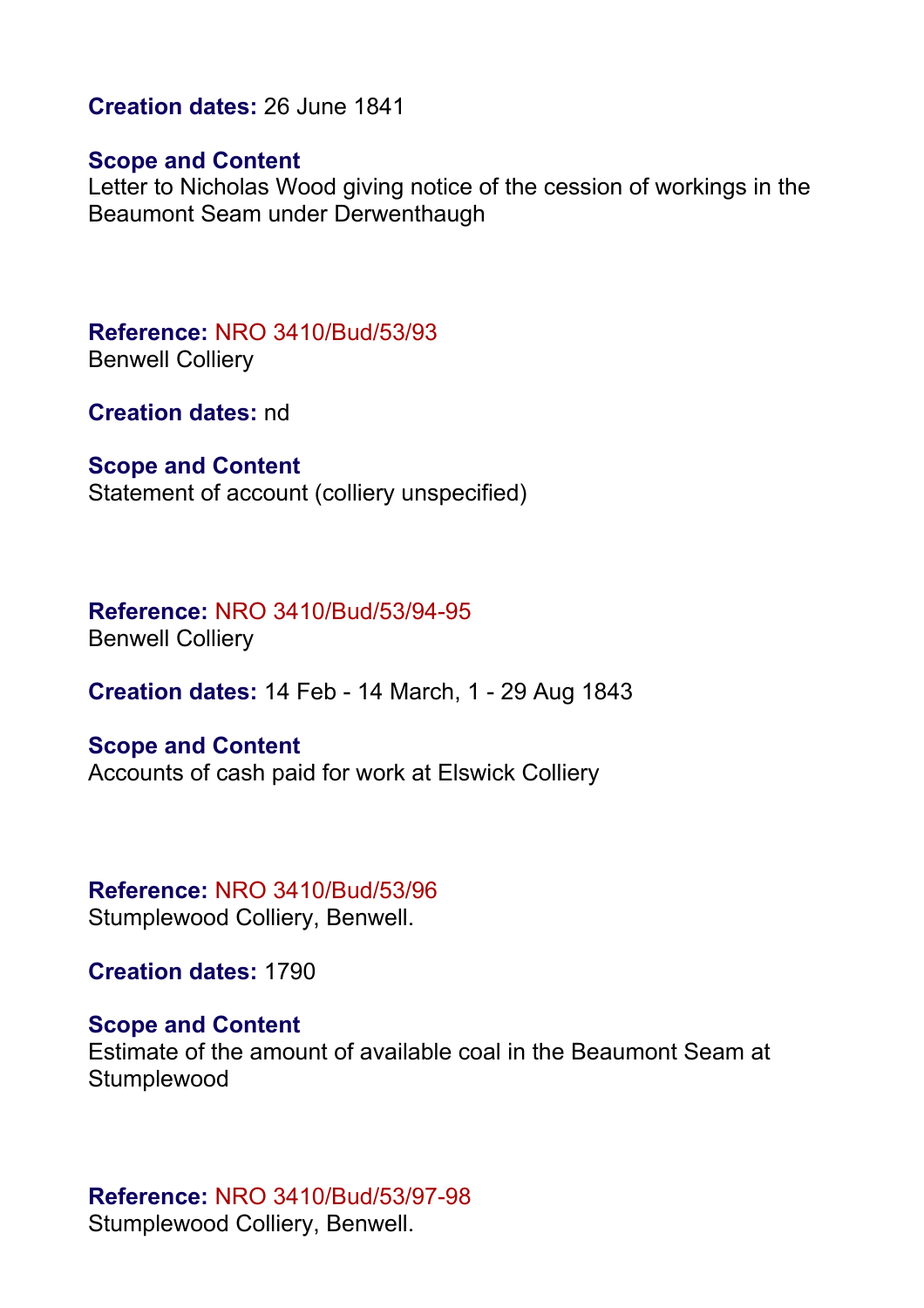**Creation dates:** 31 Dec 1795

#### **Scope and Content**

Estimate and calculations re the amount of coal produced in Stumplewood

**Reference:** NRO 3410/Bud/53/99 Stumplewood Colliery, Benwell.

**Creation dates:** 31 Dec 1795

#### **Scope and Content**

Report re Stumplewood including the problems involved in future workings

#### **Reference:** NRO 3410/Bud/53/100-101

Stumplewood Colliery, Benwell.

**Creation dates:** nd [1795]

#### **Scope and Content**

Report re the present state, possible future workings and valuation of **Stumplewood** 

#### **Reference:** NRO 3410/Bud/53/102 Coxlodge Colliery.

**Creation dates:** 1811

#### **Scope and Content**

Plan of ground at Well Laws damaged by Willington, Kenton and Coxlodge and Fawdon Waggonways

### **Reference:** NRO 3410/Bud/53/103-109 Coxlodge Colliery.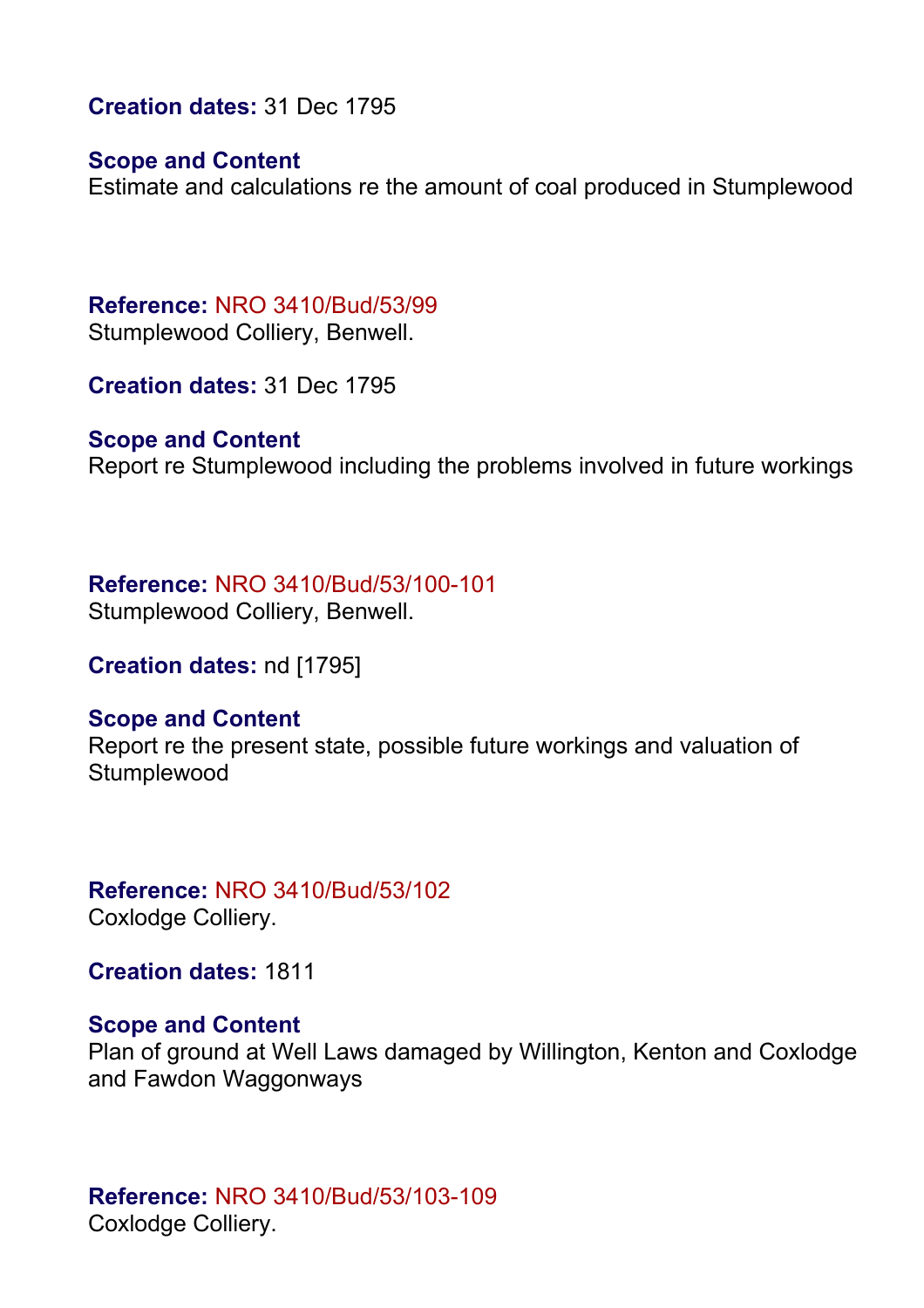#### **Creation dates:** 28 Aug - 15 Sept 1814

#### **Scope and Content**

Correspondence of John Buddle with C. William and others re the purchase of shares in Kenton and Coxlodge Collieries

**Reference:** NRO 3410/Bud/53/110 Coxlodge Colliery.

**Creation dates:** 12 Dec 1817

#### **Scope and Content**

Proposed terms for the renewal of the lease of Coxlodge Colliery

**Reference:** NRO 3410/Bud/53/111 Coxlodge Colliery.

**Creation dates:** [1817]

**Scope and Content**

Comments re the proposals 110 above)

**Reference:** NRO 3410/Bud/53/112-116 Coxlodge Colliery.

**Creation dates:** 1818

**Scope and Content** Correspondence of John Buddle re the renewal of the Coxlodge lease

**Reference:** NRO 3410/Bud/53/117 Coxlodge Colliery.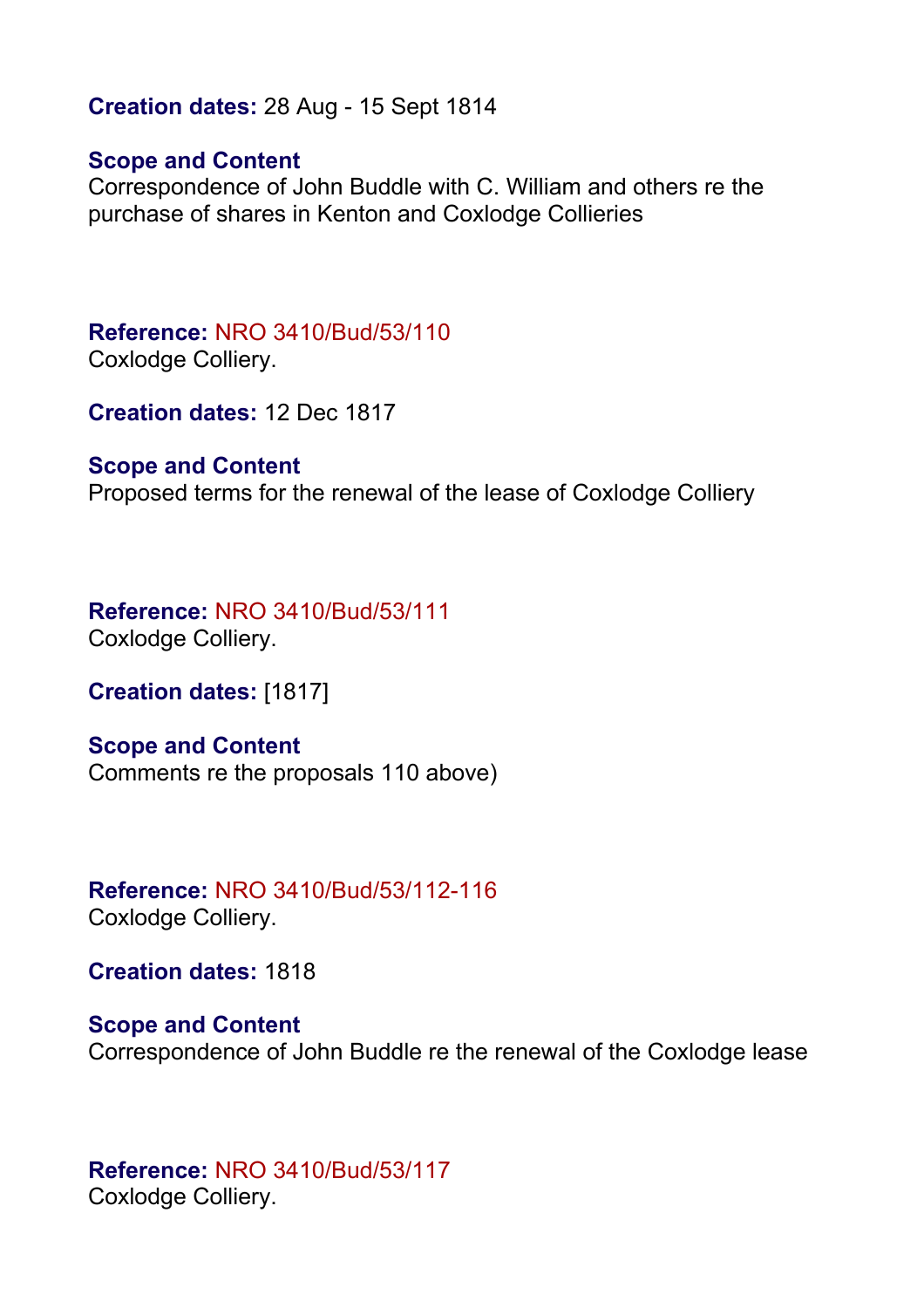**Creation dates:** 10 March 1818

#### **Scope and Content**

Revised proposal for a renewal of the Coxlodge lease

# **Reference:** NRO 3410/Bud/53/118-119

Coxlodge Colliery.

**Creation dates:** 10, 12 March 1819

#### **Scope and Content**

Letter from Ralph Riddell re the renewal of the Coxlodge lease and reply by Buddle

#### **Reference:** NRO 3410/Bud/53/120

Miscellaneous Collieries.

**Creation dates:** 14 March 1843

#### **Scope and Content**

Table of wages and prices fixed for Cramlington Colliery

# **Reference:** NRO 3410/Bud/53/121

Miscellaneous Collieries.

**Creation dates:** 7 Sept 1848

#### **Scope and Content**

Report re Seaton Delaval Colliery including estimate of available coal and recommendations as to the best working methods including the fact that as much coal as possible should be produced in day-light in order to ensure the production of clean coal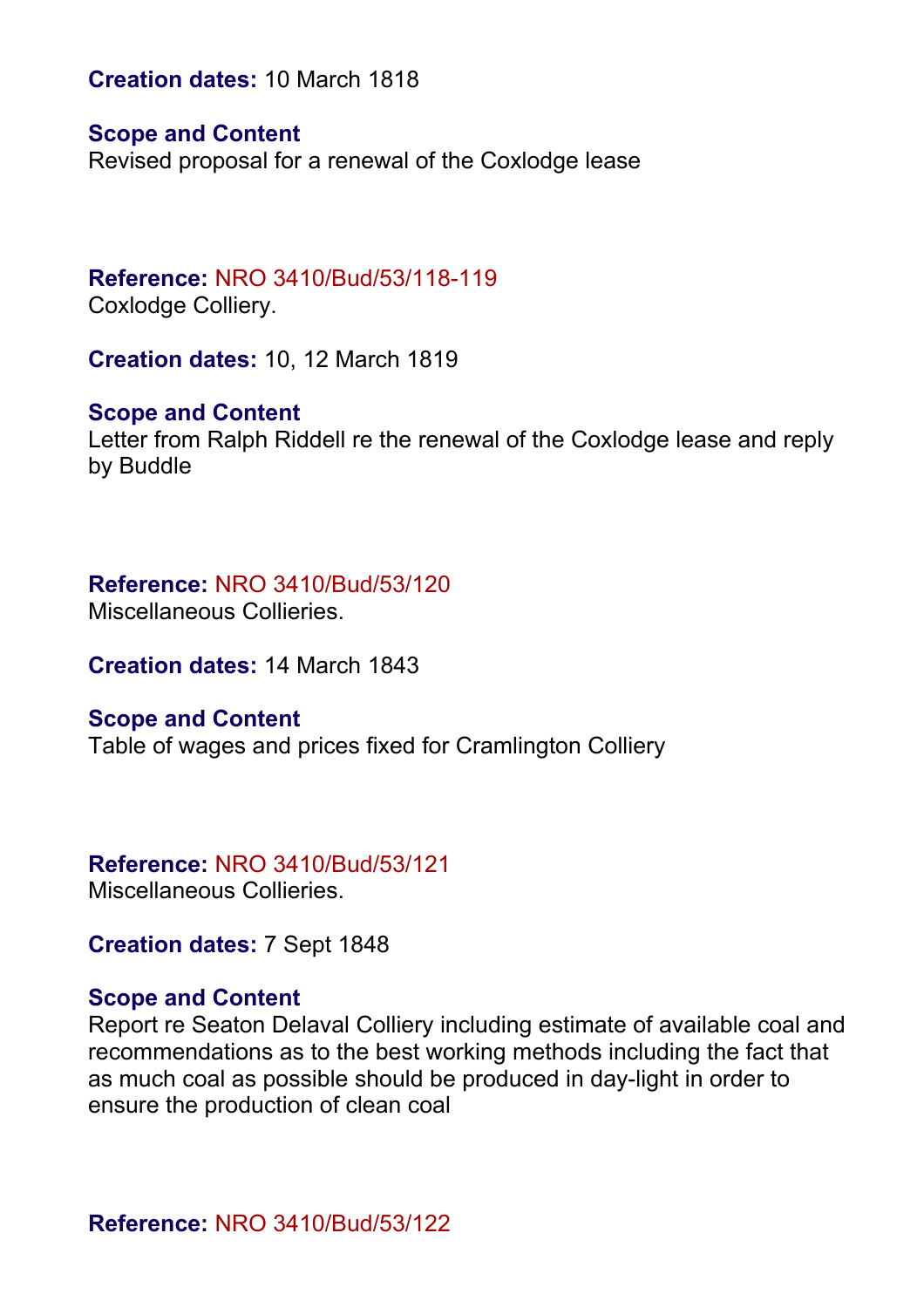Miscellaneous Collieries.

# **Creation dates:** 1840 **Extent and Form:** 46 p

## **Scope and Content**

Report re Walbottle Colliery including survey of the present workings, particularly Duke and Blucher Pits, amount of available coal, drainage, transport of coal to the surface, railway connections from the colliery to the Newcastle - Carlisle Railway, engines, colliery management and accounting and recommendations for future work, detailed report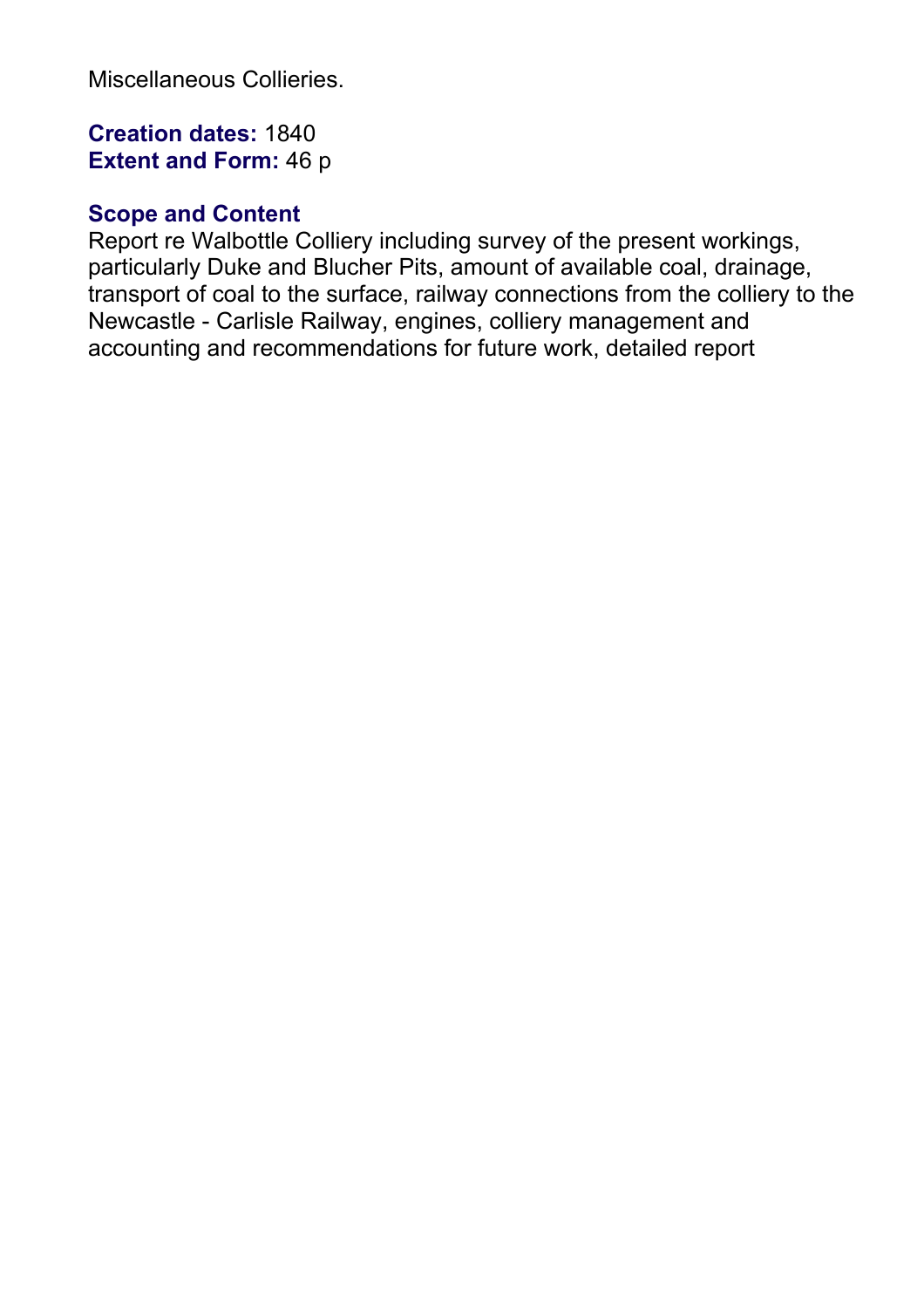Buddle Bound Papers Vol 5

**Creation dates:** 1792 - 1834

**Extent and Form:** 198 docs

#### **Scope and Content**

Volume of papers re the Coal Trade including prices, duties, vend and binding regulation and Coal Trade Committee Minutes, 1792 - 1834.

**Reference:** NRO 3410/Bud/54/1-2 London Coal Exchange, 1792.

**Creation dates:** Aug 1792

#### **Scope and Content**

List of prices obtained at the London Coal Exchange with covering letter to Alex Armstrong

#### **Reference:** NRO 3410/Bud/54/3

Binding and Vend Regulation, 1809 - 1810.

**Creation dates:** 9 Dec 1809

**Scope and Content**

Note re the appointment of a new binding committee

#### **Reference:** NRO 3410/Bud/54/4

Binding and Vend Regulation, 1809 - 1810.

**Creation dates:** 22 Nov 1810

#### **Scope and Content**

Proposals for the regulation of the Coal Trade on the Wear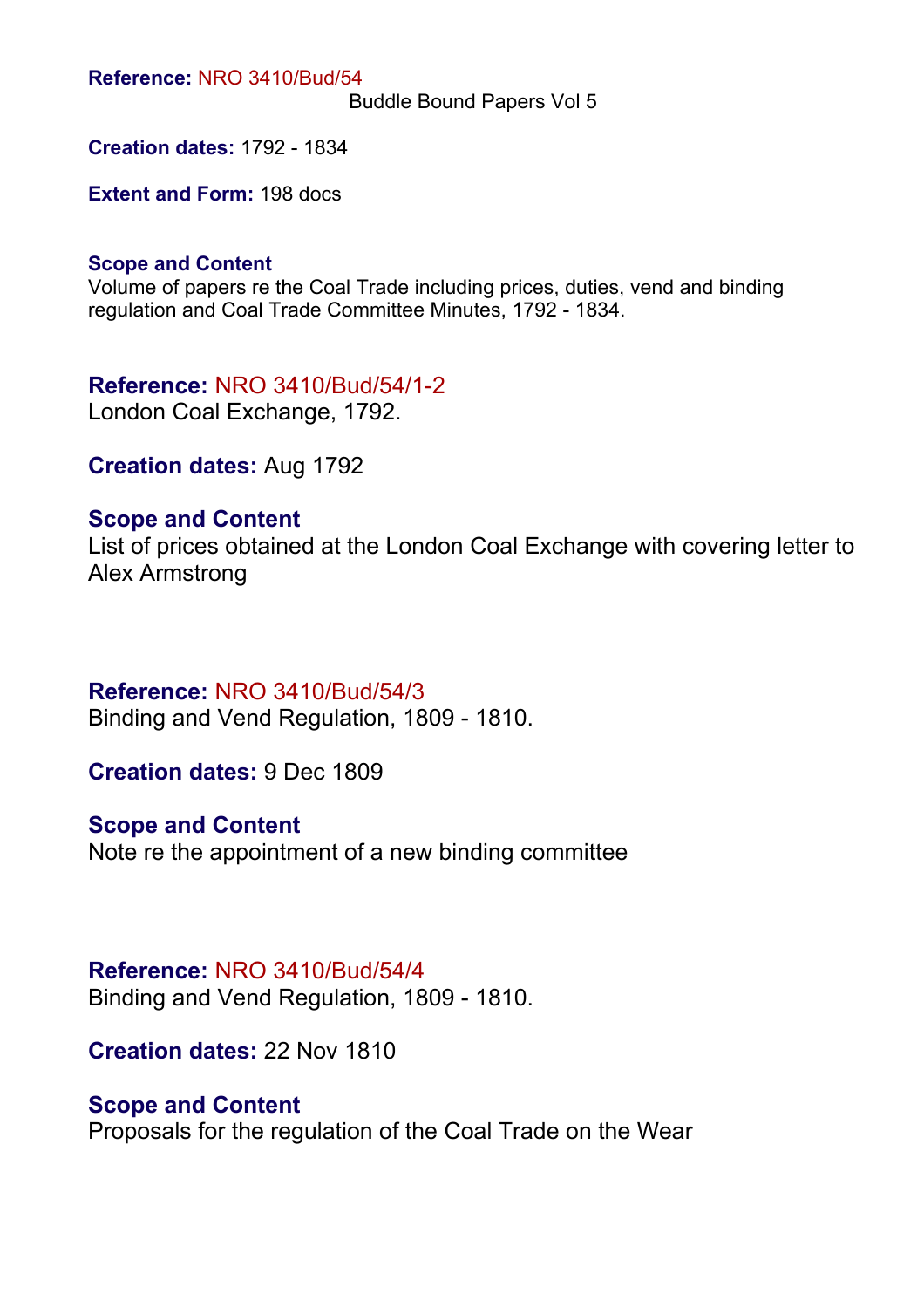Binding and Vend Regulation, 1809 - 1810.

**Creation dates:** 5 Dec 1810

#### **Scope and Content**

Proposals for the regulation of binding on the Wear, proposed by Mr Nesfield

#### **Reference:** NRO 3410/Bud/54/6

Binding and Vend Regulation, 1809 - 1810.

**Creation dates:** 13 Dec 1810

## **Scope and Content** Minutes of a meeting of a select committee of the Coal Trade re binding

### **Reference:** NRO 3410/Bud/54/7

Binding and Vend Regulation, 1809 - 1810.

**Creation dates:** 18 Dec 1810

### **Scope and Content**

Observations by coal owners on Mr Nesfield's proposals re binding

#### **Reference:** NRO 3410/Bud/54/8

Binding and Vend Regulation, 1809 - 1810.

**Creation dates:** 8 Dec 1810

### **Scope and Content**

Minutes of a general meeting of the Coal Trade, Newcastle

**Reference:** NRO 3410/Bud/54/9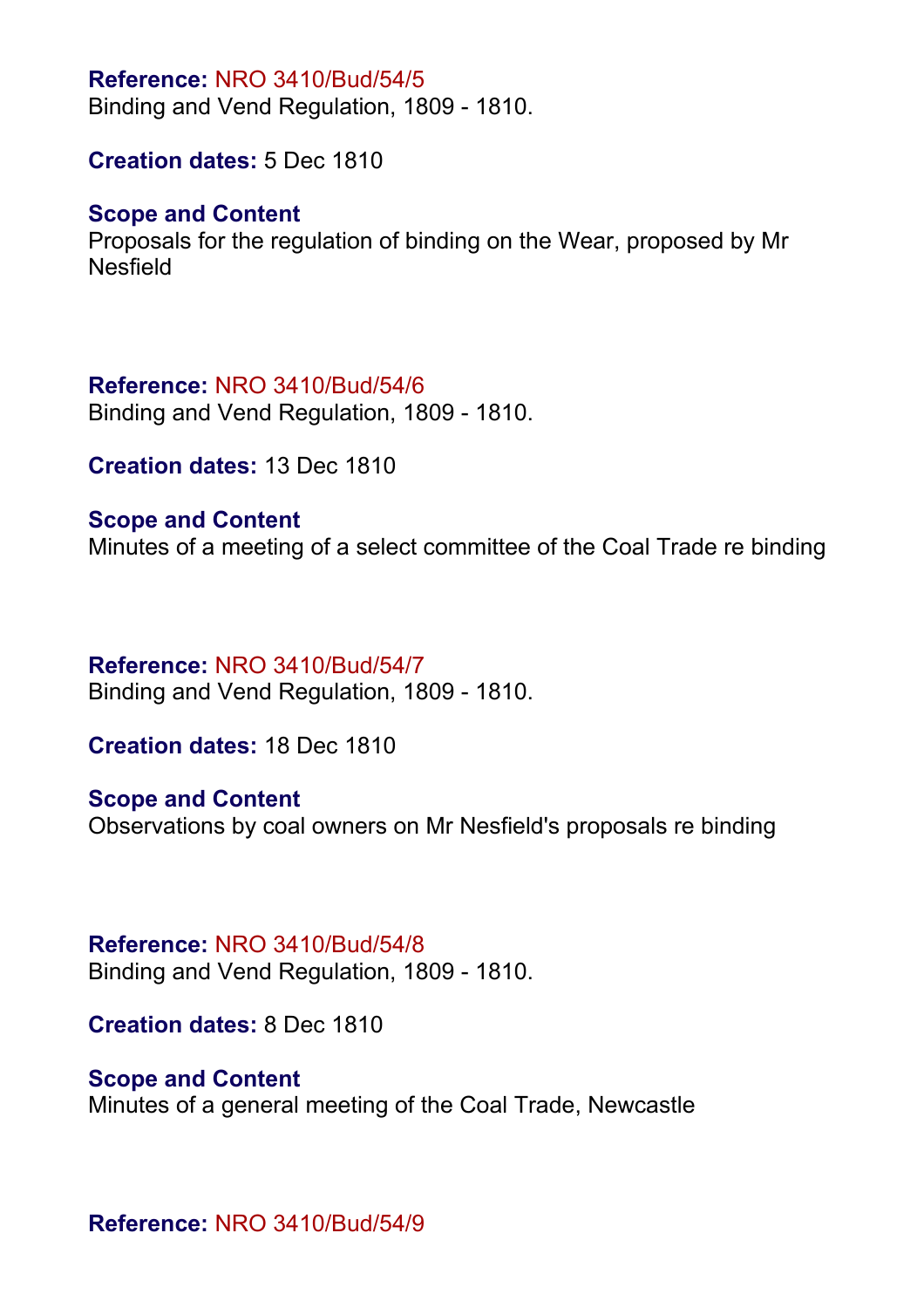Binding and Vend Regulation, 1809 - 1810.

**Creation dates:** nd

# **Scope and Content**

Proposal to appoint a committee to consider the vend

# **Reference:** NRO 3410/Bud/54/10

Binding and Vend Regulation, 1809 - 1810.

**Creation dates:** 26 Dec 1810

# **Scope and Content**

Minutes of a committee meeting of the Coal Trade, The Rooms, Newcastle

# **Reference:** NRO 3410/Bud/54/11

Sunderland Coal Trade Bill, 1824.

**Creation dates:** nd c.1825 **Physical characteristics:** Printed.

# **Scope and Content**

Account of coal exported from Newcastle and Sunderland, 1822, 1823 and 1824, ordered to be printed 14 April 1825.

# **Reference:** NRO 3410/Bud/54/12

Sunderland Coal Trade Bill, 1824.

**Creation dates:** 16 March 1824

# **Scope and Content**

Letter from John Clayton, Newcastle to Nathaniel Clayton, Lincolns Inn re coal duties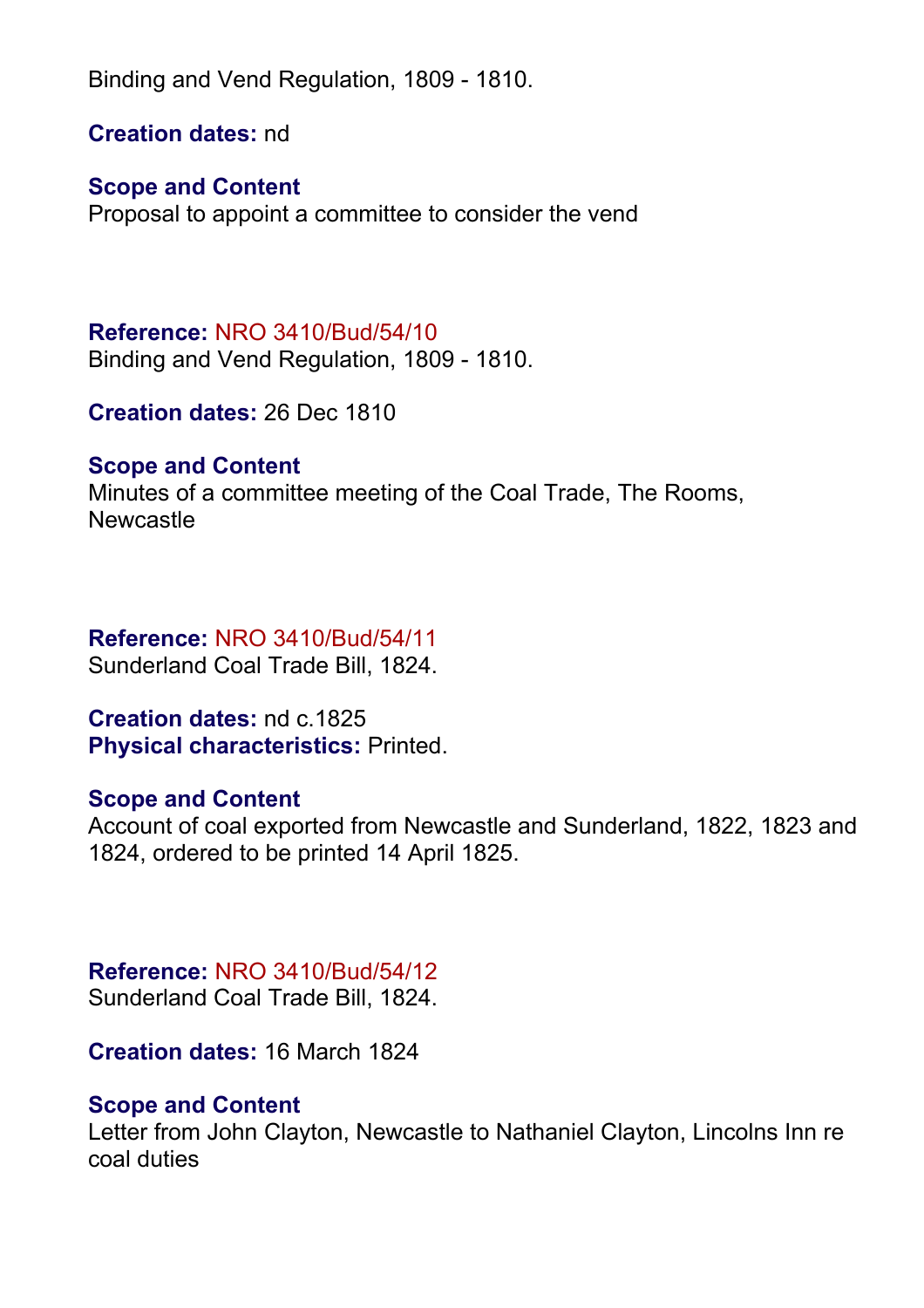Sunderland Coal Trade Bill, 1824.

**Creation dates:** 9 March 1824

#### **Scope and Content**

Estimate of the number of ships and seamen employed in the coasting coal trade of the North of England

**Reference:** NRO 3410/Bud/54/14 Sunderland Coal Trade Bill, 1824.

**Creation dates:** 16 March 1824

**Scope and Content** Minutes of meeting of the Coal Trade Committee

#### **Reference:** NRO 3410/Bud/54/15 Sunderland Coal Trade Bill, 1824.

**Creation dates:** 1824 **Physical characteristics:** Printed

#### **Scope and Content**

Statement of the case of the Northern Coal Owners re coal duties

### **Reference:** NRO 3410/Bud/54/16

Sunderland Coal Trade Bill, 1824.

**Creation dates:** 1824 **Physical characteristics:** Printed

#### **Scope and Content**

Statement of the case of the opponents of the Sunderland Coal Trade Bell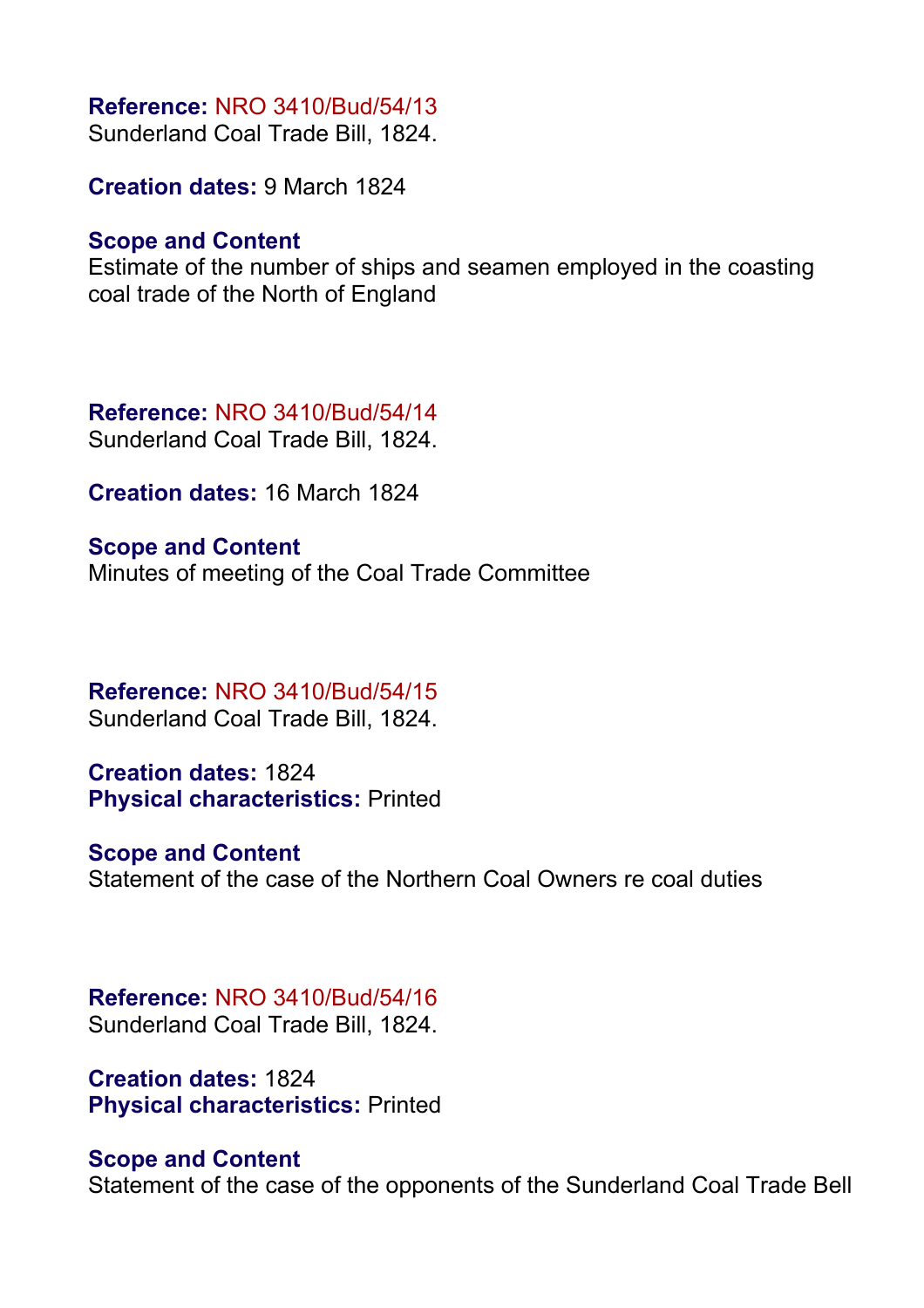Coal Trade and Coal Duties, 1826 - 1828.

**Creation dates:** March 1828

#### **Scope and Content**

List of papers in the following section

**Reference:** NRO 3410/Bud/54/18 Coal Trade and Coal Duties, 1826 - 1828.

**Creation dates:** 1827 **Physical characteristics:** Printed

**Scope and Content** List of prices paid for coal at Newcastle

**Reference:** NRO 3410/Bud/54/19 Coal Trade and Coal Duties, 1826 - 1828.

**Creation dates:** 26 March 1827

# **Scope and Content**

List of prices paid for Wear coal

#### **Reference:** NRO 3410/Bud/54/20 Coal Trade and Coal Duties, 1826 - 1828.

**Creation dates:** 1827, nd

#### **Scope and Content** Notes re the vend of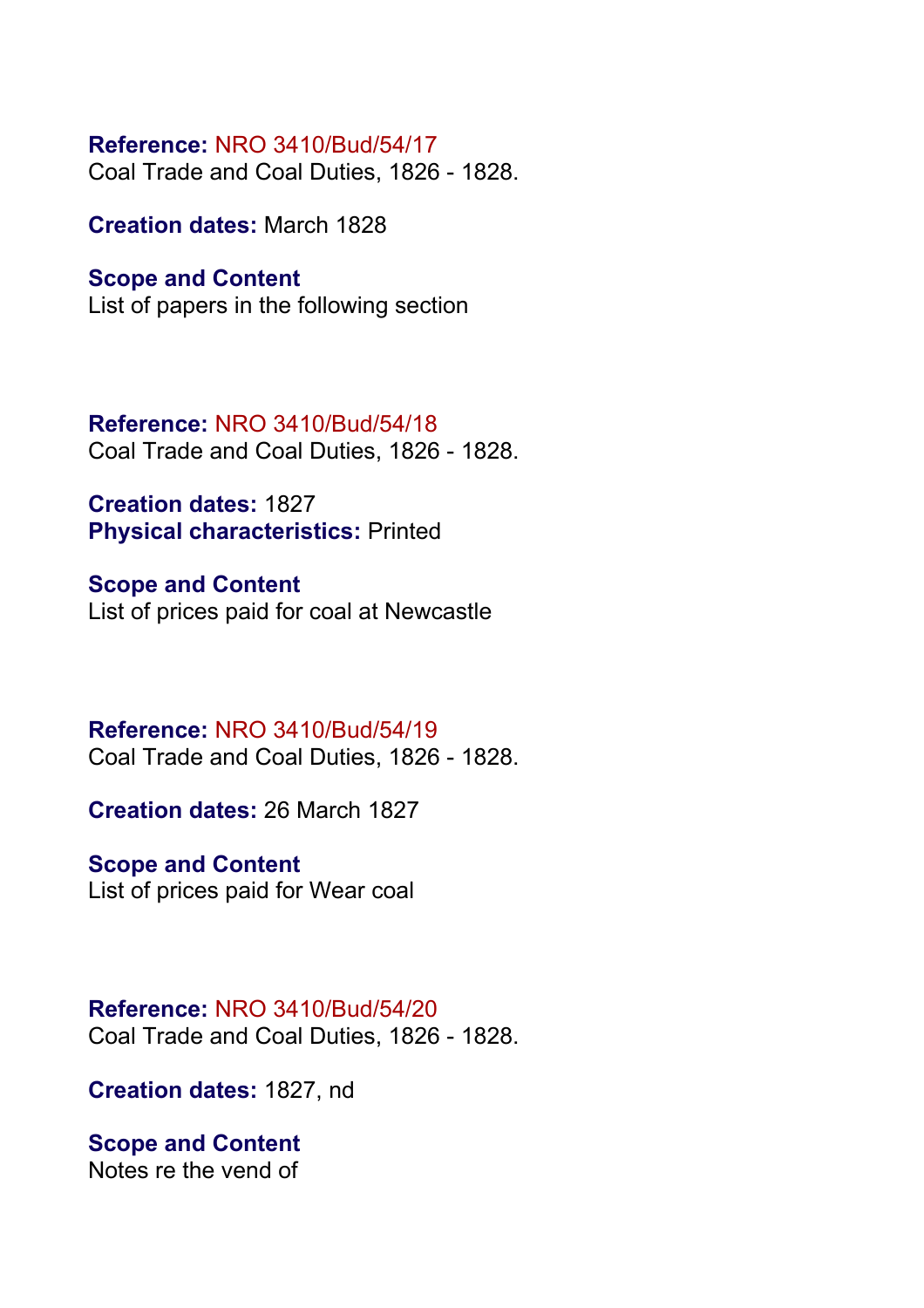**Reference:** NRO 3410/Bud/54/21 Coal Trade and Coal Duties, 1826 - 1828.

**Creation dates:** 1822 - 1826

#### **Scope and Content**

Account of coal exported from Newcastle

**Reference:** NRO 3410/Bud/54/22 Coal Trade and Coal Duties, 1826 - 1828.

**Creation dates:** 1821 - 1827

**Scope and Content** Account of coal exported from the Tyne to Europe

#### **Reference:** NRO 3410/Bud/54/23 Coal Trade and Coal Duties, 1826 - 1828.

**Creation dates:** 1826

**Scope and Content** Account of coal sent from Sunderland to London

#### **Reference:** NRO 3410/Bud/54/24 Coal Trade and Coal Duties, 1826 - 1828.

**Creation dates:** 1822 - 1826

# **Scope and Content**

Account of coal exported from Newcastle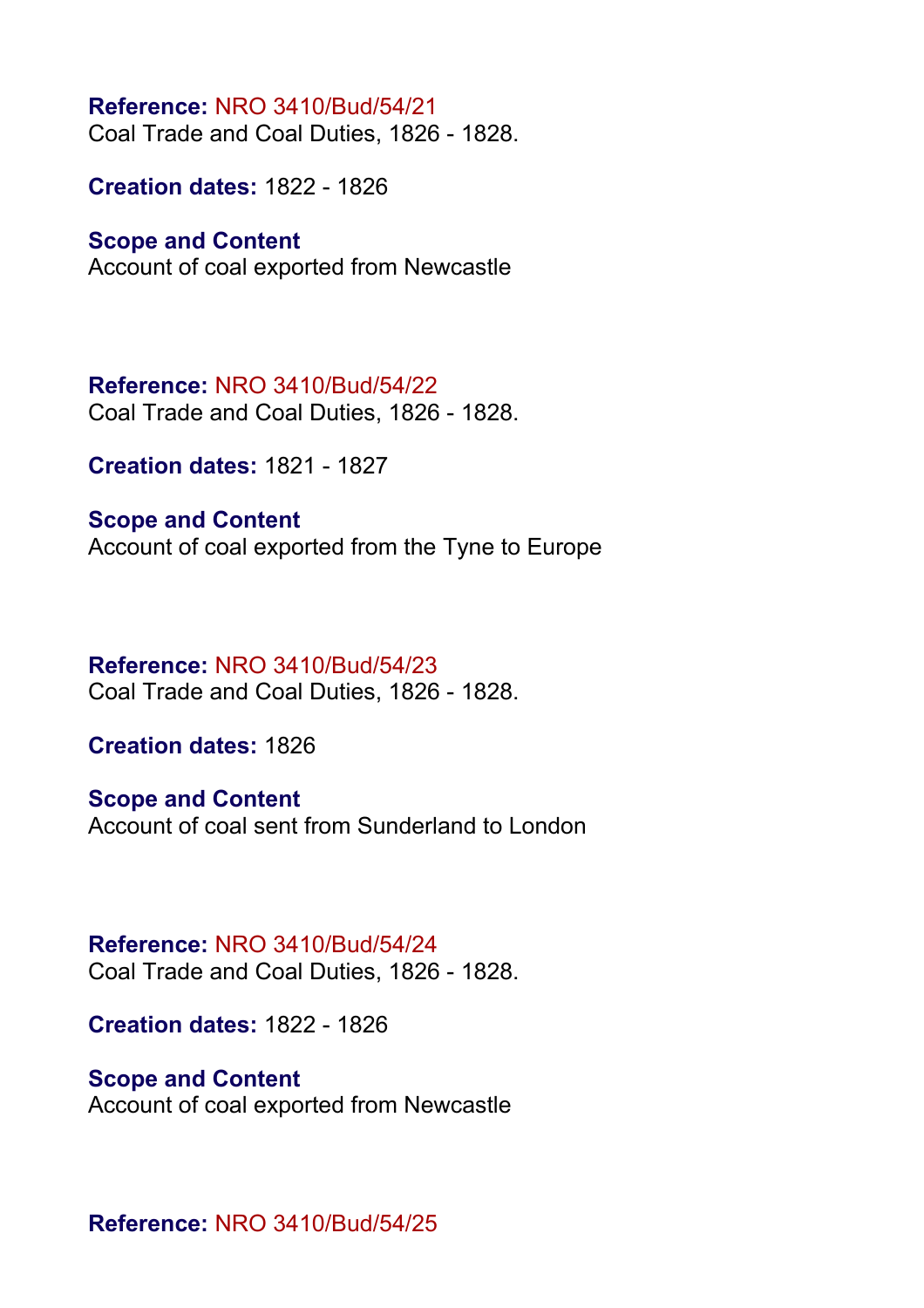**Creation dates:** 1818 - 1827, 30 May 1827 **Physical characteristics:** Printed

#### **Scope and Content**

Return of the number of ships carrying coal entering the port of London

**Reference:** NRO 3410/Bud/54/26 Coal Trade and Coal Duties, 1826 - 1828.

**Creation dates:** 1800 - 1826, 30 May 1827 **Physical characteristics:** Printed

**Scope and Content** Return of the number of chaldrons of coal imported into London

#### **Reference:** NRO 3410/Bud/54/27

Coal Trade and Coal Duties, 1826 - 1828.

**Creation dates:** 1820 - 1827

**Scope and Content** List of coal sold from the Tyne and Wear

**Reference:** NRO 3410/Bud/54/28 Coal Trade and Coal Duties, 1826 - 1828.

**Creation dates:** nd

**Scope and Content** Table of duties payable on coal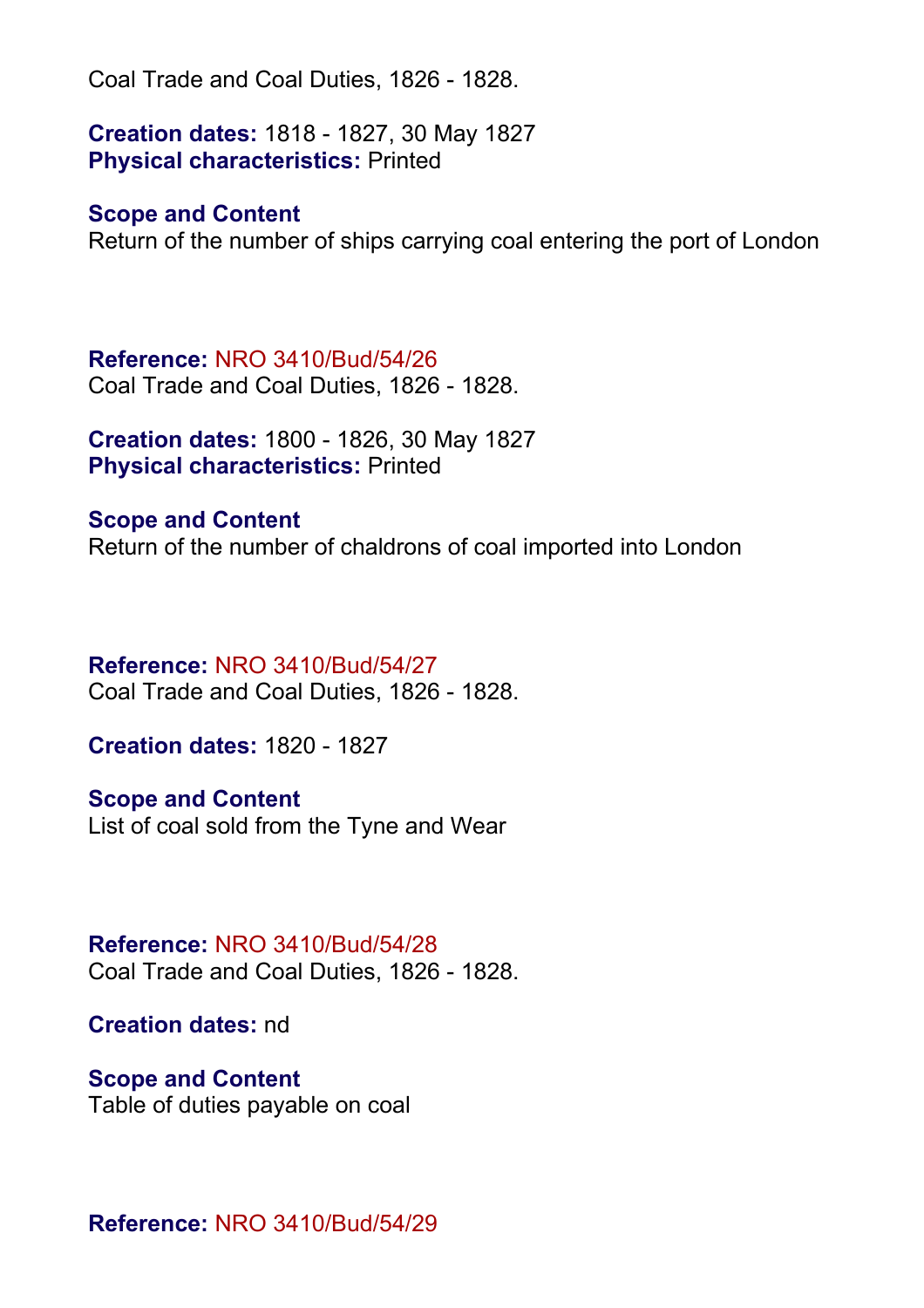**Creation dates:** 1827

#### **Scope and Content**

List of ships at market with amount of coal sold and amount remaining unsold

#### **Reference:** NRO 3410/Bud/54/30

Coal Trade and Coal Duties, 1826 - 1828.

**Creation dates:** 1827

#### **Scope and Content**

Account of coal exported to Europe from the Tyne

#### **Reference:** NRO 3410/Bud/54/31

Coal Trade and Coal Duties, 1826 - 1828.

**Creation dates:** 1823

#### **Scope and Content**

Minutes made by Mr Taylor re coal duties including the "Duke of Richmond's shilling"

#### **Reference:** NRO 3410/Bud/54/32

Coal Trade and Coal Duties, 1826 - 1828.

**Creation dates:** 5 Feb 1828

#### **Scope and Content**

Return of statistics re Tyne Collieries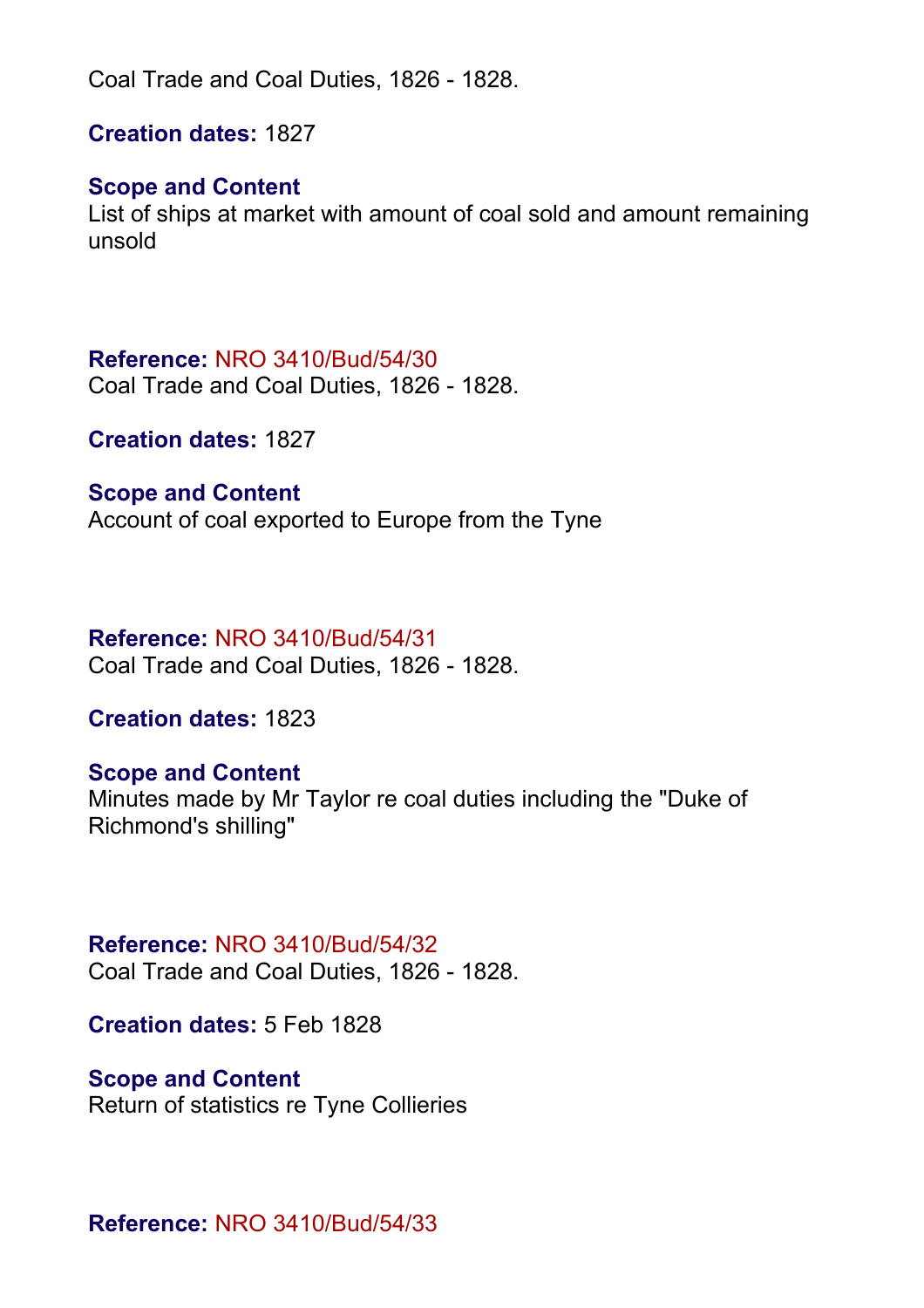**Creation dates:** 12 Feb 1828

**Scope and Content**

List of bases calculated for Tyne Collieries

**Reference:** NRO 3410/Bud/54/34 Coal Trade and Coal Duties, 1826 - 1828.

**Creation dates:** 1816

#### **Scope and Content**

Extract from the Small Coal Act

#### **Reference:** NRO 3410/Bud/54/35

Coal Trade and Coal Duties, 1826 - 1828.

#### **Creation dates:** 1827

#### **Scope and Content**

Account of coal exported from the Tyne to foreign parts with note of the amount of duty paid, includes lists of countries to which the coal is exported

#### **Reference:** NRO 3410/Bud/54/36

Coal Trade and Coal Duties, 1826 - 1828.

**Creation dates:** 1827

#### **Scope and Content**

Return of coal exported from Sunderland to foreign ports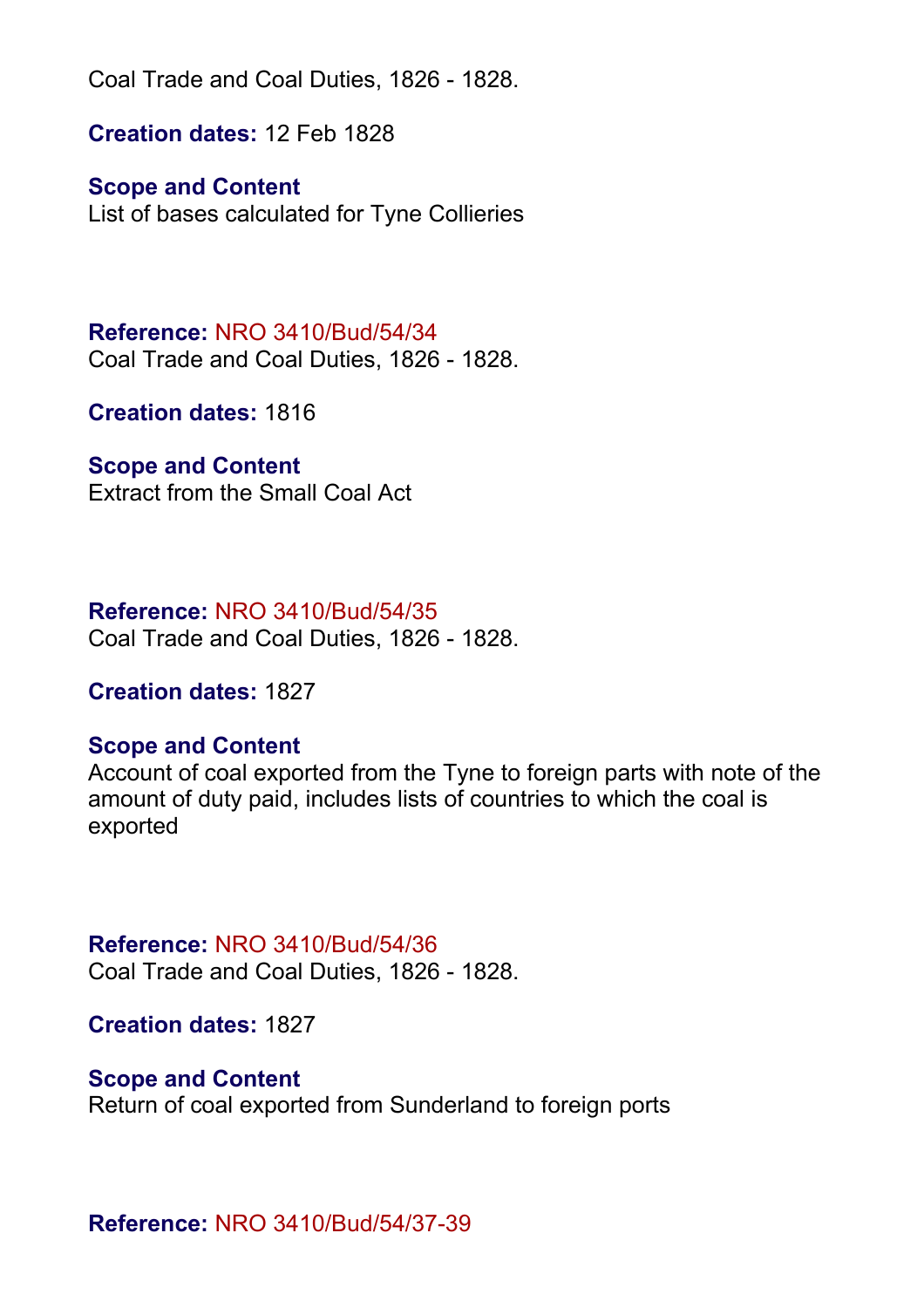**Creation dates:** 12 March 1828

### **Scope and Content**

Vouchers for undertakers charges for delivering coal

**Reference:** NRO 3410/Bud/54/40 Coal Trade and Coal Duties, 1826 - 1828.

**Creation dates:** March 1828

#### **Scope and Content**

Return of the number of employees at the Tyne Collieries

#### **Reference:** NRO 3410/Bud/54/41

Coal Trade and Coal Duties, 1826 - 1828.

**Creation dates:** 7 March 1828

#### **Scope and Content**

Resolutions of a meeting of the Coal Trade including the appointment of a deputation to London

### **Reference:** NRO 3410/Bud/54/42

Coal Trade and Coal Duties, 1826 - 1828.

**Creation dates:** 1825 - 1827

#### **Scope and Content**

Letter from Thomas Brown enclosing details of coal imported into London

#### **Reference:** NRO 3410/Bud/54/43

Coal Trade and Coal Duties, 1826 - 1828.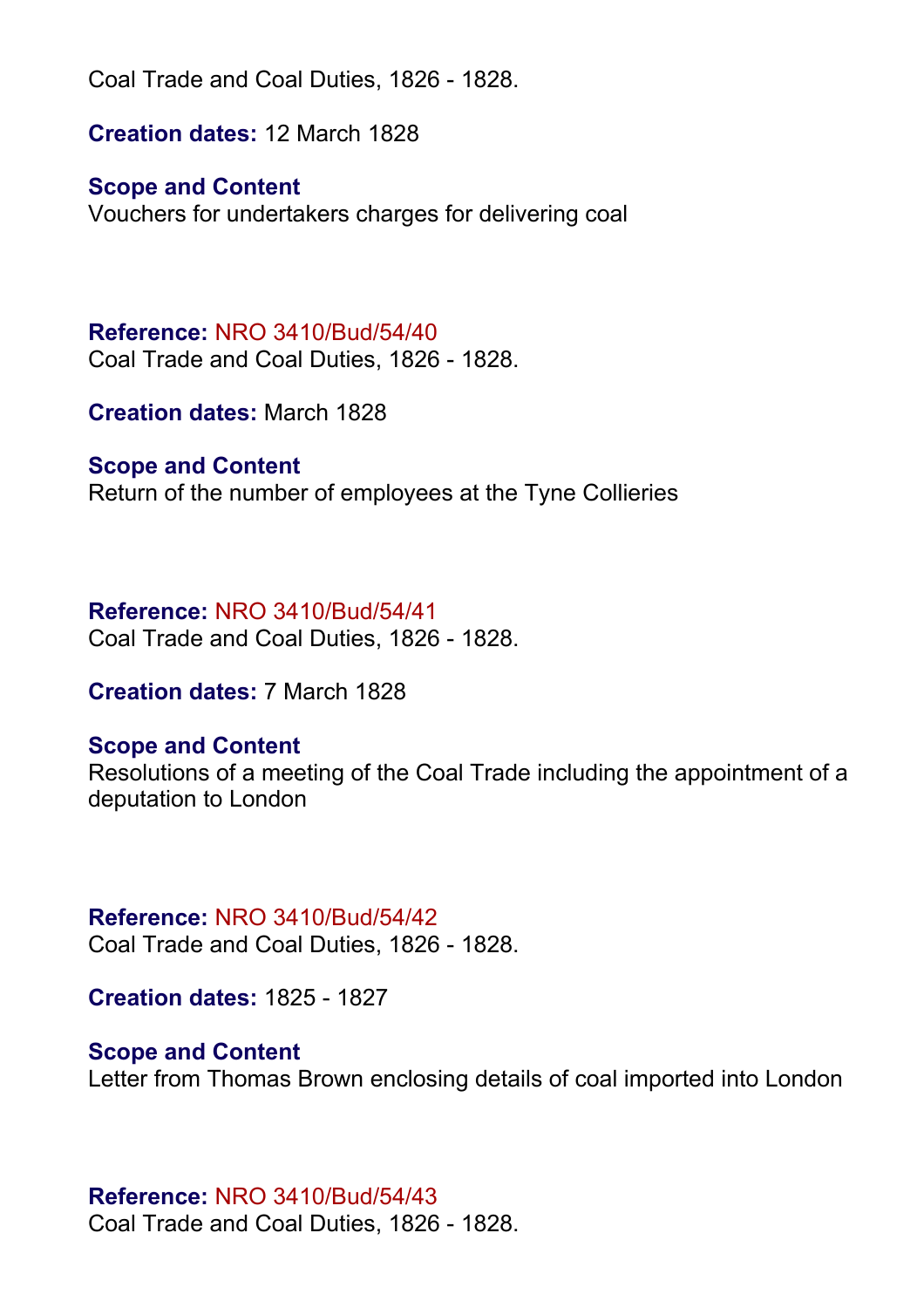**Creation dates:** 1825 - 1827

**Scope and Content**

Return of coal, culm and cinders imported into London

**Reference:** NRO 3410/Bud/54/44 Coal Trade and Coal Duties, 1826 - 1828.

**Creation dates:** 1825 - 1828

#### **Scope and Content**

Account of duties collected by the government on coal imported and exported from various ports

#### **Reference:** NRO 3410/Bud/54/45

Coal Trade and Coal Duties, 1826 - 1828.

**Creation dates:** 1822 - 1827, 15 March 1828

**Scope and Content** Account of coal shipped from Sunderland

**Reference:** NRO 3410/Bud/54/46 Coal Trade and Coal Duties, 1826 - 1828.

**Creation dates:** 1794

**Scope and Content** Account of coal exported from Newcastle, Blyth and Sunderland

**Reference:** NRO 3410/Bud/54/47 Coal Trade and Coal Duties, 1826 - 1828.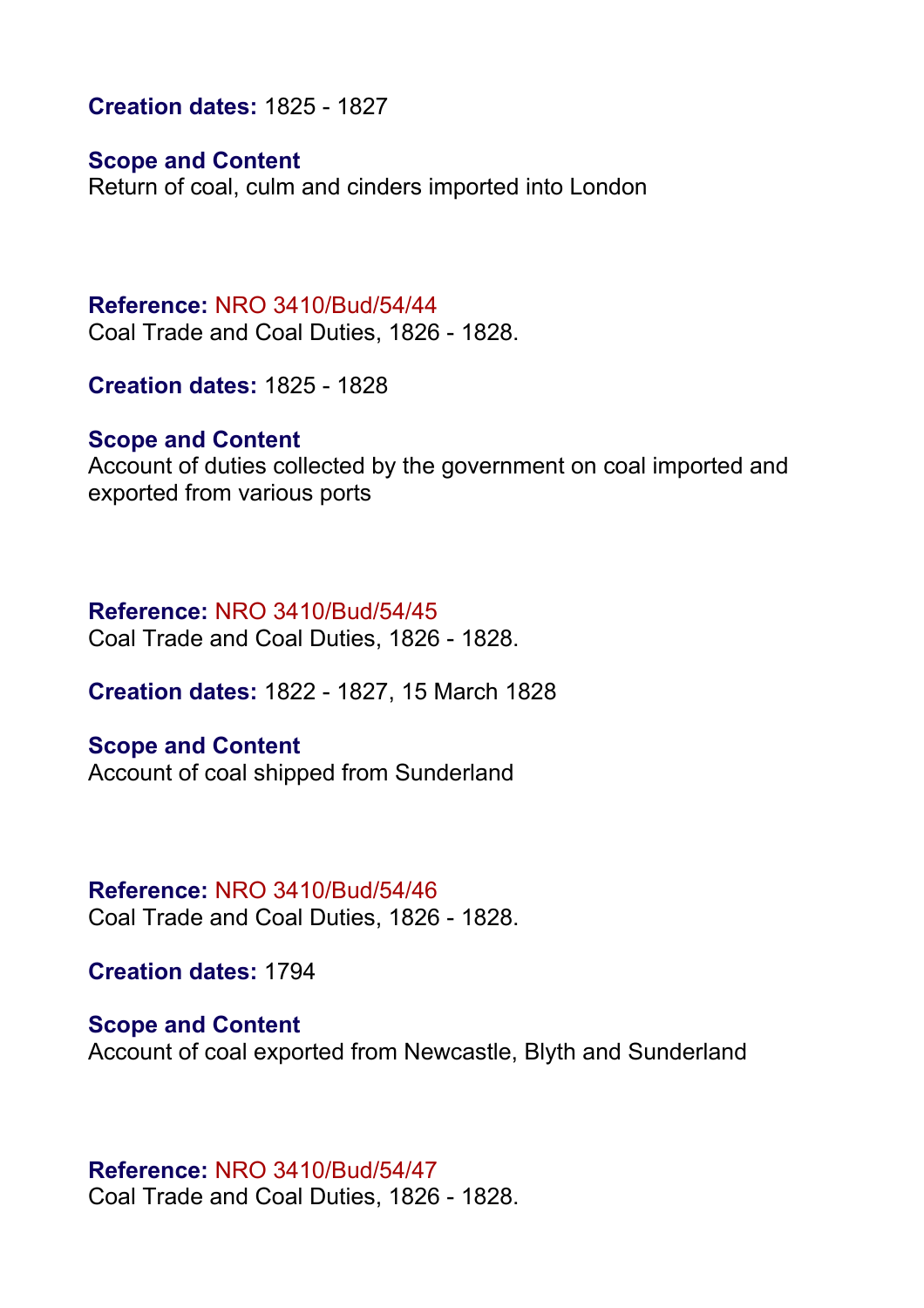**Creation dates:** 1822 - 1827, 16 March 1828

**Scope and Content** Account of coal shipped from Blyth

# **Reference:** NRO 3410/Bud/54/48

Coal Trade and Coal Duties, 1826 - 1828.

**Creation dates:** 19 March 1828

#### **Scope and Content**

Draft memorial to the Treasury re the abatement of duty on coal

**Reference:** NRO 3410/Bud/54/49 Coal Trade and Coal Duties, 1826 - 1828.

**Creation dates:** 1828

#### **Scope and Content**

Copy of NRO 3410/Bud/54/48 above

#### **Reference:** NRO 3410/Bud/54/50-52

Coal Trade and Coal Duties, 1826 - 1828.

**Creation dates:** 18 - 20 March 1828

#### **Scope and Content**

Accounts by James Duke and Mr Metcalf of duties and charges for transporting coal to London

**Reference:** NRO 3410/Bud/54/53 Coal Trade and Coal Duties, 1826 - 1828.

**Creation dates:** 1825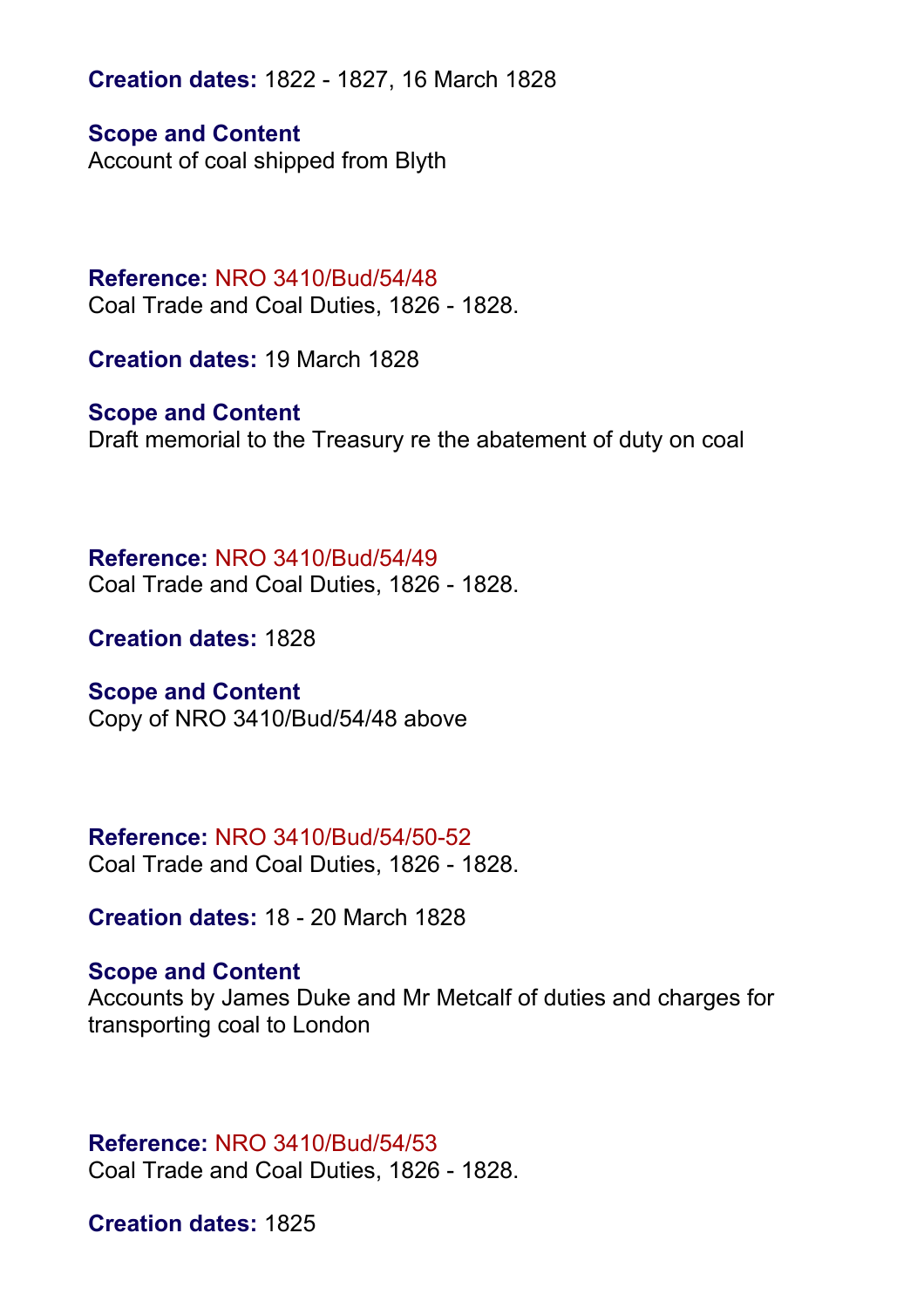**Physical characteristics:** Printed with manuscript additions

**Scope and Content**

Account of coal, culm and cinders imported into London

**Reference:** NRO 3410/Bud/54/54 Coal Trade and Coal Duties, 1826 - 1828.

**Creation dates:** 1826 **Physical characteristics:** Printed with manuscript additions

**Scope and Content** Account of coal, culm and cinders imported into London

#### **Reference:** NRO 3410/Bud/54/55

Coal Trade and Coal Duties, 1826 - 1828.

**Creation dates:** 15 March 1828

#### **Scope and Content**

Circular to sympathetic members to discuss measures for the reduction of coal duties

#### **Reference:** NRO 3410/Bud/54/56 Coal Trade and Coal Duties, 1826 - 1828.

**Creation dates:** 1828

#### **Scope and Content**

List of Tyne Collieries and their representatives. Printed with manuscript additions

#### **Reference:** NRO 3410/Bud/54/57

Coal Trade and Coal Duties, 1826 - 1828.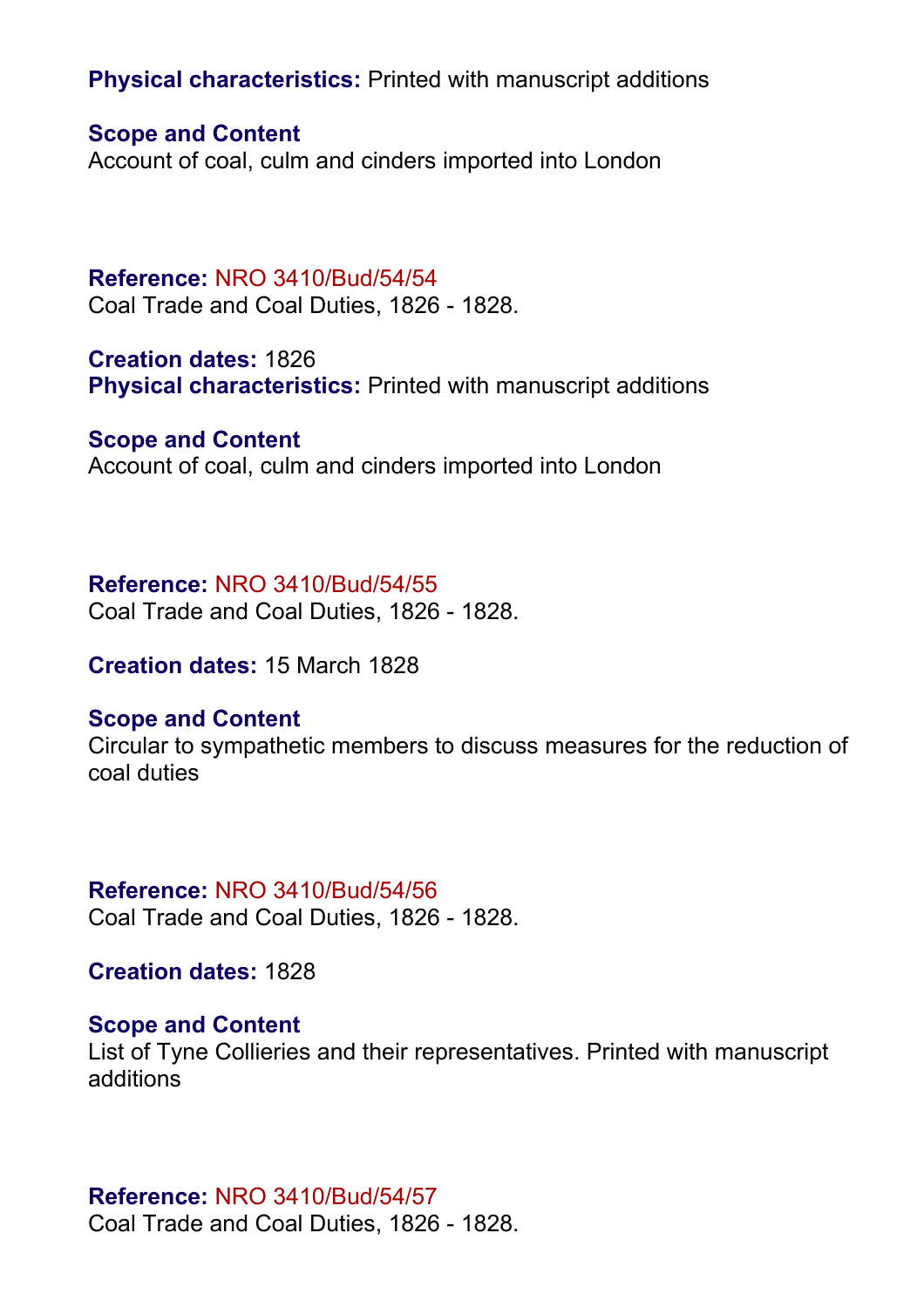**Creation dates:** nd [1828]

#### **Scope and Content**

Details of wayleave rents and list of collieries shipping by spout on the Tyne

**Reference:** NRO 3410/Bud/54/58 Coal Trade and Coal Duties, 1826 - 1828.

**Creation dates:** May 1828

**Scope and Content**

Petition of the Tyne Coal Owners against the Clarence Railway

**Reference:** NRO 3410/Bud/54/59 Coal Trade and Coal Duties, 1826 - 1828.

**Creation dates:** 16 May 1828 **Physical characteristics:** Printed

**Scope and Content** Objections to the Llanelly Railway and Dock Bill

**Reference:** NRO 3410/Bud/54/60 Coal Trade and Coal Duties, 1826 - 1828.

**Creation dates:** 1828

**Scope and Content** Submission in support of the Clarence Railway Bill

#### **Reference:** NRO 3410/Bud/54/61

Coal Trade and Coal Duties, 1826 - 1828.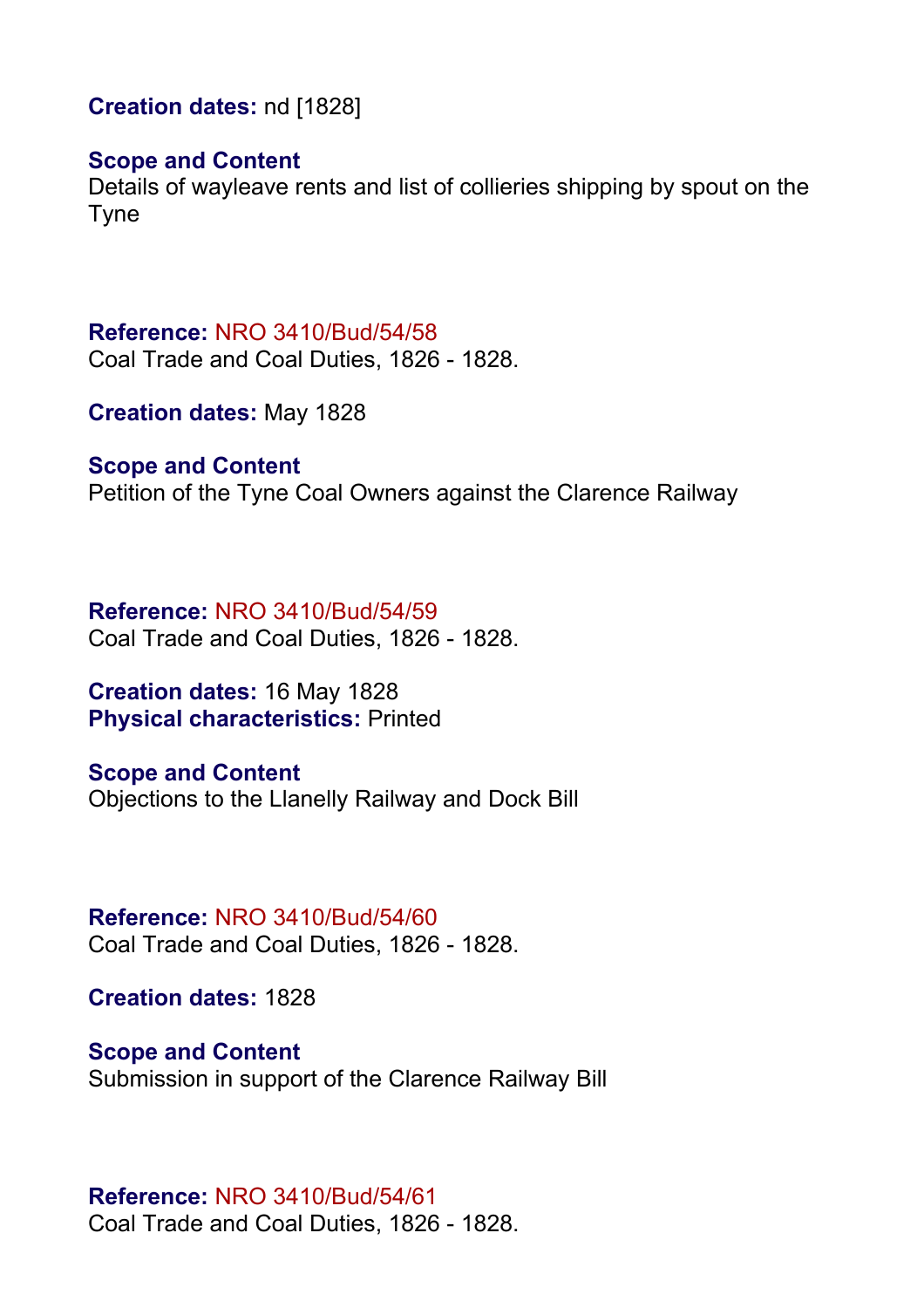#### **Creation dates:** March 1828

#### **Scope and Content**

Memoranda made during a deputation to the Treasury re the duty on coal, including copies of several of the previous documents 18 - 61 above

#### **Reference:** NRO 3410/Bud/54/62

Coal Trade and Coal Duties, 1826 - 1828.

**Creation dates:** 1 Sept 1829

#### **Scope and Content**

List of collieries on the Tyne with prices charged. Printed with manuscript additions

#### **Reference:** NRO 3410/Bud/54/63-68 Coal Market, 1827 - 1828.

**Creation dates:** Jan - March 1827 **Physical characteristics:** Printed

#### **Scope and Content** Statements of monthly imports of coal into London

#### **Reference:** NRO 3410/Bud/54/69-96 Coal Market, 1827 - 1828.

**Creation dates:** April 1827 - May 1828 **Physical characteristics:** Printed

#### **Scope and Content**

Statements of monthly imports of coal, culm and cinders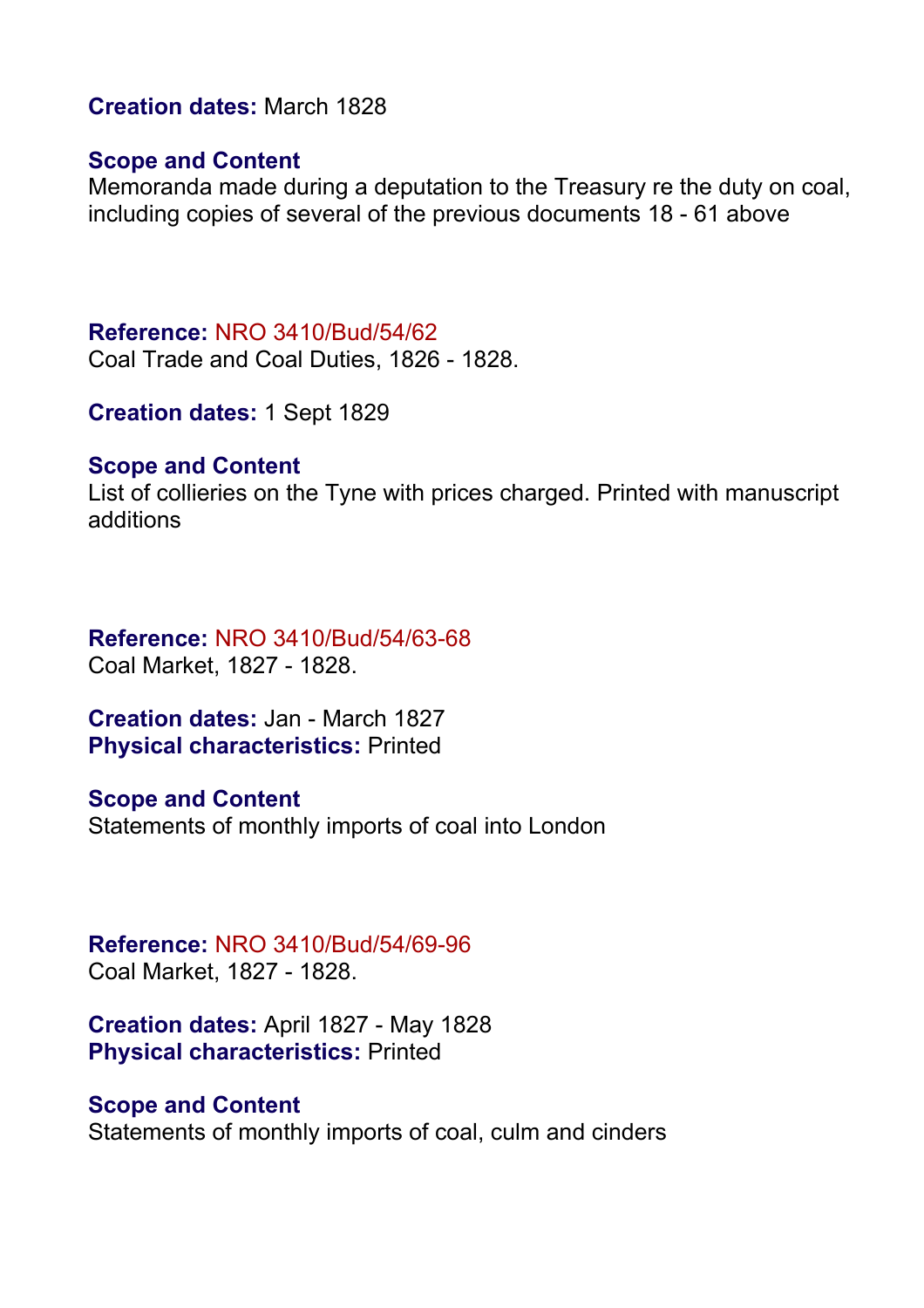#### **Reference:** NRO 3410/Bud/54/97

Coal Owners, 1830.

**Creation dates:** 15 March 1830

#### **Scope and Content**

Evidence of Mr Edward Tickner and others re the atate of the coal trade given before a committee of the House of Commons

**Reference:** NRO 3410/Bud/54/98 Coal Owners, 1830.

**Creation dates:** 1830

#### **Scope and Content**

Queries to be put to ships masters before a Committee of the House of Lords to consider the Coal Trade

### **Reference:** NRO 3410/Bud/54/99

Coal Owners, 1830.

**Creation dates:** nd c1830

#### **Scope and Content**

Queries to be put to the coal buyers and estimate of costs of delivering coal to the London consumers

# **Reference:** NRO 3410/Bud/54/100

Coal Owners, 1830.

**Creation dates:** 1830 **Physical characteristics:** Printed

#### **Scope and Content**

List of collieries on the Tyne with their representatives for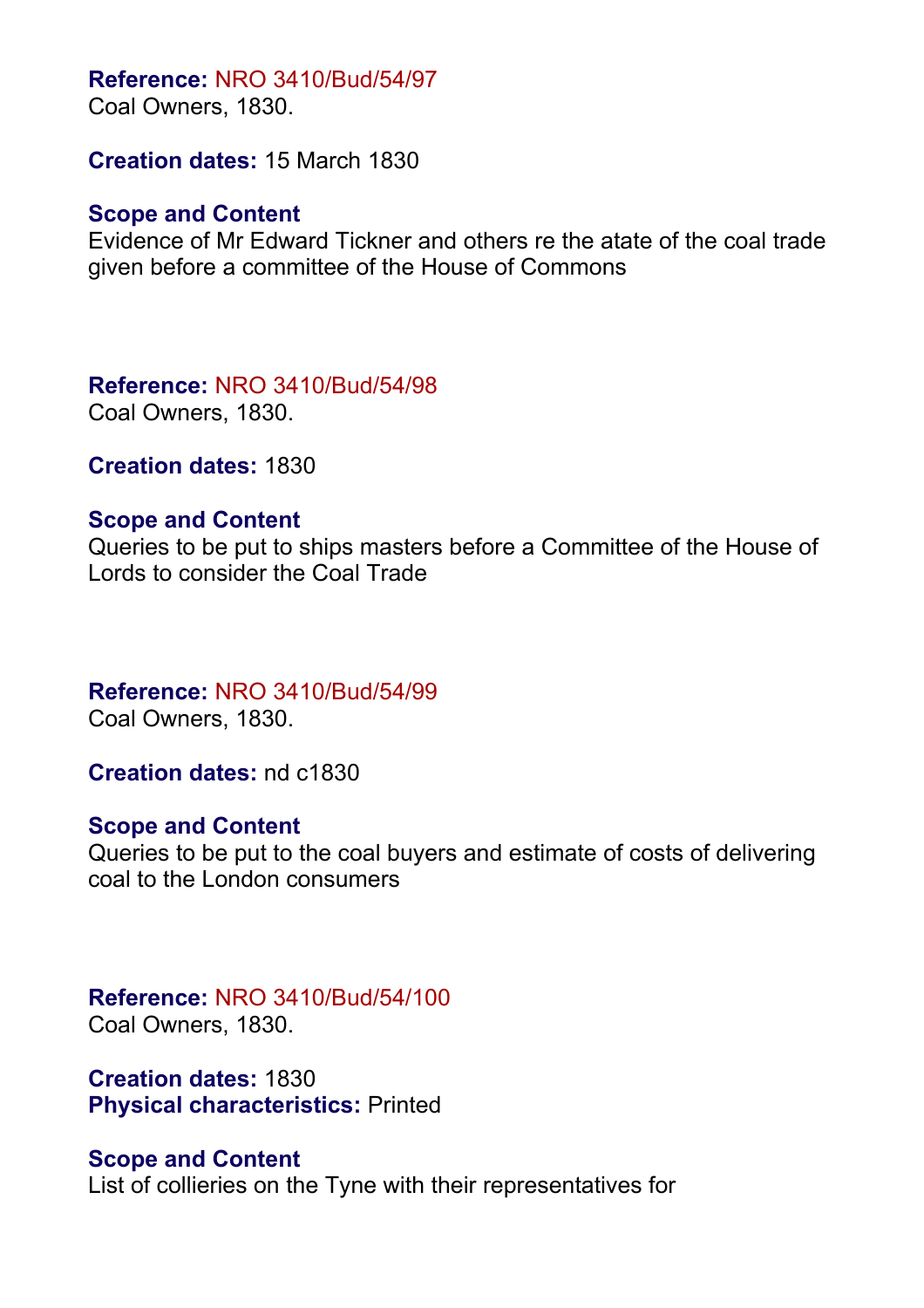#### **Reference:** NRO 3410/Bud/54/101

Coal Owners, 1830.

**Creation dates:** 1 Sept 1829

#### **Scope and Content**

List of collieries on the Tyne with prices charged. Printed with manuscript additions

### **Reference:** NRO 3410/Bud/54/102-105

Coal Owners, 1830.

**Creation dates:** 27 April - 8 May 1830

#### **Scope and Content**

Letters from Robert Gills including vend account for Tanfield (Printed with manuscript additions), minutes of the Coal Trade Committee vend regulation with mention of enclosing old papers re the Coal Trade

# **Reference:** NRO 3410/Bud/54/106-107

Coal Owners, 1830.

**Creation dates:** 22 May 1830

#### **Scope and Content**

Letter from John Reay including a statement of working charges at **Wallsend** 

# **Reference:** NRO 3410/Bud/54/108

Coal Owners, 1830.

**Creation dates:** 31 May 1830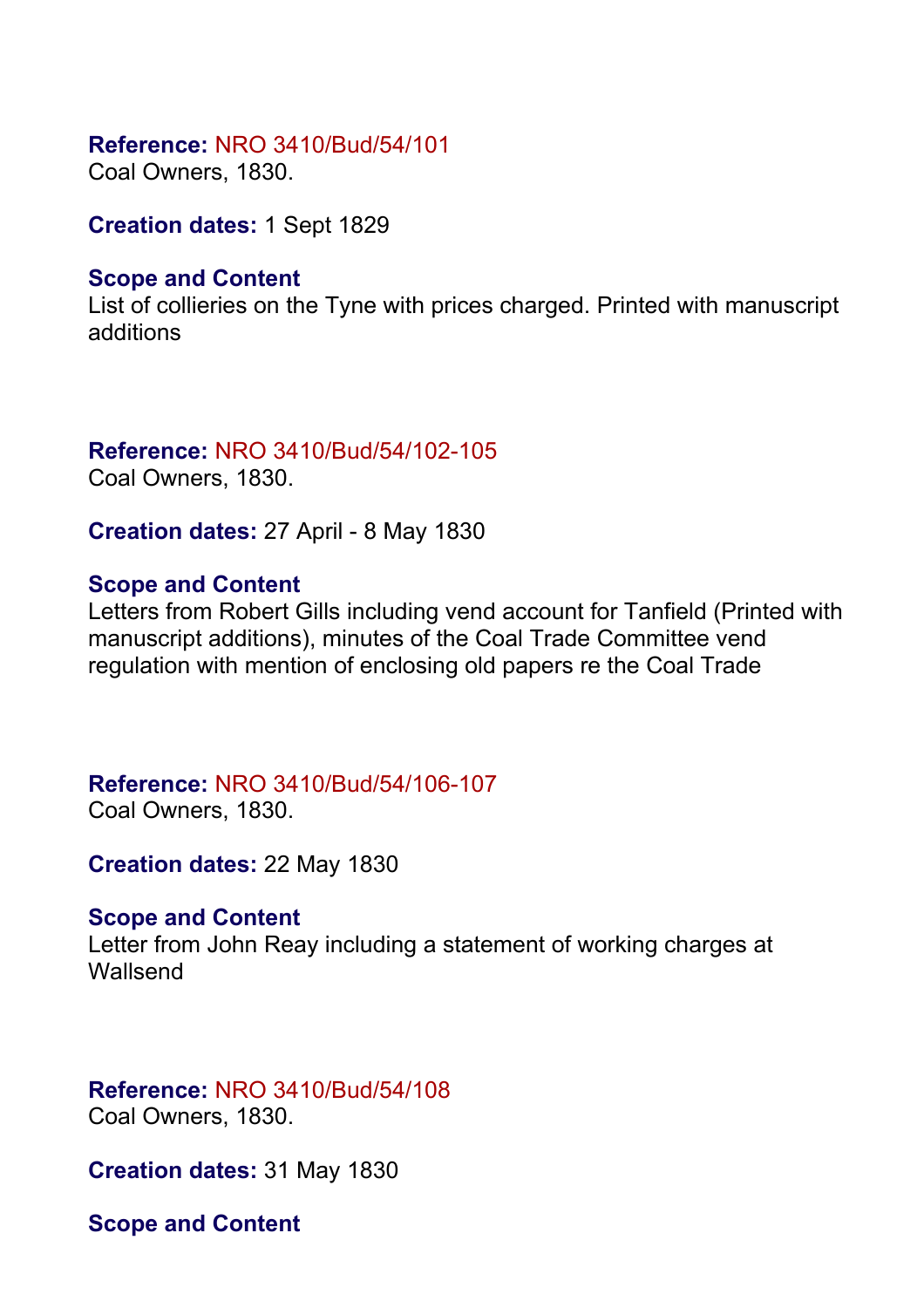Copy letter to Rt. Hon. Frankland L... 9 Somerset House, re specific gravities of various coal types

**Reference:** NRO 3410/Bud/54/109

Coal Owners, 1830.

**Creation dates:** 18 May 1830

#### **Scope and Content**

Statement re the vend for 1 - 15 May 1830 and minutes of the Coal Trade Committee re the election of Mr George Thomas Dunn to the Committee

**Reference:** NRO 3410/Bud/54/110

Coal Owners, 1830.

**Creation dates:** 24 May 1830

#### **Scope and Content**

Letter from John Hill enclosing a sample of Killingworth coal

**Reference:** NRO 3410/Bud/54/111

Shipping and Delivery of Coal in London, 1830.

**Creation dates:** nd c1830

**Scope and Content** Analysis and remarks re coal factors charges

#### **Reference:** NRO 3410/Bud/54/112

Shipping and Delivery of Coal in London, 1830.

**Creation dates:** 2 April 1829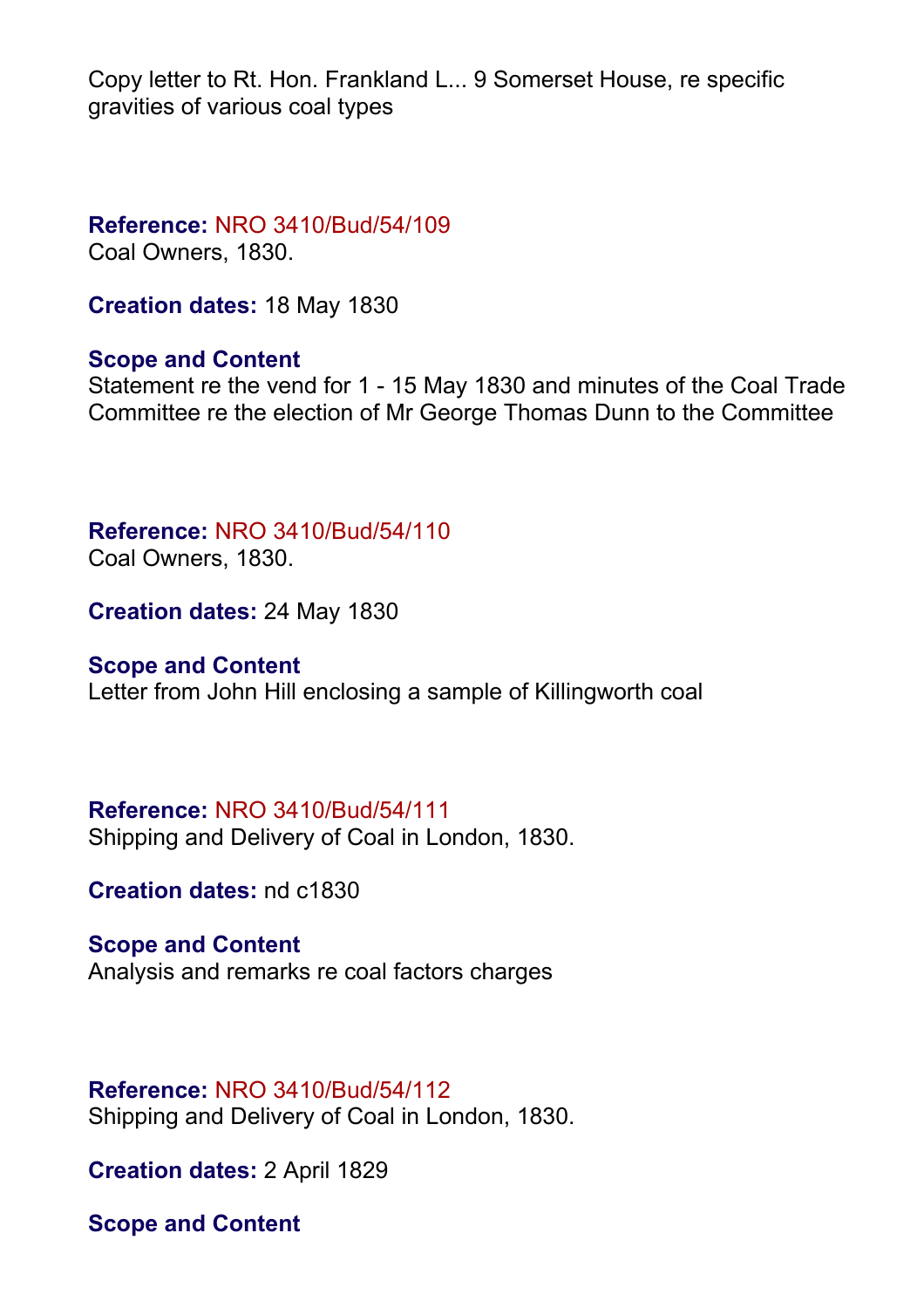Statement of Mr M Forster re mal-practices in coal delivery

#### **Reference:** NRO 3410/Bud/54/113

Shipping and Delivery of Coal in London, 1830.

**Creation dates:** nd c. 1830

#### **Scope and Content**

Continuation of NRO 3410/Bud/54/111

**Reference:** NRO 3410/Bud/54/114 Shipping and Delivery of Coal in London, 1830.

**Creation dates:** nd

#### **Scope and Content**

Queries to ship owners and masters and their owners re combination of seamen at South Shields and Sunderland

#### **Reference:** NRO 3410/Bud/54/115-119

Shipping and Delivery of Coal in London, 1830.

**Creation dates:** 8 - 29 May 1830

#### **Scope and Content**

5 letters to John Buddle re coal trade matters

#### **Reference:** NRO 3410/Bud/54/120-122 Vend Regulation, 1833.

**Creation dates:** 16 Aug - 16 Sept 1833 **Extent and Form:** 2 LETTERS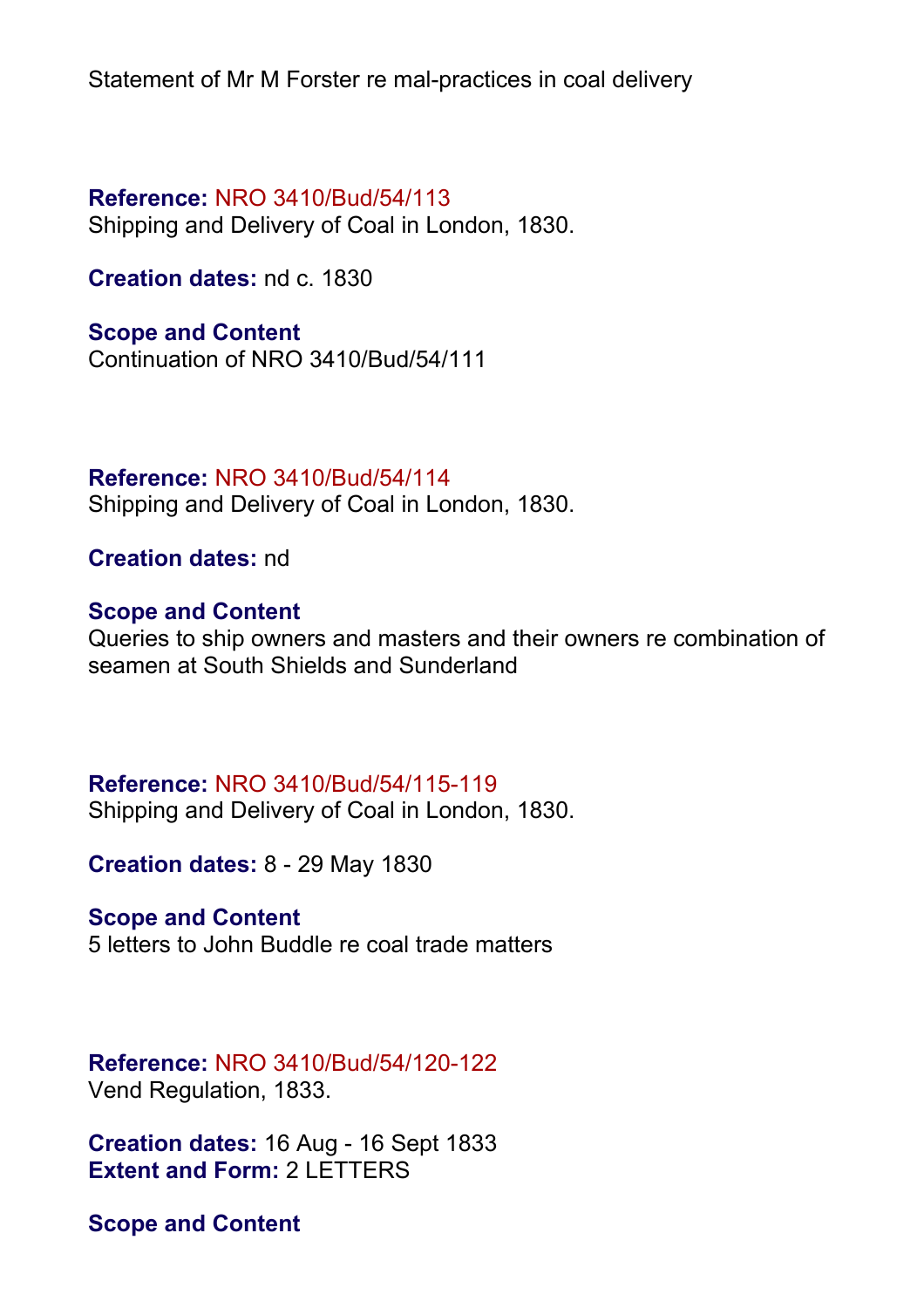2 letters from Charles Tennyson, Bayons Manor, Market Rasen and Ripley Castle, including a letter to R.W. Brandling re Hetton Colliery

# **Reference:** NRO 3410/Bud/54/123-127, 129

Vend Regulation, 1833.

**Creation dates:** 21 Jan - 16 Dec 1833

**Scope and Content** 5 letters from Thomas Taylor, Backworth re coal trade matters

# **Reference:** NRO 3410/Bud/54/128

Vend Regulation, 1833.

**Creation dates:** 27 May 1833

### **Scope and Content**

Statement showing prices of Tyne and Wear Coals per Newcastle chaldron and per ton in London

# **Reference:** NRO 3410/Bud/54/130

Coal Prices and Vends, 1834.

**Creation dates:** nd

#### **Scope and Content**

Account of the Coal Trade indemnity fund

#### **Reference:** NRO 3410/Bud/54/131 Coal Prices and Vends, 1834.

**Creation dates:** 11 Sept 1834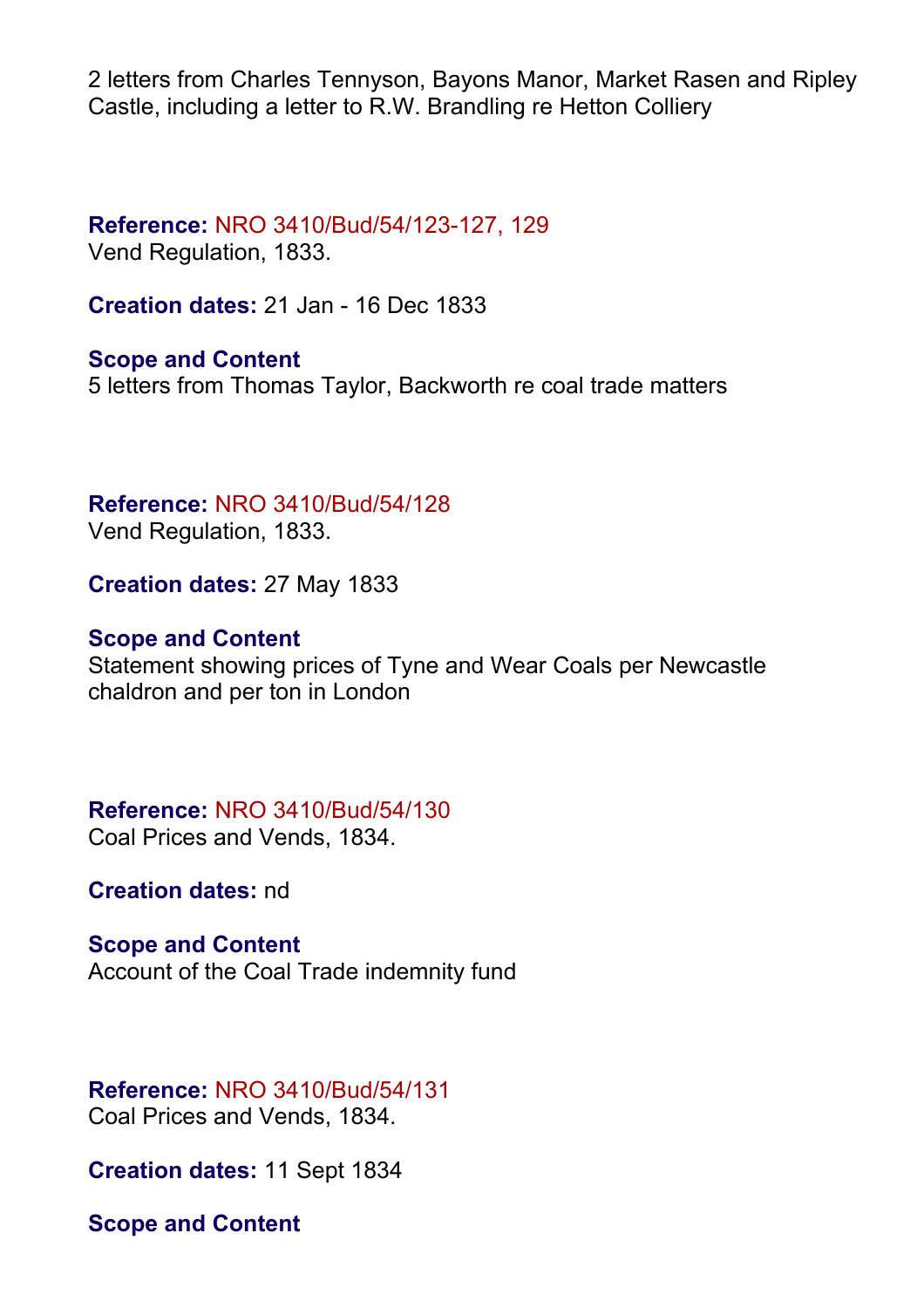Extract from the Hetton Coal Co Minute Book re raising the price of coal

**Reference:** NRO 3410/Bud/54/132 Coal Prices and Vends, 1834.

**Creation dates:** 1 July - 25 Aug 1834

#### **Scope and Content**

Statement of the average price of coal in London, showing the relative worth of each colliery's coal at the place of shipment

**Reference:** NRO 3410/Bud/54/133 Coal Prices and Vends, 1834.

**Creation dates:** Sept 1834 **Physical characteristics:** Printed

#### **Scope and Content**

List of Tyne, Wear and Tees Collieries and their prices

#### **Reference:** NRO 3410/Bud/54/134 Coal Trade, 1842.

**Creation dates:** 31 Jan 1842

#### **Scope and Content**

Executive Committee minutes Minutes and related papers for meetings of the Coal Trade re vend regulation, coal duties and the Childrens Employment Commission

**Reference:** NRO 3410/Bud/54/135 Coal Trade, 1842.

**Creation dates:** 5 Feb 1842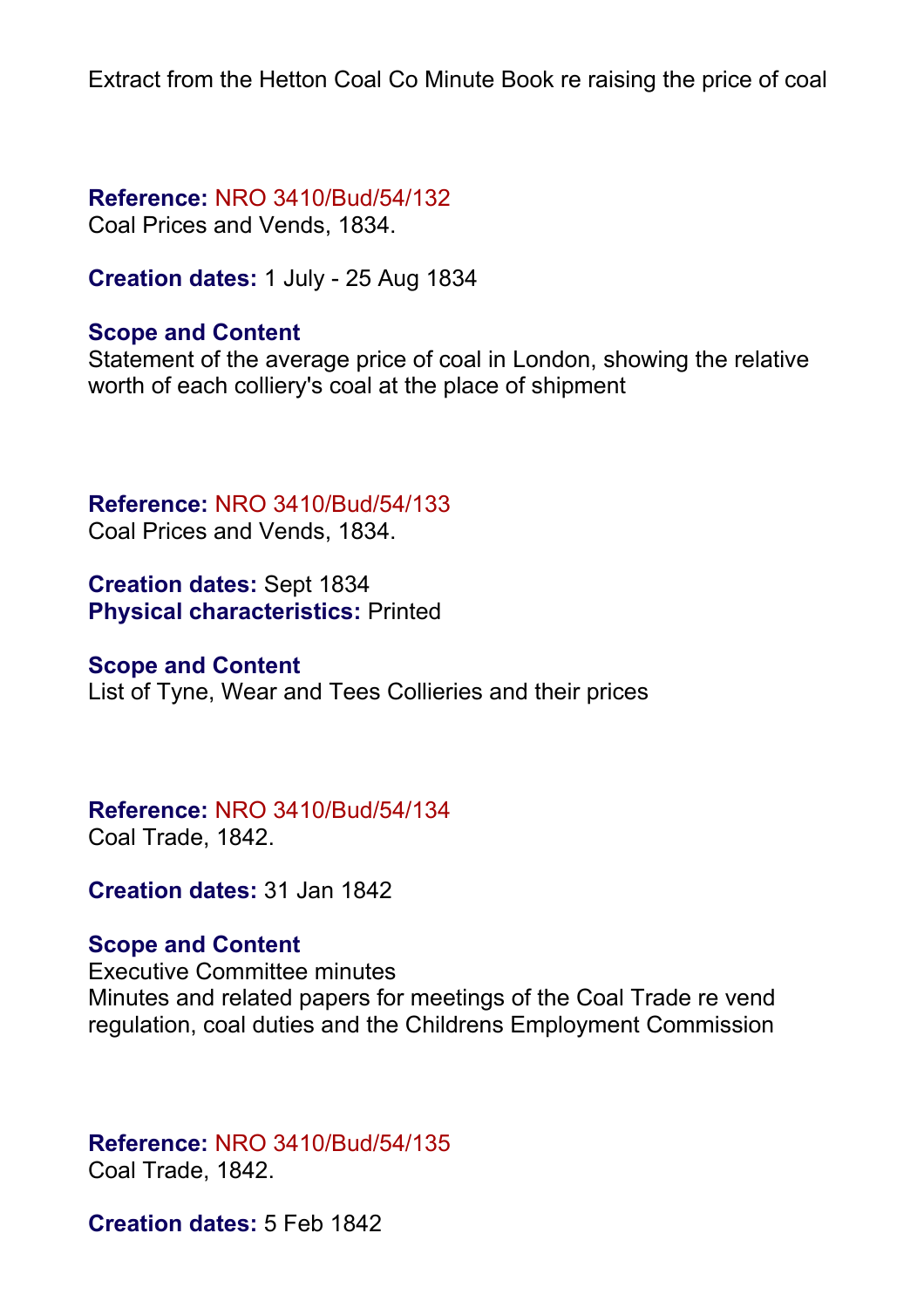#### **Scope and Content**

Executive Committee minutes Minutes and related papers for meetings of the Coal Trade re vend regulation, coal duties and the Childrens Employment Commission

**Reference:** NRO 3410/Bud/54/136 Coal Trade, 1842.

**Creation dates:** 7 Feb 1842 **Physical characteristics:** Printed

#### **Scope and Content**

Resolution of a meeting of a Special Executive Committee Minutes and related papers for meetings of the Coal Trade re vend regulation, coal duties and the Childrens Employment Commission

#### **Reference:** NRO 3410/Bud/54/137-138 Coal Trade, 1842.

**Creation dates:** 14 Feb 1842

#### **Scope and Content**

United Committee minutes, with printed resolutions Minutes and related papers for meetings of the Coal Trade re vend regulation, coal duties and the Childrens Employment Commission

# **Reference:** NRO 3410/Bud/54/139

Coal Trade, 1842.

**Creation dates:** nd

#### **Scope and Content**

Note of capital invested in collieries, railways and shipping in Northumberland and Durham Minutes and related papers for meetings of the Coal Trade re vend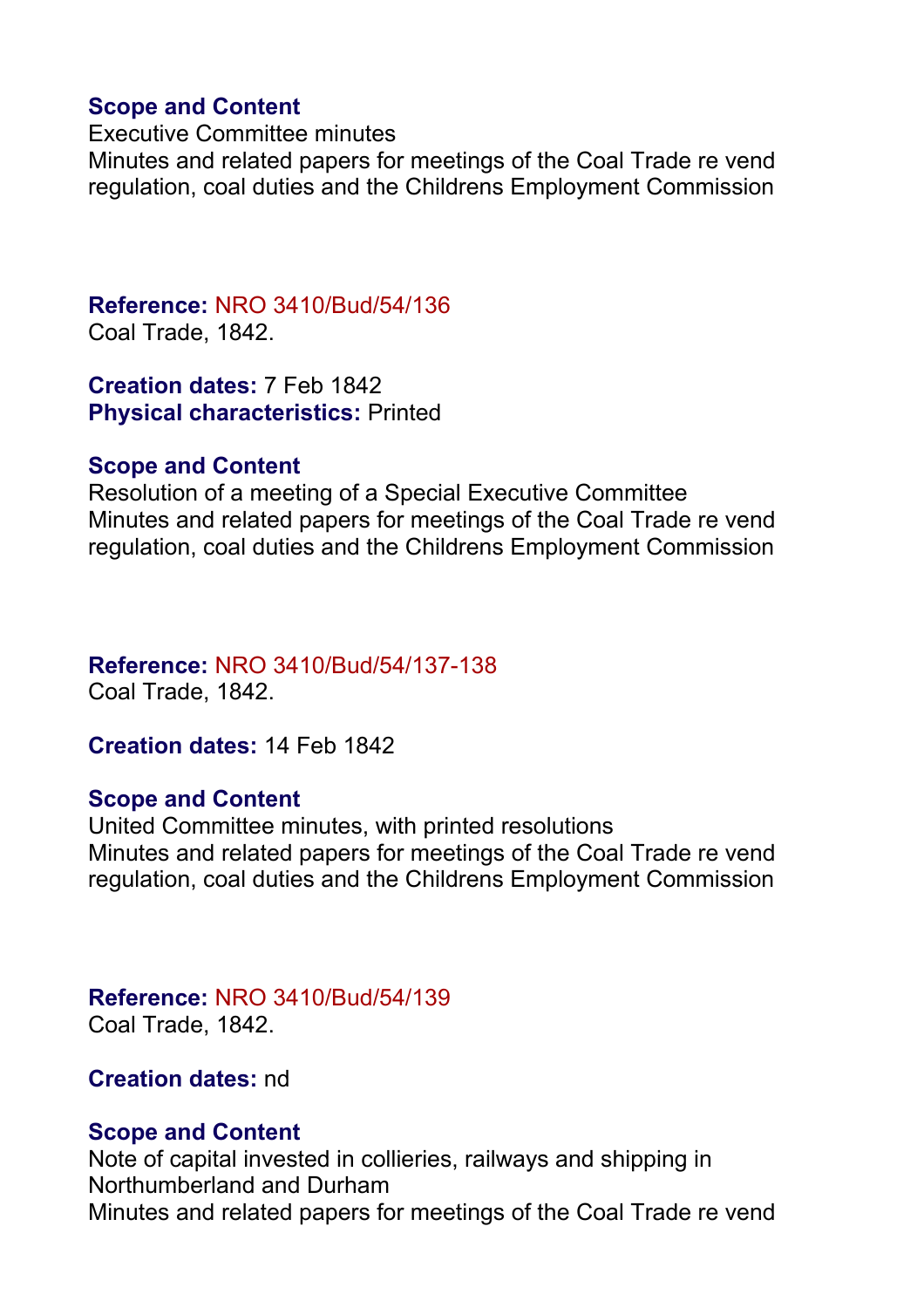regulation, coal duties and the Childrens Employment Commission

**Reference:** NRO 3410/Bud/54/140-141 Coal Trade, 1842.

**Creation dates:** 1842 **Physical characteristics:** Printed

#### **Scope and Content**

Lists of Tyne and Wear Collieries and their representatives for Minutes and related papers for meetings of the Coal Trade re vend regulation, coal duties and the Childrens Employment Commission

**Reference:** NRO 3410/Bud/54/142

Coal Trade, 1842.

**Creation dates:** 1842

#### **Scope and Content**

List of Tees Collieries with capital expenditure Minutes and related papers for meetings of the Coal Trade re vend regulation, coal duties and the Childrens Employment Commission

#### **Reference:** NRO 3410/Bud/54/143-144

Coal Trade, 1842.

**Creation dates:** 21 Feb and 28 Feb 1842

#### **Scope and Content**

Executive Committee minutes Minutes and related papers for meetings of the Coal Trade re vend regulation, coal duties and the Childrens Employment Commission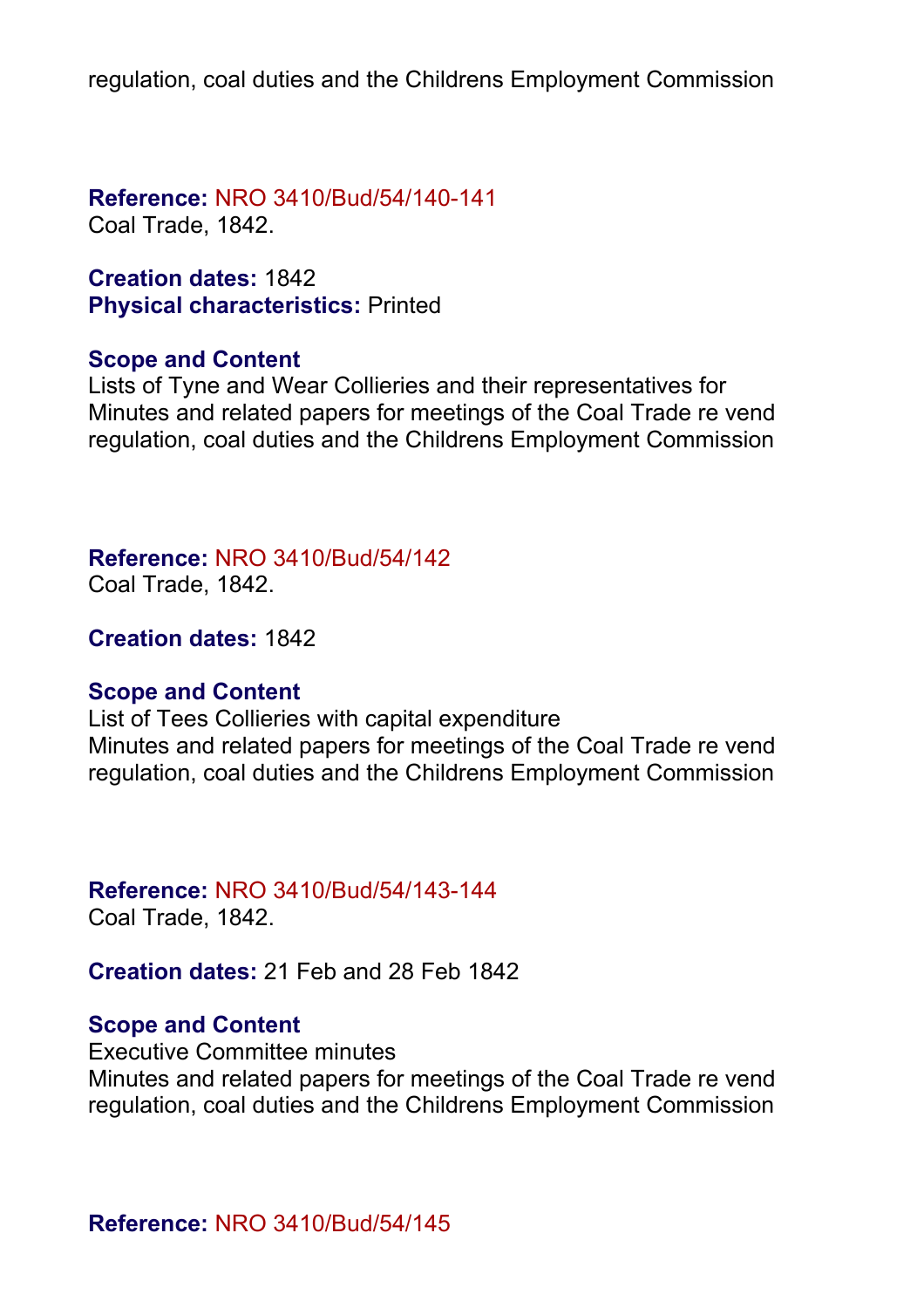Coal Trade, 1842.

**Creation dates:** 28 Feb 1842 **Physical characteristics:** Printed

#### **Scope and Content**

Notification of a resolution re the balance of shorts, by Robert Gills Minutes and related papers for meetings of the Coal Trade re vend regulation, coal duties and the Childrens Employment Commission

**Reference:** NRO 3410/Bud/54/146 Coal Trade, 1842.

**Creation dates:** 1 March 1842

#### **Scope and Content**

Notification of a resolution re the fixing of Keiper Colliery basis Minutes and related papers for meetings of the Coal Trade re vend regulation, coal duties and the Childrens Employment Commission

# **Reference:** NRO 3410/Bud/54/147

Coal Trade, 1842.

**Creation dates:** 1714 - 1823

#### **Scope and Content**

Notes re duties on coal exported to foreign countries Minutes and related papers for meetings of the Coal Trade re vend regulation, coal duties and the Childrens Employment Commission

**Reference:** NRO 3410/Bud/54/148 Coal Trade, 1842.

**Creation dates:** 5 May 1842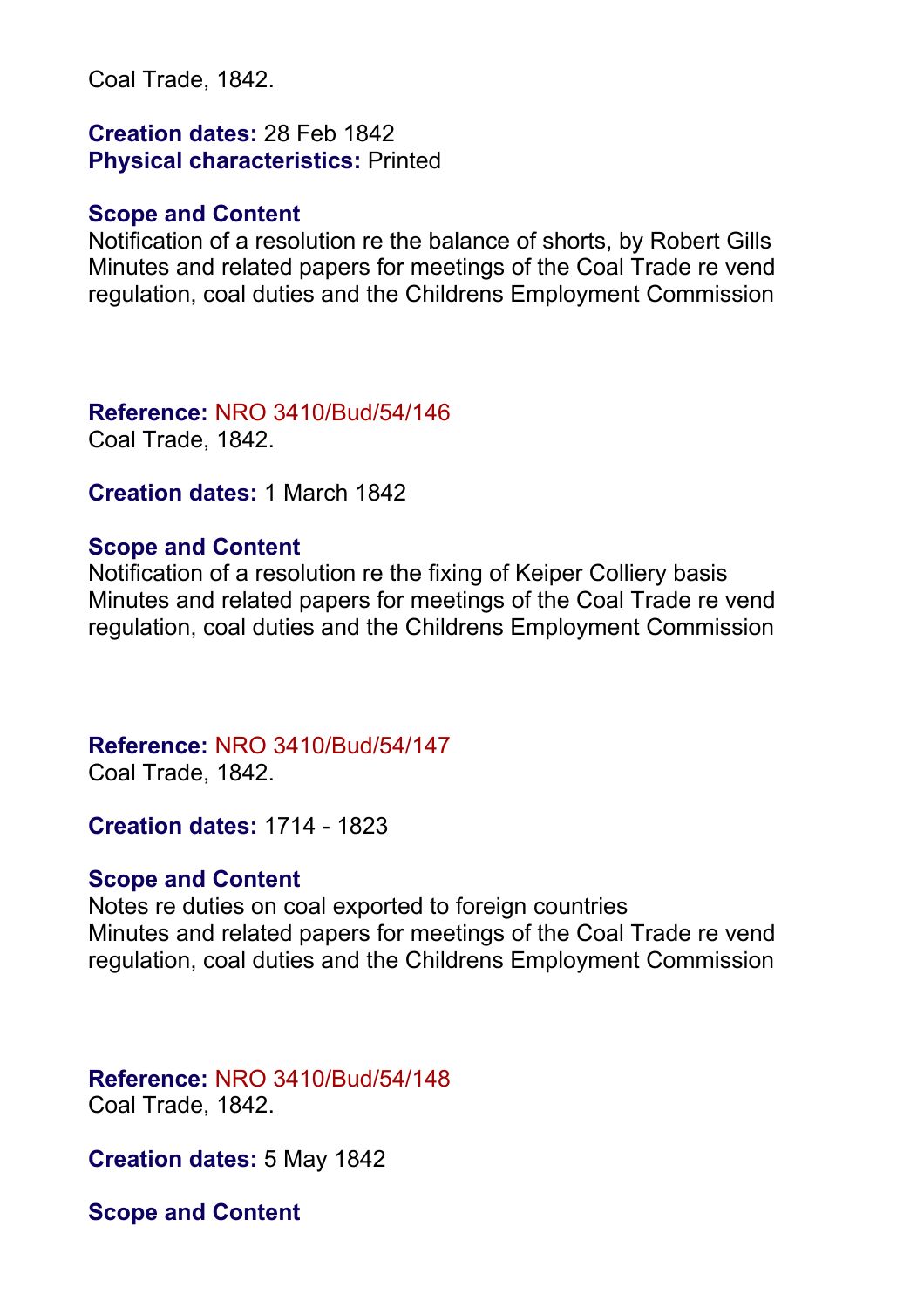Letter from [Joseph] Pease inr suggesting modifications to coal factors regulations Minutes and related papers for meetings of the Coal Trade re vend regulation, coal duties and the Childrens Employment Commission

# **Reference:** NRO 3410/Bud/54/149-153

Coal Trade, 1842.

**Creation dates:** 5, 21, 28 March, 1842

#### **Scope and Content**

Executive Committee minutes Minutes and related papers for meetings of the Coal Trade re vend regulation, coal duties and the Childrens Employment Commission

**Reference:** NRO 3410/Bud/54/154-155

Coal Trade, 1842.

**Creation dates:** 31 March 1842

#### **Scope and Content**

Memorial from the Coal Owners re increased coal duties with letter from John Buddle to Messrs Bold and Geddes Minutes and related papers for meetings of the Coal Trade re vend regulation, coal duties and the Childrens Employment Commission

**Reference:** NRO 3410/Bud/54/156,158,160 Coal Trade, 1842.

**Creation dates:** 4, 9 April, 2 May 1842

#### **Scope and Content**

Executive Committee minutes

Minutes and related papers for meetings of the Coal Trade re vend regulation, coal duties and the Childrens Employment Commission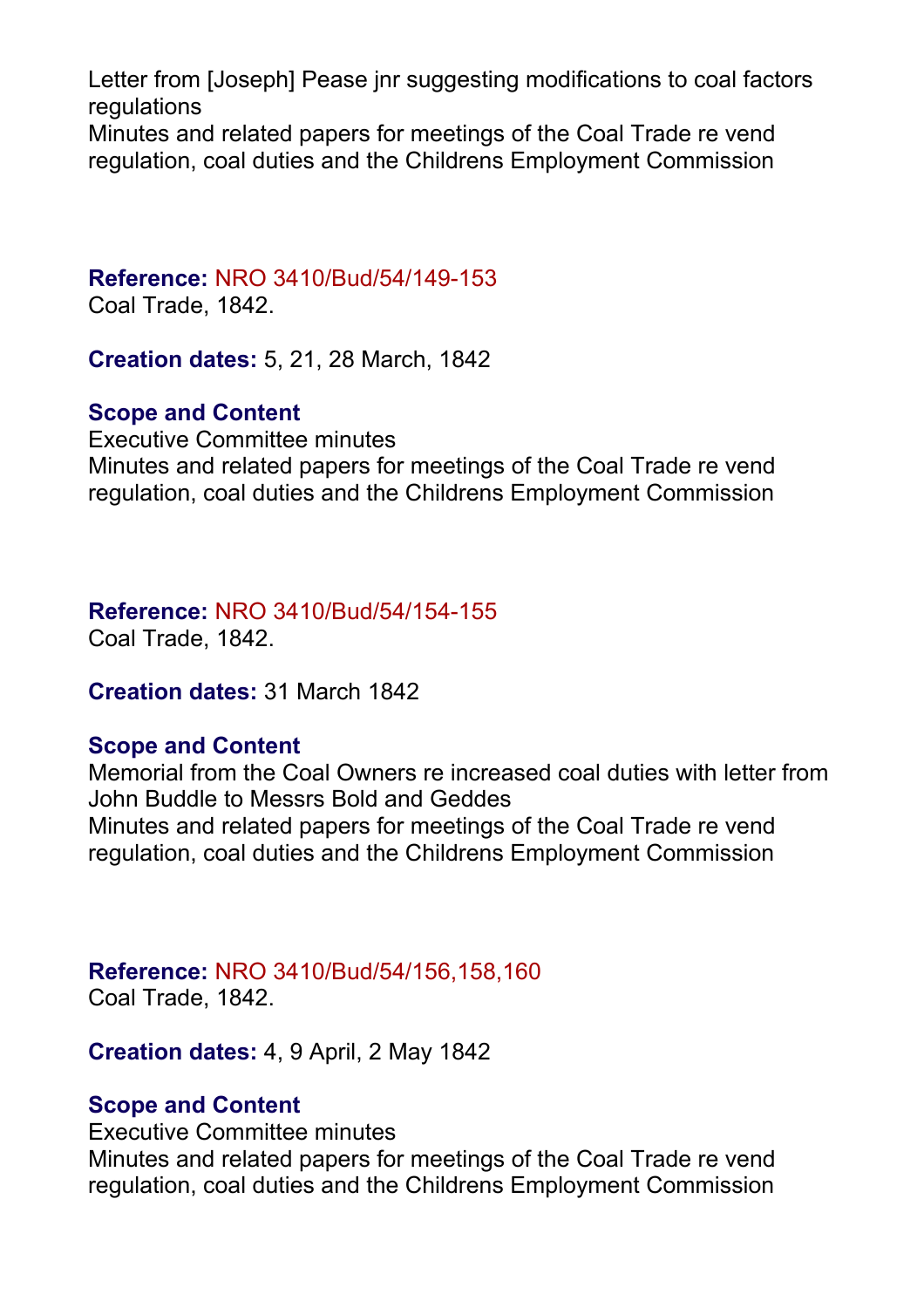#### **Reference:** NRO 3410/Bud/54/157

Coal Trade, 1842.

**Creation dates:** 11 April 1842

#### **Scope and Content**

United Committee minutes Minutes and related papers for meetings of the Coal Trade re vend regulation, coal duties and the Childrens Employment Commission

# **Reference:** NRO 3410/Bud/54/161

Coal Trade, 1842.

**Creation dates:** 13 May 1842

### **Scope and Content**

Newspaper cutting from The Morning Post reporting on the debate in in parliament re coal duties Minutes and related papers for meetings of the Coal Trade re vend

regulation, coal duties and the Childrens Employment Commission

**Reference:** NRO 3410/Bud/54/162 Coal Trade, 1842.

**Creation dates:** 16 May 1842 **Physical characteristics:** Printed

#### **Scope and Content**

Resolution re coal factors regulations from a meeting of the United **Committee** 

Minutes and related papers for meetings of the Coal Trade re vend regulation, coal duties and the Childrens Employment Commission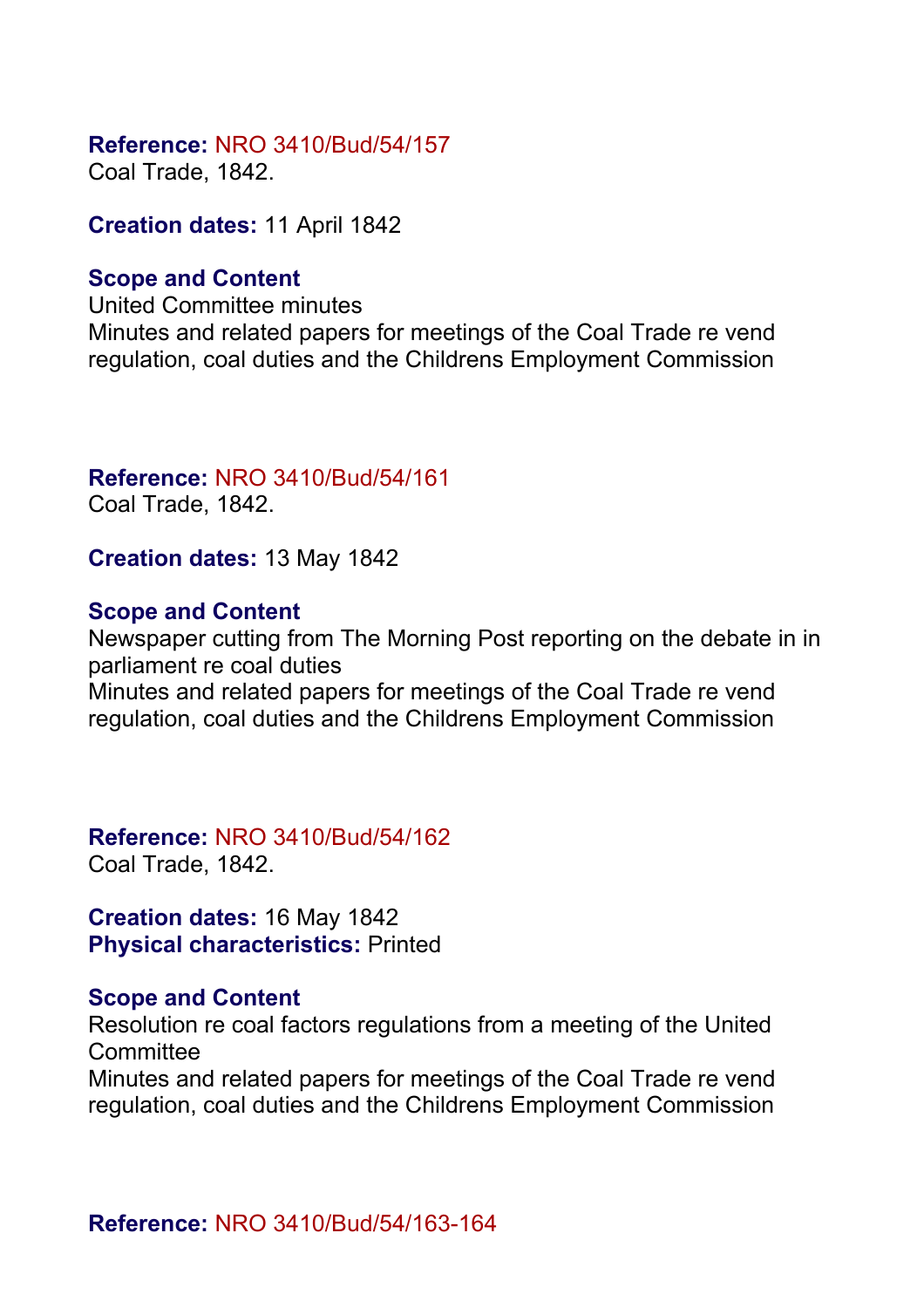Coal Trade, 1842.

**Creation dates:** 23 May, 12 June 1842

#### **Scope and Content**

Executive Committee minutes Minutes and related papers for meetings of the Coal Trade re vend regulation, coal duties and the Childrens Employment Commission

**Reference:** NRO 3410/Bud/54/165 Coal Trade, 1842.

**Creation dates:** 31 May 1842

#### **Scope and Content**

Letter from R.W. Brandling re committee meeting to discuss coal duties Minutes and related papers for meetings of the Coal Trade re vend regulation, coal duties and the Childrens Employment Commission

**Reference:** NRO 3410/Bud/54/166

Coal Trade, 1842.

#### **Creation dates:** nd

#### **Scope and Content**

List of collieries selling steam coal in Northumberland with amounts produced Minutes and related papers for meetings of the Coal Trade re vend regulation, coal duties and the Childrens Employment Commission

**Reference:** NRO 3410/Bud/54/167 Coal Trade, 1842.

**Creation dates:** 4 June 1842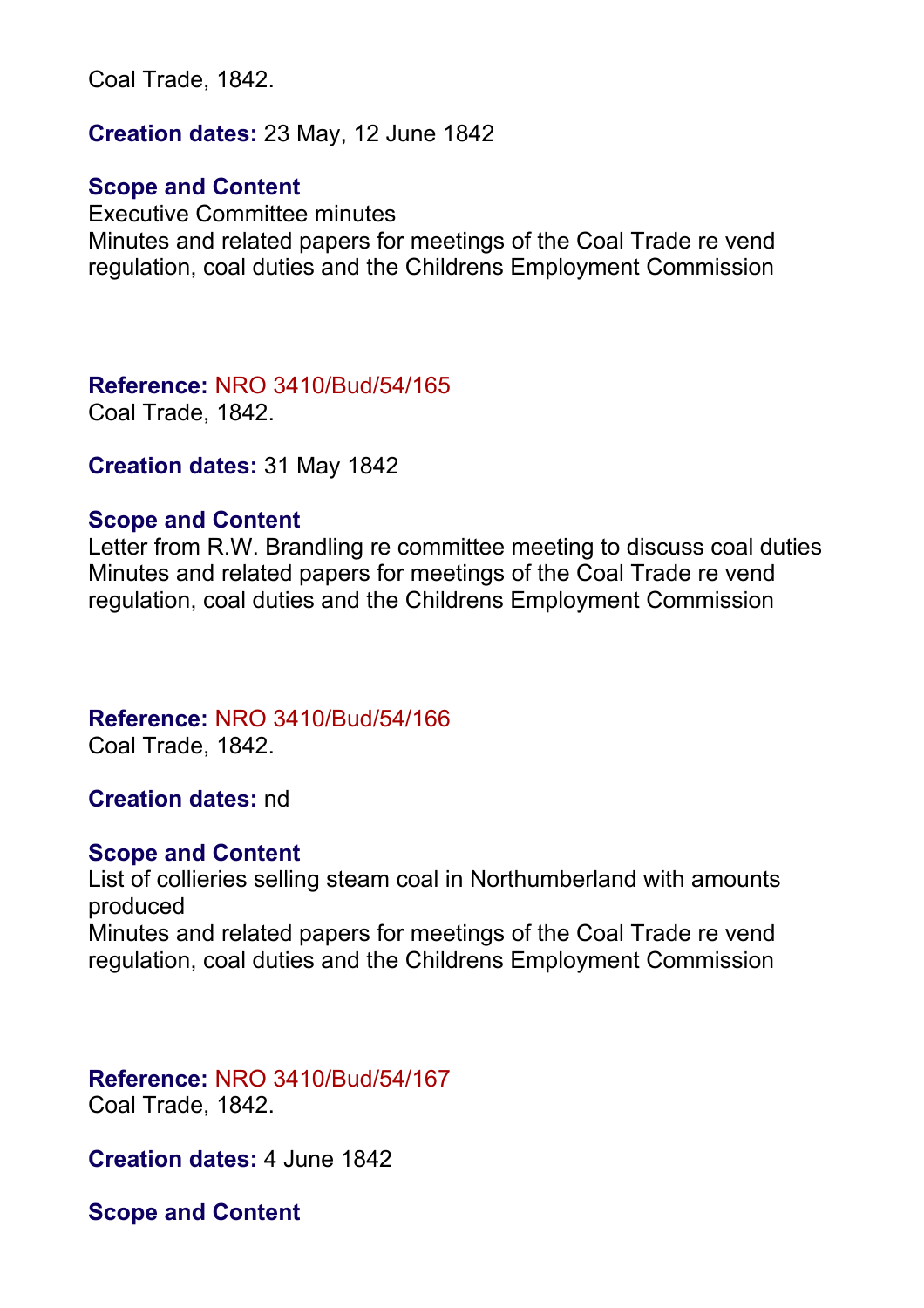Reply to R.W. Brandling (NRO 3410/Bud/54/165 above) by John Buddle, setting out his position Minutes and related papers for meetings of the Coal Trade re vend regulation, coal duties and the Childrens Employment Commission

## **Reference:** NRO 3410/Bud/54/168

Coal Trade, 1842.

**Creation dates:** 4 June 1842

#### **Scope and Content**

Resolution of a general meeting of representatives re coal duties Minutes and related papers for meetings of the Coal Trade re vend regulation, coal duties and the Childrens Employment Commission

# **Reference:** NRO 3410/Bud/54/169

Coal Trade, 1842.

**Creation dates:** 6 June 1842

### **Scope and Content**

Petition to Parliament re report by the Children's Employment Commission, denying abuses in the Northumberland/Durham Coalfield Minutes and related papers for meetings of the Coal Trade re vend regulation, coal duties and the Childrens Employment Commission

**Reference:** NRO 3410/Bud/54/170 Coal Trade, 1842.

**Creation dates:** 6 June 1842

#### **Scope and Content**

Executive Committee minutes re above petition Minutes and related papers for meetings of the Coal Trade re vend regulation, coal duties and the Childrens Employment Commission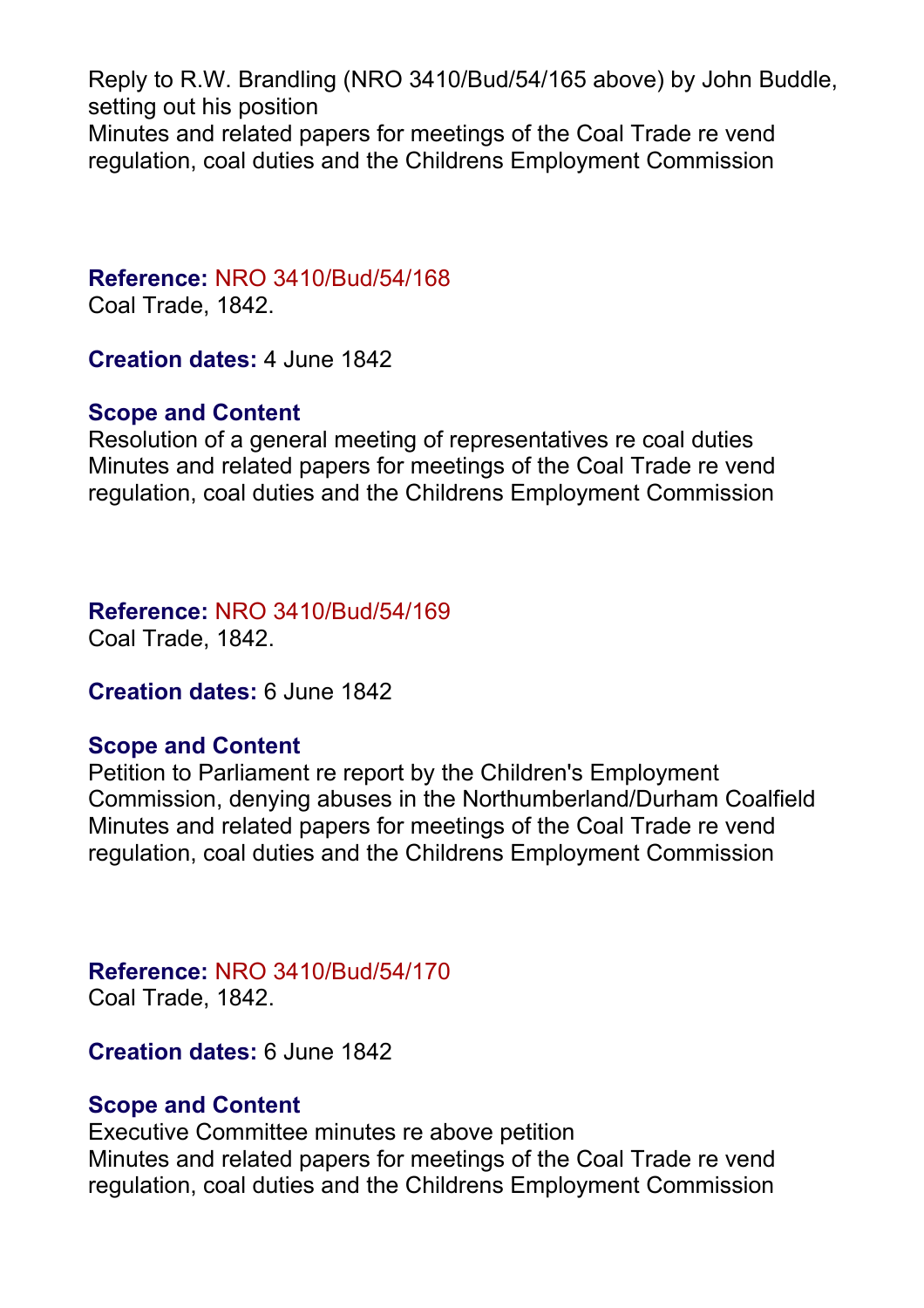### **Reference:** NRO 3410/Bud/54/171

Coal Trade, 1842.

**Creation dates:** 4 June 1842

#### **Scope and Content**

List of those present at a General Meeting Minutes and related papers for meetings of the Coal Trade re vend regulation, coal duties and the Childrens Employment Commission

**Reference:** NRO 3410/Bud/54/172 Coal Trade, 1842.

**Creation dates:** 27 June 1842 **Physical characteristics:** Printed

#### **Scope and Content**

Notice of a meeting to consider irregularities of measures Minutes and related papers for meetings of the Coal Trade re vend regulation, coal duties and the Childrens Employment Commission

**Reference:** NRO 3410/Bud/54/173 Coal Trade, 1842.

**Creation dates:** 12 July 1842 **Physical characteristics:** Printed

#### **Scope and Content**

Notice re a court verdict re proper certification of coal Minutes and related papers for meetings of the Coal Trade re vend regulation, coal duties and the Childrens Employment Commission

**Reference:** NRO 3410/Bud/54/174 Coal Trade, 1842.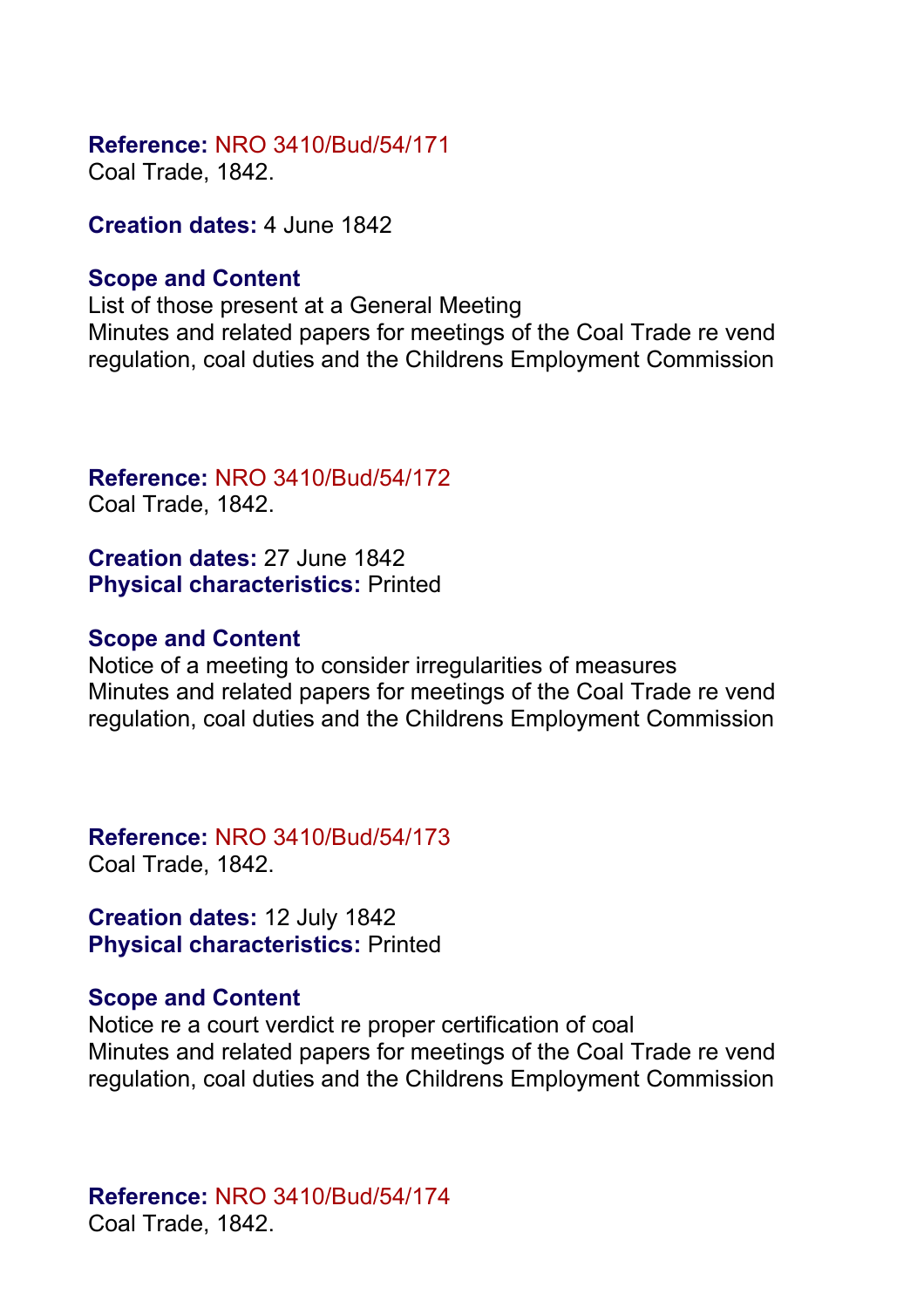**Creation dates:** 20 June 1842 **Physical characteristics:** Printed

#### **Scope and Content**

Resolution re coal measures Minutes and related papers for meetings of the Coal Trade re vend regulation, coal duties and the Childrens Employment Commission

**Reference:** NRO 3410/Bud/54/175 Coal Trade, 1842.

**Creation dates:** 2 Aug 1842 **Physical characteristics:** Printed with manuscript comments

#### **Scope and Content**

Draft regulations for the Coal Trade Minutes and related papers for meetings of the Coal Trade re vend regulation, coal duties and the Childrens Employment Commission

**Reference:** NRO 3410/Bud/54/176 Coal Trade, 1842.

**Creation dates:** 14 Nov 1842 **Physical characteristics:** Printed

#### **Scope and Content**

Resolution of the United Committee re proper certification of coal sold Minutes and related papers for meetings of the Coal Trade re vend regulation, coal duties and the Childrens Employment Commission

#### **Reference:** NRO 3410/Bud/54/177 Coal Trade, 1842.

**Creation dates:** nd c.1842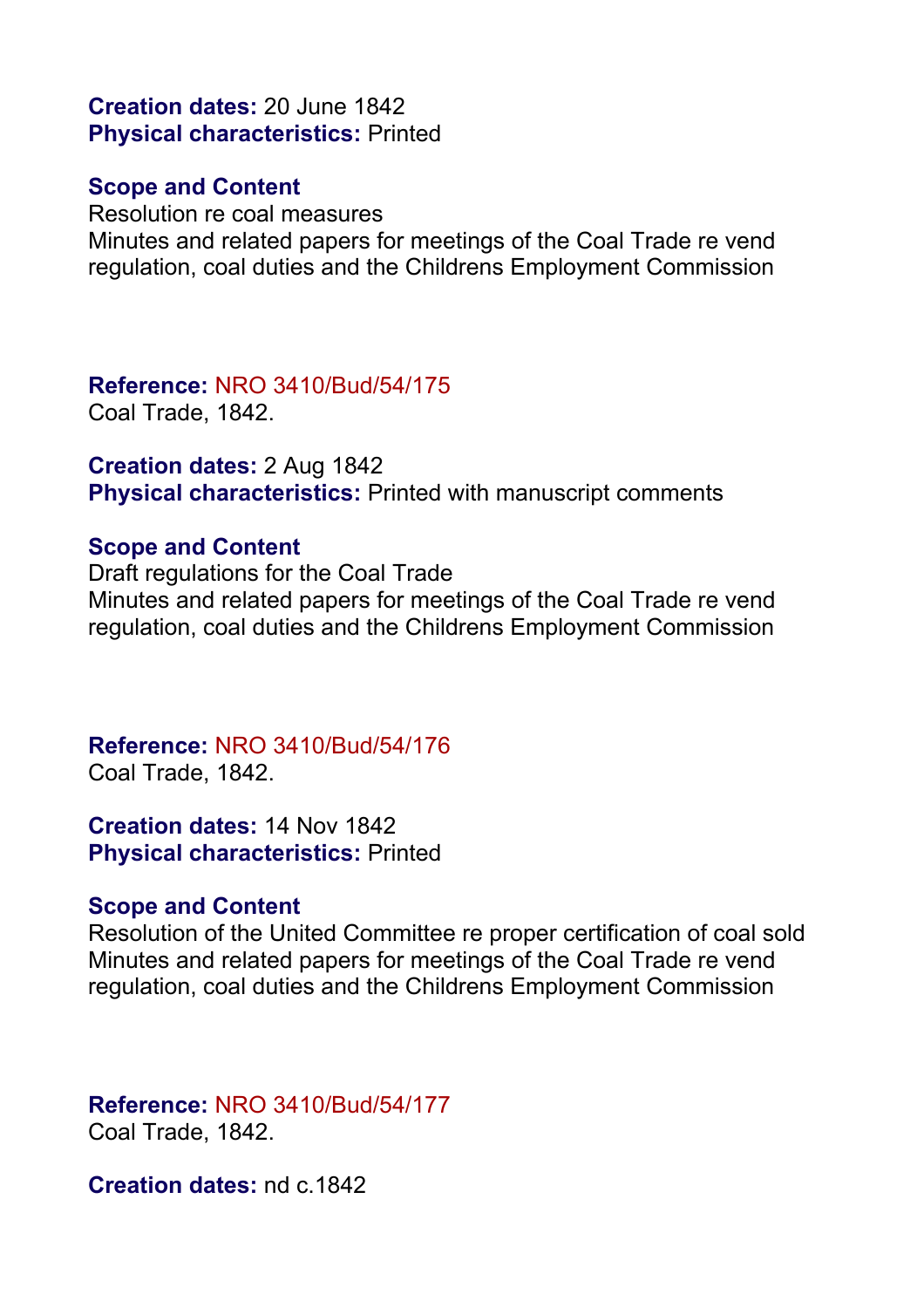#### **Scope and Content**

Proposal for the regulation of the best collieries "without date but received at Penshaw, 14 Dec 1842"

Minutes and related papers for meetings of the Coal Trade re vend regulation, coal duties and the Childrens Employment Commission

# **Reference:** NRO 3410/Bud/54/178

Coal Trade, 1842.

**Creation dates:** 1842

#### **Scope and Content**

List of freight charges paid on the Tees Minutes and related papers for meetings of the Coal Trade re vend regulation, coal duties and the Childrens Employment Commission

**Reference:** NRO 3410/Bud/54/179 Coal Trade, 1842.

**Creation dates:** nd c1842 **Extent and Form:** 16 pp **Physical characteristics:** Printed

#### **Scope and Content**

Report of a Parliamentary Committee re coal duties for consideration Minutes and related papers for meetings of the Coal Trade re vend regulation, coal duties and the Childrens Employment Commission

**Reference:** NRO 3410/Bud/54/180 Coal Trade, 1842.

**Creation dates:** 10 Dec 1842 **Physical characteristics:** Printed

#### **Scope and Content**

Broadsheet entitled The Coal Trade giving reasons for the depression in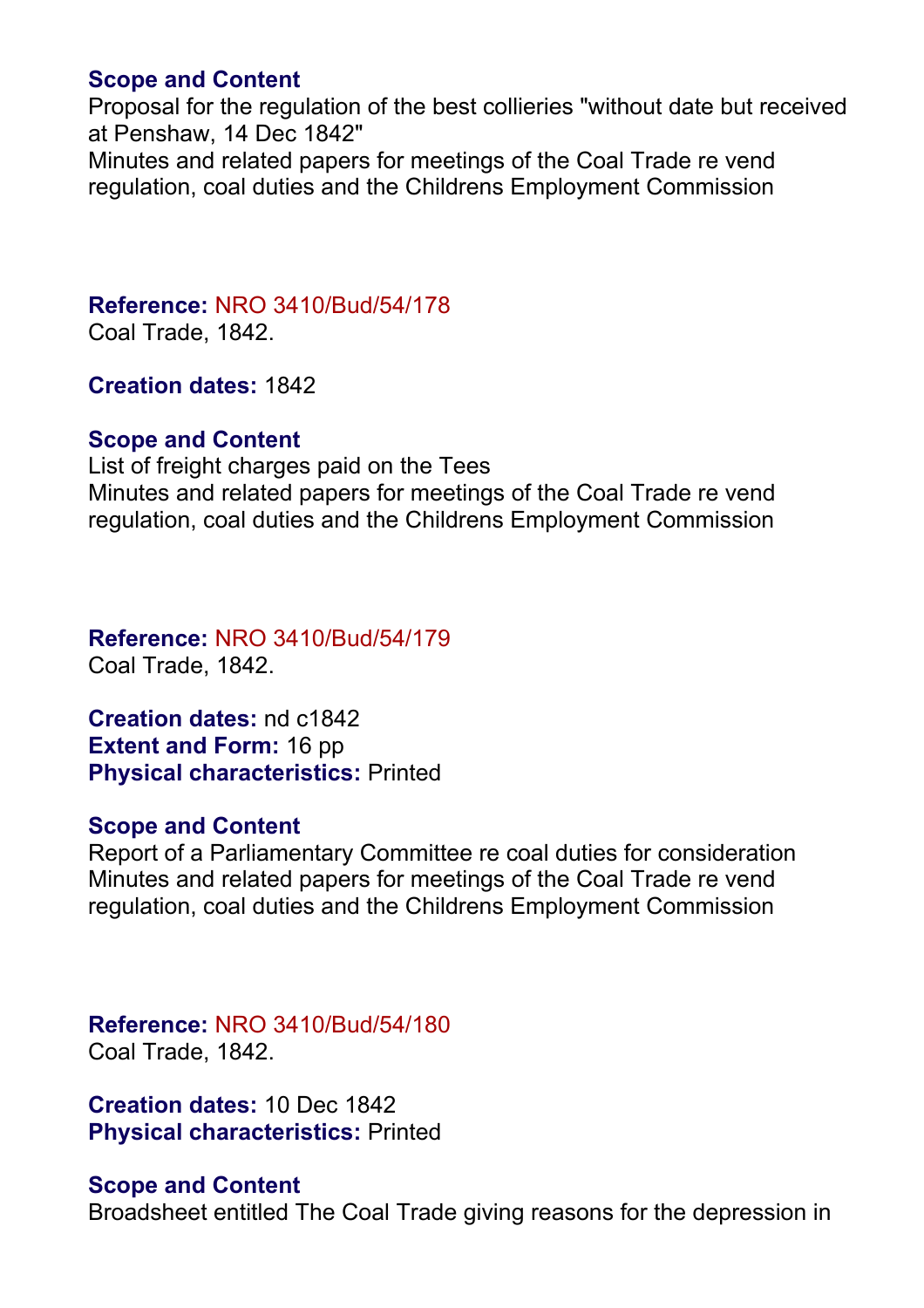the trade, by William Richardson, Tynemouth Minutes and related papers for meetings of the Coal Trade re vend regulation, coal duties and the Childrens Employment Commission

**Reference:** NRO 3410/Bud/54/181 Coal Trade, 1842.

**Creation dates:** 16 Dec 1842

#### **Scope and Content**

Letter from Lord Londonderry to John Buddle re Lord Ashley's Bill Minutes and related papers for meetings of the Coal Trade re vend regulation, coal duties and the Childrens Employment Commission

**Reference:** NRO 3410/Bud/54/182

Coal Trade, 1842.

**Creation dates:** 20 Dec 1842

#### **Scope and Content**

Proposed alteration to Coal Trade regulations Minutes and related papers for meetings of the Coal Trade re vend regulation, coal duties and the Childrens Employment Commission

**Reference:** NRO 3410/Bud/54/183 Coal Trade, 1842.

**Creation dates:** 22 Dec 1842

#### **Scope and Content**

Letter from Morton re the current state of trade and possible separation of the best collieries from regulation Minutes and related papers for meetings of the Coal Trade re vend regulation, coal duties and the Childrens Employment Commission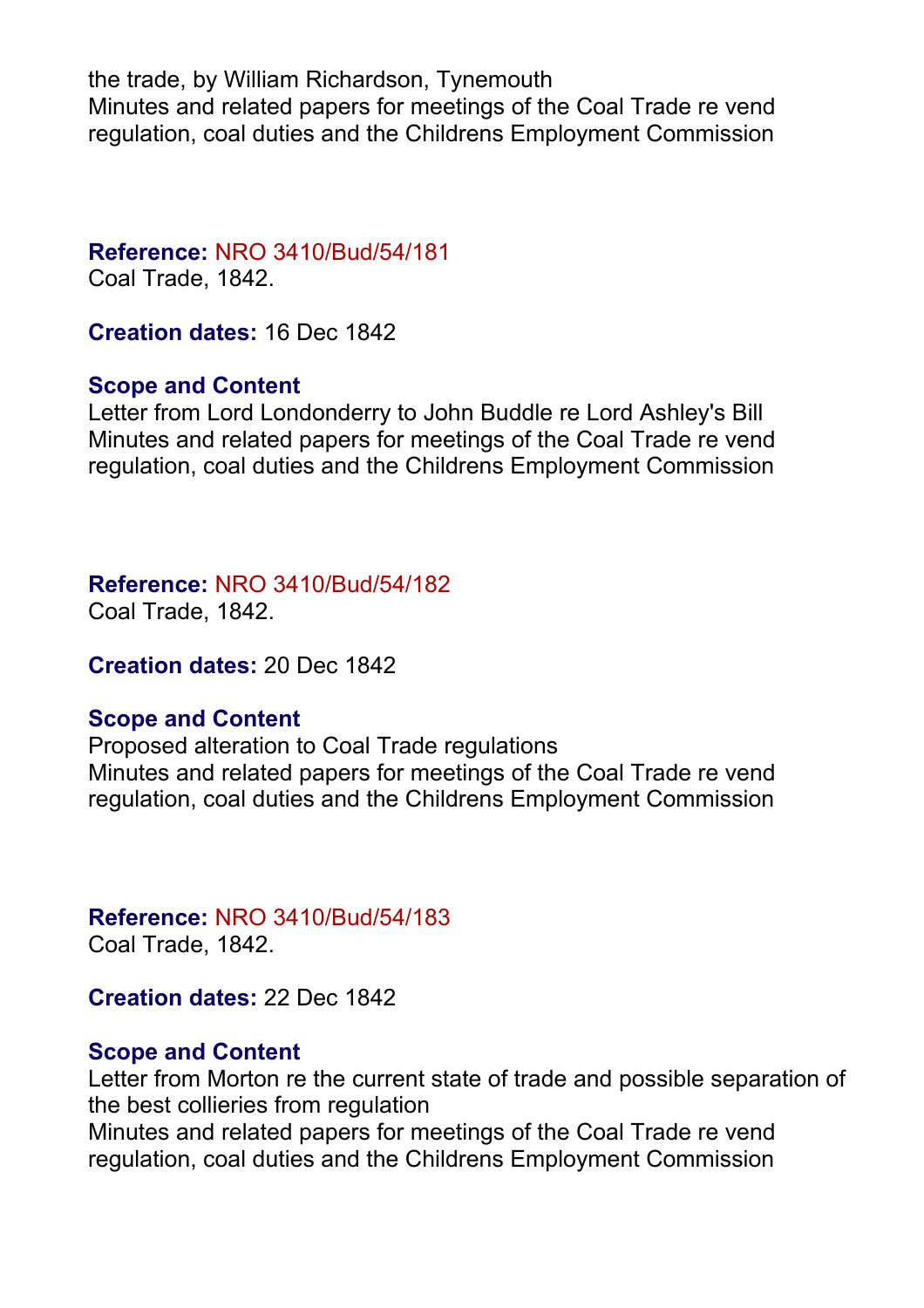#### **Reference:** NRO 3410/Bud/54/184 Coal Trade, 1842.

**Creation dates:** 1841 - 1842

#### **Scope and Content**

Note of coal sold [Croft Colliery] Minutes and related papers for meetings of the Coal Trade re vend regulation, coal duties and the Childrens Employment Commission

# **Reference:** NRO 3410/Bud/54/185

Coal Trade, 1842.

**Creation dates:** 17 Dec 1842

#### **Scope and Content**

Letter from N. Wood, London re the coal trade Minutes and related papers for meetings of the Coal Trade re vend regulation, coal duties and the Childrens Employment Commission

**Reference:** NRO 3410/Bud/54/186 Coal Trade, 1842.

**Creation dates:** 1 Oct 1836 **Physical characteristics:** Printed

#### **Scope and Content**

List of Tyne Collieries and prices Minutes and related papers for meetings of the Coal Trade re vend regulation, coal duties and the Childrens Employment Commission

#### **Reference:** NRO 3410/Bud/54/187 Coal Trade, 1842.

**Creation dates:** 1842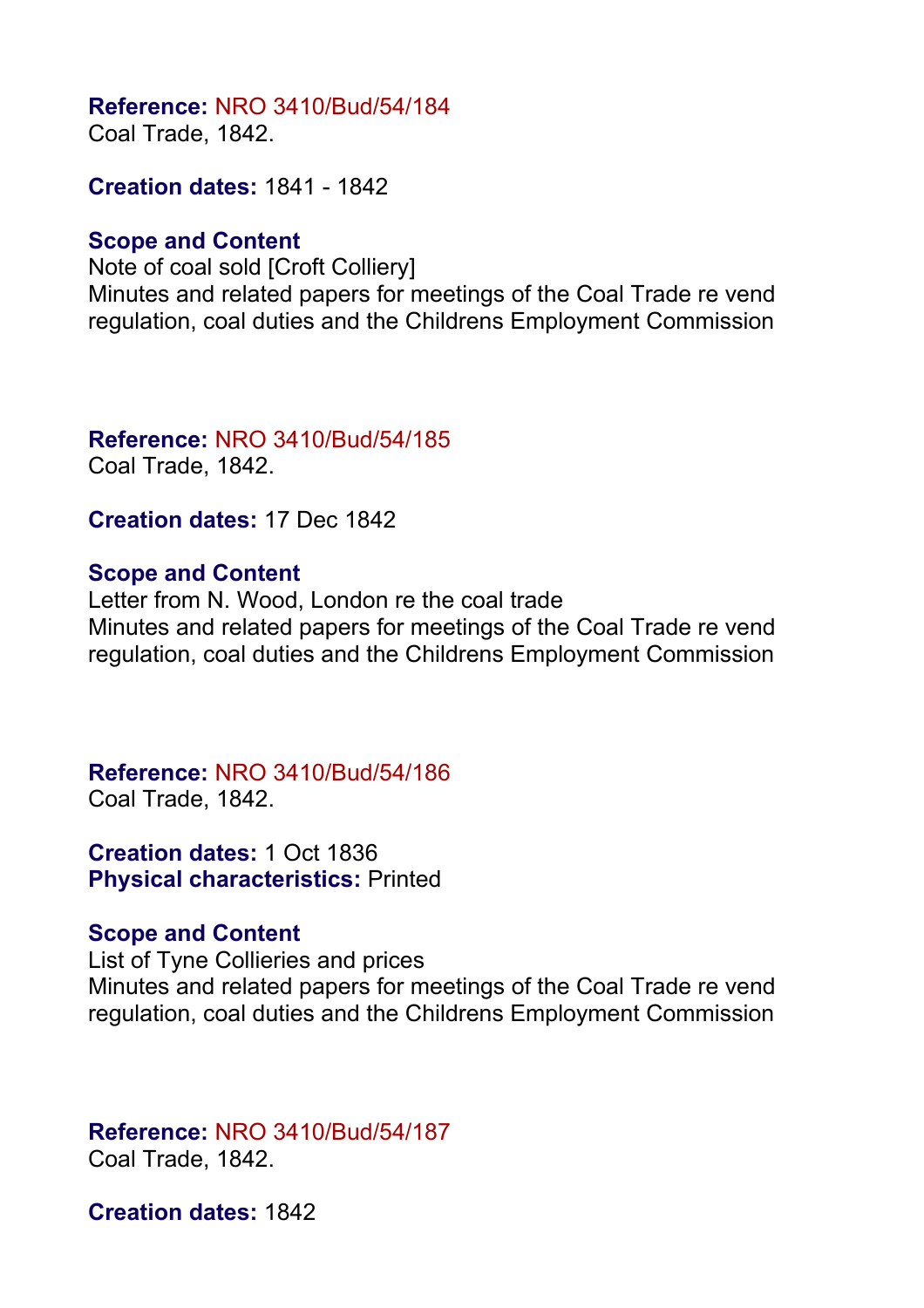#### **Scope and Content**

List of Blyth and Tyne Collieries and their representatives Minutes and related papers for meetings of the Coal Trade re vend regulation, coal duties and the Childrens Employment Commission

#### **Reference:** NRO 3410/Bud/54/188 Coal Trade, 1842.

**Creation dates:** nd [1842]

#### **Scope and Content**

Proposed additional article to the regulations of the Coal Trade Minutes and related papers for meetings of the Coal Trade re vend regulation, coal duties and the Childrens Employment Commission

**Reference:** NRO 3410/Bud/54/189 Coal Trade, 1842.

**Creation dates:** 3 Oct 1842

#### **Scope and Content**

Notice of factors resolution Minutes and related papers for meetings of the Coal Trade re vend regulation, coal duties and the Childrens Employment Commission

**Reference:** NRO 3410/Bud/54/190-193 Coal Trade, 1842.

**Creation dates:** 20, 24 Dec 1842 **Extent and Form: 4 copies Physical characteristics:** Agreements Printed

#### **Scope and Content**

Notification re agreement of regulations for the Coal Trade, with proposed agreement (4 copies), and re the procedure for selling coal in London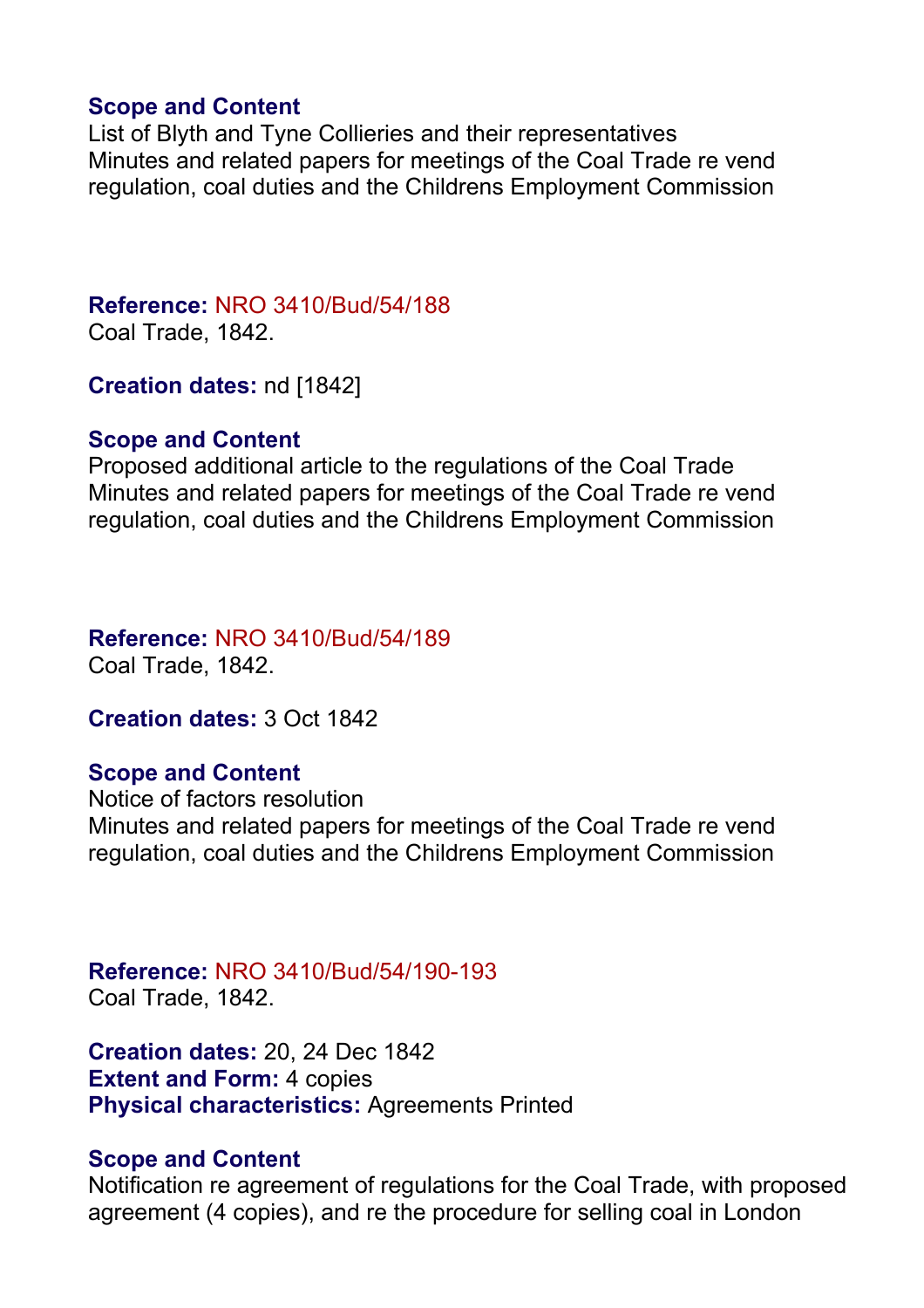Minutes and related papers for meetings of the Coal Trade re vend regulation, coal duties and the Childrens Employment Commission

**Reference:** NRO 3410/Bud/54/191 Coal Trade, 1842.

**Creation dates:** nd [1842] **Physical characteristics:** Printed

#### **Scope and Content**

Summary of the arguments of the coal owners against the proposed duties Minutes and related papers for meetings of the Coal Trade re vend regulation, coal duties and the Childrens Employment Commission

**Reference:** NRO 3410/Bud/54/192

Coal Trade, 1842.

**Creation dates:** 20 Dec 1842

#### **Scope and Content**

Letter from John Buddle to Lord Londonderry re meeting re Coal Trade regulation Minutes and related papers for meetings of the Coal Trade re vend regulation, coal duties and the Childrens Employment Commission

#### **Reference:** NRO 3410/Bud/54/194-196

Tyne Commission, 1838 - 1840.

**Creation dates:** 16 June 1843 **Physical characteristics:** Printed, with 2 manuscript drafts

#### **Scope and Content**

Report of the River Improvement Committee re the River Tyne, and 2 manuscript drafts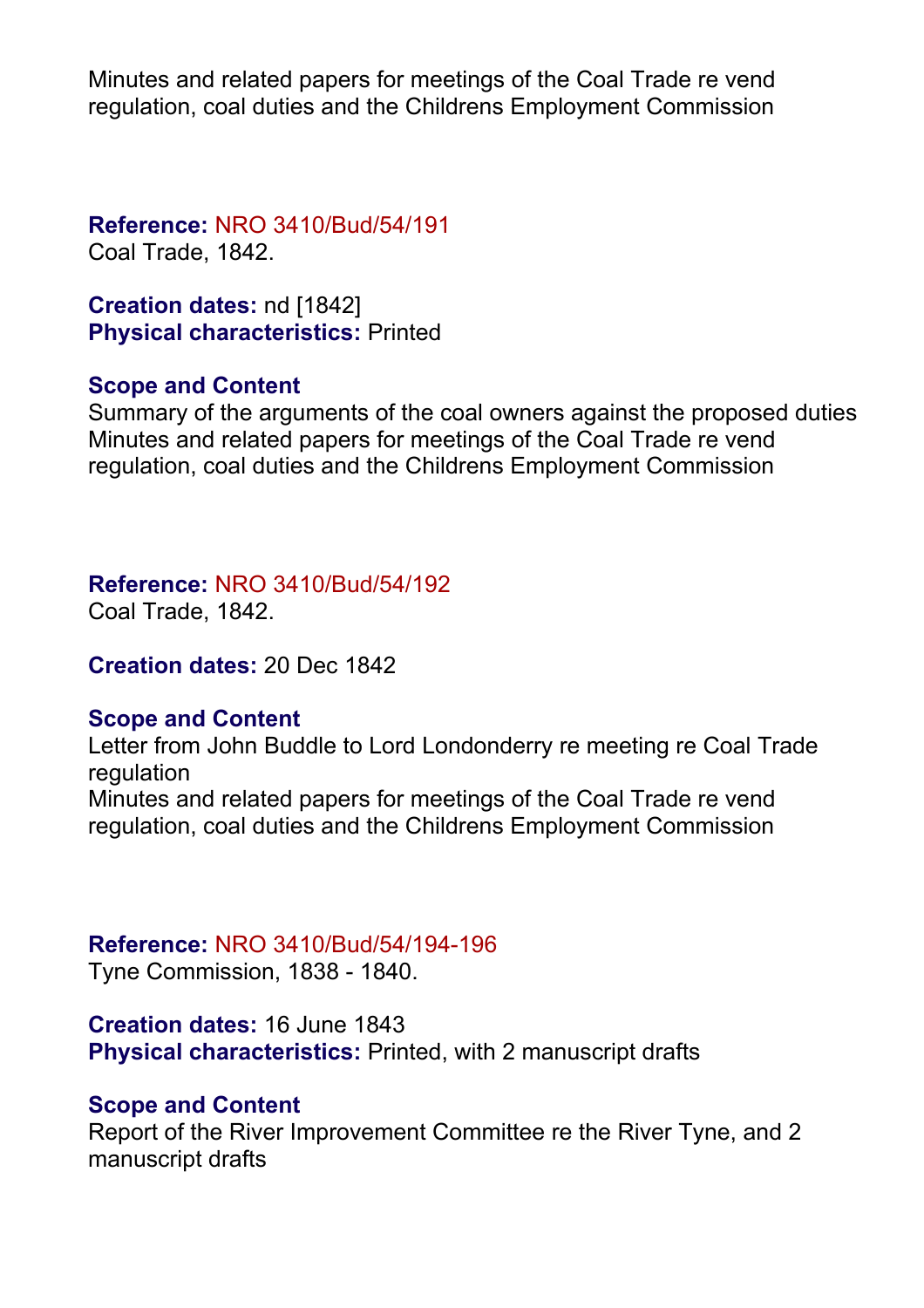#### **Reference:** NRO 3410/Bud/54/197

Tyne Commission, 1838 - 1840.

**Creation dates:** 10 Jan 1838 - 14 April 1840 **Physical characteristics:** Printed

#### **Scope and Content**

Statement of engineers expenditure for various works on the Tyne

**Reference:** NRO 3410/Bud/54/198 Royalty Map, 1822.

**Creation dates:** nd c.1822 **Physical characteristics:** No scale

#### **Scope and Content**

Map showing areas of royalties of Tyne Collieries, Pencil note "Buddle Atkinson Papers from Stella Colliery".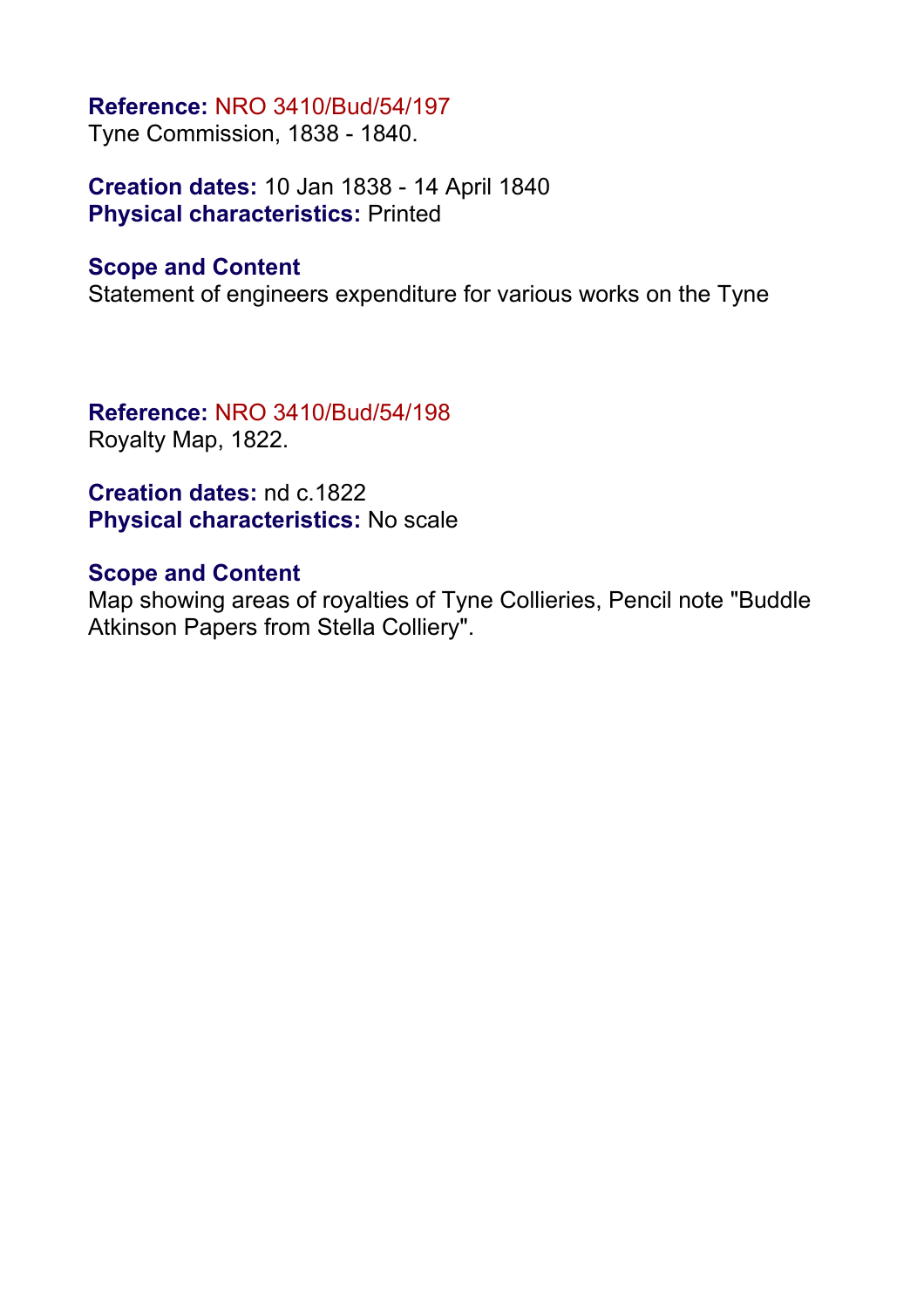**Reference:** NRO 3410/Bud/55

Buddle Bound Papers Vols 6 and 7.

**Creation dates:** 1803 - 1834

**Extent and Form:** 40 docs

#### **Scope and Content**

Volume containing notes, correspondence and plans mainly re technical matters and printed sale particulars, 1803 - 1834.

**Reference:** NRO 3410/Bud/55/1-9 **Creation dates:** 1803

#### **Scope and Content**

Calculations re flat ropes and counter-balances at Wallsend

**Reference:** NRO 3410/Bud/55/10 **Creation dates:** 1802-1816

#### **Scope and Content**

Sketch plan of a barrel roll or conical drum at Penshaw Colliery sent by John Croudace to John Buddle, 14 Nov 1802. Description of the Shildon Steam pumping engine, 28 Nov 1816.

**Reference:** NRO 3410/Bud/55/12 **Creation dates:** 8 Feb 1817

#### **Scope and Content**

Letter from Thomas King to Alfred Hall re the possible purchase of two pumping engines from Blanchland

**Reference:** NRO 3410/Bud/55/13 **Creation dates:** nd [1803]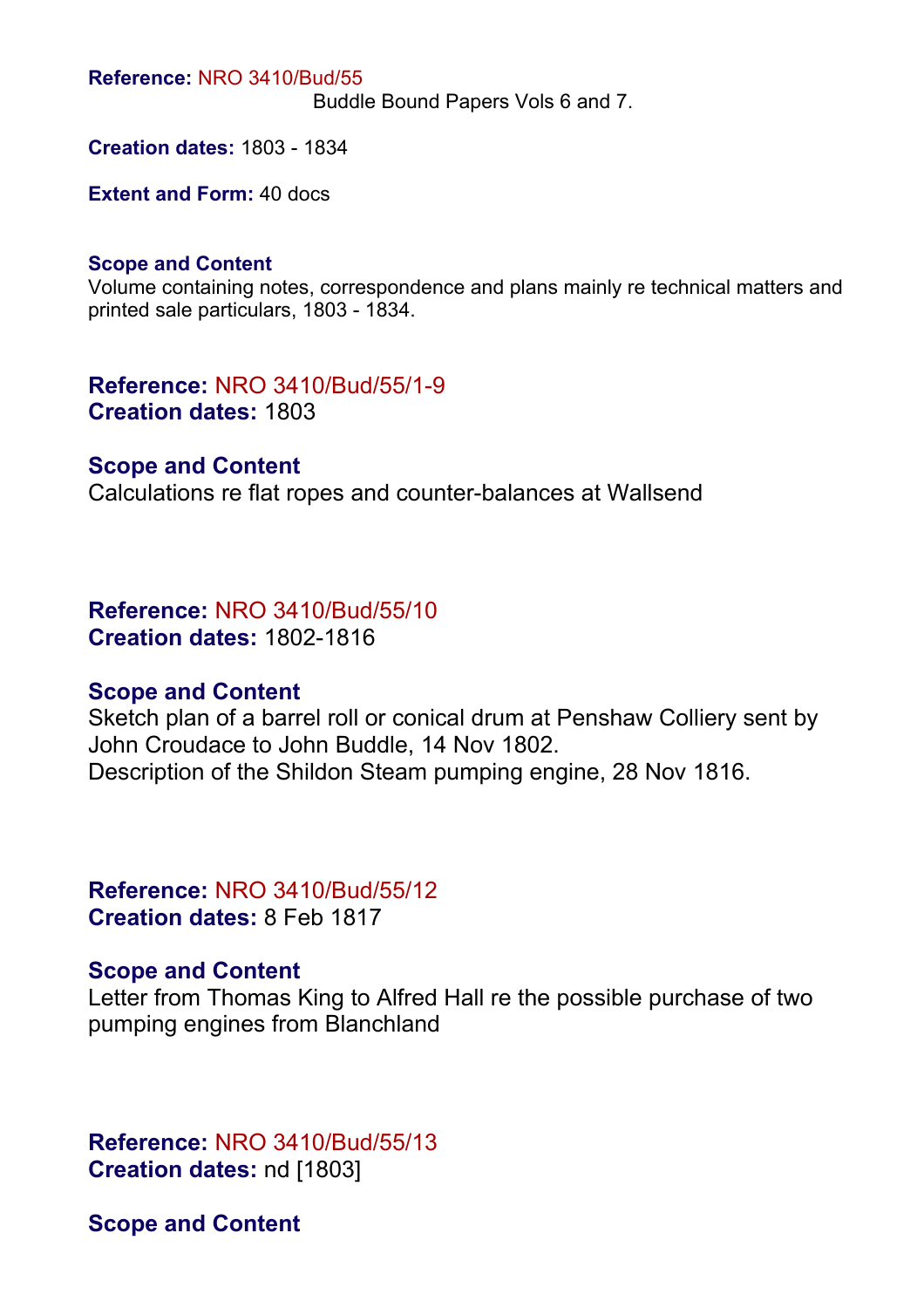Calculations re flat ropes

**Reference:** NRO 3410/Bud/55/14-15 **Creation dates:** nd

#### **Scope and Content**

Detailed description with sketch plan of the dumb drift method of ventilation, sent to the Marquis of Londonderry

**Reference:** NRO 3410/Bud/55/16 **Creation dates:** 1792 - 1793

**Scope and Content** Account of wheat, rye and corn imported for the coal trade

**Reference:** NRO 3410/Bud/55/17 **Creation dates:** 1801

#### **Scope and Content**

Report re the south turnpike road from Gateshead to Dilston Bar, by John Buddle

**Reference:** NRO 3410/Bud/55/18 **Creation dates:** 28 Aug 1805

**Scope and Content** Calculations re the weight of a cast iron tub for the new pit at Percy Main

**Reference:** NRO 3410/Bud/55/19 **Creation dates:** 25 Nov 1814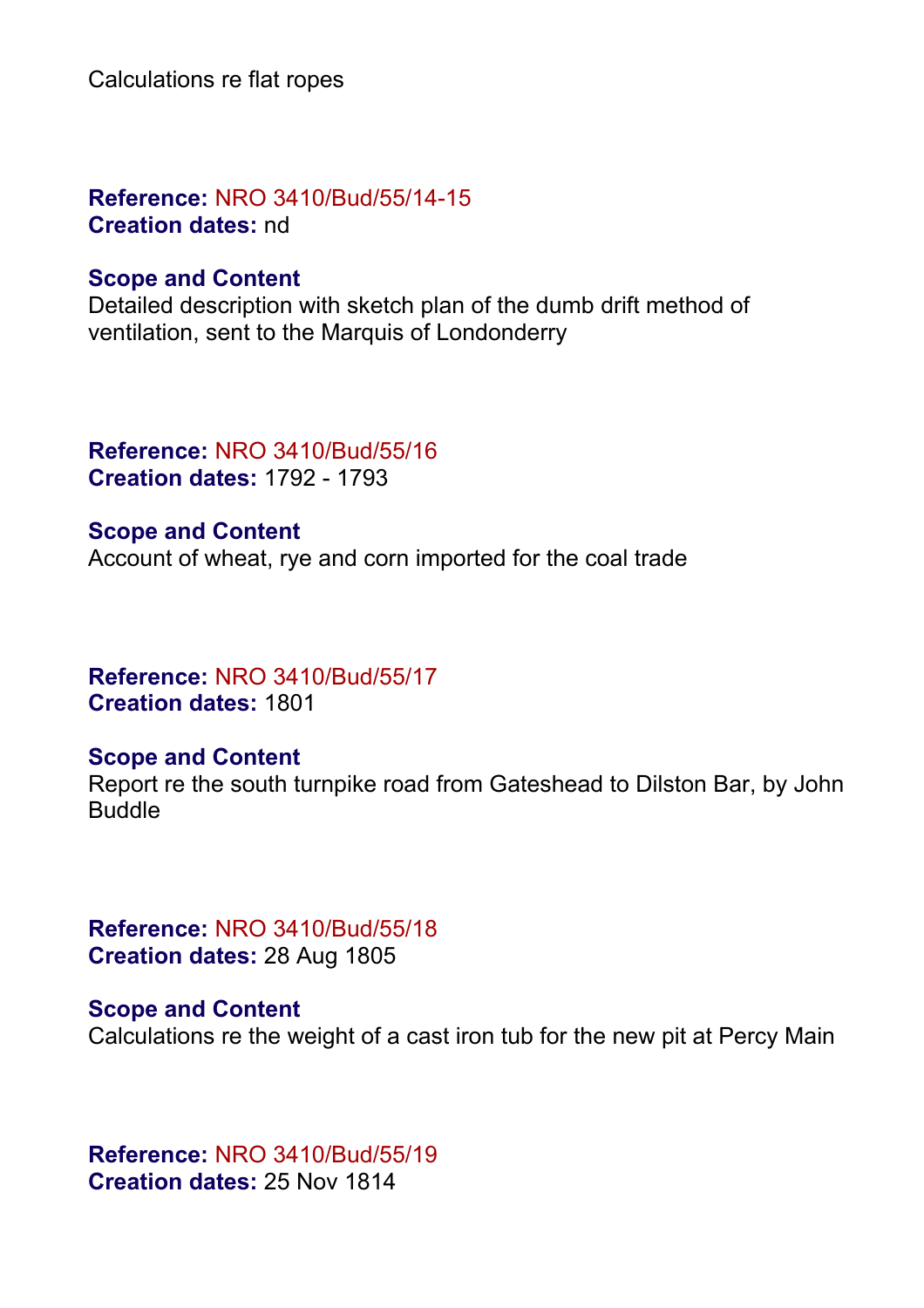#### **Scope and Content**

Estimate for the new engine house at Backworth

#### **Reference:** NRO 3410/Bud/55/20 **Creation dates:** 15 June 1821

#### **Scope and Content**

Letter from William Chapman re calculation of the power of locomotive engines and waggon friction on iron rails

**Reference:** NRO 3410/Bud/55/21 **Creation dates:** nd

**Scope and Content** Sketch plan of 3 small rotary engines like the one now at Wandsworth

**Reference:** NRO 3410/Bud/55/22 **Creation dates:** nd

#### **Scope and Content**

Notes re the construction of a crane to lift sugar from a ship for Mr da **Costa** 

**Reference:** NRO 3410/Bud/55/23 **Creation dates:** 5 Sept 1818

**Scope and Content** Calculations re the cost of Jesmond Colliery railway

**Reference:** NRO 3410/Bud/55/24 **Creation dates:** 1828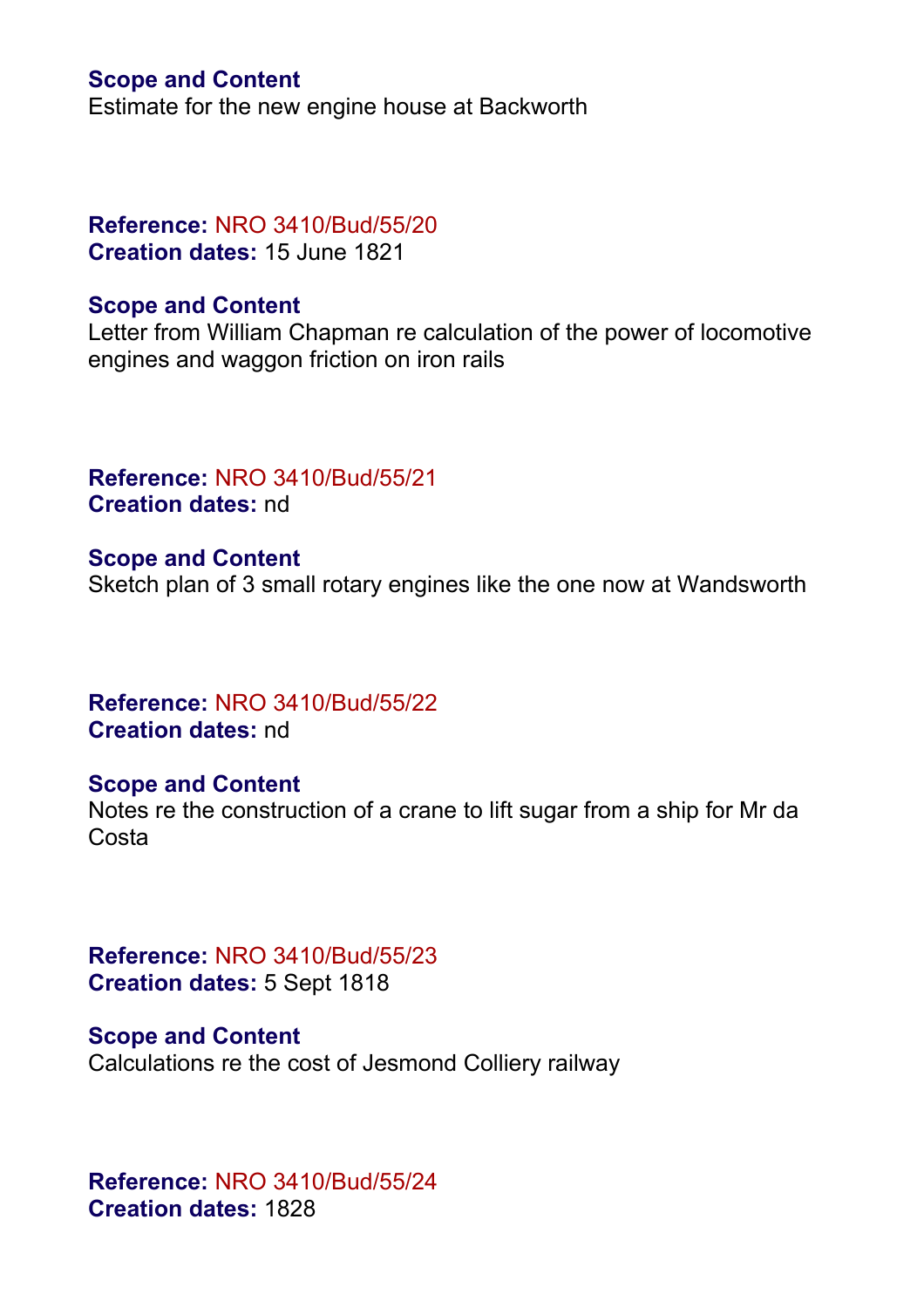#### **Scope and Content**

Note re estimates of horse power and the resistance of waggons on wooden and iron railways

**Reference:** NRO 3410/Bud/55/25 **Creation dates:** 6 Feb 1821

**Scope and Content** Letter from Mr Grimshaw re the stress on ropes on an inclined plane

**Reference:** NRO 3410/Bud/55/26 **Creation dates:** 17 Aug 1821

#### **Scope and Content**

Estimate of the saving on employing a travelling machine to replace 5 waggon horses at Heaton Colliery

**Reference:** NRO 3410/Bud/55/27 **Creation dates:** 8 Dec 1833

**Scope and Content** Letter from William Stobbs re the improvement of pumps

**Reference:** NRO 3410/Bud/55/28 **Creation dates:** 14 Feb 1834

#### **Scope and Content**

Estimate of the cost of transporting coal by the Stanhope and Shields Railway compared to taking them to Bill Quay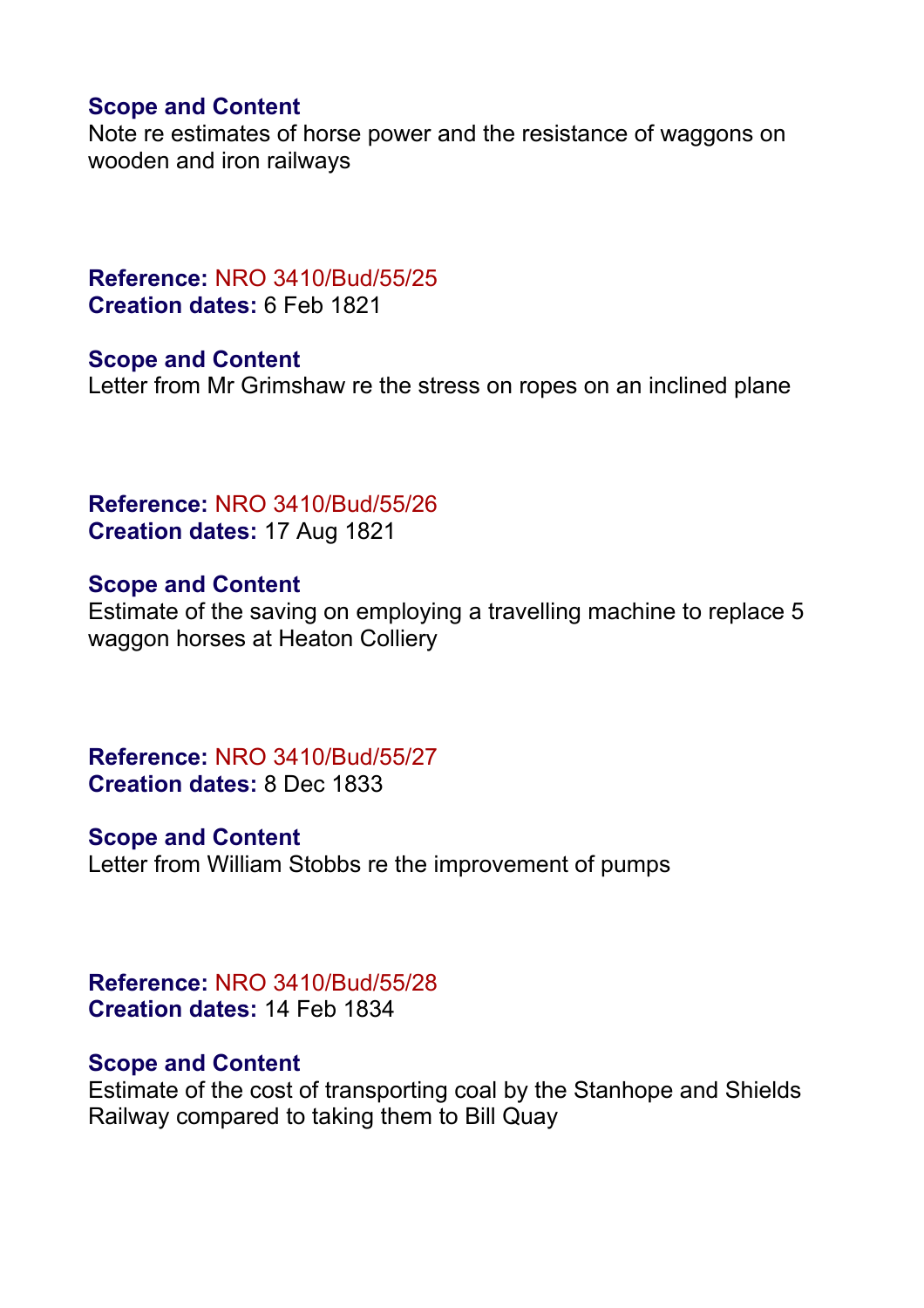**Reference:** NRO 3410/Bud/55/29 **Creation dates:** nd [1828]

#### **Scope and Content**

Description of an improved method of ventilation

**Reference:** NRO 3410/Bud/55/30 **Creation dates:** May 1830

**Scope and Content** Notes re coal seams in the Northumberland and Durham Coalfield

**Reference:** NRO 3410/Bud/55/31 **Creation dates:** nd [1830]

**Scope and Content** Section of the coal seams on each side of the main dyke at Winlaton, by T.Y. Hall

**Reference:** NRO 3410/Bud/55/32 **Creation dates:** nd [1830]

#### **Scope and Content**

Notes re the above section

**Reference:** NRO 3410/Bud/55/33 **Creation dates:** nd

#### **Scope and Content**

Section of strata from Maruipol and Taganrog (location unspecified)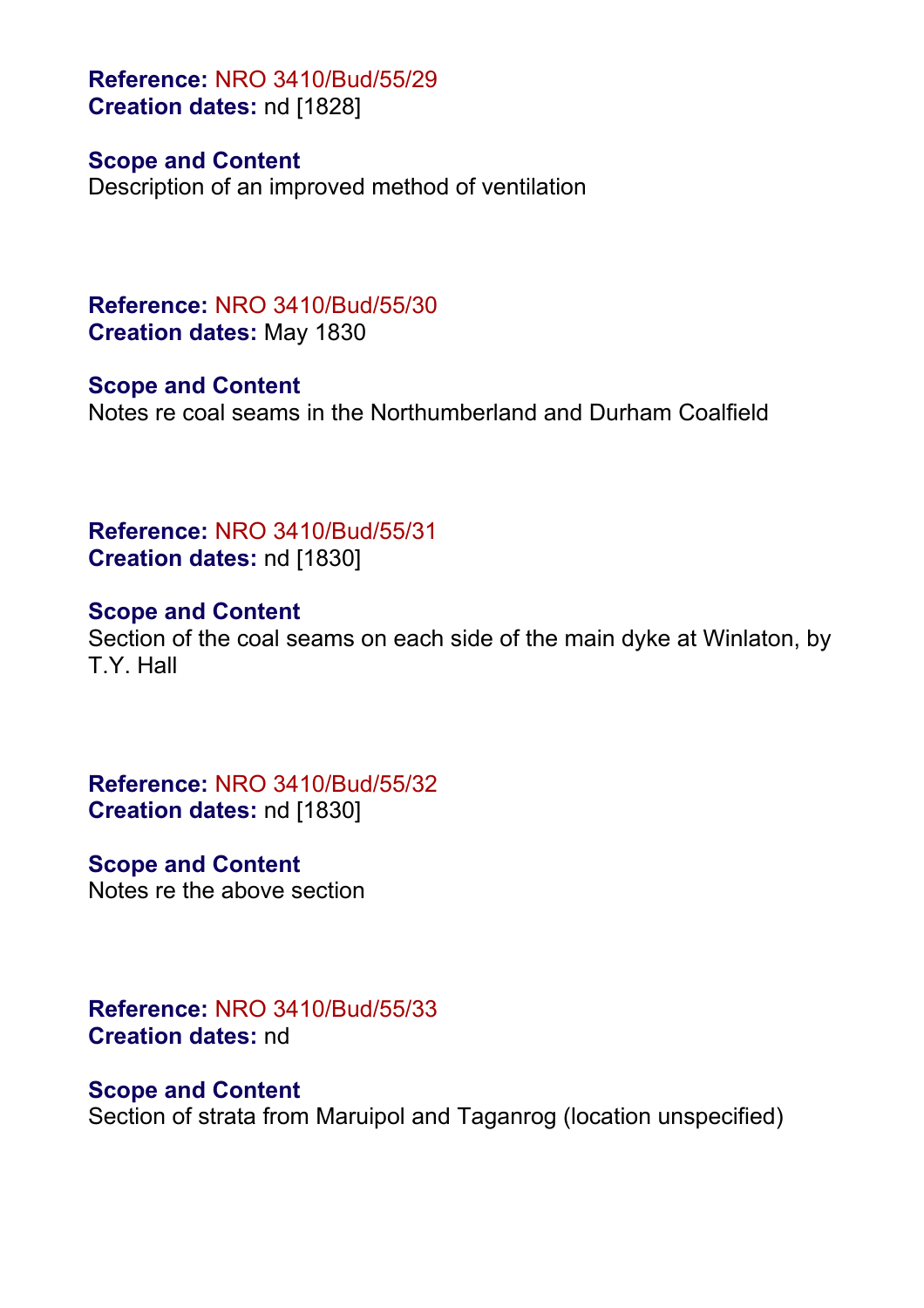## **Reference:** NRO 3410/Bud/55/34 **Creation dates:** nd

#### **Scope and Content**

Memoranda book containing sketch plans and notes re fossils found in coal mines, particularly Backworth and Holywell

**Reference:** NRO 3410/Bud/55/35 **Creation dates:** 11 Aug 1818 **Physical characteristics:** Printed

#### **Scope and Content**

Sale particulars for the Manor and Township of Coxhoe, including plan with reference giving field names and acreages, to be sold

**Reference:** NRO 3410/Bud/55/36 **Creation dates:** 9 Aug 1828 **Physical characteristics:** Printed

#### **Scope and Content**

Sale particulars for the Wolviston Estate, parish of Billingham, includes 2 plans (loose) giving acreages and state of cultivation of each field, to be sold

**Reference:** NRO 3410/Bud/55/37 **Physical characteristics:** Printed

#### **Scope and Content**

Sale particulars for the Barony of Ogle including Ogle Castle, mill and quarries including plan marking lots and reference giving field names, acreages and state of cultivation, to be sold 18 Feb (altered to 20 May) 1830